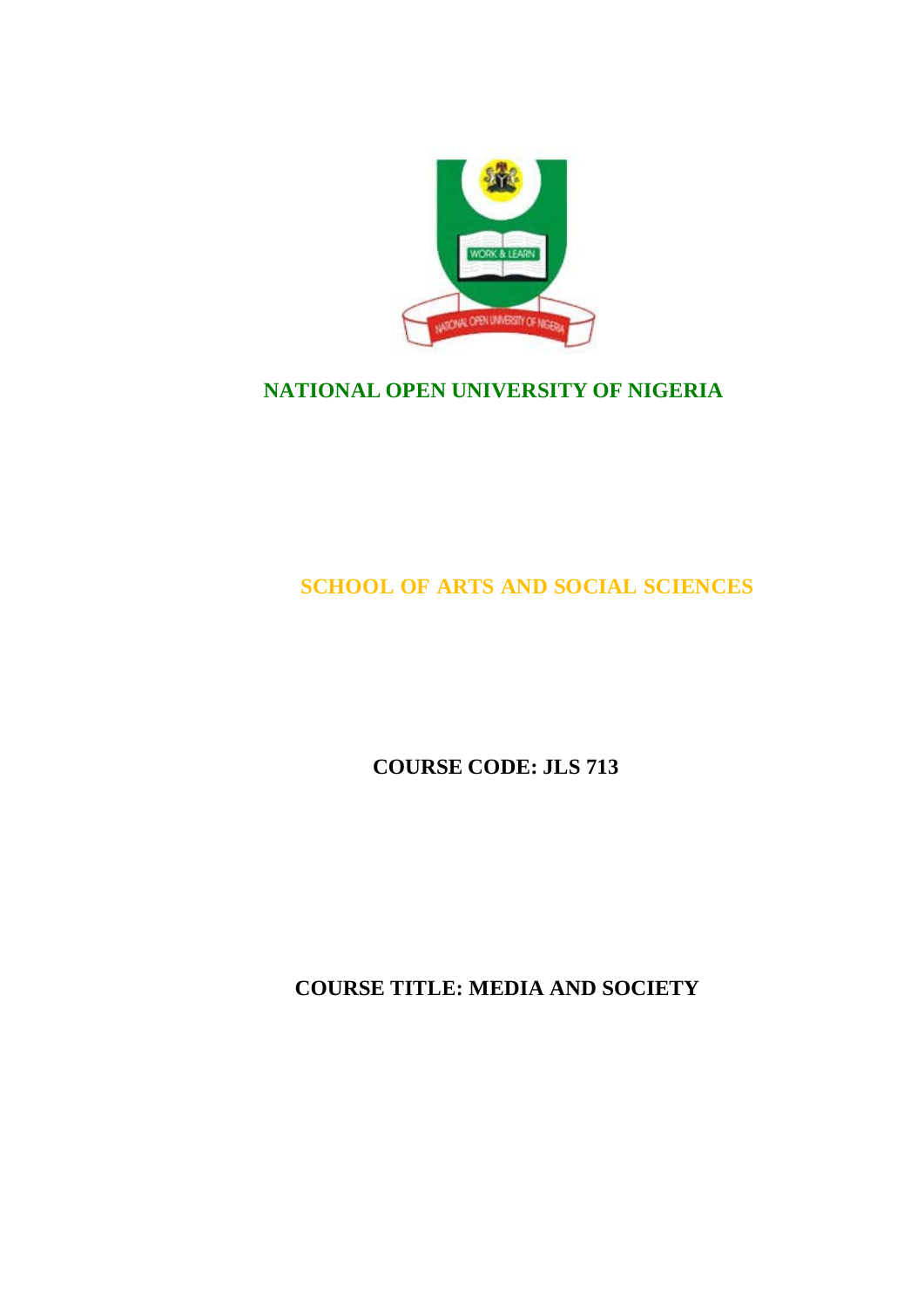# **COURSE GUIDE**

# **JLS 713 MEDIA AND SOCIETY**

| Course Developer/Writer   | Andrew Asan Ate<br>Igbinedion University, Okada<br><b>Benin City</b>                      |
|---------------------------|-------------------------------------------------------------------------------------------|
| Course Editor             | Mr. Oloruntola Sunday<br>Department of Mass Communication<br>University of Lagos<br>Akoka |
| Programme Leader          | Christine I. Ofulue Ph.D<br>National Open University of Nigeria<br>Victoria Island, Lagos |
| <b>Course Coordinator</b> | Chidinma H. Onwubere<br>National Open University of Nigeria<br>Victoria Island, Lagos     |

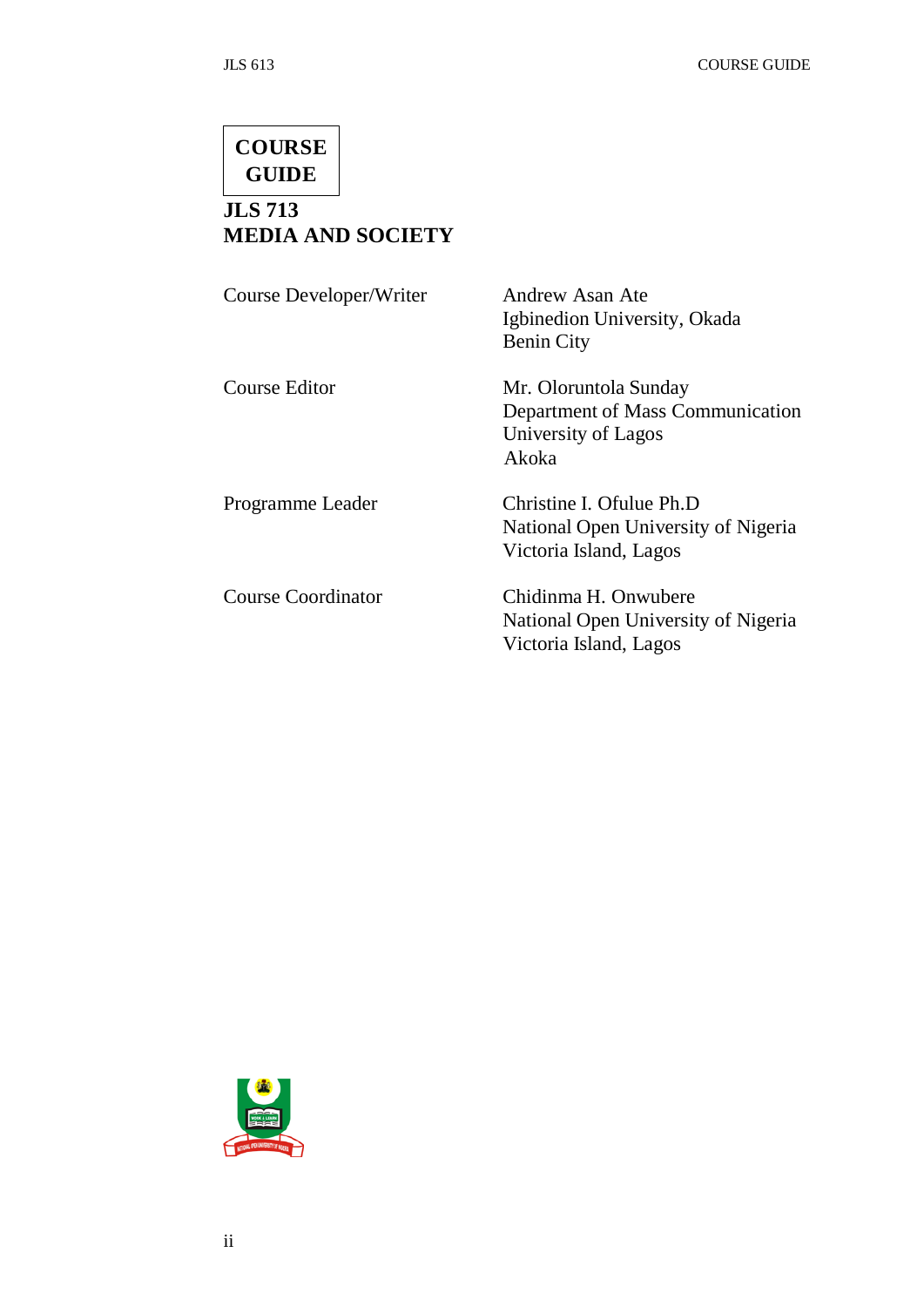# **NATIONAL OPEN UNIVERSITY OF NIGERIA**

National Open University of Nigeria Headquarters 14/16 Ahmadu Bello Way Victoria Island Lagos

Abuja Office National Open University of Nigeria 5, Dar Es Salaam Street, Off Aminu Kano Crescent Wuse II, Abuja Nigeria

e-mail: [centralinfo@nou.edu.ng](mailto:centralinfo@nou.edu.ng) URL: [www.nou.edu.ng](http://www.nou.edu.ng/)

Published by National Open University of Nigeria

Printed 2008

ISBN:

All Rights Reserved

Printed by: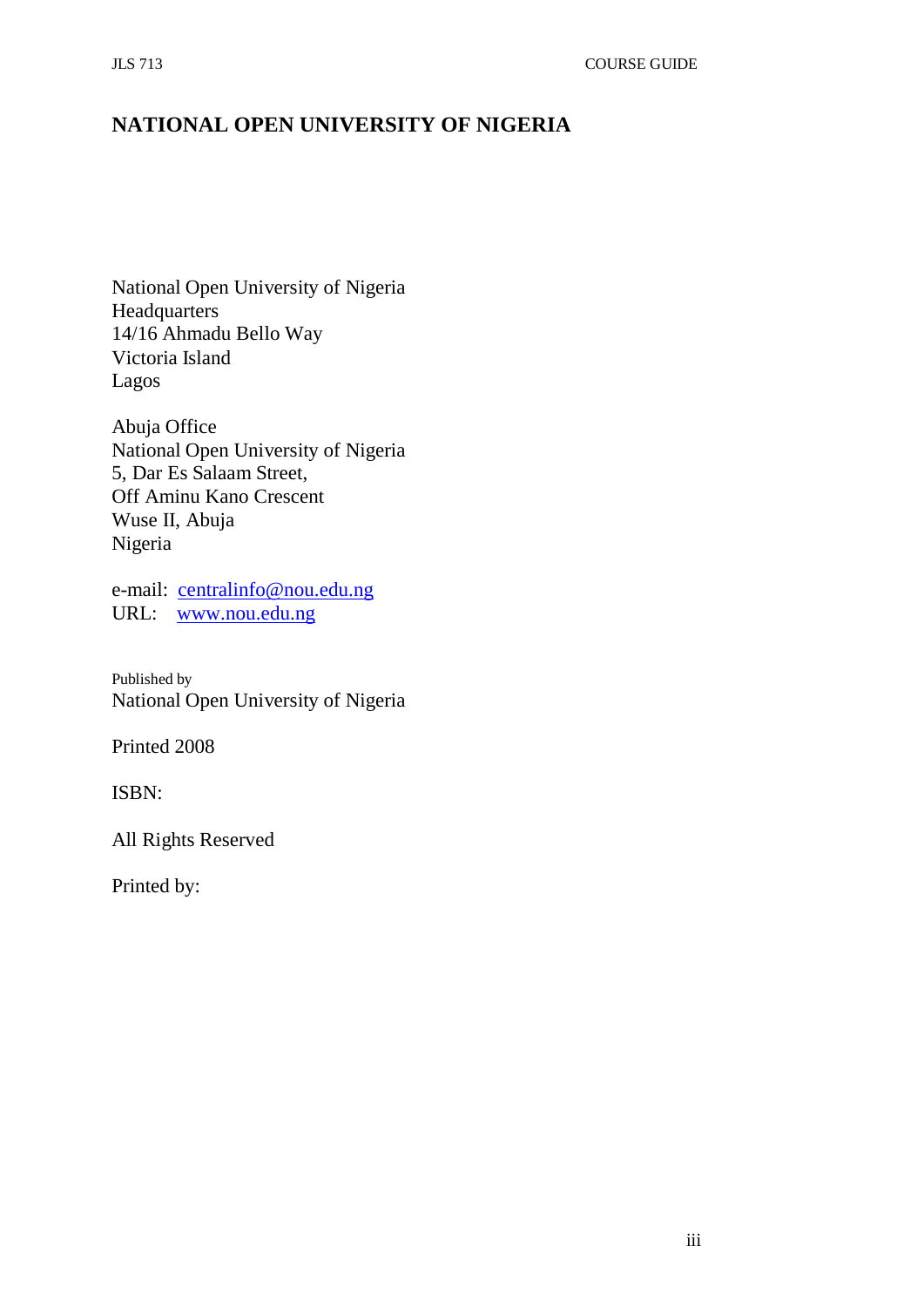# **CONTENTS PAGE**

| 2 |
|---|
| 2 |
| 2 |
| 3 |
| 4 |
| 4 |
| 4 |
| 5 |
| 5 |
| 5 |
| 6 |
|   |
| 8 |
| 9 |
|   |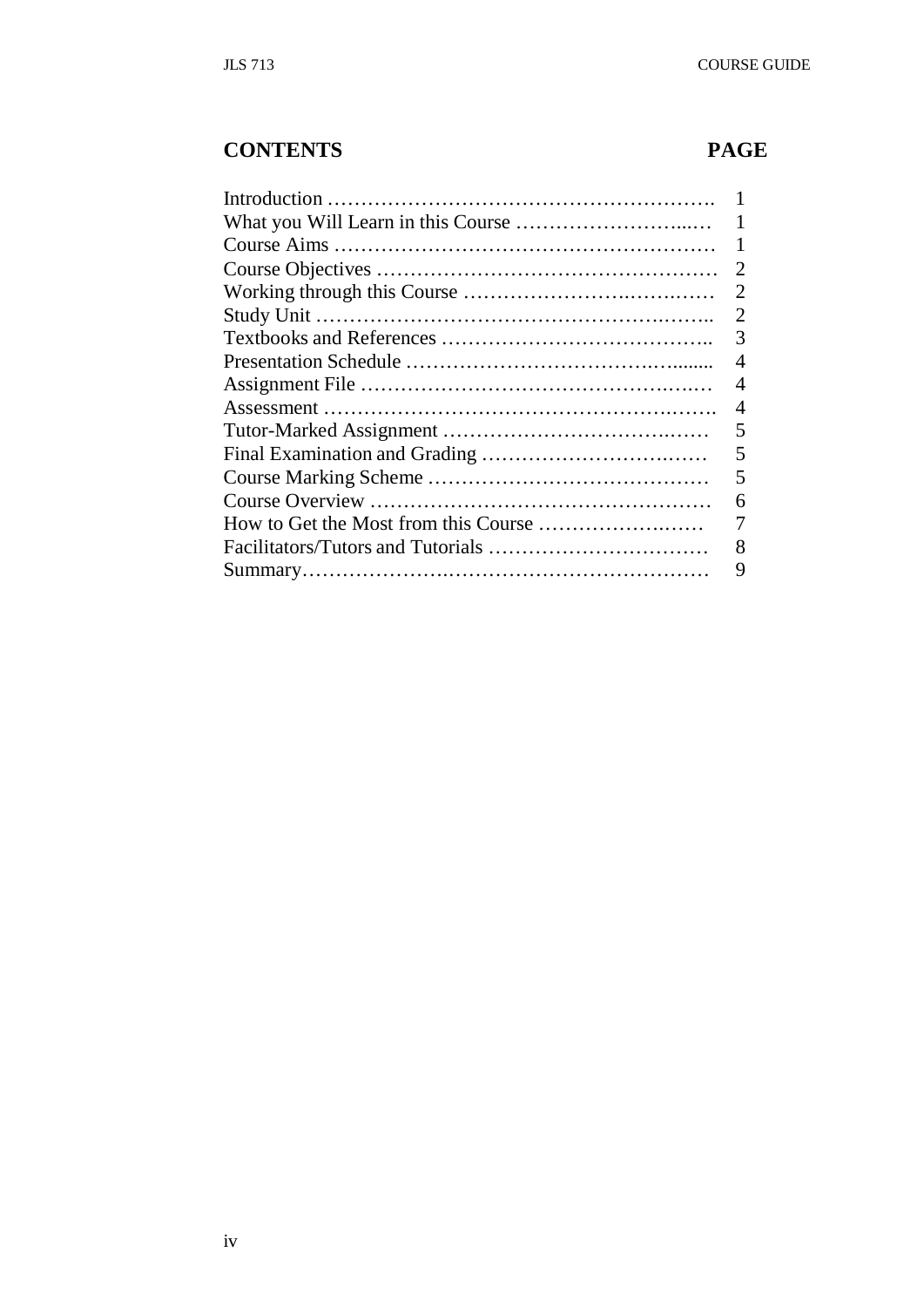# **Introduction**

**JLS 713** is a one-semester 3-credit unit course. It is designed to drill Journalism or Mass Communication students on the relationships between the mass media and the society.

The course will also highlight the theories of the mass media from the global perspective and point out those theories that are relevant in the Nigerian environment.

The course takes into account the professional and academic needs of post-graduate students of Journalism and Mass Communication.

The course has a guide which serves as a compass towards effective use of the course materials as contained in the course units. There is also provision for tutor-marked assignments which should not be handled with levity by students.

# **What You Will Learn in this Course**

The overall aim of JLS 713: **Media and Society** is to examine the mass media as elements of cultural and social processes. It pays particular attention to sociological concepts, themes and problems. It provides the strategies for understanding mass communication and its relationship with major social institutions. Focus is on the issues of sociology and professionalism of mass communicators, mass media contents, cultural imperialism and media dependency, internal dynamics and control of the mass media organizations and mass communication politics. The role of communication in development is examined critically.

The meaning of communication and its process will be examined in this course. The students will also study the mass media, functions of the mass media and theories of the press.

Concepts like press freedom, press censorship, society and culture would also be examined in the course.

The course will equip students to be better informed on topics like social change, Nigerian social structure, globalization and the media, among other issues.

### **Course Aims**

The major aim of this course is to explore the relationship between the media and the society. The roles of the mass media as an agent of socialization would be discussed. Also, the role of the mass communicator as a social engineer in his society would be examined.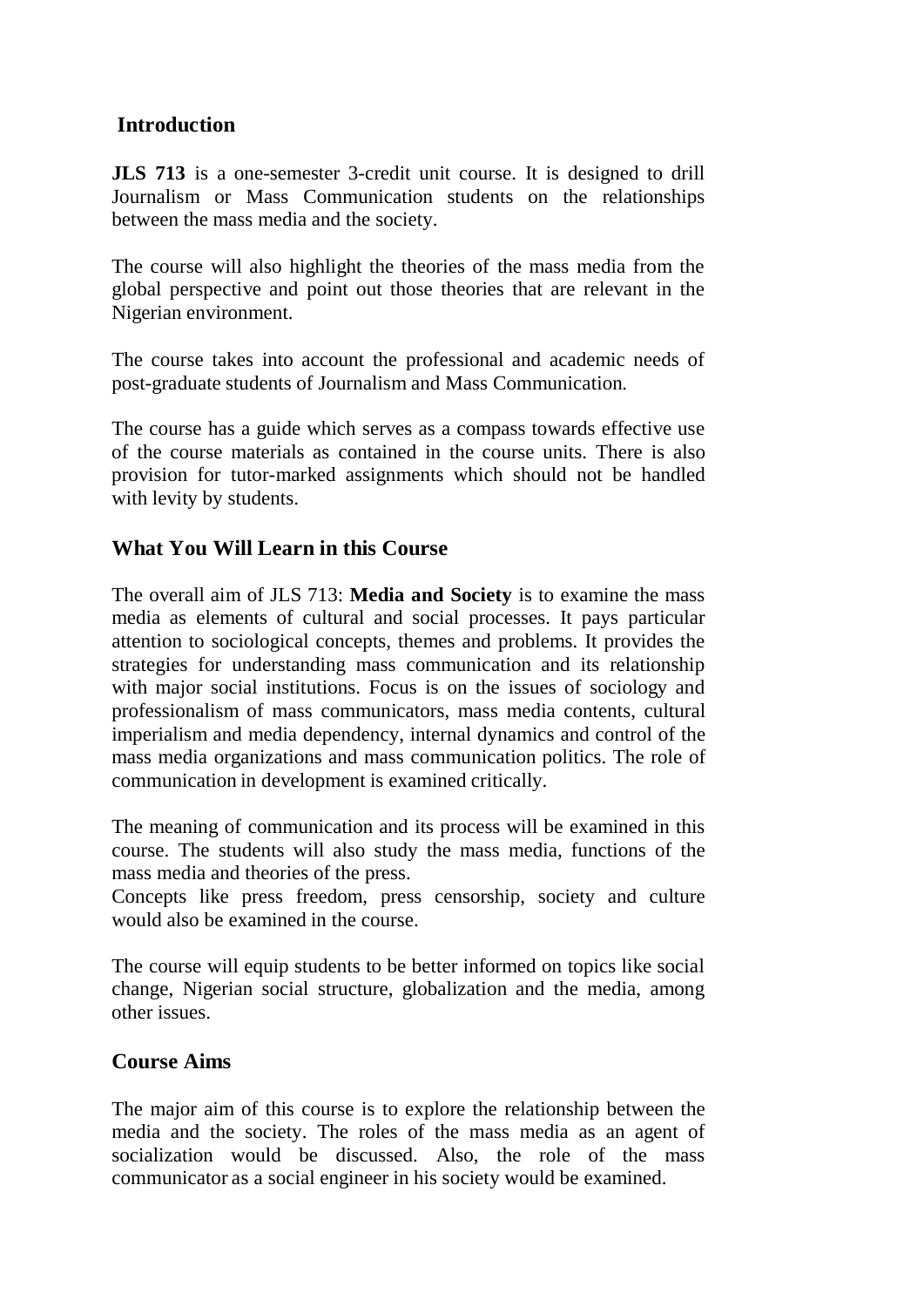### **Course Objectives**

At the end of the course, you should be able to:

discuss the dynamics of society vis-à-vis the role of the mass media identify the types, theories, power and limitations of the mass media in society.

#### **Working through this Course**

To effectively harness and retain the rich information in this course, the student is expected to read the recommended texts and other materials provided by the National Open University of Nigeria (NOUN).

The self assessment exercise spelt out in each unit must be taken seriously. Students are expected from time to time to submit assignments for on-ward and periodic assessment. There will be an examination at the end of this course. Stated below are the components of the course and what you should do.

### **Course Materials**

Major components of the course are:

- 1. Course Guide
- 2. Study units
- 3. Textbooks
- 4. Assignment File
- 5. Presentation

In addition, you must obtain the materials. Obtain your copies. They are provided by NOUN. In some cases, you may be required to obtain your copies from the bookshop. In case you have any problem in obtaining your materials, you may contact your tutor.

### **Study Units**

There are twenty-one study units in this course. These are:

#### **Module 1**

| Unit 1          | The Communication Process                            |
|-----------------|------------------------------------------------------|
| Unit 2          | <b>Traditional and Modern Means of Communication</b> |
| Unit 3          | The Mass Media – Classification and Characteristics  |
| Unit 4          | Functions of the Mass Media                          |
| Unit 5          | Theories of the Mass Media                           |
| <b>Module 2</b> |                                                      |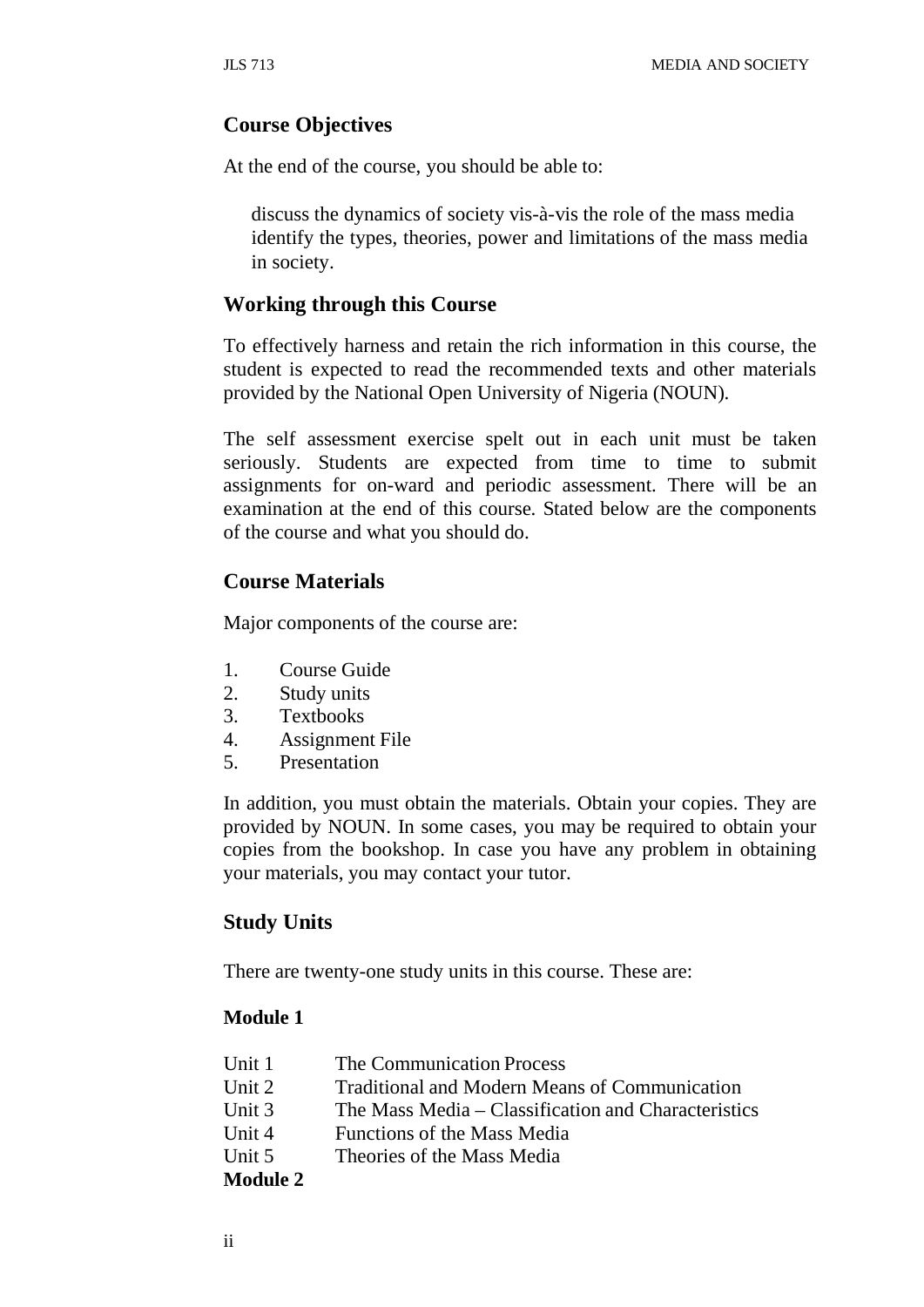| Unit 1 | Nigerian Society: Overview of the Mass Media |
|--------|----------------------------------------------|
| Unit 2 | Media Ownership and Control                  |
| Unit 3 | Press Freedom in Nigeria                     |
| Unit 4 | The Nigerian Press Council                   |
| Unit 5 | The Nigerian Social Structure                |

## **Module 3**

| Unit 1 | Culture and the Mass Media                |
|--------|-------------------------------------------|
| Unit 2 | Social Change and the Mass Media          |
| Unit 3 | Cultural Imperialism and Media Dependency |
| Unit 4 | Globalisation and the Media               |
| Unit 5 | Technology and the Media                  |

### **Module 4**

| Unit 1 | Social Institutions and the Mass Media |
|--------|----------------------------------------|
| Unit 2 | Social Effects of the Mass Media       |
| Unit 3 | Mass Media and the Economy             |
| Unit 4 | <b>Mass Media and Governance</b>       |
| Unit 5 | Media Ethics in Nigeria                |
| Unit 6 | <b>Mass Media and Development</b>      |

Each unit is accompanied by a number of self-tests which are drawn from the materials you have already gone through. The tests are designed to keep you abreast of what you have has studied from the course materials. If properly utilized, the excellent combination of selftests with tutor-marked assignments will in no small measure lead to the achievement of the holistic objectives of the course.

# **Textbooks and References**

Daramola, I (2005). *Mass Media and Society.* Lagos: Rothan Press. Okoro, N and Agbo, B (2003). *Writing for the Media Society.* Nsukka: Prize Publishers.

Onwuejeogwu, M.A (1992). *The Social Anthropology of Africa: An Introduction.* Ibadan: Heineman Educational Books.

Giddens, A (1989). *Sociology.* Cambridge: Polity Press.

Egbon, M (2005). *Democratic Journalism in Two Worlds: A Comparative Study of Press Freedom in the American and the Nigerian Mass Media.* Zaria: Tamaza Publishing Company.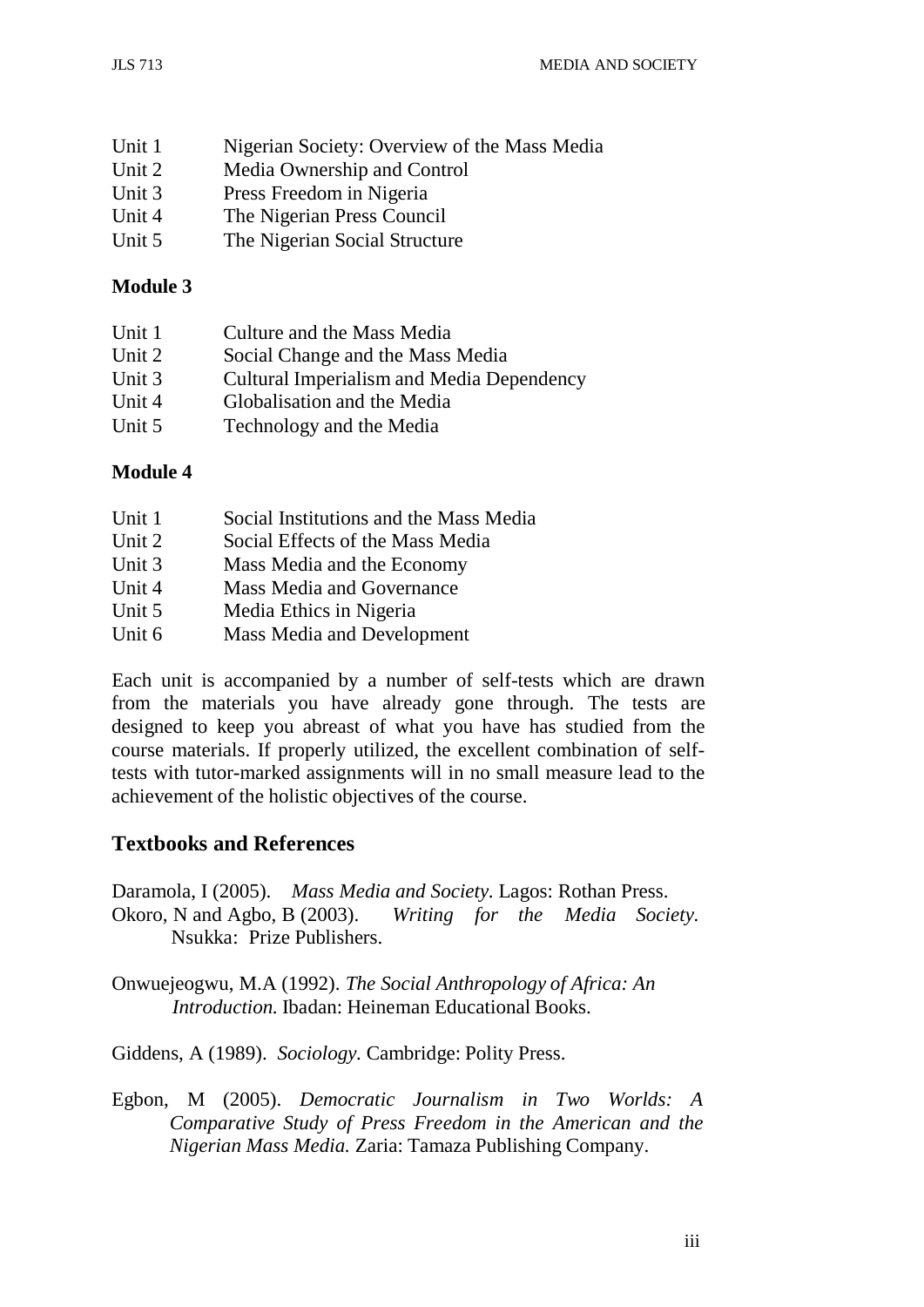- Okolocha, C.F, Nwanunobi, C.O and Igbo, E.U.M (1999). *Introduction to Sociology.* Lagos: Acquitas Consortium.
- Daramola, I (2003). *Introduction to Mass Communication.* 2nd edition. Lagos: Rothan Press.
- Haralambos, M and Holborn, M (1995). *Sociology Themes and Perspectives* 4<sup>th</sup> edition. London: Harper Collins Publishers.

### **Presentation Schedule**

The presentation schedule included in your course materials gives you the important dates for the completion of tutor-marked assignments and attending tutorials. Remember, you are required to submit all your assignments by the due dates. You should guard against falling behind in your work.

#### **Assignment File**

In the Assignment File, you will get the details of the work you are expected to submit to your tutor for marking. The marks you obtain for these assignments will count towards the final mark you obtain in this course.

Further information on the assignment will be found in the Assignment File itself and later in this course guide in the section on assessment.

#### **Assessment**

There are two aspects to the assessment of the course. First are the tutormarked assignments; second, there is a written examination.

In tackling the assignments, you are expected to apply information and knowledge acquired during this course.

The assignments must be submitted to your tutor for formal assessment in accordance with the deadlines stated in the Assignment File. The work you submit to your tutor for assessment will count for 30 per cent of your total course mark.

At the end of the course, you will need to sit for a final three-hour examination. This will count for 70 per cent of your total course mark.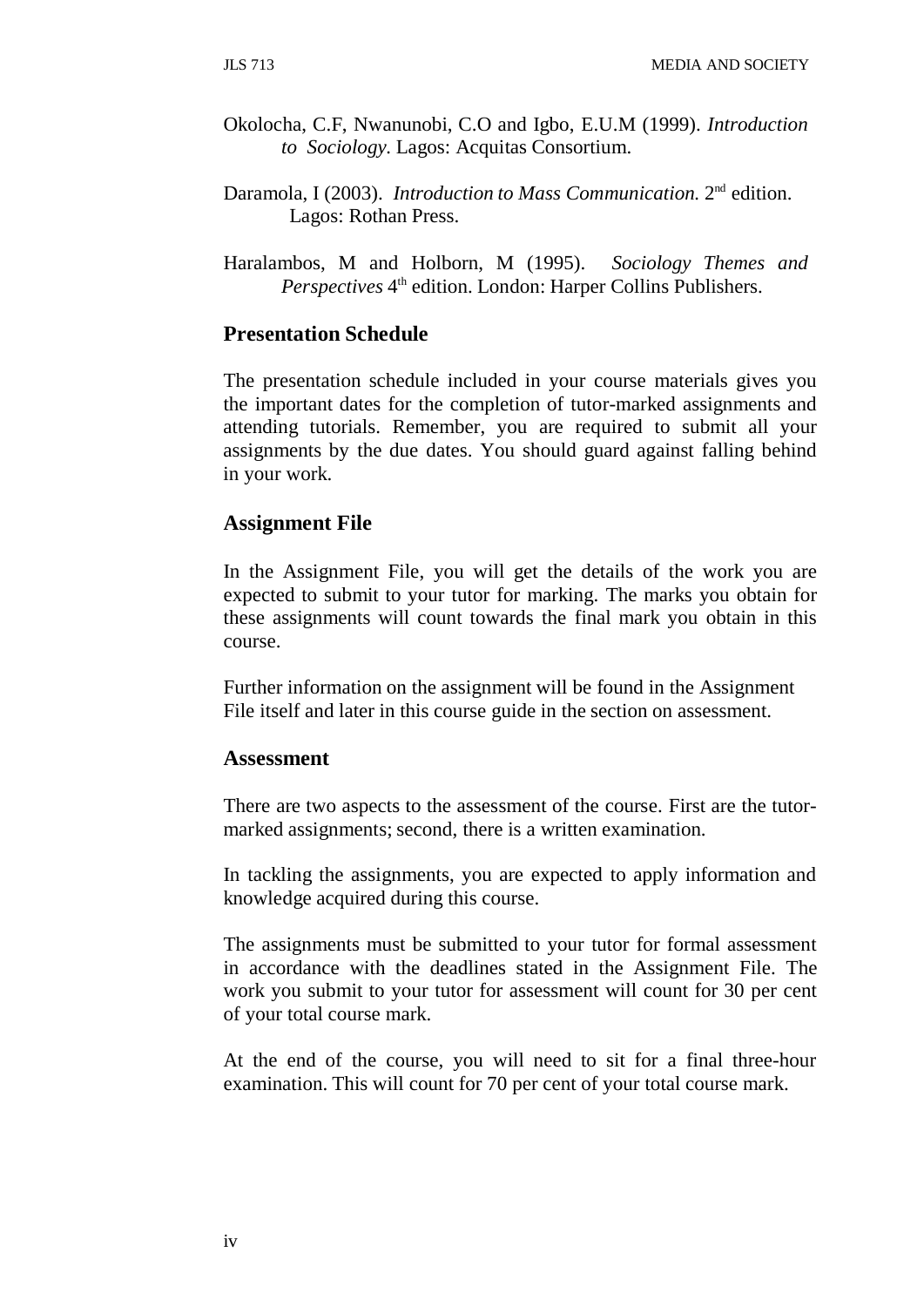# **Tutor-Marked Assignment**

There are fifteen tutor-marked assignments in this course. You need to submit all the assignments. The best four (i.e. the highest four of the fifteen marks) will be counted. The total marks for the best four (4) assignments will be 30 per cent of your total course mark.

Assignment questions for the units in this course are contained in the Assignment File. You should be able to complete your assignments from the information and materials contained in your textbooks, reading and study units. However, you are advised to use other references to broaden your viewpoint and provide a deeper understanding of the subject.

When you have completed each assignment, send it, together with TMA (tutor-marked assignment) form to your tutor. Make sure that each assignment reaches your tutor on or before the deadline given in the Assignment File. If, however, you cannot complete your work on time, contact your tutor before the assignment is due to discuss the possibility of an extension.

# **Final Examination and Grading**

The final examination of JLS 713 will be of three hours' duration and have a value of 70% of the total course grade. The examination will consist of questions which reflect the type of self-testing, practice exercises and tutor-marked problems you have come across. All areas of the course will be assessed.

You are advised to revise the entire course after studying the last unit before you sit for the examination. You will find it useful to review your tutor-marked assignments and the comments of your tutor on them before the final examination.

### **Course Marking Scheme**

| <b>Assessment</b>        | <b>Marks</b>                                                                          |
|--------------------------|---------------------------------------------------------------------------------------|
| Assignments 1-21         | 21 assignments, best five marks of twenty<br>count $@10\%$ (on the averages) = 50% of |
|                          | course marks                                                                          |
| <b>Final Examination</b> | 50% of overall course marks                                                           |
| Total                    | 100% of course marks                                                                  |

This table shows how the actual course is broken down.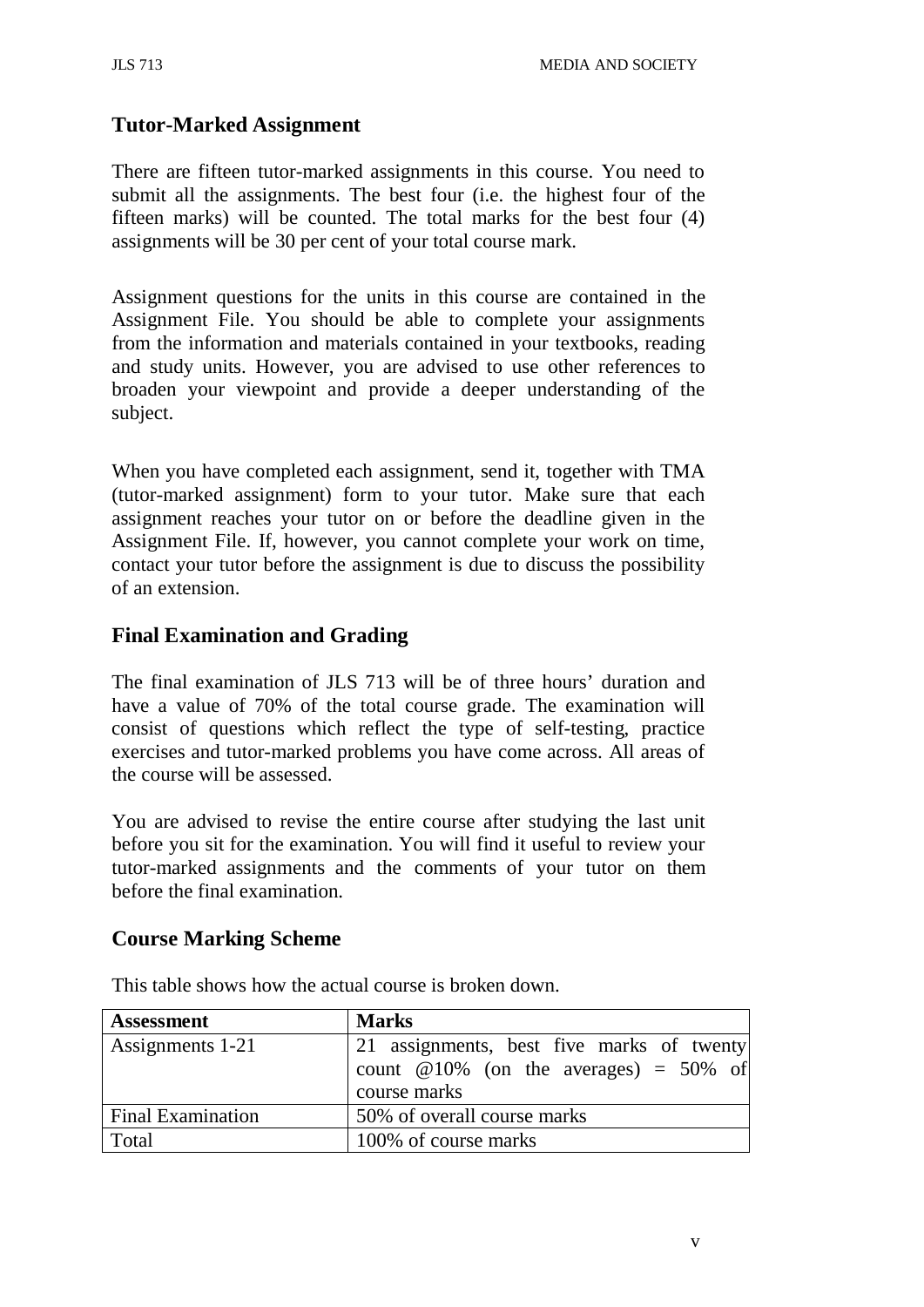# **Course Overview**

This table brings together the units, the number of weeks you should take to complete them, and the assignments that follow them.

| Unit           | <b>Title of work</b>              | Week's          | <b>Assessment</b> |
|----------------|-----------------------------------|-----------------|-------------------|
|                |                                   | <b>Activity</b> | (end of unit)     |
|                | Course Guide                      |                 |                   |
|                | <b>Module 1</b>                   |                 |                   |
| 1              | <b>The Communication Process</b>  | $\mathbf{1}$    | Assessment 1      |
| $\overline{2}$ | Traditional and Modern Means      | $\overline{2}$  | Assessment 2      |
|                | of Communication                  |                 |                   |
| 3              | Mass Media - Classification and   | 3               | Assessment 3      |
|                | Characteristics                   |                 |                   |
| $\overline{4}$ | Functions of the Mass Media       | $\overline{4}$  | Assessment 4      |
| 5              | Theories of the Mass Media        | 5               | Assessment 5      |
|                | <b>Module 2</b>                   |                 |                   |
| $\mathbf{1}$   | Nigerian Society: Overview of     | 6               | Assessment 6      |
|                | the Mass Media                    |                 |                   |
| 2.             | Media Ownership and Control       | 7               | Assessment 7      |
| 3              | Press Freedom in Nigeria          | 8               | Assessment 8      |
| $\overline{4}$ | The Nigerian Press Council        | 9               | Assessment 9      |
| 5              | The Nigerian Social Structure     | 10              | Assessment 10     |
|                | <b>Module 3</b>                   |                 |                   |
| $\mathbf{1}$   | Culture and the Mass Media        | 11              | Assessment 11     |
| $\overline{2}$ | Social Change and the Mass        | 12              | Assessment 12     |
|                | Media                             |                 |                   |
| 3              | Cultural Imperialism and Media    | 13              | Assessment 13     |
|                | Dependency                        |                 |                   |
| 4              | Globalisation and the Media       | 14              | Assessment 14     |
| 5              | Technology and the Media          | 15              | Assessment 15     |
|                | <b>Module 4</b>                   |                 |                   |
| $\mathbf{1}$   | Social Institutions and the Mass  | 16              | Assessment 16     |
|                | Media                             |                 |                   |
| 2              | Social Effects of the Mass Media  | 17              | Assessment 17     |
| 3              | Mass Media and Economy            | 18              | Assessment 18     |
| $\overline{4}$ | Media and Governance              | 19              | Assessment 19     |
| 5              | Media Ethics in Nigeria           | 20              | Assessment 20     |
| 6              | <b>Mass Media and Development</b> | 21              | Assessment 21     |
| 22             | Revision                          | 22              |                   |
| 23             | Examination                       | 23              |                   |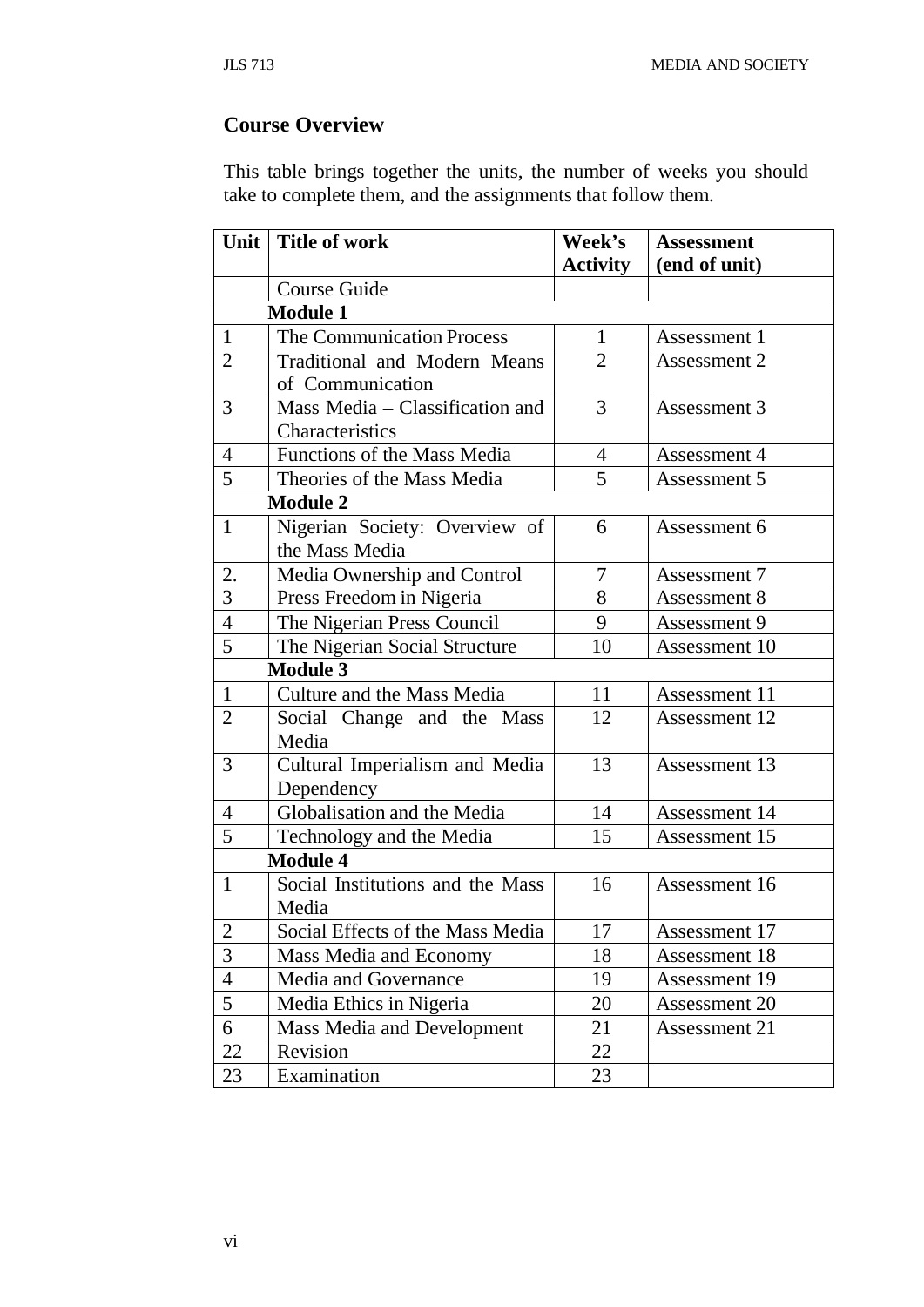# **How to Get the Most from this Course**

In distance learning the study units replace the university lecturer. This is one of the great advantages of distance learning; you can read and work through specially designed study materials at your own pace, and at a time and place that suit you best. Think of it as reading the lecture instead of listening to a lecturer. In the same way that a lecturer might set you some reading to do, the study units tell you when to read your set books or other materials. Just as a lecturer might give you an inclass exercise, your study units provide exercises for you to do at appropriate points.

Each of the study units follows a common format. The first item is an introduction to the subject matter of the unit and how a particular unit is integrated with the other units and the course as a whole. Next is a set of learning objectives. These objectives helps you to understand what you should be able to do on completion of the unit. You should use these objectives to guide your study. When you have finished the units you must go back and check whether or not you have achieved the objectives. If you make a habit of doing this, you will significantly improve your chances of passing the course.

The main body of the unit guides you through the required reading from other sources. This will usually be either from your set books or from other materials.

### **Reading Section**

Remember that your tutor's job is to help you. When you need help, don't hesitate to call and ask your tutor to provide it.

- 1. Read this Course Guide thoroughly
- 2. Organize a study schedule. Refer to the 'Course Overview' for more details. Note the time you are expected to spend on each unit and how the assignments relate to the units. Whatever method you chose to use, you should fashion out your own convenient schedule for working on each unit.
- 3. Once you have created your own study schedule, do everything you can to stick to it. The major reason that students fail is that they get behind with their course work. If you get into difficulties with your schedule, please let your tutor know before it is too late for help.
- 4. Turn to Unit 1 and read the introduction and the objectives for the unit.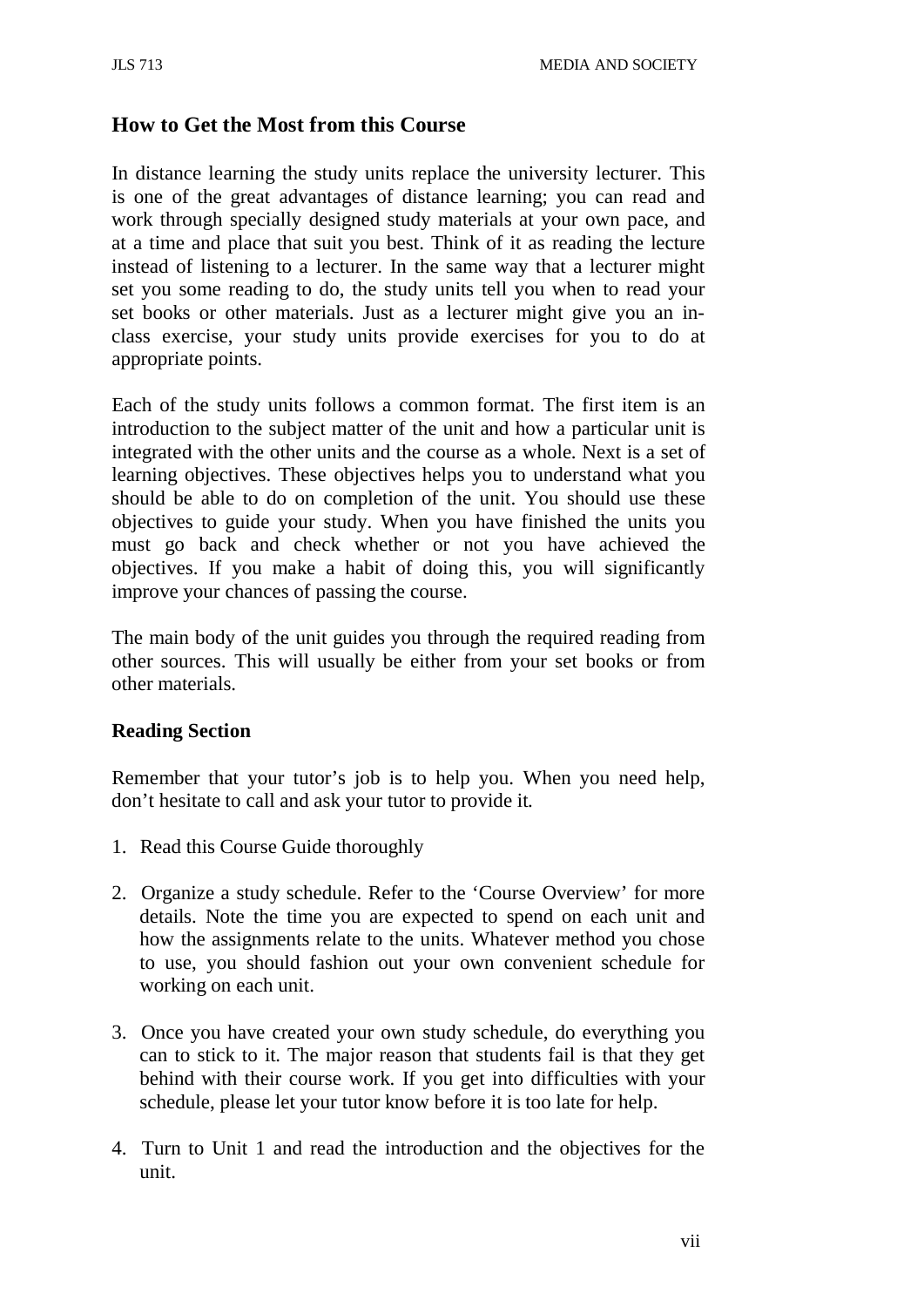- 5. Assemble the study materials. Information about what you need for a unit is given in the 'Overview' at the beginning of each unit. You will almost always need both the study unit you are working on and one of your set books on your desk at the same time.
- 6. Work through the unit. The content of the unit itself has been arranged to provide a sequence for you to follow. As you work through the unit you will be instructed to read sections from your set books or other articles. Use the unit to guide your reading.
- 7. Review the objectives for each study unit to confirm that you have achieved them. If you feel unsure about any of the objectives, review the study material or consult your tutor.
- 8. When you are confident that you have achieved a unit's objectives, you can then start on the next unit. Proceed unit by unit through the course and try to pace your study so that you keep yourself on schedule.
- 9. When you have submitted an assignment to your tutor for marking, do not wait for its return before starting on the next unit. Keep to your schedule. When the assignment is returned, pay particular attention to your tutor's comments, both on the tutor-marked assignment form and also on what is written on the assignment. Consult your tutor as soon as possible if you have any questions or problems.
- 10. After completing the unit, review the course and prepare yourself for the final examination. Check that you have achieved the unit objectives (listed at the beginning of each unit) and the course objectives (listed in this Course Guide).

### **Facilitators/Tutors and Tutorials**

There are 12 hours of tutorials provided in support of this course. You will be notified of the dates, times and location of these tutorials, together with the name and phone number of your tutor, as soon as you are allocated tutorial group.

Your tutor will mark and comment on your assignments, keep a close watch on your progress and on any difficulties you might encounter and provide assistance to you during the course. You must mail your tutormarked assignments to your tutor well before the due date (at least two working days are required). They will be marked by your tutor and returned to you as soon as possible.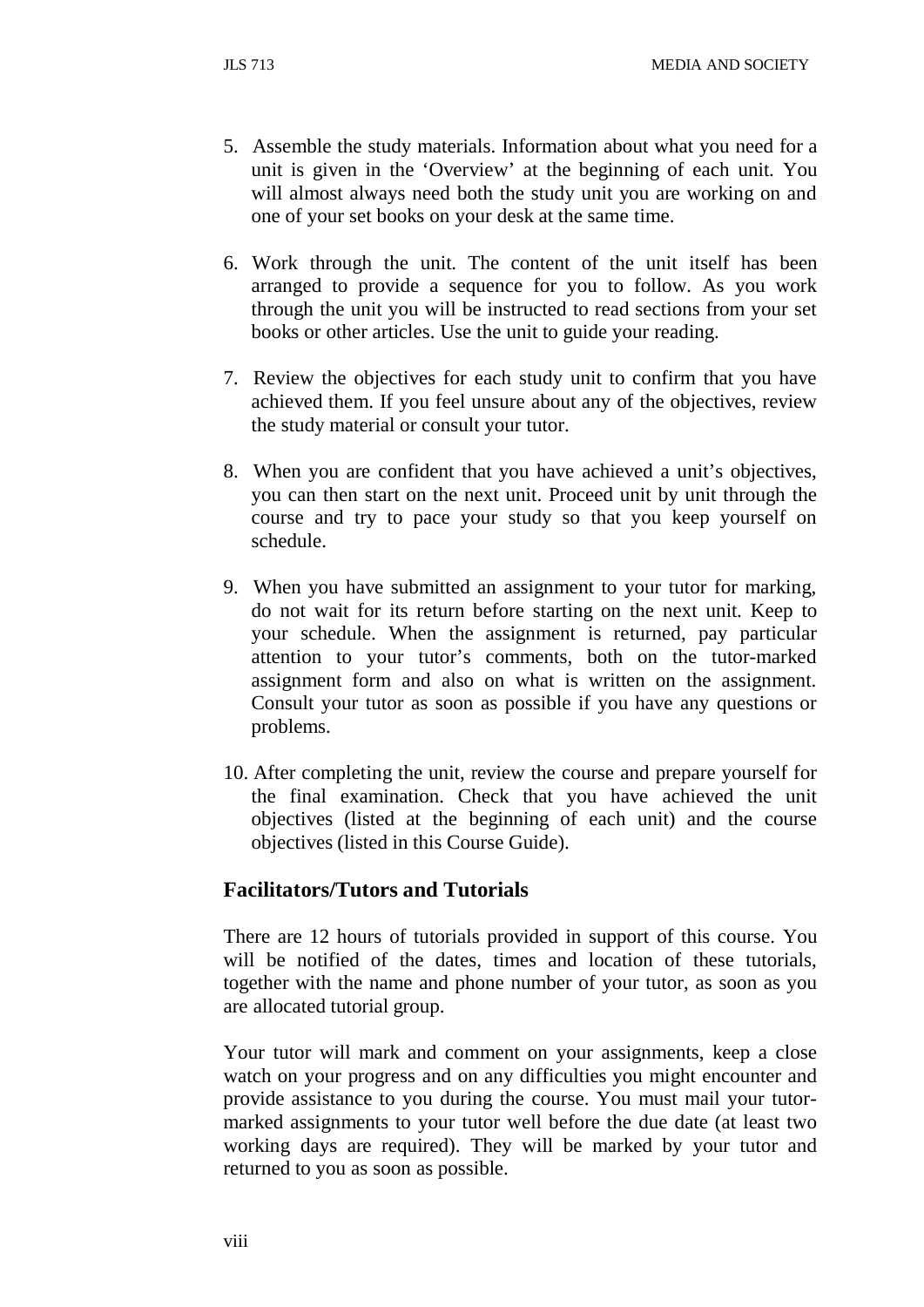Do not hesitate to contact your tutor by telephone, e-mail, or discussion board if you need help. The following might be circumstances in which you would find help necessary.

## **Contact your tutor if:**

You do not understand any part of the study units or the assigned readings,

You have difficulty with the self-tests or exercises,

You have a question or problem with an assignment, with your tutor's comments on an assignment or with the grading of an assignment.

You should try your best to attend the tutorials. This is the only chance to have face to face contact with tutor and to ask questions which are answered instantly. You can raise any problem encountered in the course of your study. To gain the maximum benefit from course tutorials, prepare a question list before attending them. You will learn a lot from participating in discussions actively.

# **Summary**

**JLS** 713 is packaged to introduce you to the basic concepts of the mass media and society.

Upon completion of the course, you will be able to answer the following questions among others:

What is communication? What are the mass media? What are the functions of the mass media in a society? What is society? What is culture? What is the connection between technology and the media?

Good Luck!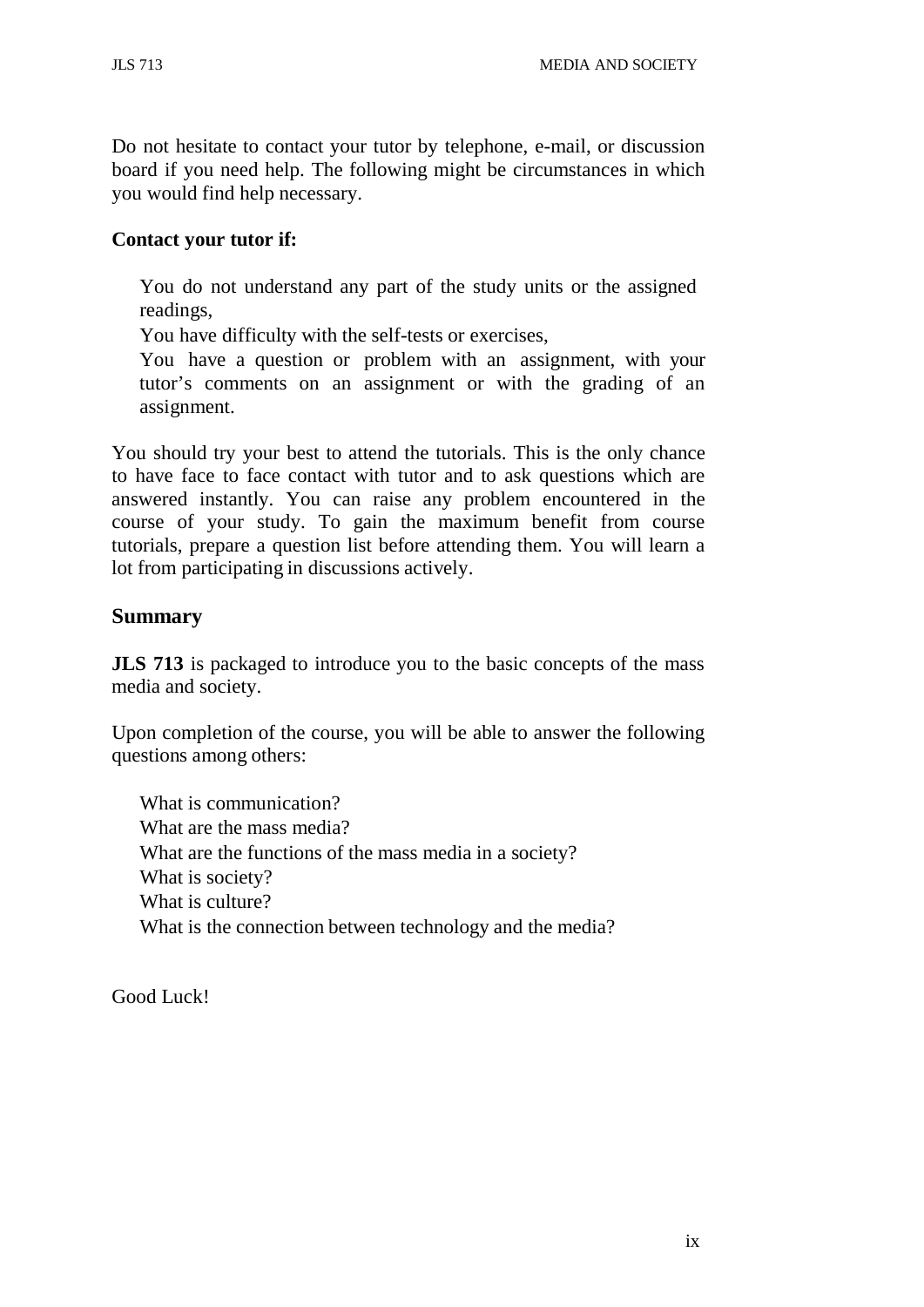# **MAIN COURSE**

Course Code JLS 713

Course Title Media and Society

Course Developer/Writer Andrew Asan Ate

Igbinedion University, Okada Benin City Course Editor Mr. Oloruntola Sunday Department of Mass Communication University of Lagos Akoka Programme Leader Christine I. Ofulue Ph.D National Open University of Nigeria Victoria Island, Lagos

Course Coordinator Chidinma H. Onwubere National Open University of Nigeria Victoria Island, Lagos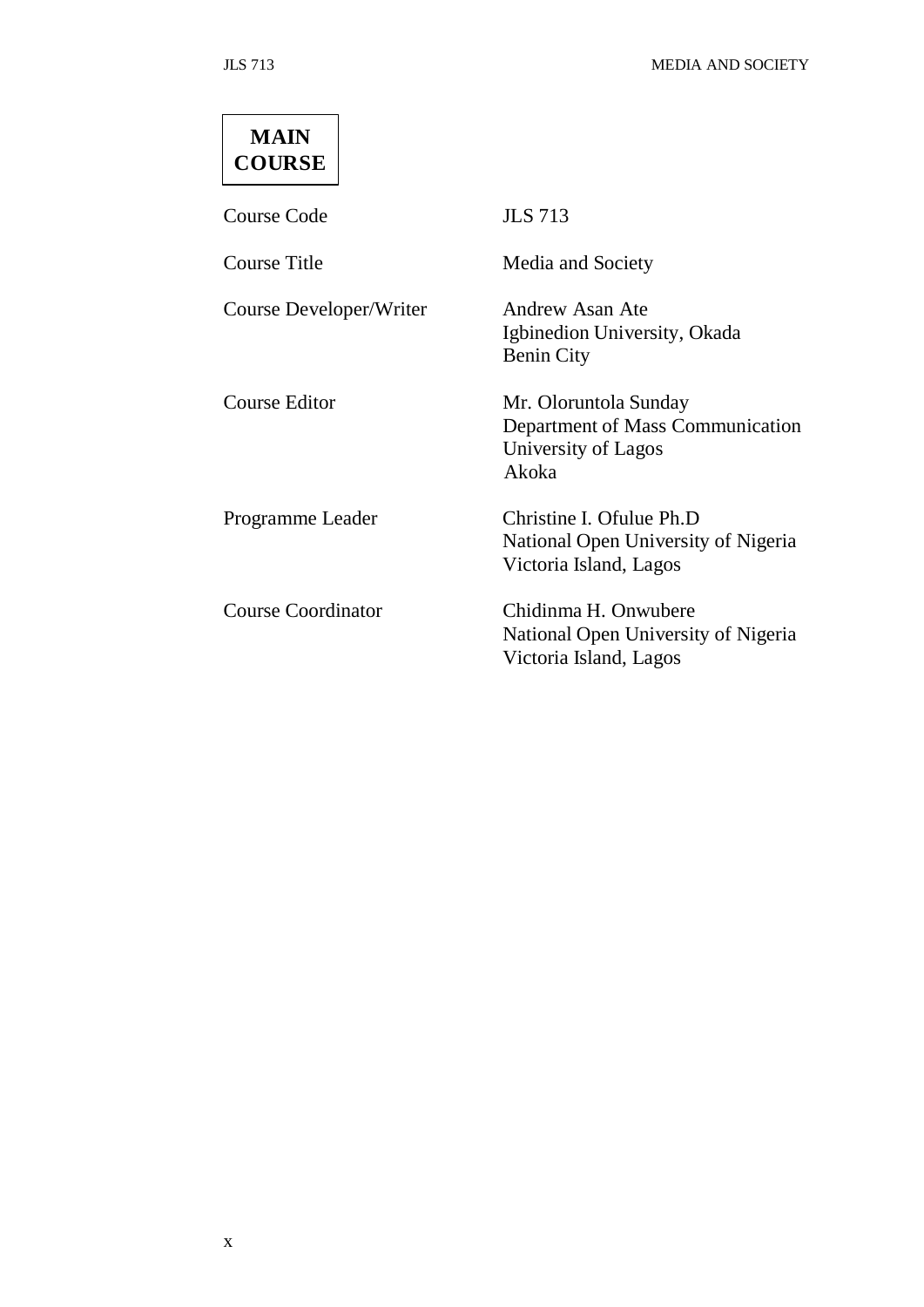

# **NATIONAL OPEN UNIVERSITY OF NIGERIA**

National Open University of Nigeria **Headquarters** 14/16 Ahmadu Bello Way Victoria Island Lagos

Abuja Office National Open University of Nigeria 5, Dar Es Salaam Street, Off Aminu Kano Crescent Wuse II, Abuja Nigeria

e-mail: [centralinfo@nou.edu.ng](mailto:centralinfo@nou.edu.ng) URL: [www.nou.edu.ng](http://www.nou.edu.ng/)

Published by National Open University of Nigeria

Printed 2008

ISBN:

All Rights Reserved

Printed by: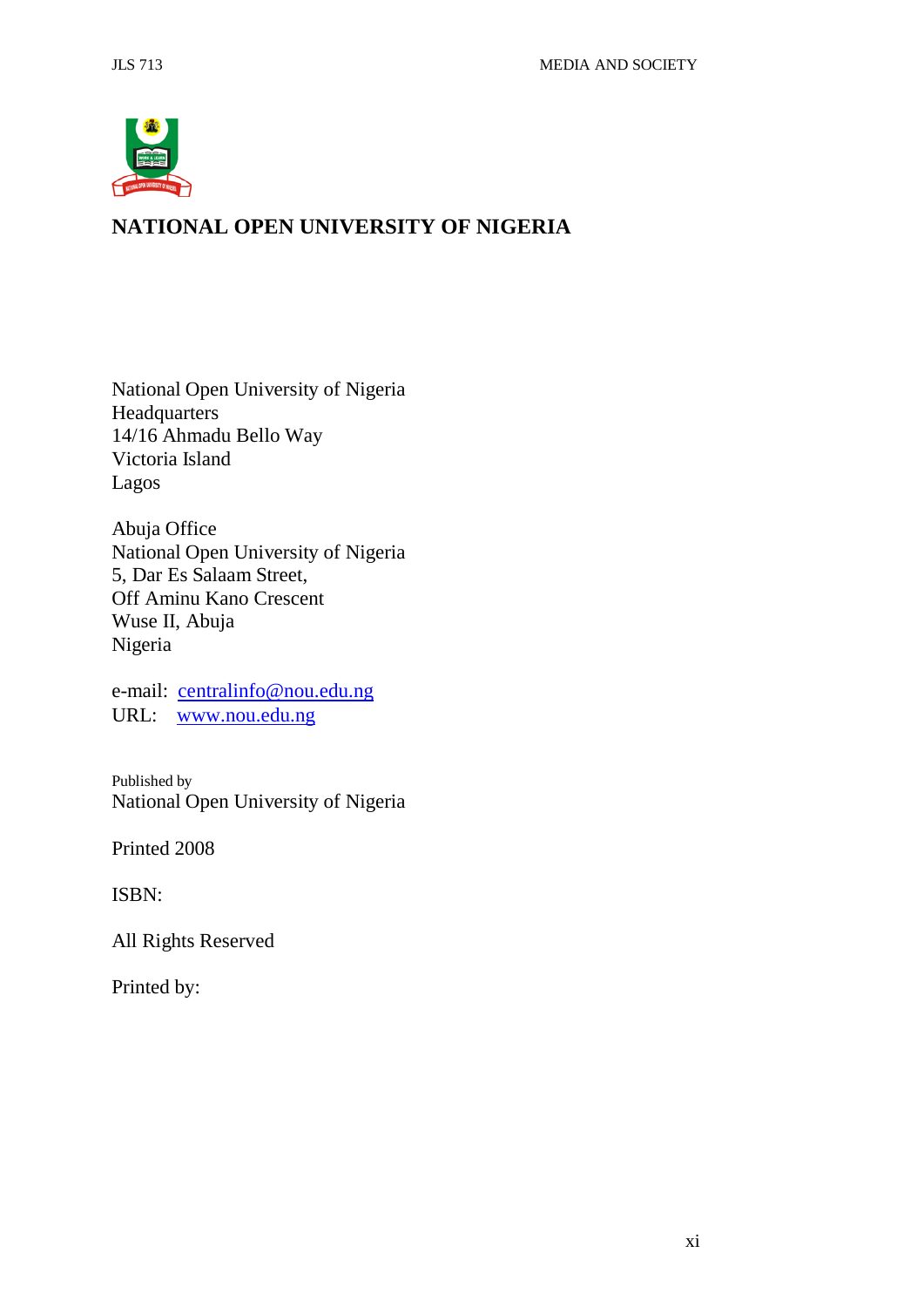# **CONTENTS PAGE**

| <b>Module 1</b> |                                              | 1            |
|-----------------|----------------------------------------------|--------------|
| Unit 1          | The Communication Process                    | $\mathbf{1}$ |
| Unit 2          | <b>Traditional and Modern Means of</b>       |              |
|                 |                                              | 8            |
| Unit 3          | The Mass Media – Classifications and         |              |
|                 |                                              | 12           |
| Unit 4          | Functions of the Mass Media                  | 19           |
| Unit 5          | Theories of the Mass Media                   | 23           |
| <b>Module 2</b> |                                              | 28           |
| Unit 1          | Overview of the Mass Media in Nigerian       |              |
|                 |                                              | 28           |
| Unit 2          | Media Ownership and Control                  | 32           |
| Unit 3          |                                              | 36           |
| Unit 4          | The Nigerian Press Council                   | 41           |
| Unit 5          | The Nigerian Social Structure                | 49           |
| <b>Module 3</b> |                                              | 55           |
| Unit 1          | Culture and the Mass Media                   | 55           |
| Unit 2          | Social Change and the Mass Media  59         |              |
| Unit 3          | Cultural Imperialism and Media Dependency 66 |              |
| Unit 4          | Globalisation and the Media                  | 69           |
| Unit 5          |                                              | 73           |
| <b>Module 4</b> |                                              | 76           |
| Unit 1          | Social Institutions and the Mass Media       | 76           |
| Unit 2          | Social Effects of the Mass Media             | 80           |
| Unit 3          | Mass Media and Economy                       | 84           |
| Unit 4          |                                              | 88           |
| Unit 5          |                                              | 91           |
| Unit 6          | Mass Media and Development                   | 97           |
|                 |                                              |              |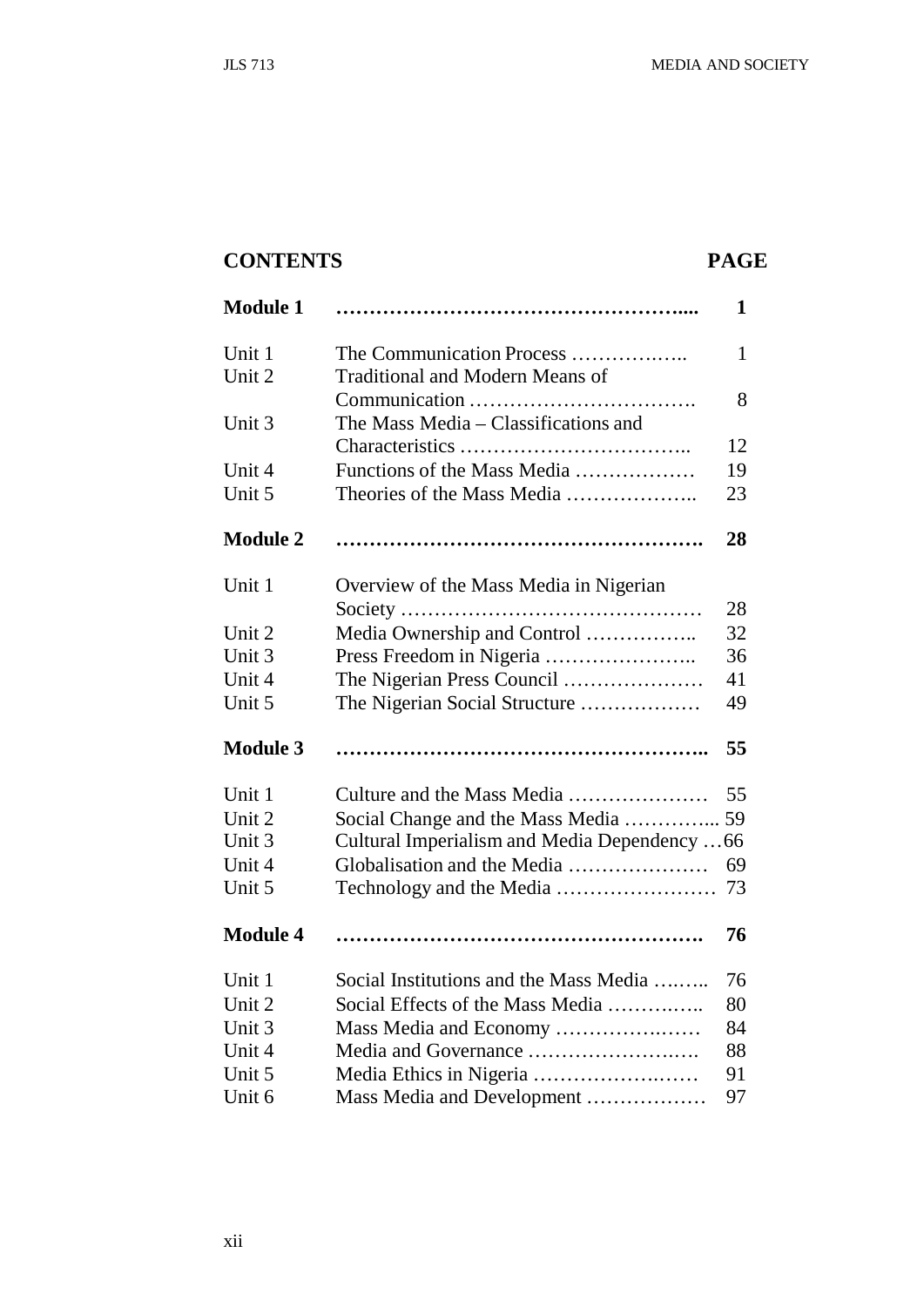# **MODULE 1**

- Unit 1 The Communication Process
- Unit 2 Traditional and Modern Means of Communication<br>Unit 3 The Mass Media Classifications and Characterist
- The Mass Media Classifications and Characteristics
- Unit 4 Functions of the Mass Media
- Unit 5 Theories of the Mass Media

# **UNIT 1 THE PROCESS OF COMMUNICATION**

# **CONTENTS**

- 1.0 Introduction
- 2.0 Objectives
- 3.0 Main Content
	- 3.1 Definitions of Communication
	- 3.2 Types of Communication
	- 3.3 The Process of Communication
- 4.0 Conclusion
- 5.0 Summary
- 6.0 Tutor-Marked Assignment
- 7.0 References/Further Readings

# **1.0 INTRODUCTION**

Communication which is the process of transferring thoughts, ideas, facts, feelings, etc from one person to another is very important in human existence. Without communication, life will be meaningless and human interaction would be impossible. This unit takes a look at the concept of communication with particular emphasis on its meaning, types and process.

# **2.0 OBJECTIVES**

At the end of this unit, you should be able to:

define communication discuss types of communication outline the process of communication.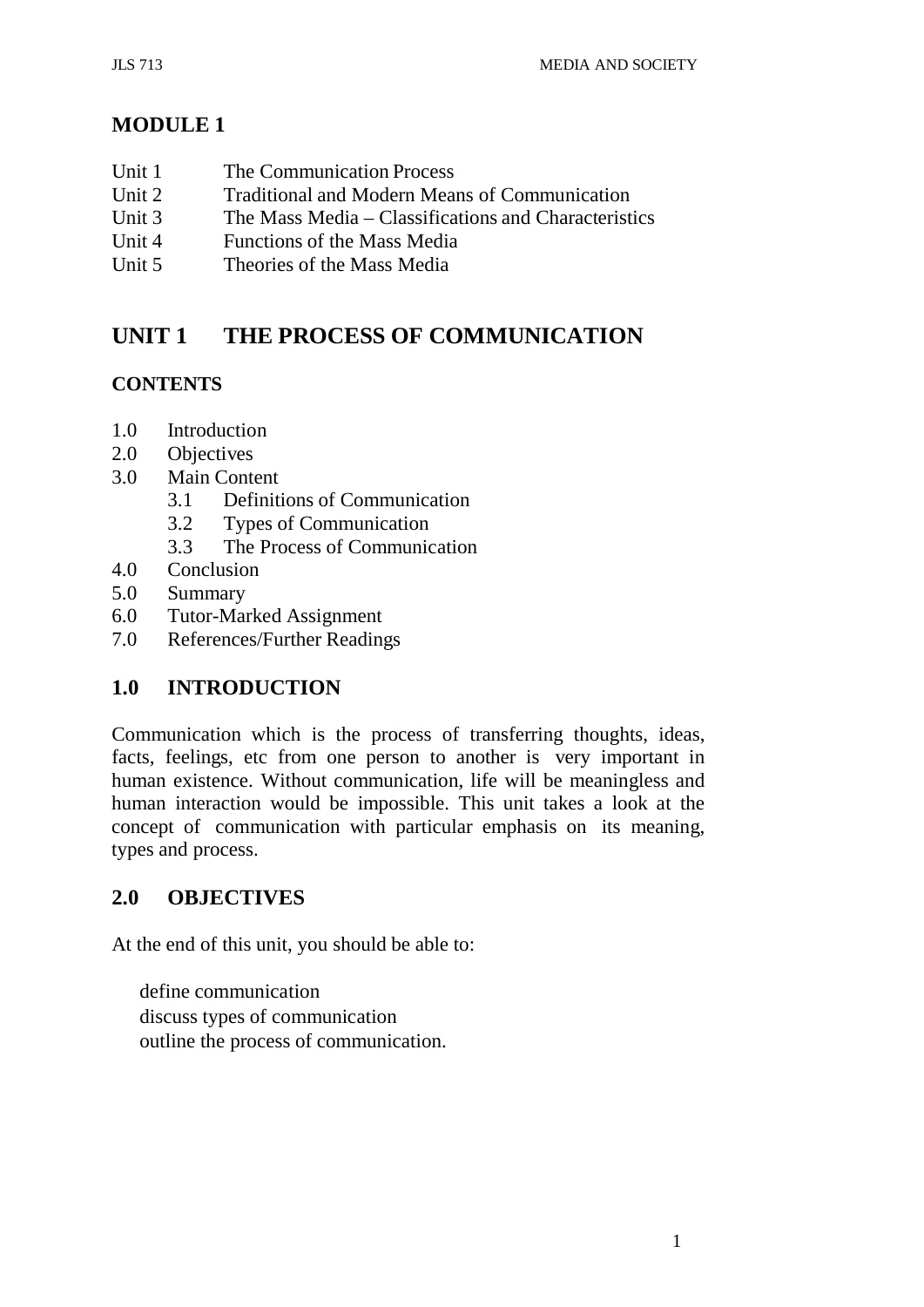# **3.1 MAIN CONTENT**

#### **3.2 Definitions of Communications**

Communication as a concept parades a lot of definitions. But before we take a look at various definitions of communication, it is important for us to trace the origin of the term.

The term communication is derived from the latin word, *communicare*  meaning to share and from the French word *communis* meaning *common*. (Akalugo, 2003).

The importance of communication cannot be overemphasized. Sybil *etal*  (1989:2) observed that communication "serves as an instrument of social interaction. It helps us to understand ourselves, to keep in touch with other people, to understand situations. It is a means by which power is acquired, exercised and sustained. It is the medium through which relationships are established, extended and maintained…"

Let us consider the following definitions of communication by some experts:

- 1. Communication is any means by which a thought is transferred from one person to another (Chappel & Read 1984:1).
- 2. Communication is the process by which one person (or a group) shares and imparts information to another person (or group) so that both people (or group) clearly understand one another. (Udall, R & Udall , S 1979:5).
- 3. Communication is not just the giving of information, it is the giving of understandable information and receiving and understanding the message. Communication is the transferring of a message to another party so that it can be understood and acted upon. (Eyre, E.C 1983:7).
- 4. The communication process involves all acts of transmitting messages to channels which link people to the languages and symbolic codes which are used to transmit messages, the means by which messages are received and stored, and the rules, customs, and conventions which define and regulate human relationships and events. (Ugboajah, F 1985:2).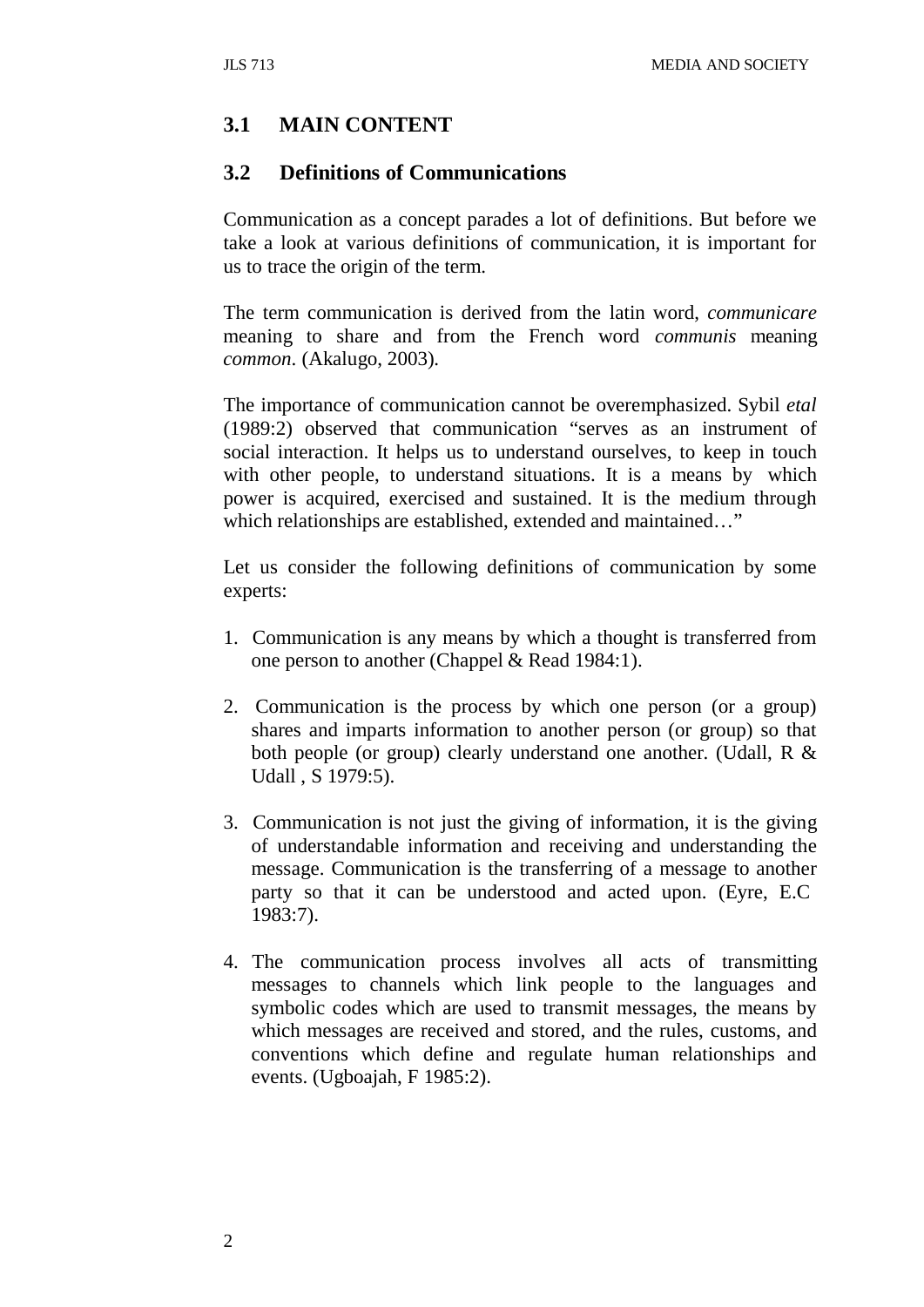From the above definitions, one can see a common thread running through them. From the definitions, communication is viewed as:

- (a) A process of transmitting thought
- (b) The sharing and imparting of information
- (c) The giving of understandable information and receiving and understanding of the message
- (d) The transmitting of messages and the linking of people
- (e) The conveying of ideas, feelings and attitudes
- (f) The creating and exchanging of messages within a network of interdependent relationships.

#### **SELF ASSESSMENT EXERCISE 1**

Define communication.

# **3.3 Types of Communication**

Human communication falls into two broad categories – verbal and nonverbal.

**Verbal communication** is a kind of communication which is done through the use of words. It can take place in an oral form or written form.

**Non-verbal communication** on the other hand is a form of communication which is carried out without speech. It comprises of the following:

- (i) Tactile communication e.g. touching, kissing etc
- (ii) Sign e.g. Road traffic signs; boy scout signs, etc
- (iii) Object e.g. uniform, crown, artworks, etc.
- (iv) Action e.g. boxing, football, etc.
- (v) Genetic factor communication e.g. skin colour, shape of head, body proportion, etc.

Communication can also be:

- 1. Intrapersonal communication
- 2. Interpersonal communication
- 3. Group communication
- 4. Mass communication

Intrapersonal communication is the process of transfer of information which takes place within an individual e.g soliloquy. (Soola, 1998).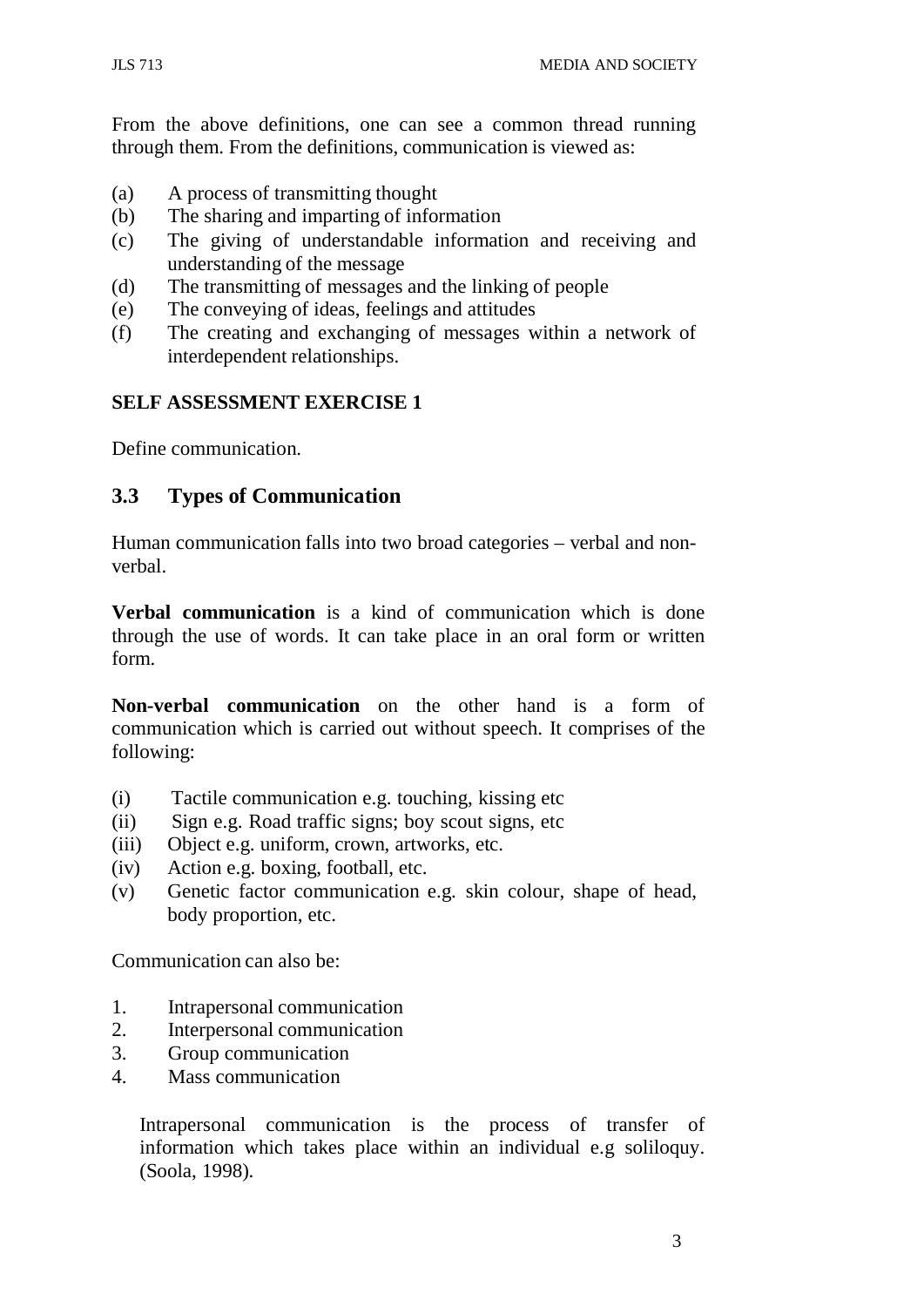Inter-personal communication is also known as face-to-face communication. Under this communication, the exchange of ideas, opinions, information, is between two people. Here, the sender shares his ideas or information with the receiver unlike intrapersonal communication where the communicator keeps his ideas to himself. E.g GSM discussion or telephone conversation. (Akalugo, 2003).

Group communication; when three or more people come together with a view to achieving a specific goal, a group is formed. Their coming together may be by design or by accident but so long as there is exchange of ideas and information among the group, you have group communication. Group communication takes place in churches, offices, schools, clubs, etc where a group share ideas with one another for the attainment of group goals. (Sybil, *e tal,* 1990).

Mass communication is the process of transmitting information, ideas, attitudes, values, beliefs through a communication device to a relatively large, heterogeneous and anonymous audience simultaneously. In mass communication, modern communication gadgets are used in putting across a message through channels like radio, television, newspapers, magazines, etc. (Sambe, 2004).

Mass communication is unique because its message is often general and targeted at a very large audience, who are anonymous in nature and heterogeneous in composition and posture.

Under mass communication, there is low degree of feedback and low level of interaction. The message is rapid and transient in nature as it is meant to be consumed immediately.

#### **SELF ASSESSMENT EXERCISE 2**

Briefly discuss four types of communication you know.

#### **3.4 Process of Communication**

A process according to Longman Dictionary of Contemporary English is "a series of actions that someone takes in order to achieve a particular result". The communication process involves the following:

- (1) Transmitter
- (2) Design the message
- (3) Select the medium
- (4) Receiver
- (5) Design the response
- (6) Select the medium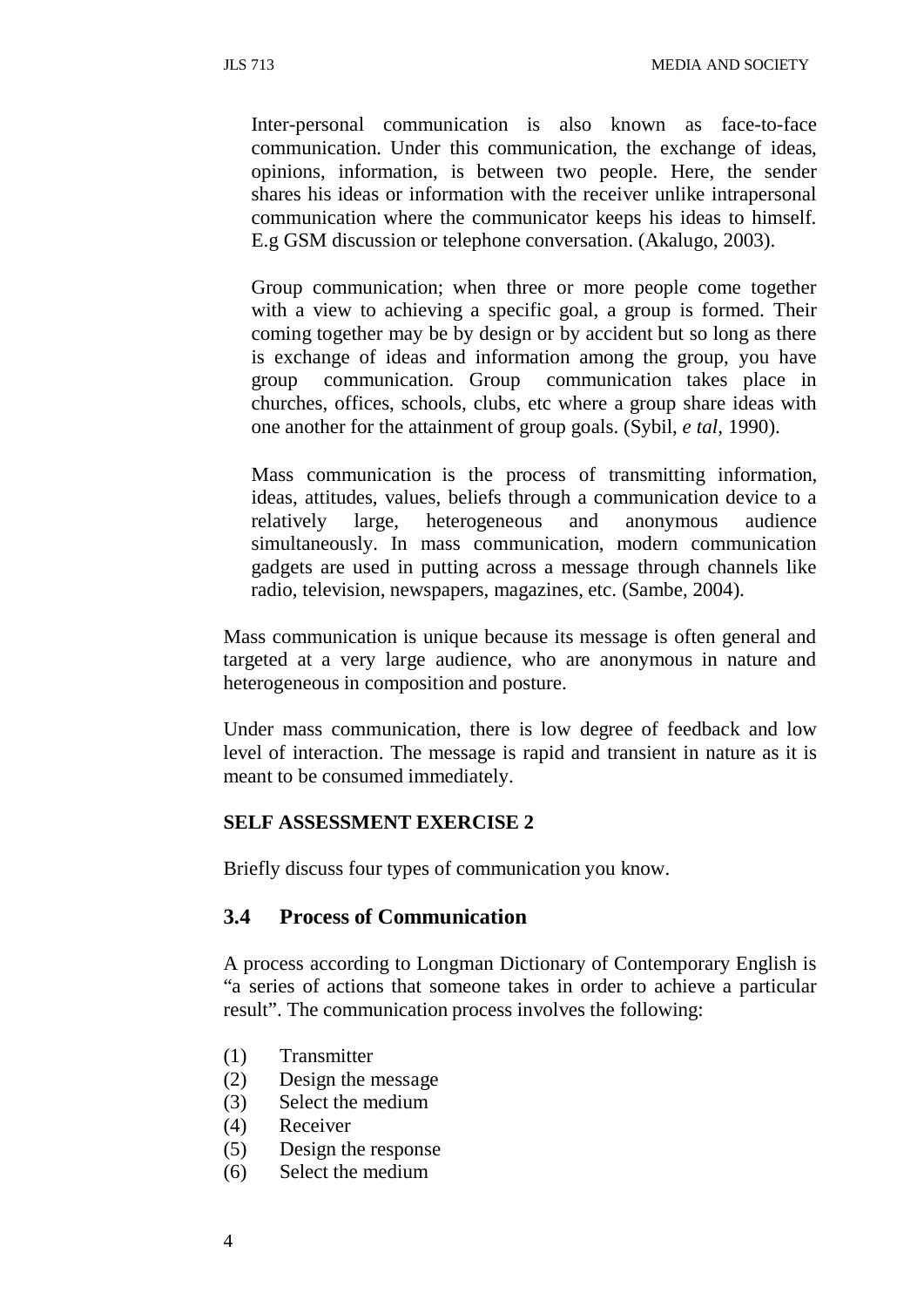#### (7) Feedback

#### **The Process of Communication**



#### **Transmitter**

This is also known as the source, the encoder, the communicator or the sender. The transmitter is the initiator of the communication encounter. According to Soola, O (1998:14), the "source or sender of the message, ideas or information may be an individual, a group or an organization. We can thus talk about intrapersonal, interpersonal, intra-organizational and inter-organizational communication".

#### **Design the Message**

After the sender decides to share his ideas, feelings and information with someone else, he will choose which symbols to use to put across his message to the receiver. Writing, speaking, gesturing, etc are some of the means the communicator can reach out to the intended receiver. Designing of the message is the stimulus for transmission.

#### **Select the Medium**

The communicator chooses appropriate channel to carefully and timely convey his information to the receiver. Soola, O (1998:14) explains the rationale for choice of medium. According to him, "your choice of a medium must be based on your understanding of the audience. Of particular relevance in this regard is whether the receiver is educated or not; whether or not he can read and write, as well as his level of understanding of the language of communication. Other factors to consider include the physical distance separating the source from the receiver, as well as the nature of the message…"

#### **Receiver**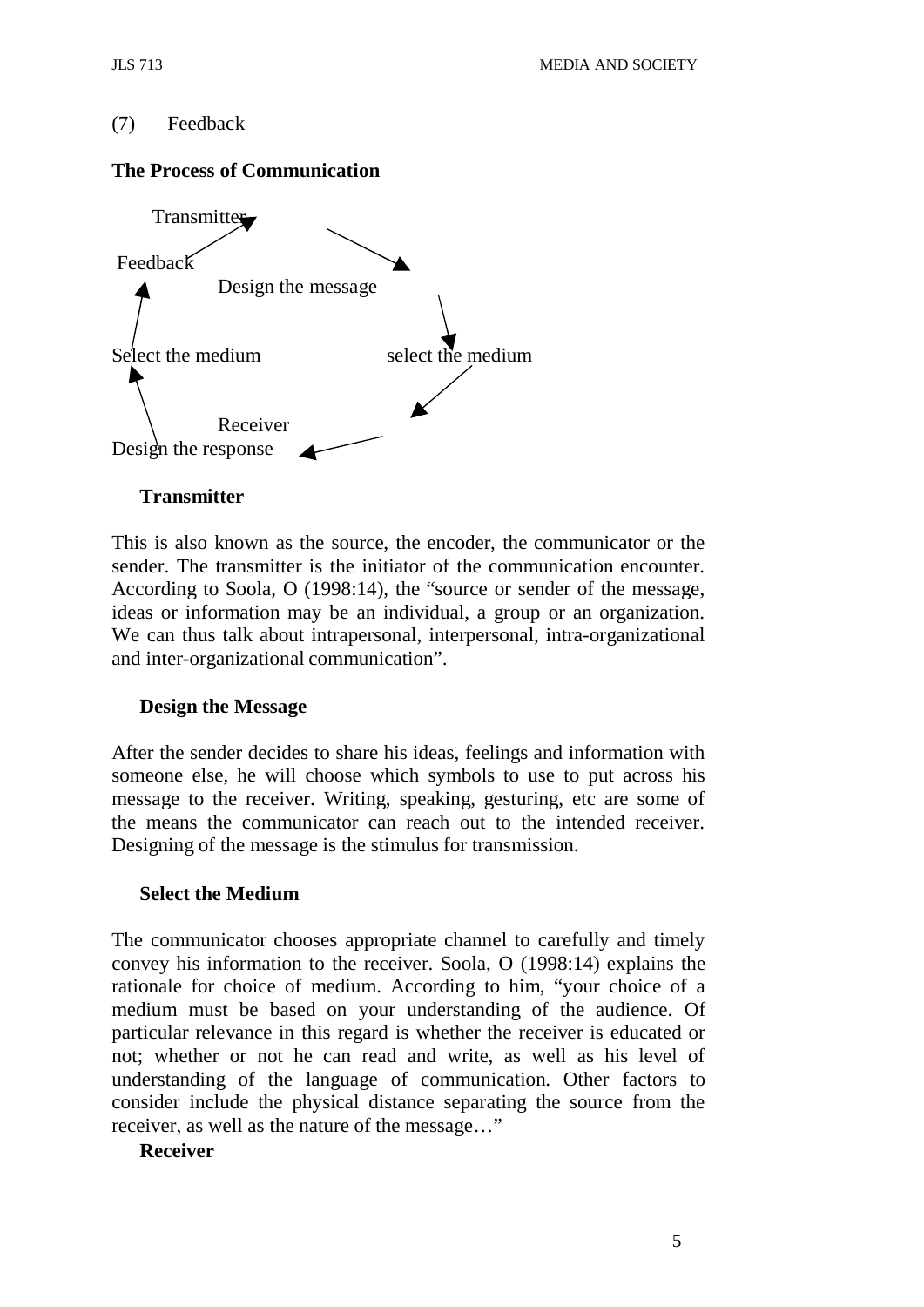The receiver is the decoder of the message. The receiver needs to pay much attention in other to receive the message with clear understanding. There must be perceptive listening on the side of the receiver.

#### **Design the Response**

At this stage, the receiver organizes and responds to the stimulus having got the message interpreted by his central nervous system.

#### **Select the Medium**

At this stage, the receiver has to select a method of sending his reply to the source. The decoder who receives the message must participate in the communication exchange. He will have to respond through an appropriate medium.

#### **Feedback**

This is the reaction or reply to the message. Feedback is the last but important part of the communication process. Sybil *et al* (1990:10) stated that feedback helps to show whether or not:

- (i) communication has taken place
- (ii) the decoder of the message has understood
- (iii) the decoder is prepared and willing to partake in the communication process, and
- (iv) he encoder has adequately formulated and sent his message

#### **SELF ASSESSMENT EXERCISE 3**

Outline the process of communication.

### **4.0 CONCLUSION**

We have discussed in this unit that communication is a powerful force for human interactions and that there are different types of communication. Irrespective of whatever form or type of communication, there must be a process in the exchange of ideas from the encoder to the decoder.

#### **5.0 SUMMARY**

This unit explained the meaning of communication, discussed types of communication, as well as the process of communication.

### **6.0 TUTOR-MARKED ASSIGNMENT**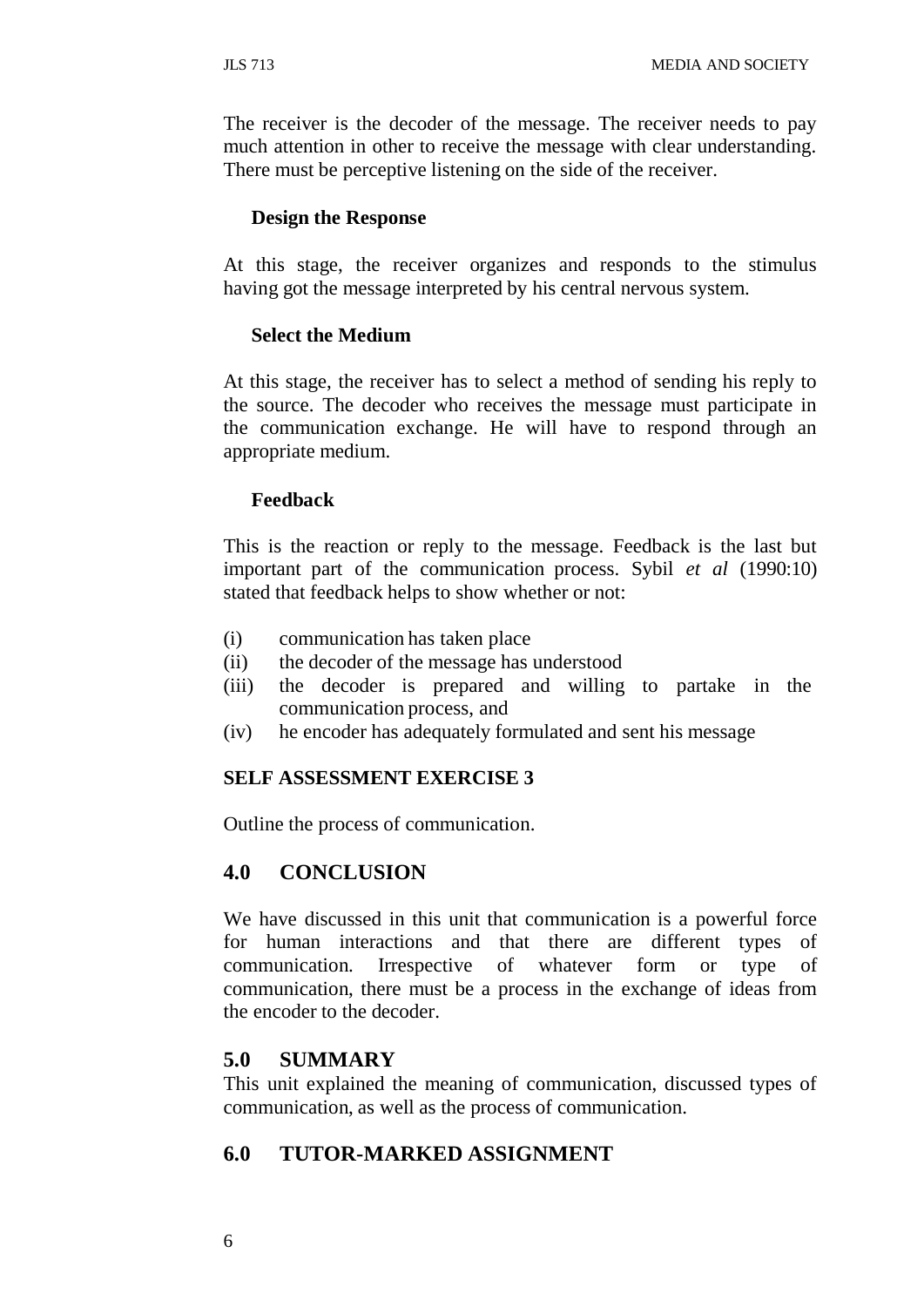List and explain the key elements in the communication process.

# **7.0 REFERENCES/FURTHER READINGS**

- Sybil, J, Ode, I and Soola, O (1990).*Introduction to Communication for Business and Organisations.* Ibadan: Spectrum Books.
- Soola, O (1998). *Modern Business Communications.* Ibadan: Kraft Books.

*Longman Dictionary of Contemporary English.* (New Edition).

# **UNIT 2 TRADITIONAL AND MODERN MEANS OF COMMUNICATION**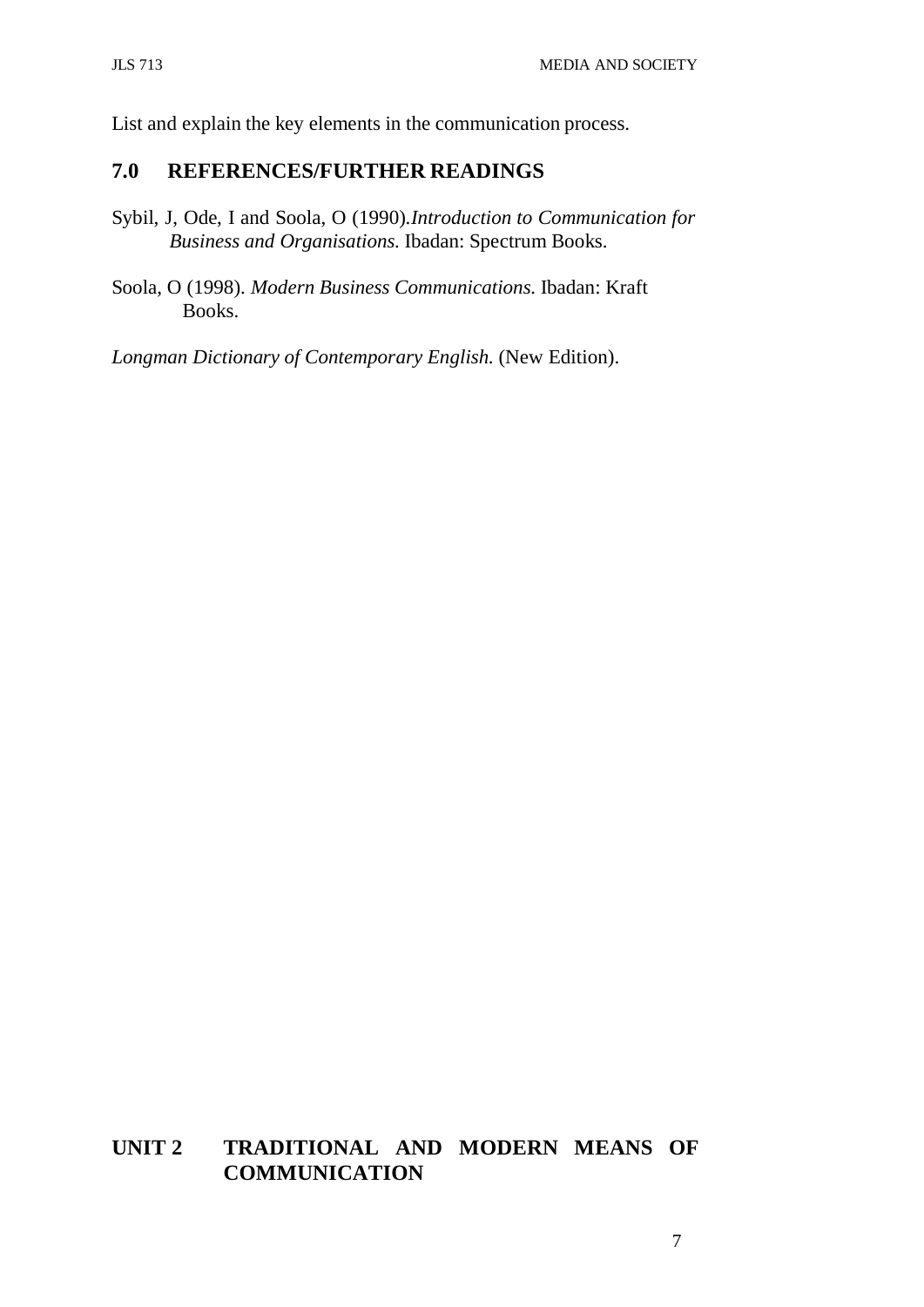#### **CONTENTS**

- 1.0 Introduction
- 2.0 Objectives
- 3.0 Main Content
	- 3.1 Meaning and Forms of African Communication Systems
	- 3.2 Modern Communication
	- 3.3 Relationship between Traditional and Modern Systems of Communication
- 4.0 Conclusion
- 5.0 Summary
- 6.0 Tutor-Marked Assignment
- 7.0 References/Further Readings

# **1.0 INTRODUCTION**

Before the introduction of modern means of communication in Africa, Africans had a solid communication super-structure in place known as traditional or trado-communication. Through traditional communication, Africans in different rural settings were mobilized to participate in the affairs of their locality. However, as the society became large and complex, traditional communication systems could not adequately take care of the communication needs of the people and therefore, the modern man media was put in place to reach out to the relatively large, heterogeneous and anonymous audience simultaneously. That marked the era of the mass media or modern man communication.

### **2.0 OBJECTIVES**

At the end of this unit, you should be able to:

outline forms of African Communication System discuss the advantages of modern means of communication establish the relationship between traditional and modern means of communication in Nigeria.

# **3.1 MAIN CONTENT**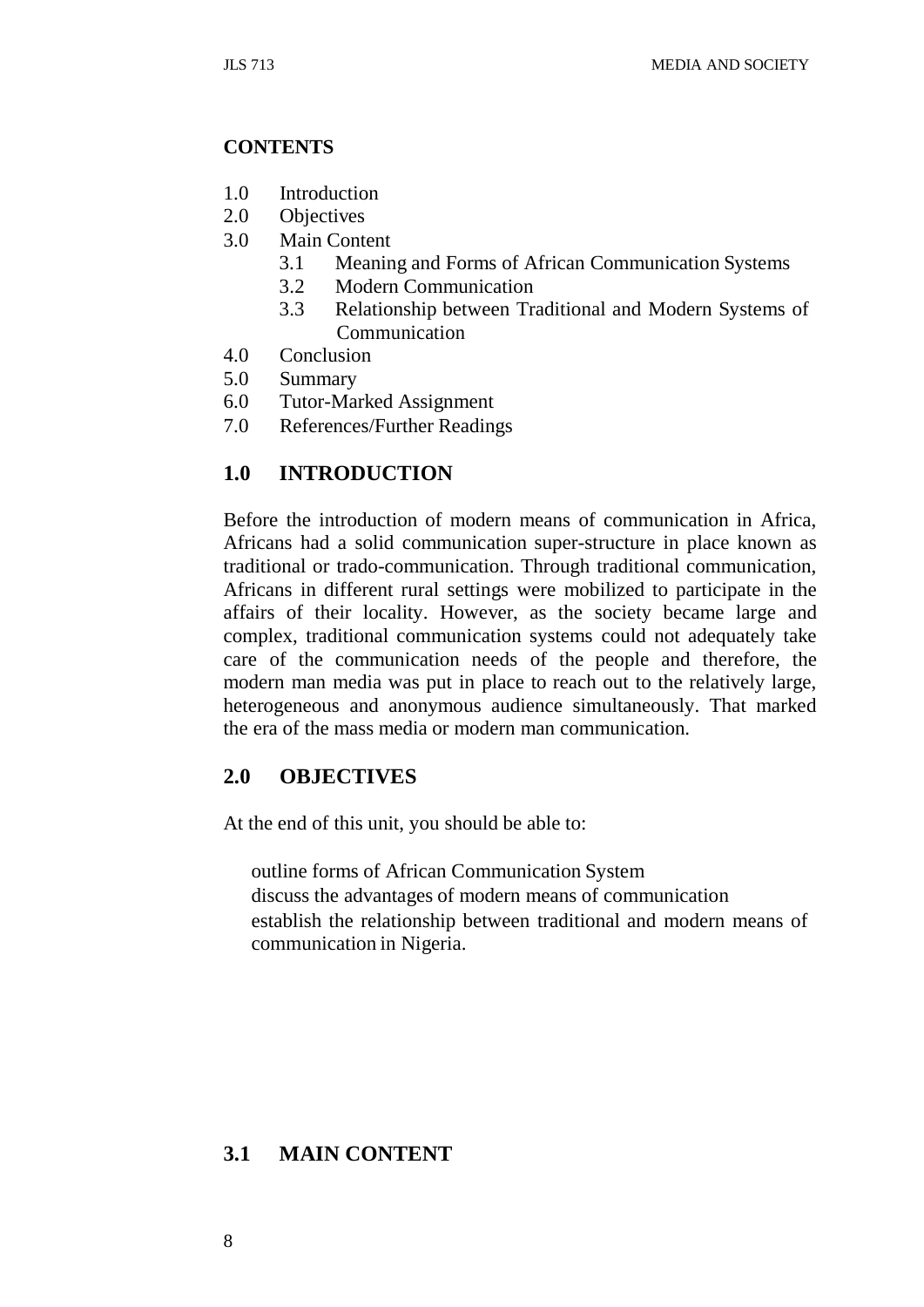# **3.2 Meaning and Forms of African Communication Systems**

Traditional communication is a system of communication whereby information is disseminated through local channels of communication to members of the society. It is also known as folk media or tradocommunication.

Below are modes or forms of African communication system.

- 1. The town crier or gongman
- 2. The Horman
- 3. The minstrel
- 4. The story teller
- 5. Traditional leaders
- 6. Social groups

African communication system by way of strengths, reinforces and promotes a sense of nationality and nationhood in Africa; forms the basis for diffusion network; avoids empty waste in information dissemination and is simple and less costly.

Critics of trado-communication see its communication process as been tiresome and tedious in nature. It is also been criticized on the ground that the communication system is limited to a group of people who speak the same language or dialect.

### **SELF ASSESSMENT EXERCISE 1**

Outline the modes of African traditional communication system.

### **3.3 Modern Man Communication**

This has to do with communication through the mass media. The mass media refers to communicating with large number of people without direct contact. They include TV, Radio, newspapers, magazines, comics, books, films and advertising bill boards. (Haralambos, M *et al* 1986:28).

Conventionally, the mass media inform, entertain and educate the people. They are the major source of information and ideas in modern society. They shape people's attitude and direct their behaviour to a greater extent. They are the instrument of social control.

Apart from the mass media, other tools of informatics and computopia like telephones, walkie-talkie, the internet, satellite to mention only a few are useful channels of communication in modern society. By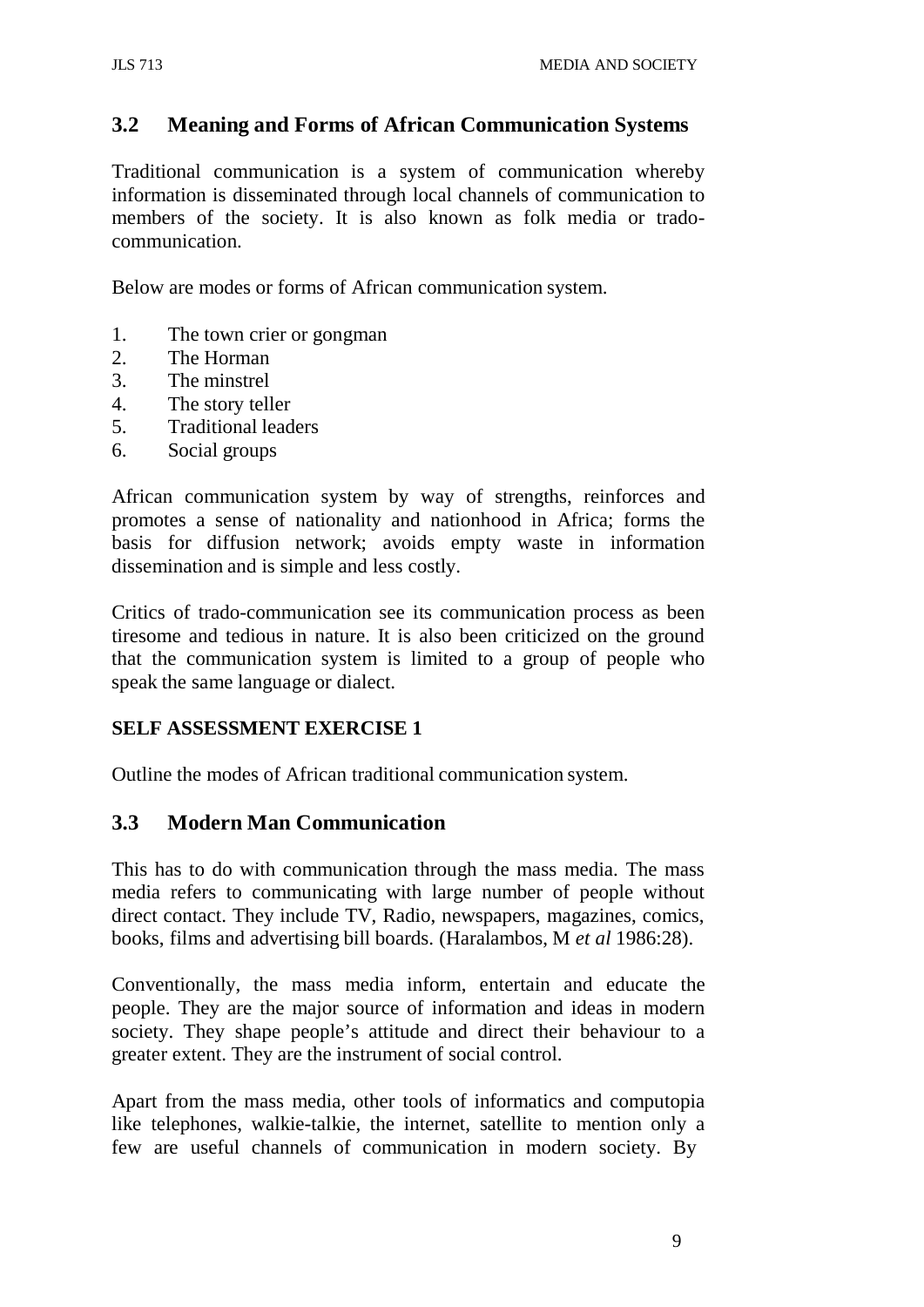extension, these tools of informatics facilitate the process of mass communication.

Modern means of communication is faster and attends to a large number of people irrespective of distance almost simultaneously.

#### **SELF ASSESSMENT EXERCISE 2**

Discuss the modern man means of communication.

# **3.4 Relationship Between Traditional and Modern Systems of Communication**

Both traditional and modern man communication are systems of communication. The former is simple while the latter is complex and sophisticated. Trado-communication serves as off-shoot of modern mass media.

The mass media can address the communication needs of diverse audience within a short period. They preserve and refine the trado modes of communication with a view to addressing the entertainment and education needs of the people. The mass media can initiate social change in the society using any of the forms of traditional communication in a globalised manner.

The mass media overcome the challenges of trado-communication by opening 24-hour vistas of communication to anonymous, heterogeneous and large audience across national frontiers.

Both the trado-communication and the mass media can re-engineer the society depending on how they are used. The mass media are wider in concept, sophisticated in the process and dynamic in operations. The reverse is almost the case in traditional communication.

#### **SELF ASSESSMENT EXERCISE 3**

Discuss the relationship between trado-media and the mass media.

#### **4.0 CONCLUSION**

This unit established the fact that the mass media are off-shoot of traditional communication even though they are complex and sophisticated in technology and have a wider reach than tradocommunication.

#### **5.0 SUMMARY**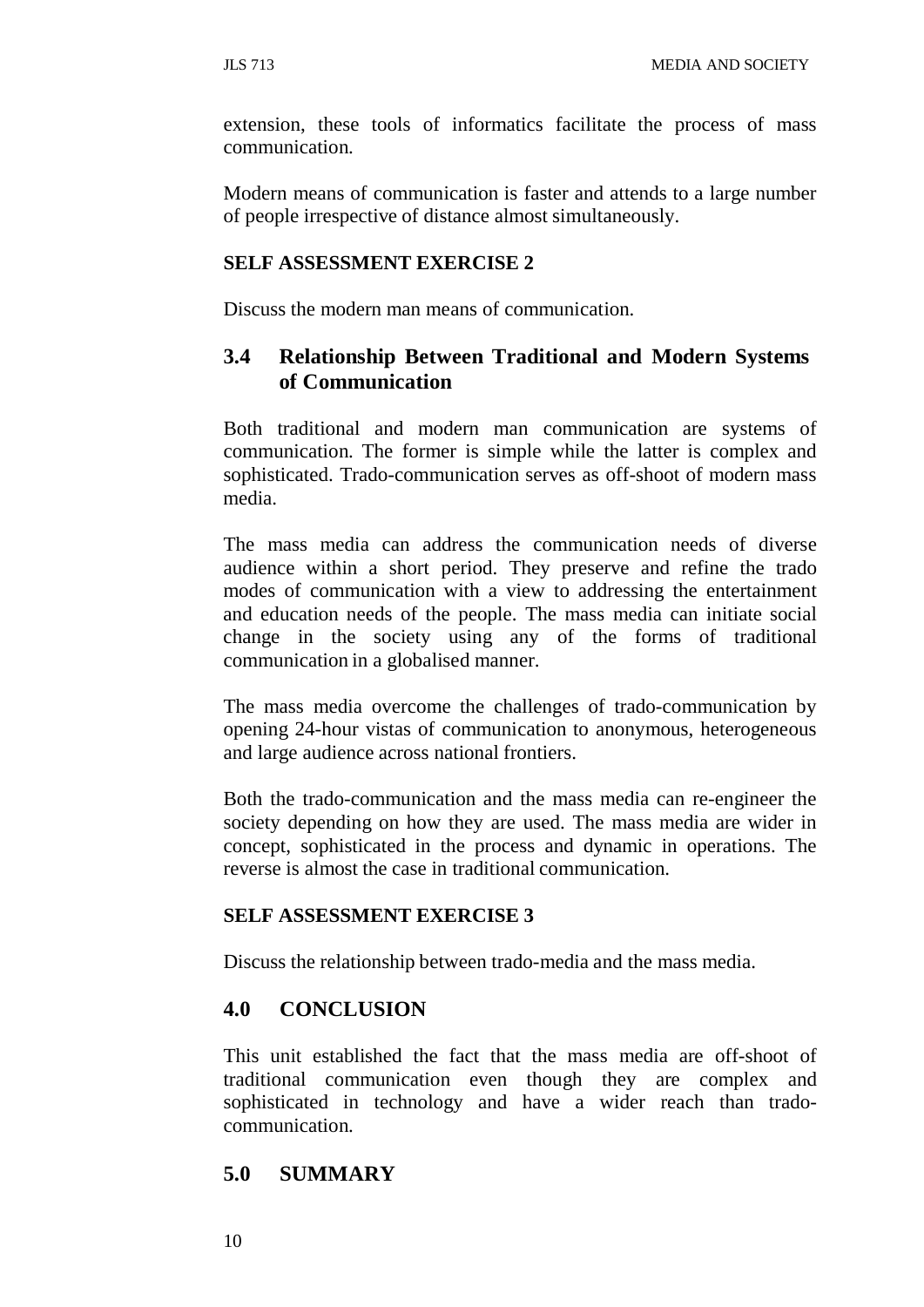In this unit, we discussed the meaning and modes of African traditional communication. We also examined the concept of modern communication and established its relationship with the folk media.

# **6.0 TUTOR-MARKED ASSIGNMENT**

Compare and contrast African trado-communication with the mass media.

# **7.0 REFERENCES/FURTHER READINGS**

- Ate, A.A (2006). "African Communication Systems" Lecture Monograph.
- Haralambos, M, Holborn, M. and Heald, R. (1986). *Sociology: A New Approach*. Lancashire: Canseway Press.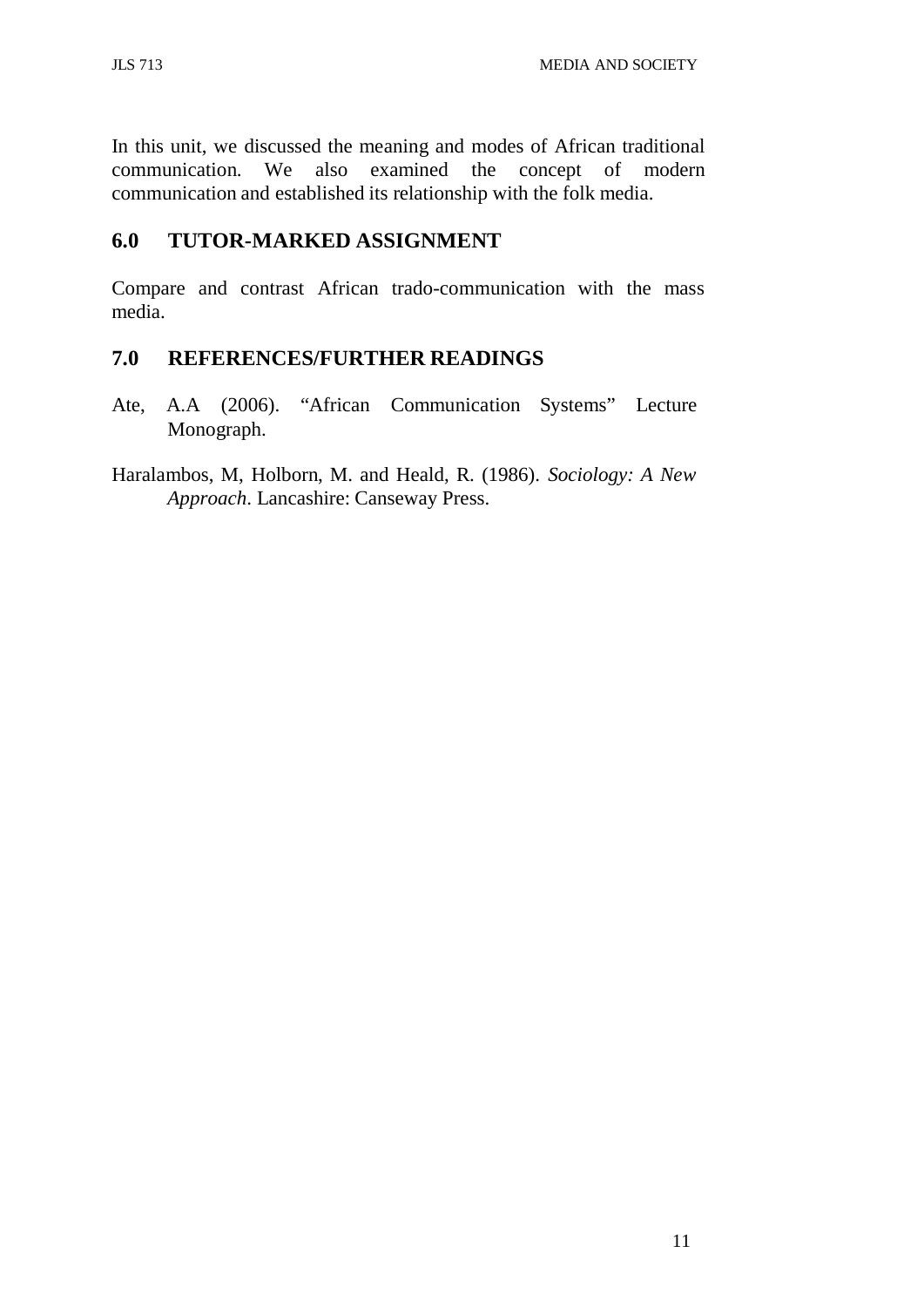# **UNIT 3 THE MASS MEDIA – CLASSIFICATION AND CHARACTERISTICS**

#### **CONTENTS**

- 1.0 Introduction
- 2.0 Objectives
- 3.0 Main Content
	- 3.1 Meaning of the Mass Media
	- 3.2 Classification of the Mass Media
		- 3.2.1 The Print Media
		- 3.2.2 The Electronic Media
	- 3.3 Differences between Print and Electronic Media
	- 3.4 Characteristics of the Mass Media
- 4.0 Conclusion
- 5.0 Summary
- 6.0 Tutor-Marked Assignment
- 7.0 References/Further Readings

#### **1.0 INTRODUCTION**

In this unit, we shall take a look at the mass media, its various classifications and characteristics. This will enable the student to appreciate the nitty-gritty surrounding the general operations of the mass media.

## **2.0 OBJECTIVES**

On successful completion of this unit, you should be able to:

define the mass media know the various classes of the mass media know the characteristics of the various classes of the mass media.

### **3.0 MAIN CONTENT**

#### **3.1 What is the Mass Media?**

The term mass media according to McQuail (2000) is shortened to describe means of communication that operates on a large scale, reaching and involving virtually everyone in a society to a greater or lesser degree. Media is plural of medium, which means a channel or vehicle through which something is carried or transmitted. In other words, mass media are channels of communication in a modern society, primarily the print and the electronic media. McQuail further describes the mass media as the organized means for communicating openly and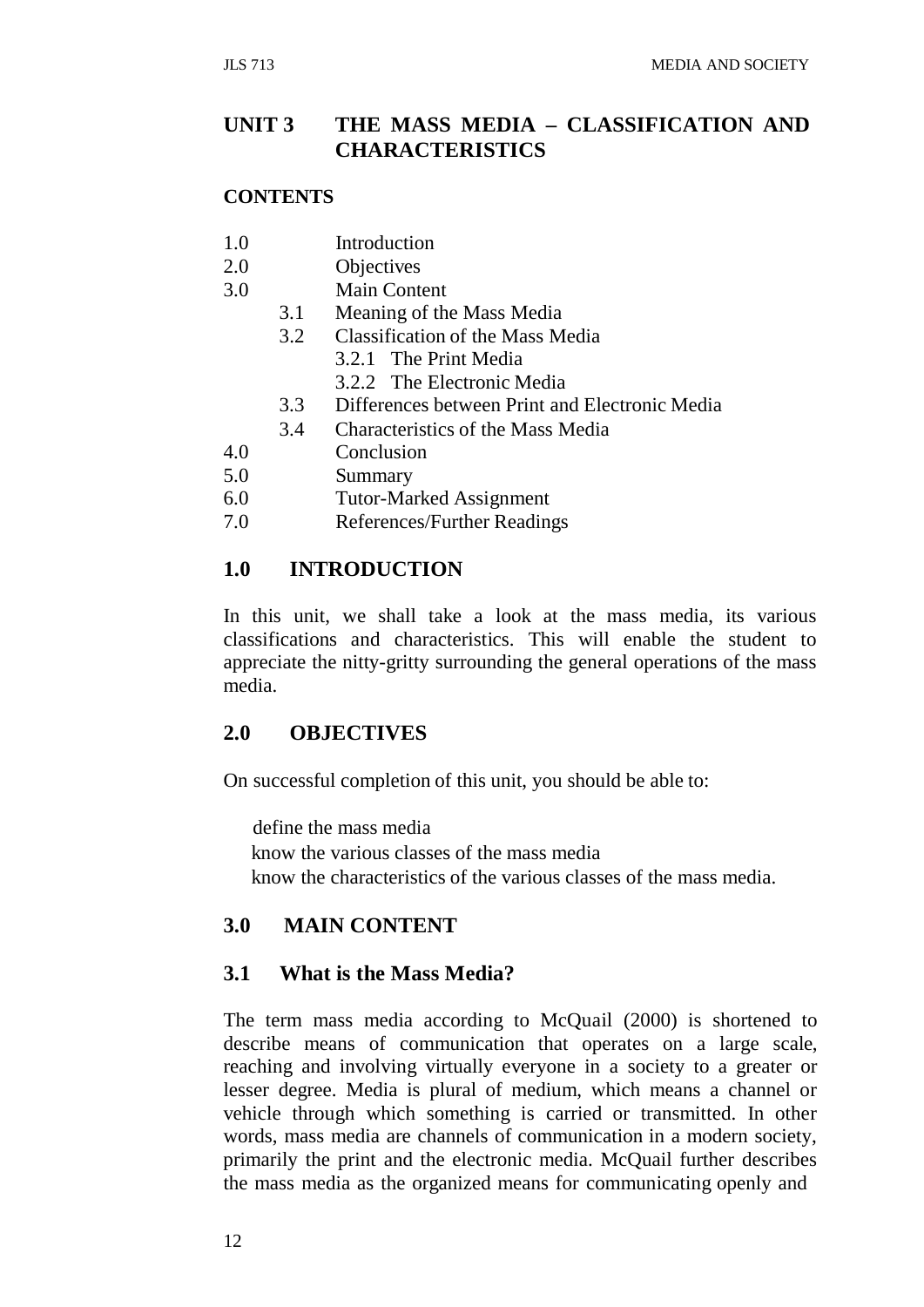at a distance to many receivers within a short space of time. The mass media are impersonal communication sources that reach large audiences. The primary function of the mass media system is to provide information to several millions of people. The mass media are extremely influential. Each of the media is presumed to affect perceptions and behaviour in a distinctive way. They can affect the society and vice versa. The mass media are the uniquely modern means of public communication and much of their importance lies in the fact that they are a major cause of whatever modes of perception, thought, public discourse, and political action. Because of their size and the large number of people they reach, the mass media have tremendous impact on society. Murphy (1977) sums up societal impacts of the media in different ways as oil, glue and dynamite.

As oil, Murphy asserts that media of communication keep the world running smoothly by helping individuals adjust to the reality of lives. They keep society on and healthy by suggesting solutions that are socially acceptable.

As glue, social cohesion is maintained by communication. Murphy contends that the media gives all of us including strangers something to talk about by setting agenda of discussion. And that over the years, communication builds up and reinforces the fabrics that hold a society together.

Murphy also describes the mass media as dynamites that can rip the society apart. A good example of this is the propaganda campaigns that preceded the Russian Revolution in 1917 and Hitler's rise to the German Chancellorship in 1933. Similarly, the mass media particularly the newspapers and magazines played a tremendous role in the struggle for Nigeria's independence in 1960.

# **SELF ASSESSMENT EXERCISE 1**

Explain the term mass media.

# **3.2 Classification of the Mass Media**

The mass media can be broadly classified into two –the print media and the electronic media. The classification is carried out according to the mechanism involved in the process of conveying messages.

# **3.2.1 The Print Media**

The print media have a mechanism that depends on printing items of information. These include newspapers, magazines, books, pamphlets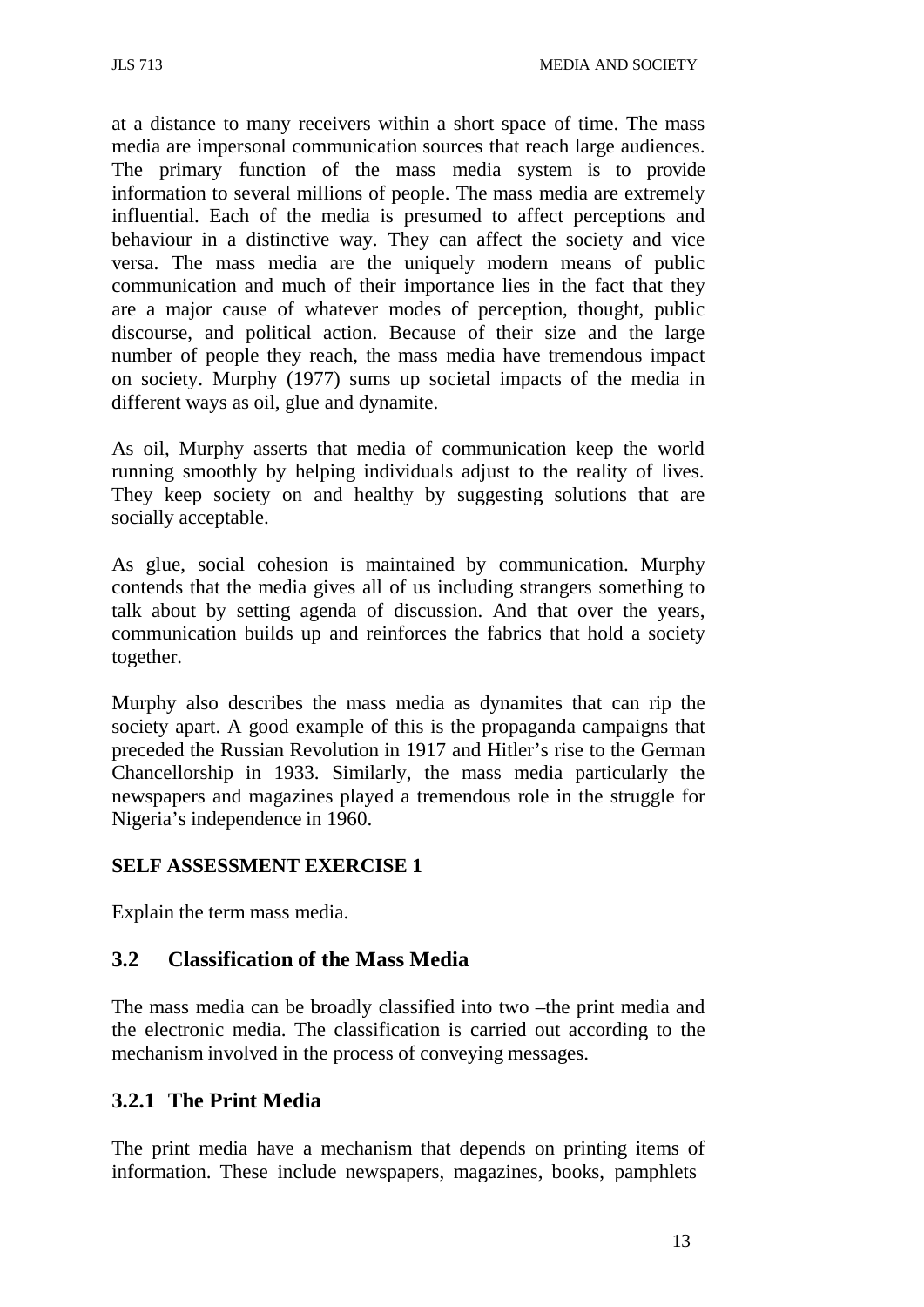and comics that carry messages to the populace by appealing to their sense of sight.

One common thing about the print media is that they involve the pressing of ink on paper using plates and blocks, and special machines. The print media includes books, newspapers and magazines. Books are the oldest medium of mass communication whereas the newspapers are the first popular mass medium. For the purpose of this course, more emphasis would be placed on newspapers and magazines.

### **(a) Newspaper**

A newspaper in terms of format can be categorized into two:

- i. Tabloid
- ii. Standard size

Tabloid is the common newspaper that is found in Nigeria. *The Sun, Nigerian Tribune, The Hope* and most state owned newspapers are tabloids. The standard size is large and takes two size of a tabloid. It is usually found in the U.S, Britain and other advance countries of the world. In Nigeria, *This Day,* is a good example of the standard size newspapers.

### **(b) Magazines**

There are many types of magazines, namely:

### **i. General Interest Magazine**

This is also known as mass magazine. It focuses on the activities of the masses. General interest magazines contain more credible stories than fiction. The nature of such magazine is large circulation particularly in diversified or heterogeneous society.

### **ii. Specialized Magazine**

This is designed for specialized people, written in specialized language and directed at specialized group of people. Examples of specialized magazine include, Nigerian Medical Journal, Pharmaceutical Journal, etc.

### **iii. Literary or Class Magazine**

This type of magazine is usually written in a very literary style for highly educated or sophisticated members of the society. The content is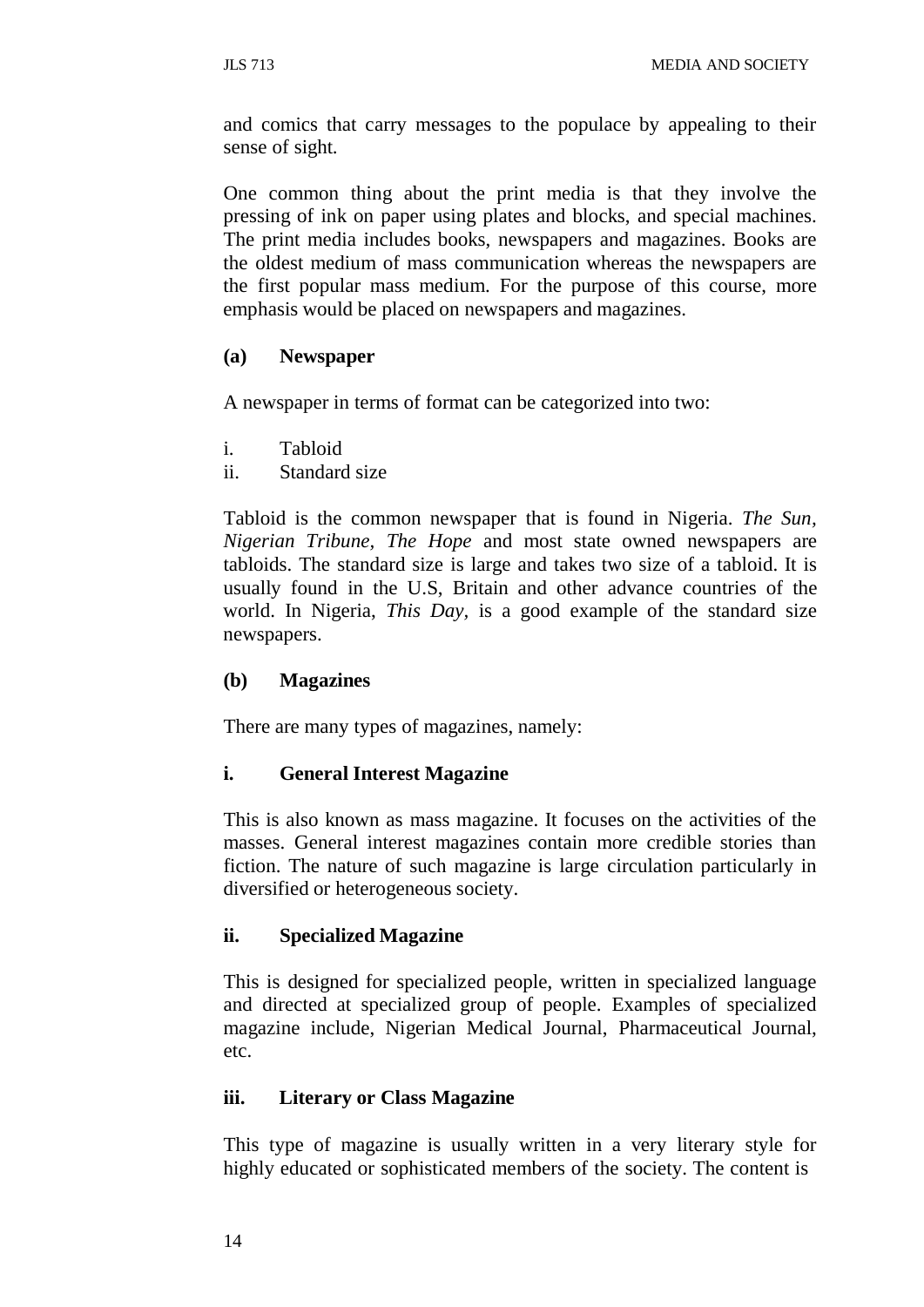usually on literature, arts, agriculture etc. Examples are *Readers Digest, The Economist, Awake, Africa Today,* etc.

# **iv. Junk (Soft Sell) Magazine**

These magazines are designed for general public but are usually designed in low quality. They are very unreliable in terms of concrete and accurate information. They thrive on rumour and have more pictures than stories. Here, you have magazines like *Ecomium, Hints, Ovation,*  etc whose stock in trade is sensational or yellow journalism.

# **3.2.2 The Electronic Media**

The electronic media use devices that can transform or change sound or light waves into electrical signals, which are reconverted to things that can be heard or seen on radio or television. The electronic media technique can be divided into production, transmission and reception. The electronic media according to Daramola (2003) include:

- i. Radio and audio recordings that appeal to the sense of sound
- ii. Television, motion pictures and video recordings that appeal to both sense of sound and that of sight.

There is a marked difference in the technologies of radio and television particularly with reference to receiver-transmitter relationships or both. While the radio receiver is built to detect and amplify signals, television receiver goes beyond that. It must also carry out the precisely timed scanning sequence in exact synchronism with the camera. The transmitter and receiver of the television must operate on the same line and field frequencies.(Daramola, 2003 ).

The broadcast media are the most powerful in the world today for affecting the minds, emotions and even the actions of mankind. No wonder, a one time American critic, William Rivers once described the broadcast media as great "mentioners." (Akpede, 1994). This means they have the power to build and destroy an individual or an institution as the case may be.

# **SELF ASSESSMENT EXERCISE 2**

Explain the various classifications of the mass media.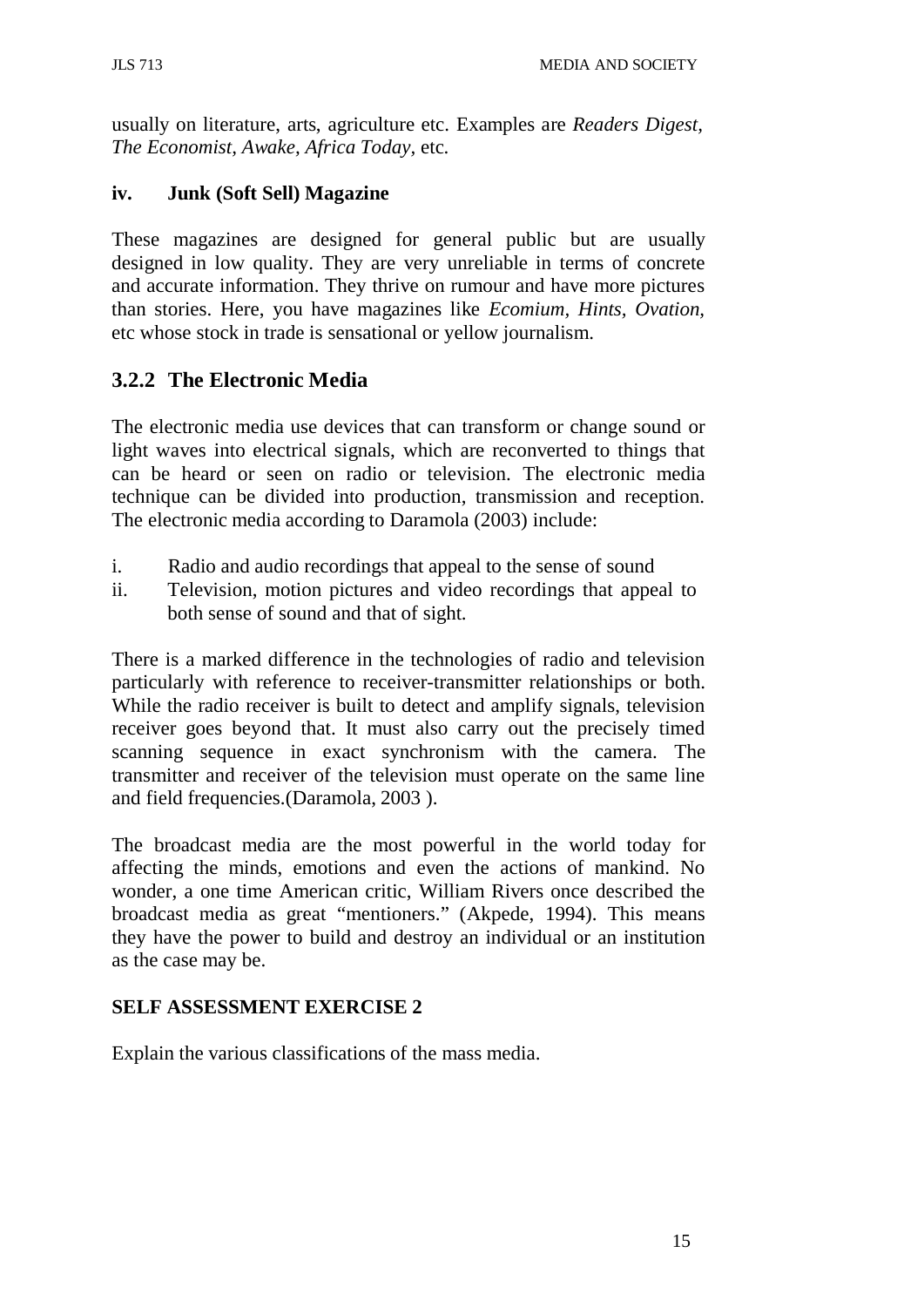# **3.3 Differences Between Print and Electronic Media**

According to Daramola (2003:99), broadcast media differ from print media in the following ways:

- i. Print media appeal to the eye while broadcast appeal to both the eye and ear.
- ii. Print is always in written form, while broadcast is always in oral form.
- iii. Broadcast news are forgotten easily and cannot be kept as reference work while the print media serve that purpose.
- iv. Print media is more detailed than broadcast media.
- v. Print media is more permanent than broadcast media which is very ephemeral

### **SELF ASSESSMENT EXERCISE 3**

Differentiate between print and electronic media.

# **3.4 Characteristics of the Mass Media**

Weaver (1973), cited in Daramola (2000) identified five major characteristics of the mass media. These are:

- 1. The first characteristic derives from the name, mass media which implies that media is designed for, distributed to and consumed by mass audiences. The mass audiences are very large, either in terms of number or proportion of total population and the audience exist in large, heterogeneous societies either industrial or transitional societies.
- 2. The second characteristic of the mass media is that they are big businesses, employing millions of people and making billions of naira as the case may be as profit.
- 3. One other characteristic of the mass media is that they are sole disseminators of news (defined as factual, current and verifiable information about recent events). The mass media also disseminate other sorts of information –fictional stories, political advocacy, and strictly utilitarian information like recipes.
- 4. The mass media are also characterized by speed with which they gather information and frequency with which they distribute it. Media producing organizations are continuously gathering information and are in instantaneous communication with their sources of information. The speed and rhythm of this ongoing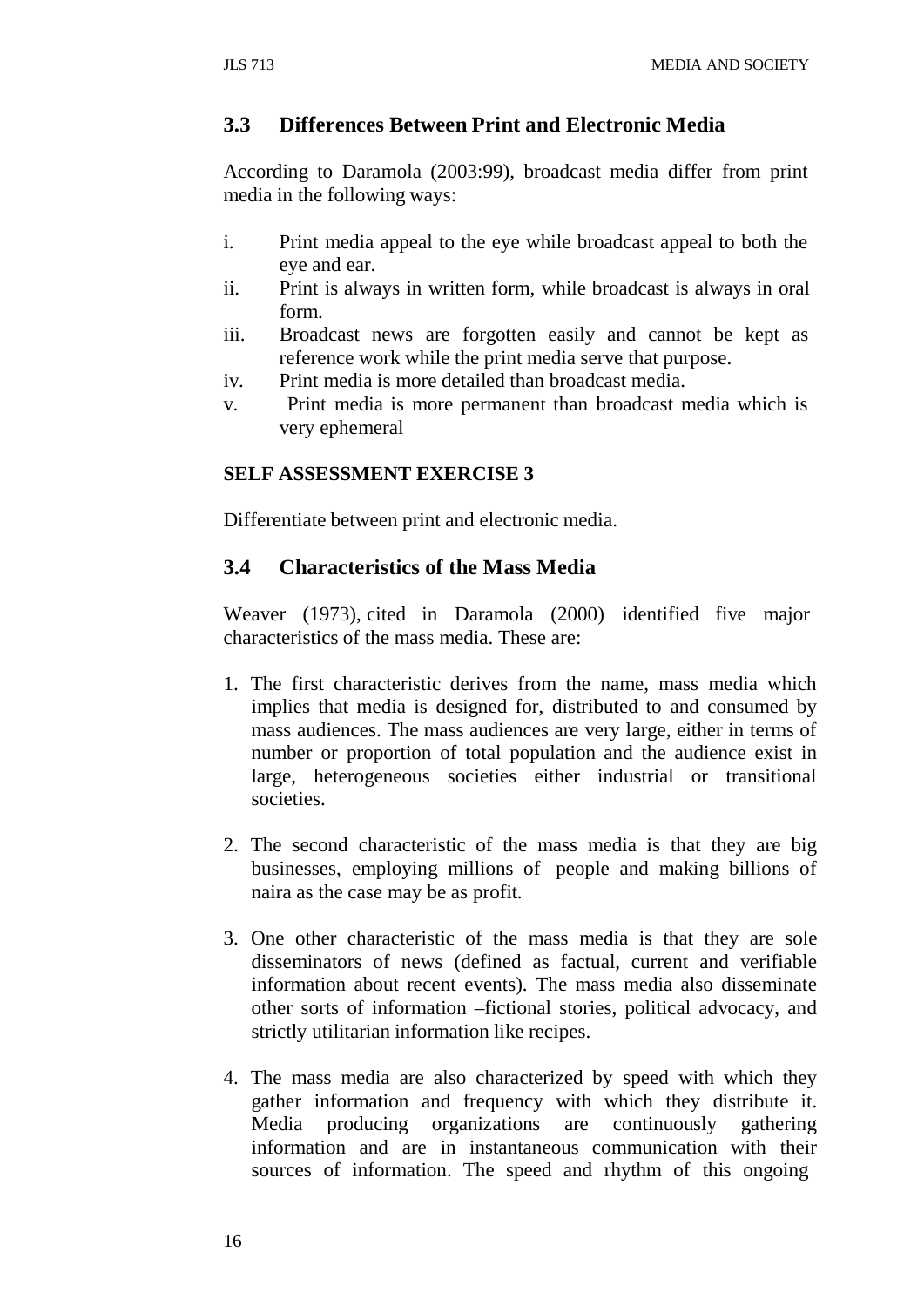process of gathering and distributing information, especially news, sharply differentiate mass media from other media and exert enormous influence on the character of their messages.

5. The fifth characteristic of the mass media is that they are all twentieth-century phenomena. In other words, they all developed and attained maturity during roughly the same period, in response to the same circumstances and in pursuit of the same purposes.

#### **SELF ASSESSMENT EXERCISE 4**

Outline the various characteristics of the mass media.

# **4.0 CONCLUSION**

The mass media are vehicles or the means by which information or messages are conveyed from source to receivers –the heterogeneous, large and anonymous audience.

The mass media are 'organisations' that distribute cultural products or messages that affect and reflect the culture of society. They provide information simultaneously to large, heterogeneous audiences.

## **5.0 SUMMARY**

In this unit so far, you have learnt that:

Mass media are the various means or channels by which information or messages are disseminated to heterogeneous public.

Mass media are classified into print and electronic media.

The mass media form the political, cultural and economic part of any society.

# **6.0 TUTOR-MARKED ASSIGNMENT**

Discuss the significance of the mass media in our modern-day society.

# **7.0 REFERENCES/FURTHER READINGS**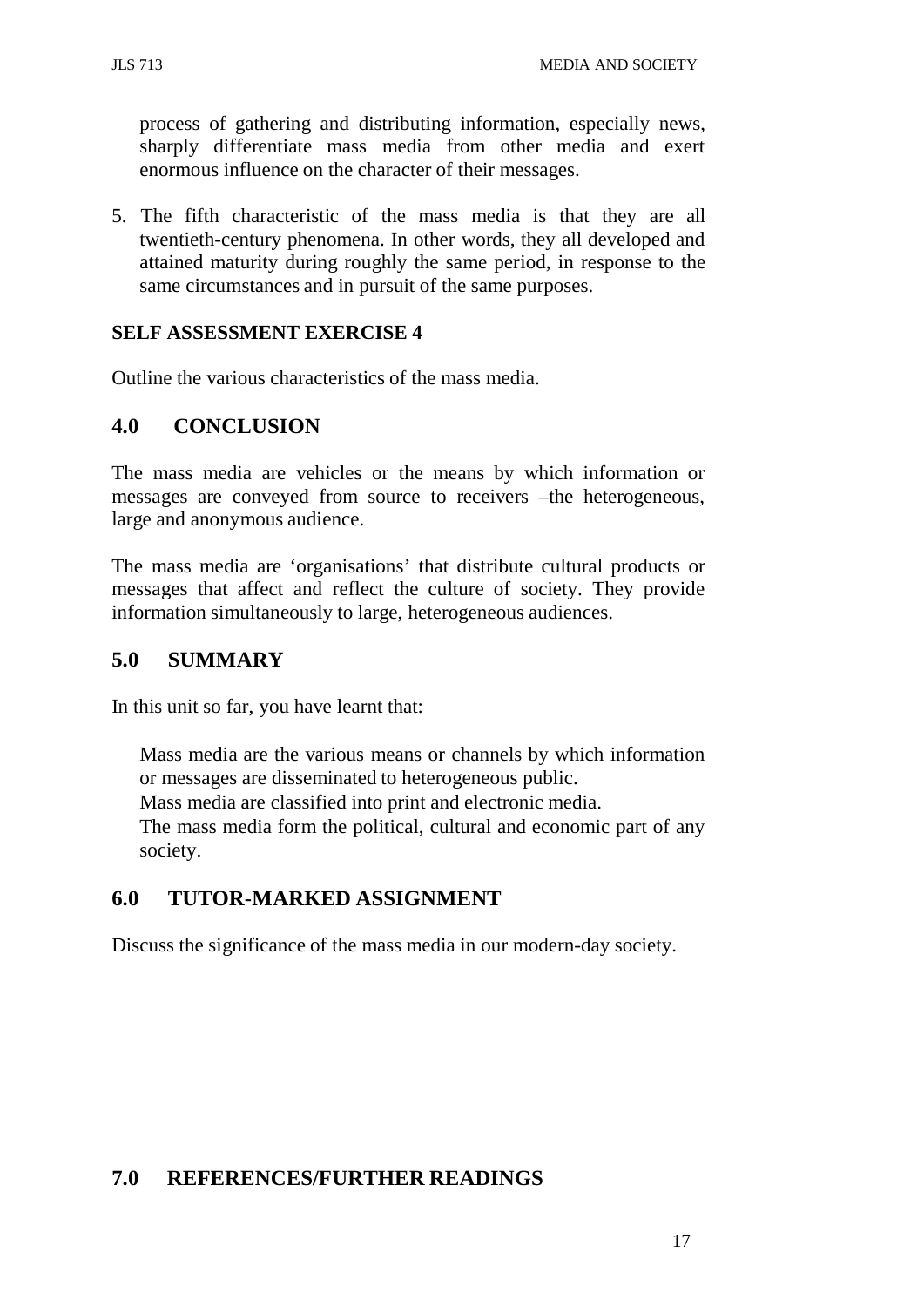Akpede, D (1994). "Radio and TV Production." Lecture Monograph.

- Daramola, I (2003). *Introduction to Mass Communication*. Lagos: Rothan Press.
- McQuail, D (2000). *Mass Communication Theory*. 4<sup>th</sup> edition. London: Sage Publication.
- Murphy, D.R (1977). *Mass Communication and Human Interactions*. U.S.A: Houghton Miftlin Company.

# **UNIT 4 FUNCTIONS OF THE MASS MEDIA**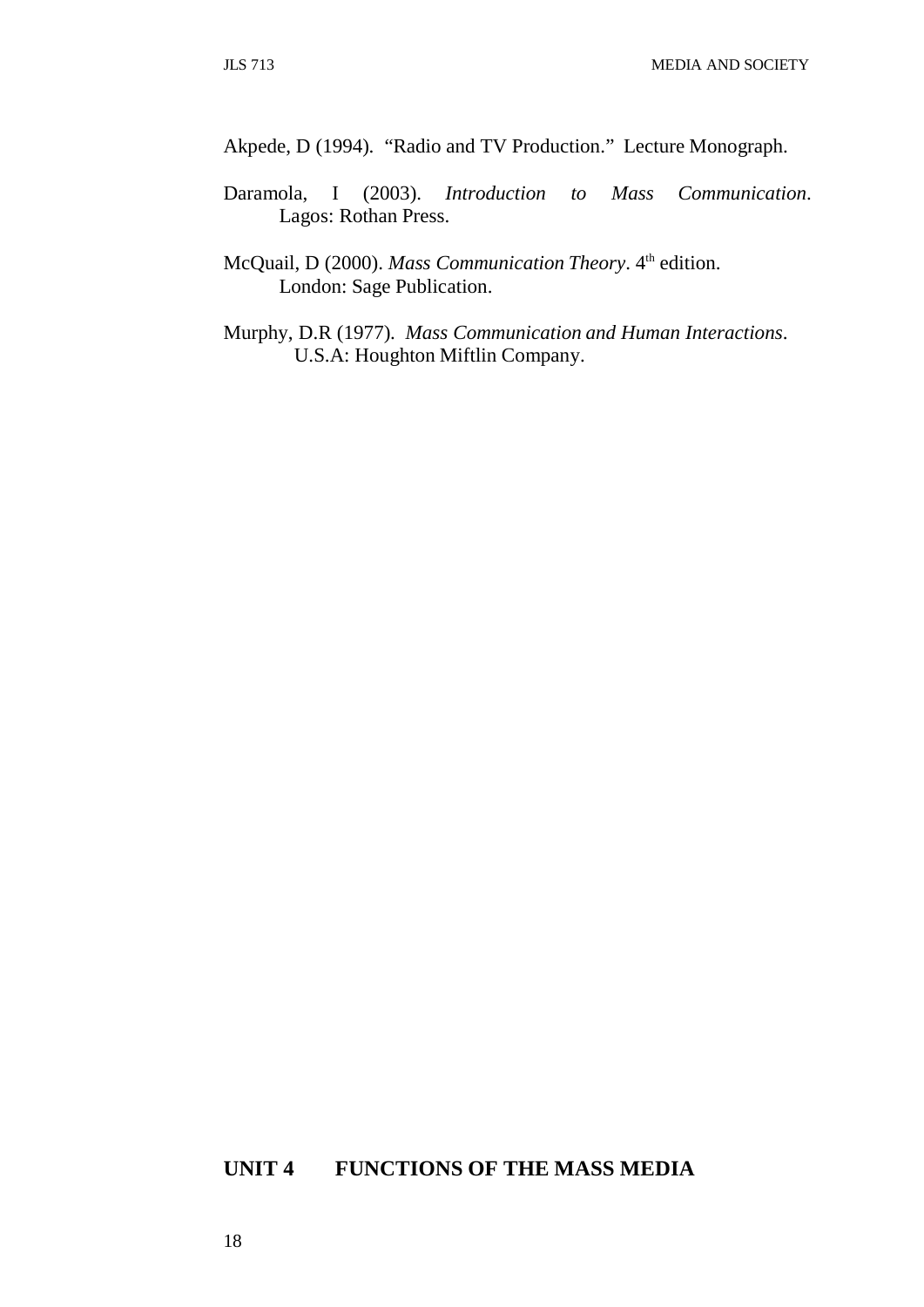# **CONTENTS**

- 1.0 Introduction
- 2.0 Objectives
- 3.0 Main Content
	- 3.1 Traditional or conventional functions of the mass media
	- 3.2 Other functions of the mass media
- 4.0 Conclusion
- 5.0 Summary
- 6.0 Tutor-Marked Assignment
- 7.0 References/Further Readings

# **1.0 INTRODUCTION**

In this unit, we shall take a look at the traditional or conventional functions of the mass media as well as other functions of the mass media. This will enable the student to understand and appreciate in deeper perspective the functions of the mass media in the society.

### **2.0 OBJECTIVES**

On successful completion of this unit, you should be able to:

know the traditional or conventional functions of the mass media understand other functions of the mass media.

### **3.0 MAIN CONTENT**

# **3.1 Traditional/Conventional Functions of the Mass Media**

The mass media perform some traditional or conventional functions which include:

#### **1. Information**

This is the first and primary function of the mass media. Information dissemination is creating awareness on the part of the people. Communication experts believe that people could be informed of what is happening or what has happened. The role of information as the pivot in the growth and development of societies cannot be over emphasized. No wonder there has been systematically studied by sociologists, anthropologists and political scientists. Their study proves that information can indeed lead to social change in the society.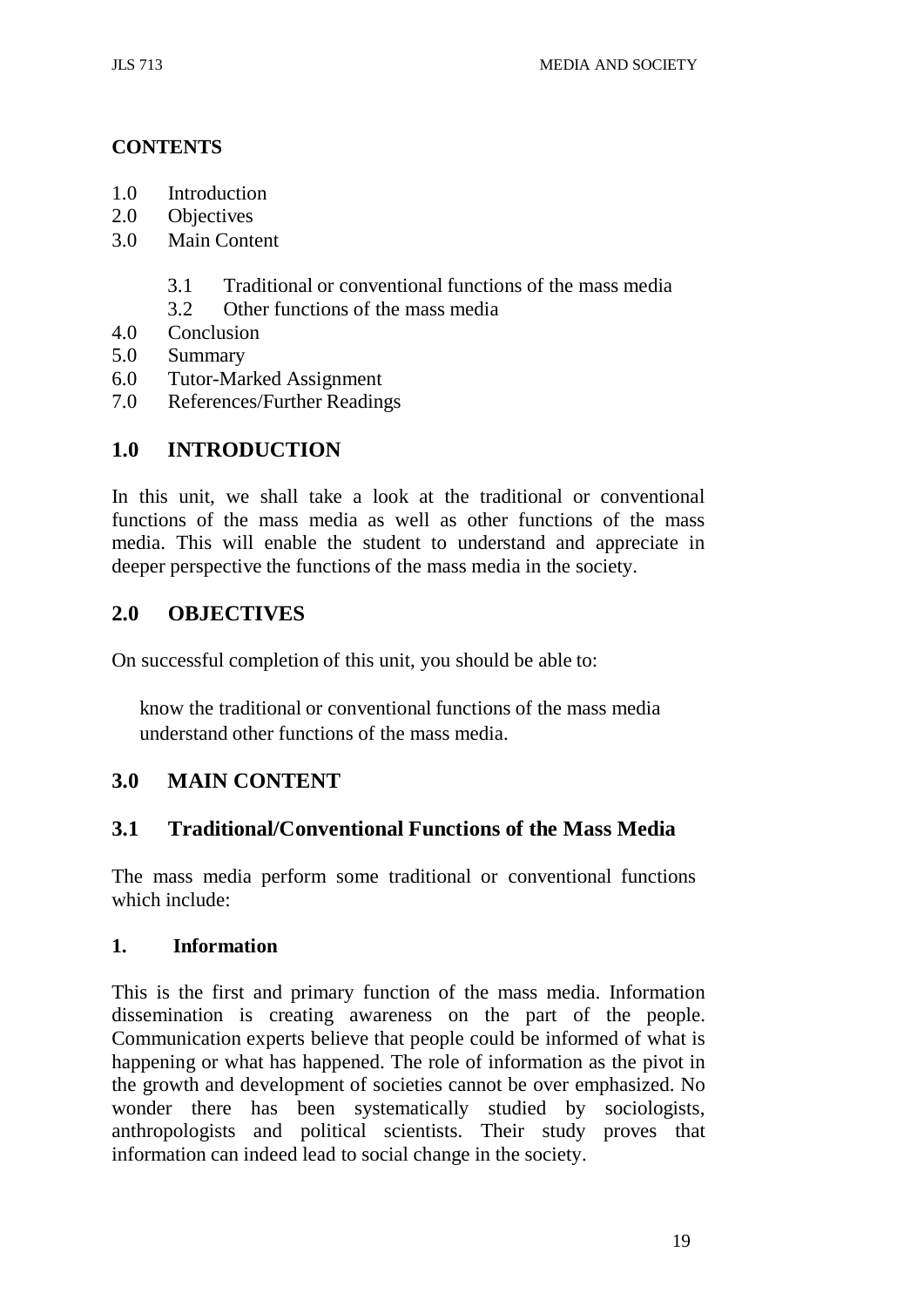The mass media provide information to the entire society on daily basis. Such information comes through news on radio, television, newspaper and magazines. The news raises the awareness of listeners as in the case of radio, viewers (television) and readers (newspapers and magazines).

# **2. Education**

The education function of the mass media is meant to teach the people by imparting knowledge with a view to broaden the horizon of members of the society. Through different programmes like "Who wants to be a millionaire?", "Super story", etc, members of the public can develop themselves mentally and morally. Through the education via the mass media, people can discover themselves and the potentials in their environment and harness such potentials for the holistic development of the society. It can be said therefore, that the mass media is a school of its own. Through it, a lot of people have been delivered from the bondage of ignorance and illiteracy and it has the power to introduce light in the life of the audience.

# **3. Entertainment**

Another important function of the mass media is entertainment. The media can make the people laugh and forget their sorrows. Entertainment through the media can come in different forms - sports, drama, motion pictures, short stories, crosswords, puzzles and cartoons. All these forms of entertainment are by-product of the mass media.

# **SELF ASSESSMENT EXERCISE 1**

Discuss the traditional functions of the mass media.

# **3.2 Other Functions of the Mass Media**

Apart from the traditional or conventional functions of the mass media, i.e. to inform, educate and entertain, the mass media also perform other numerous functions. Harrold Lasswell in Sambe (2004) identifies the following functions of the mass media:

### **1. Surveillance**

This means keeping close watch over someone or something. In the context of mass communication, surveillance means that the mass media is to inform and provide information to the society by keeping watch on the activities of government and correcting uncomplimentary occurrences. Lasswell describe the surveillance role of the media as the "watchman function". The surveillance function often corresponds to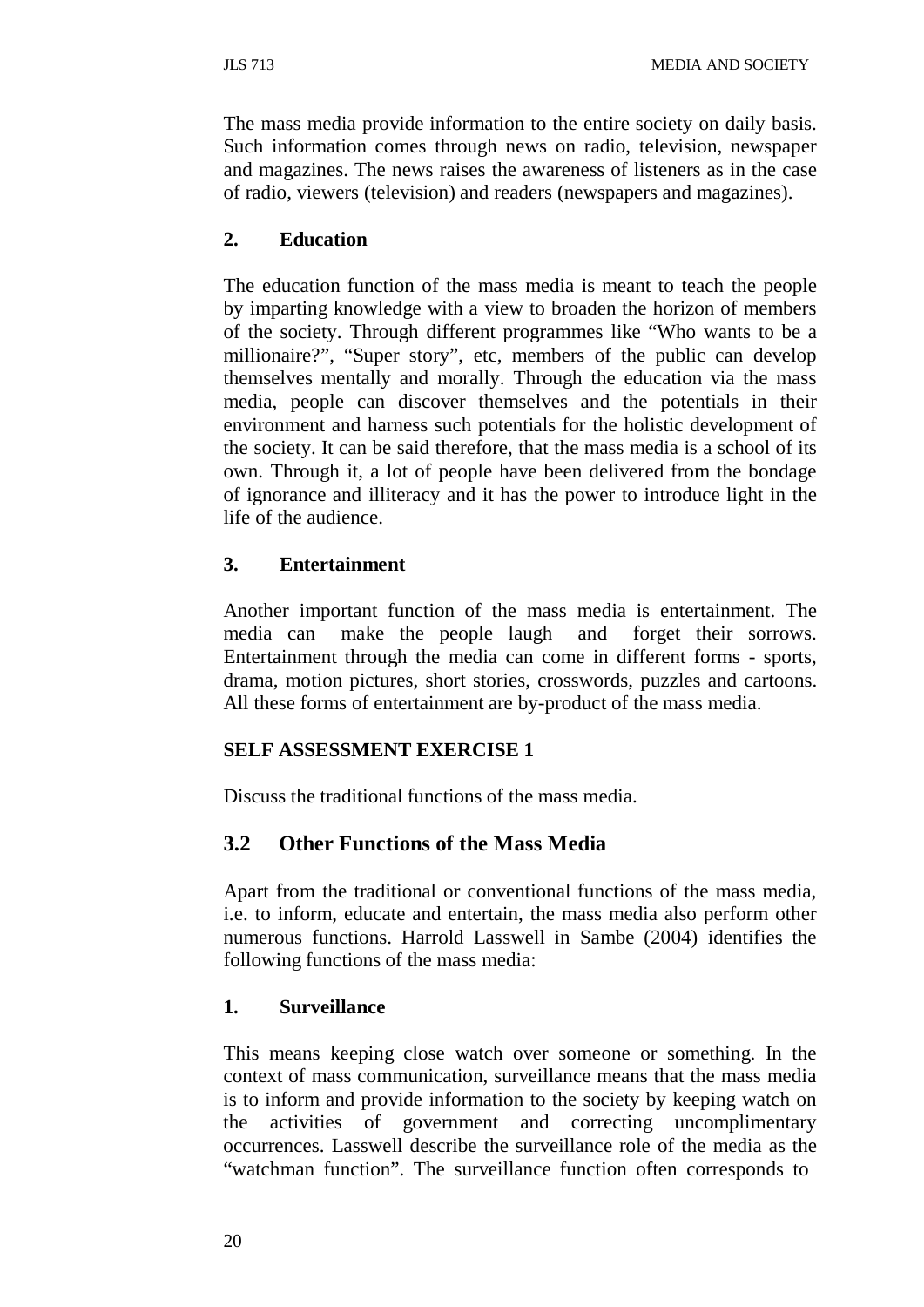what is generally called news handling. This includes the collection and distribution of information about events in the environment, both outside and within any particular society.

#### **2. Transmission of Cultural Heritage**

This function of the mass media focuses on the transmission of knowledge, values and social norms from one generation to another or from members of a group to newcomers.

The existence of a community depends on the ability of its members to share common values and to agree on what constitute acceptable behaviours. Also, the continued existence of the society depends on the ability of its members to transmit the values and norms of the society from one generation to another. This can be done through songs and preservation of certain artifacts.

People's way of life in terms of dressing can also be preserved by the mass media. The same thing is applicable to certain cultural festivals which can be preserved for the sake of posterity by the mass media.

#### **3. Status Conferral**

Another function of the mass media is the bestowal of prestige on people who attempt to remain well informed about events in their community. In Nigeria, for instance, being well informed about what is going on in government and society generally is a source of prestige. People who are well connected are looked upon as opinion leaders. The function of status conferral comes from being the subject of news reports. The mass media have the power to make instant celebrities of hitherto unknown persons either for good or bad.

The electronic media, most especially, have conferral effect on the audience. People or organizations that are featured in the media tend to acquire some level of importance above the ordinary. (Sambe, 2004).

#### **4. Interpretation and Prescription of News**

The chief function of interpretation and prescription is to prevent such undesirable consequences of the mass communication of news. The selection, evaluation and interpretation of news – focusing on what is most important in the environment, according to Sambe (Op cit) tend to prevent over stimulation and over mobilization of the population.

Like surveillance, he observed that the activities of news interpretation and presentation for behaviour, when performed as mass communication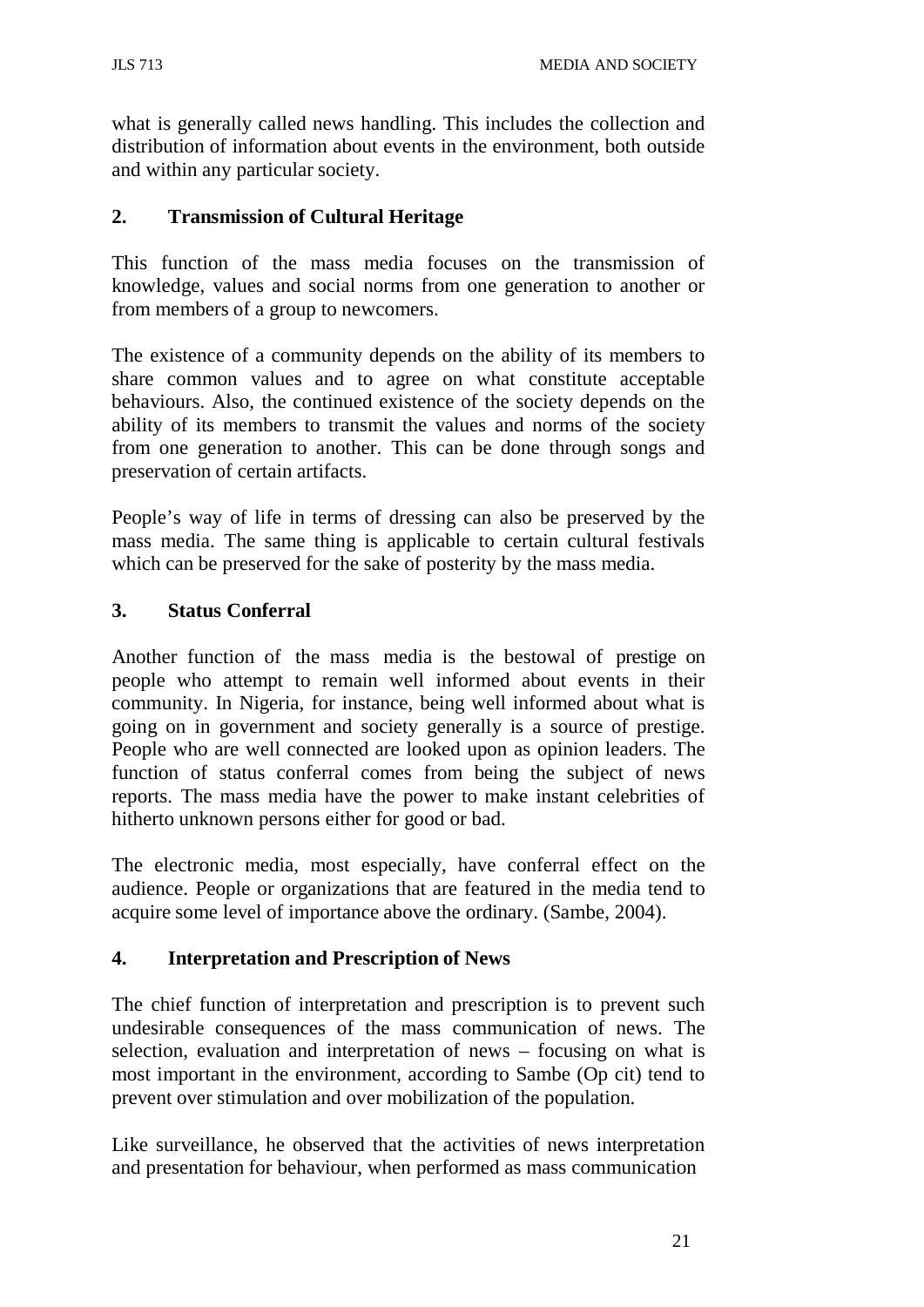can also be dysfunctional both at the societal and individual level. On the societal level, experts believe that some activities can impede social change and enhance social disorder in a society. At the individual level, the dysfunctional role of the mass media is believed to create panic among individual members of the society.

Another important function of the mass media in modern society is the agenda setting function. The agenda setting function of the mass media presupposes the fact that the media can lead members of the public in taking very sensitive decisions on issues of public significance be it politics, economic and social standings. The agenda setting function of the media is predicated on the fact that the mass media can influence a thinking of members of the public through its court of public opinion.

#### **SELF ASSESSMENT EXERCISE 2**

Outline other functions of the mass media.

#### **4.0 CONCLUSION**

It is an established fact that the role of the media cannot be underestimated in any society. The media keeps the fabrics that hold the society together and links all the agents of socialization through its diverse functions.

## **5.0 SUMMARY**

In this unit, we have discussed the conventional functions of the mass media as well as other functions.

#### **6.0 TUTOR-MARKED ASSIGNMENT**

Account for the desirability and inevitability of the mass media in the society.

#### **7.0 REFERENCES /FURTHER READINGS**

- Daramola, I (2003). *Introduction to Mass Communication.* 2nd edition. Lagos: Rothan Press.
- Sambe, J.A (2004). "Introduction to Mass Communication."Lecture Monograph.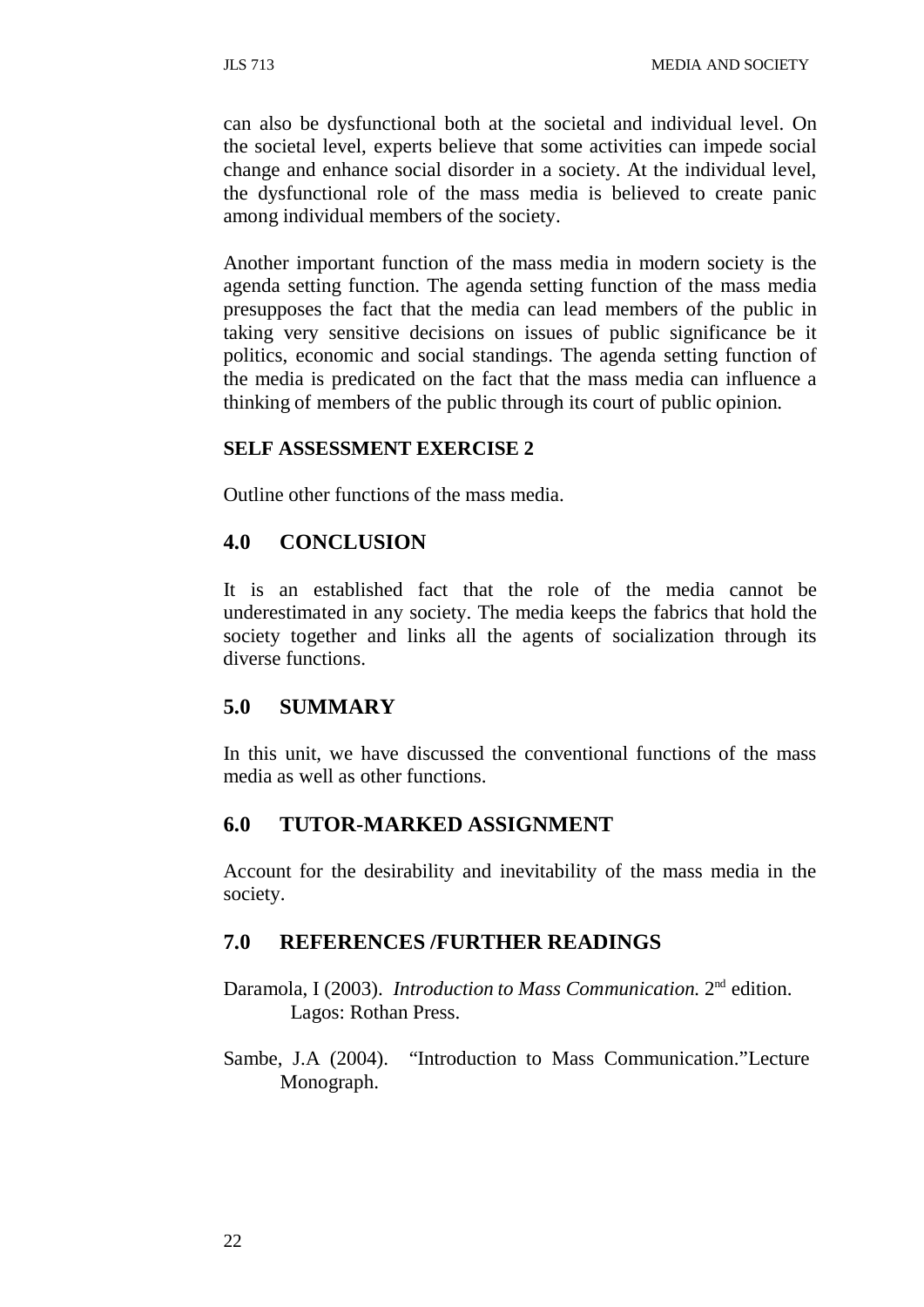# **UNIT 5 THEORIES OF THE MASS MEDIA**

## **CONTENTS**

- 1.0 Introduction
- 2.0 Objectives
- 3.0 Main Content
	- 3.1 Concept of a Theory
	- 3.2 Characteristics of a Theory
	- 3.3 Why do we study Theories
	- 3.4 Normative Theories
- 4.0 Conclusion
- 5.0 Summary
- 6.0 Tutor-Marked Assignment
- 7.0 References/Further Readings

# **1.0 INTRODUCTION**

For a forensic analysis of the mass media in the social environment, it is important to understand the theories of the mass media that operate in the social environment. To a large extent, the theories of the mass media define the operation of the media in the society. This unit therefore, examines closely the concept of theory, its characteristics and relevance as well as the various types of theories.

# **2.0 OBJECTIVES**

At the end of this unit, you should be able to:

define a theory

explain the characteristics and relevance of theory to the society explain the different types of theories of the mass media define the kind of theories of the mass media that we operate in Nigeria.

# **3.0 MAIN CONTENT**

# **3.1 The Concept of Theory**

A theory is a way of explaining the ordering and occurrence of different events in the society. Wilbur Schramm (1963 cited in Folarin 1998) define theory as a "crop-detector" which enables us to separate scientific statements from unscientific ones. To Mclean (1972), theory is our understanding of the ways in which things work.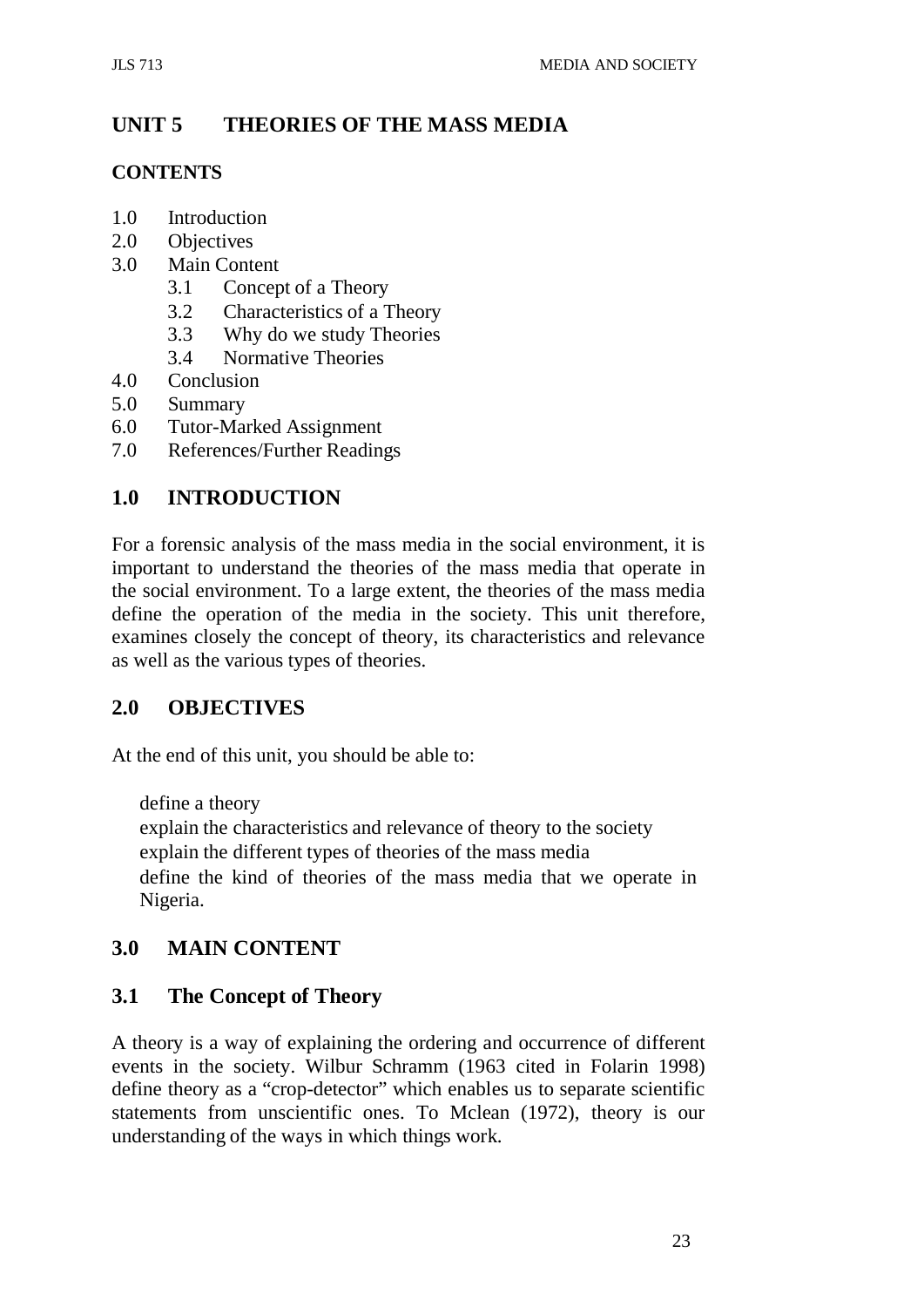All the above definitions stress the intellectual rigour involved in the formulation of a theory.

#### **SELF ASSESSMENT EXERCISE 1**

Define a theory.

## **3.2 Characteristics of a Theory**

- i. Intellectual rigour: To ensure that theories are testable, verifiable and systematic, they usually involve much intellectual rigour.
- ii. Datedness: Theories are always a step behind reality; because new facts continue to emerge as theory is being evolved.
- iii. Dynamism: Theories are subject to change in the light of new facts, so they are dynamic, not static.
- iv. Economy: A good theory accounts for many pertinent cases with a few statements and with few exceptions if any.

#### **SELF ASSESSMENT EXERCISE 2**

Outline the basic features of a theory.

#### **3.3 Why Do We Study Theories**

- i. Because they help us in managing reality "there is nothing so practical as a good theory" says Kurt Lewin (1958). Good theories, according to him enable us to put facts in perspective and to predict what will happen, even before the events we are theorizing about happen.
- ii. A good theoretical background may make all the difference between a competently executed research project and a pedestrian one or a sound scientific statement and an unsound one.

From the inception of mass media, people theorized about the process of mass media, about the use which individuals, groups, corporate bodies make of mass media, about the effects which the mass media have on the individuals and society at large.

#### **SELF ASSESSMENT EXERCISE 3**

Account for the importance of the study of a theory.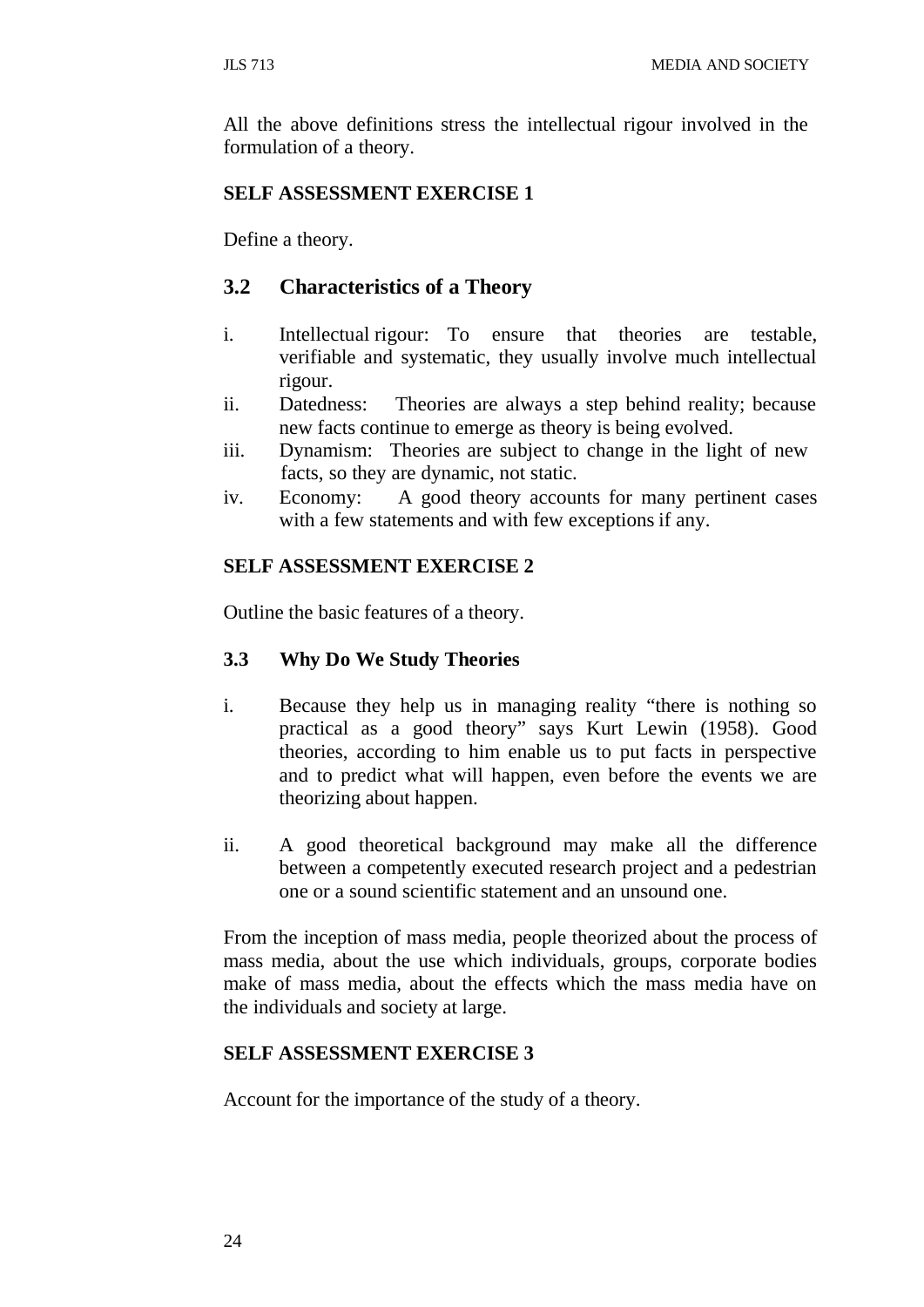# **3.4 Normative Theories**

The basic assumption of Normative theories is that the media tend to assume the form and coloration of the society in which it operates. The well known four theories are, Authoritarian, Libertarian (or free press), Soviet Communist and Social Responsibility theories. McQuail (2000) also draws attention to two other emergent normative theories, namely, Democratic- Participant Media Theory and Development Media Theory, thus bringing the number of Normative theories recognized in the literature to six. These will be scanned as follows:

## **Authoritarian Media Theory**

Dates from the  $16<sup>th</sup>$  century, the theory describes a situation in which the mass media are subordinated to state power. Whether the media ownership is private or public, they are expected to service the government or its functionaries and are forbidden to criticize government or its functionaries.

The instruments of authoritarian control of the media are many and varied. They include heavy taxation, repressive legislation and direct or subtle state control of staffing. Others are suspension of publication, and rough treatment of journalists which were the hallmark of Babangida and Abacha regimes in Nigeria.

# **Libertarian Theory (Free Press)**

The Libertarian theory or free press theory believes that an individual should be free to publish what he or she likes and to hold and express opinions freely. It is based on the concept of "free market place of ideas" which held that good ideas would inevitably drive out bad ones if both were guaranteed free expression.

The theory does not however obliterate the laws of defamation, sedition, obscenity and invasion of privacy. It believes that human beings including journalists are rational and have the ability to differentiate between right and wrong. The theory exists mainly to check on governments or its functionaries and therefore must ideally be free from government control.

The clearest expression of the libertarian principle can be found in the first amendment to the American Constitution, which upholds on freedom of speech or of the press. This is a good example of the theory at work.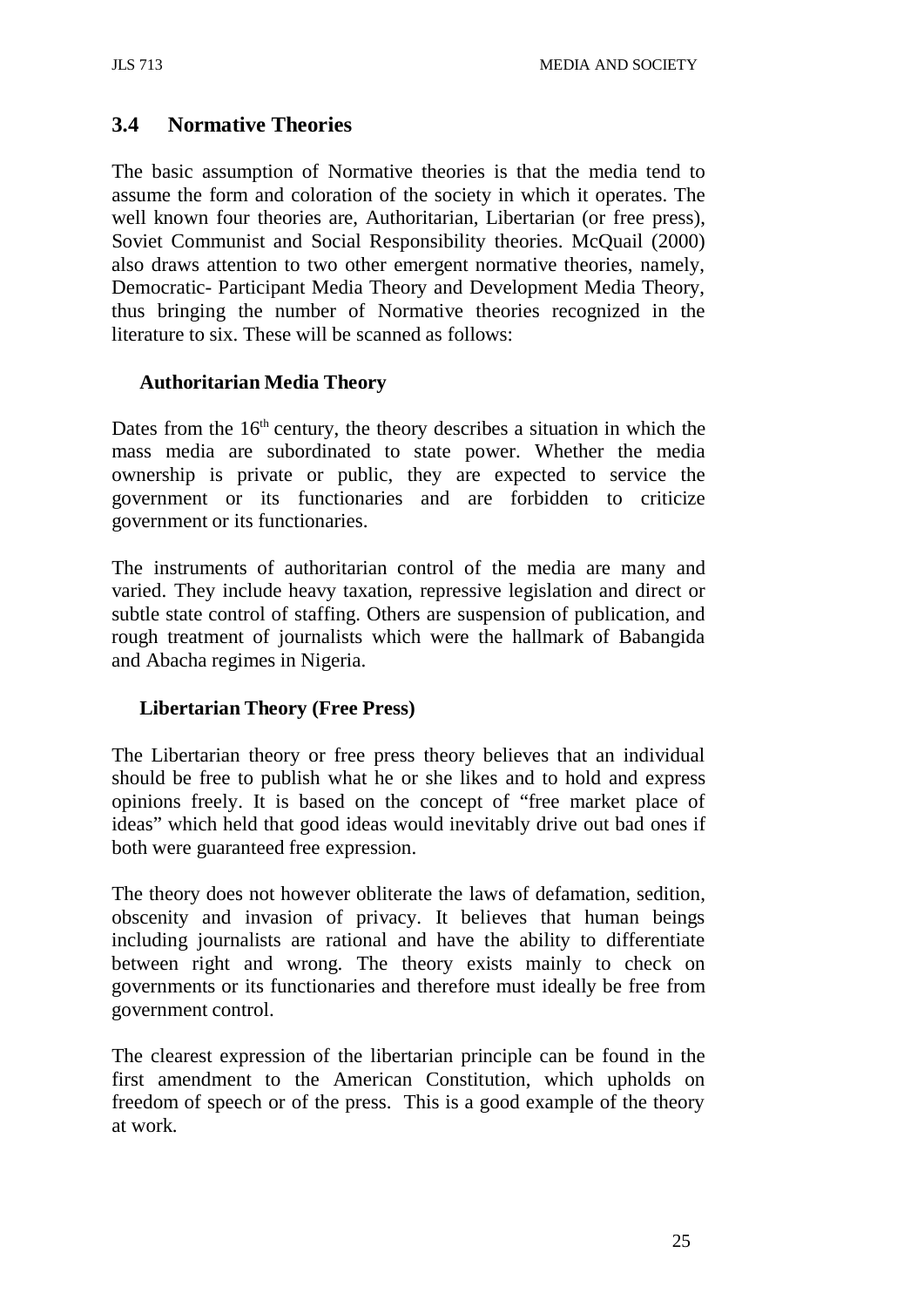#### **Democratic Participant Theory**

The main thrust of this theory as enunciated by McQuail lies on the insistence that the existing bureaucracy and professional hegemony in media system should be done away with so as to ensure easy access to the media by allowing potential users and consumers.

Conclusively, it insists that previous media theories have failed to deliver the expected results and therefore calls for grassroot participation in the control of the mass media.

#### **Social Responsibility Theory**

The social responsibility theory can be aptly described as a child of the industrial revolution. The industrial revolution and the emerging multimedia society provided the conducive environment for the development of a theory that is based on the assumption that while the press should be free, it must nonetheless be responsible. This theory places emphasis on the moral and social responsibilities of people, who, and institutions which operate the mass media.

The main theme of the message therefore is "In Public Interest". It holds the position that one has the right to print, but he does not have the right to libel. It admits no censorship, but depends solely on the maturity of proprietors, editors and reporters.

The main difference to the libertarian theory of the mass media lies in the demand for social responsibility which, if need be, can be enforced on the media by other institutions when it acts contrary to the laid down principles of social responsibility.

#### **Development Media Theory**

Development media theory was put forward as a means of paying for the imbalance in development and information flow of the Third World Countries and a solution to the technological problems facing them. The Third World Countries are bedeviled by problems that make the development of mass media system difficult. Some of these problems are the absence of communication infrastructure, the professional skill, the production and cultural resources and the available audience.

The major tenets of Development Media Theory as enunciated by McQuail are:

Media must accept and carry out positive development tasks in line with naturally established policy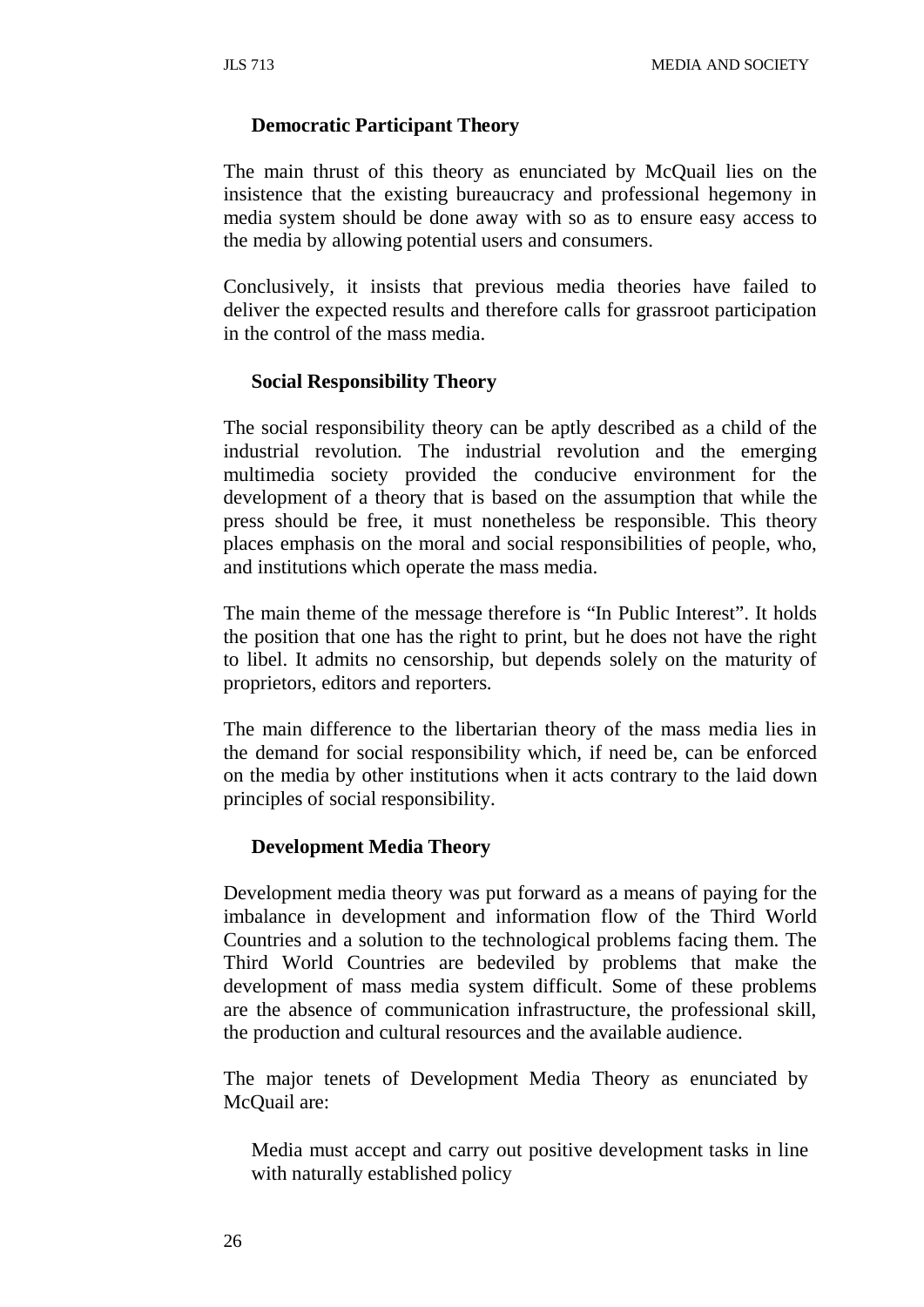Freedom of the media should be open to economic priorities and development needs of the society

Media should give priority in the content to the national culture and language

Journalists and other media workers have responsibilities as well as freedom in their information gathering and dissemination tasks.

In the interest of development, the state has a right to intervene or restrict media operation.

## **SELF ASSESSMENT EXERCISE 4**

List six normative theory you know.

# **4.0 CONCLUSION**

It is necessary to state here that in practical term, it is difficult to see a country operating one theory to the exclusion of others. For example, you have elements of social responsibility theory which can be seen in countries where libertarian theory operates. In Nigeria for instance, we have elements of social responsibility and authoritarian media theories in our mass media atmosphere. This is what Folarin (1998) described as a little bit to the left and a little bit to the right.

# **5.0 SUMMARY**

In this unit, we have x-rayed the meaning of a theory, its importance and types of normative theories of the media.

# **6.0 TUTOR-MARKED ASSIGNMENT**

Explain the difference between authoritarian and libertarian theories of the mass media.

# **7.0 REFERENCES/FURTHER READINGS**

- Daramola, I (2003). *Introduction to Mass Communication*. Lagos: Rothans Press.
- Folarin, B (1998). *Theories of Mass Communication: An Introductory Text*. Ibadan: Sterlin-Horden Publishers.
- McQuail, D (2000). *Mass Communication Theory*. 4<sup>th</sup> edition. London, Englewood Cliff, N.J: Prentice Hall.

# **MODULE 2**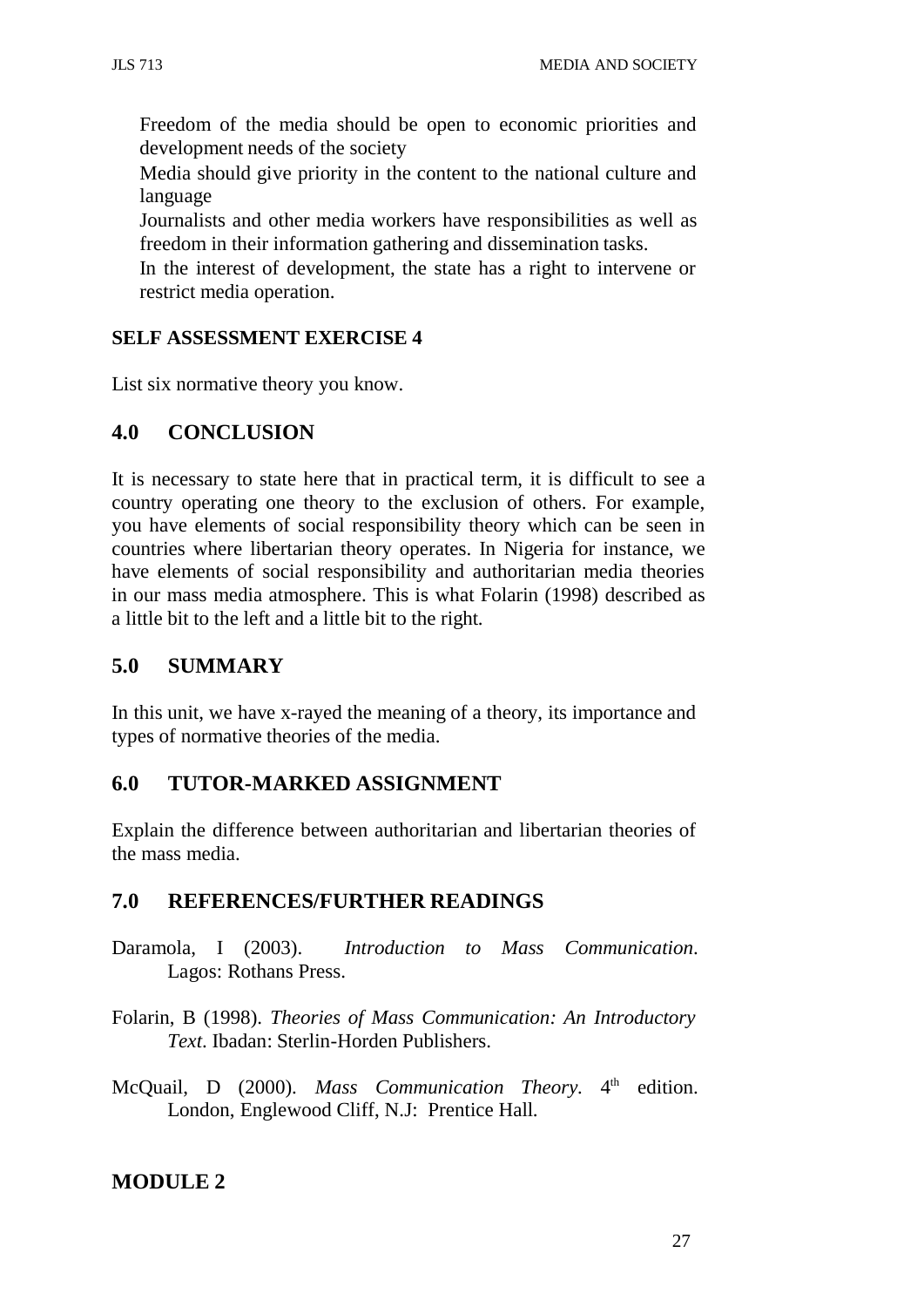| Unit 1 | Overview of the Mass Media in Nigerian |  |  |
|--------|----------------------------------------|--|--|
|        | Society                                |  |  |
| Unit 2 | Media Ownership and Control            |  |  |
| Unit 3 | Press Freedom in Nigeria Unit          |  |  |
|        | The Nigerian Press Council             |  |  |
| Unit 5 | The Nigerian Social Structure          |  |  |

**UNIT 1 NIGERIAN SOCIETY: OVERVIEW OF THE** 

#### **CONTENTS**

- 1.0 Introduction
- 2.0 Objectives
- 3.0 Main Content
	- 3.1 The Nigerian Society

**MASS MEDIA**

- 3.2 Overview of the Mass Media
- 4.0 Conclusion<br>5.0 Summary
- **Summary**
- 6.0 Tutor-Marked Assignment
- 7.0 References/Further Readings

# **1.0 INTRODUCTION**

The mass media is a by-product of the society. The nature of the society determines to a large extent the kind of media systems the society will have. In this unit, we shall trace the stages of the development of the mass media in the Nigerian society.

## **2.0 OBJECTIVES**

At the end of the unit, you should be able to:

understand the Nigerian society give an overview of the mass media in Nigeria.

# **3.0 MAIN CONTENT**

## **3.1 The Nigerian Society**

The term society can be defined as the network of social interaction. Daramola (2005:1) sees society as the "web of social relationship." It is the "whole complex scheme" or "whole tissue" of social relationships. A sociologist, George Simmel in Daramola (2005:2) defines society as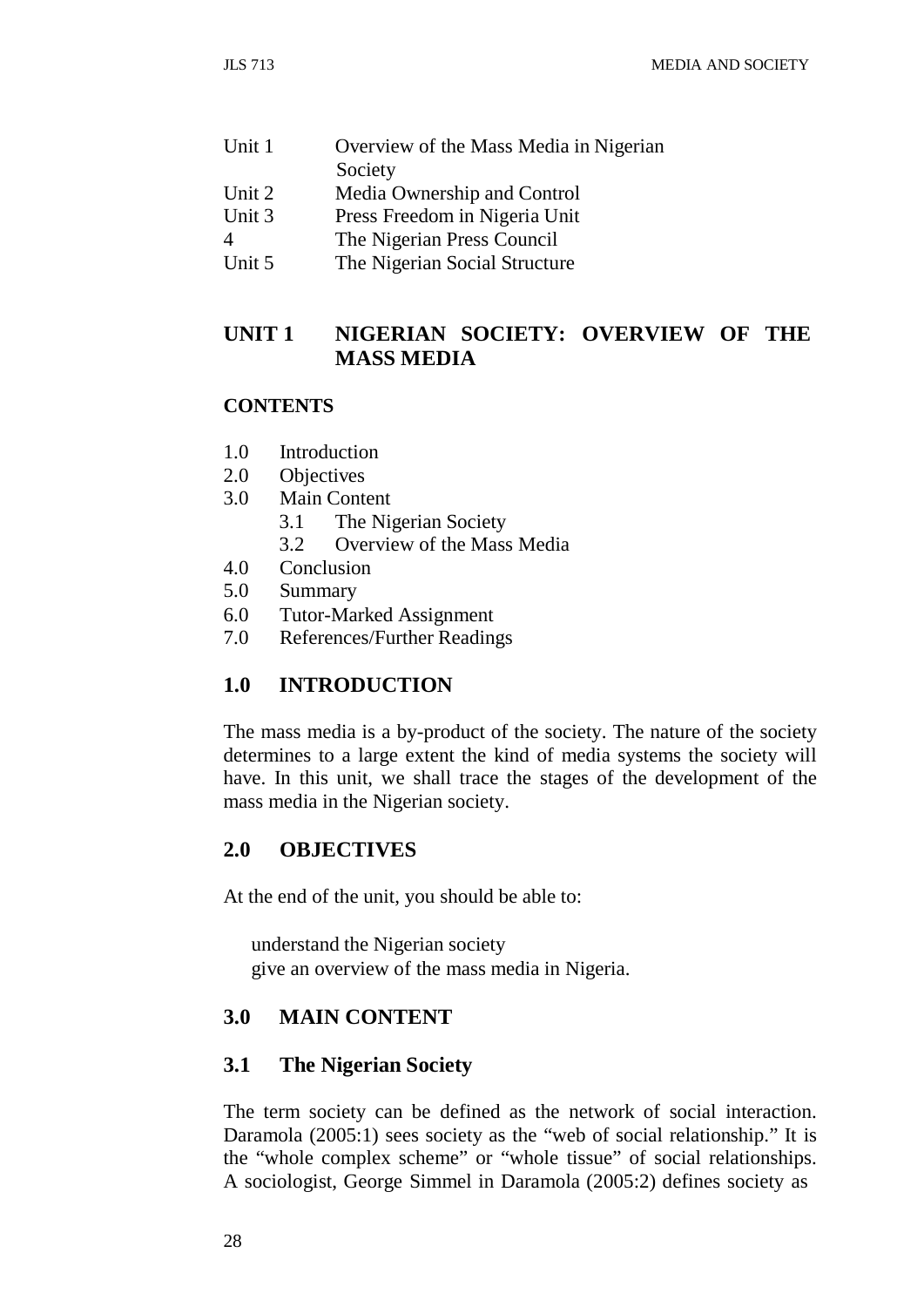"a number of individuals connected by interactions." Equally, an anthropologist, Ralph Linton in Daramola (op Cit) sees society as any group of people who have lived and worked together long enough to think of themselves as a social unit with well defined limits.

Nigeria has up to 250 tribes and there is diversity in terms of culture in the country. The economic, social, political and religious activities in the country among different tribes or sub-groups reflect the diversity of the Nigerian society. Commenting on the effects of ethnic chauvinism on the Nigerian press, Umechukwu (2001:139) wondered:

*… why did the press sink into a low ethnic ebb? Ethnicity is so entrenched in the Nigerian psyche that the political stratification cannot be anything but ethnic; economic and cultural activities in the country cannot be anything but based on ethnic principles.*

It is important to stress that within the context of our cultural diversities, the mass media and other stakeholders have been trying to define national unity and national interest. It is also important to state that despite our heterogeneity as Nigerians, we share so many things in common.

## **SELF ASSESSMENT EXERCISE 1**

Define society.

# **3.2 Overview of Nigerian Mass Media**

An overview of the Nigerian press can be appreciated through the following eras:

Colonial era (1800-1949) Pre-independence era (1950s-early 1960s) Post-independence era (1960-2000) The present era (2000 to date)

## **The Colonial Era**

This era marked the introduction of the press in Africa by the missionaries. Newspapers were precisely established in Africa by the missionaries for the purpose of spreading gospel among the people. That is why some people believe that the Nigerian press was borne and natured in the waters of colonialism.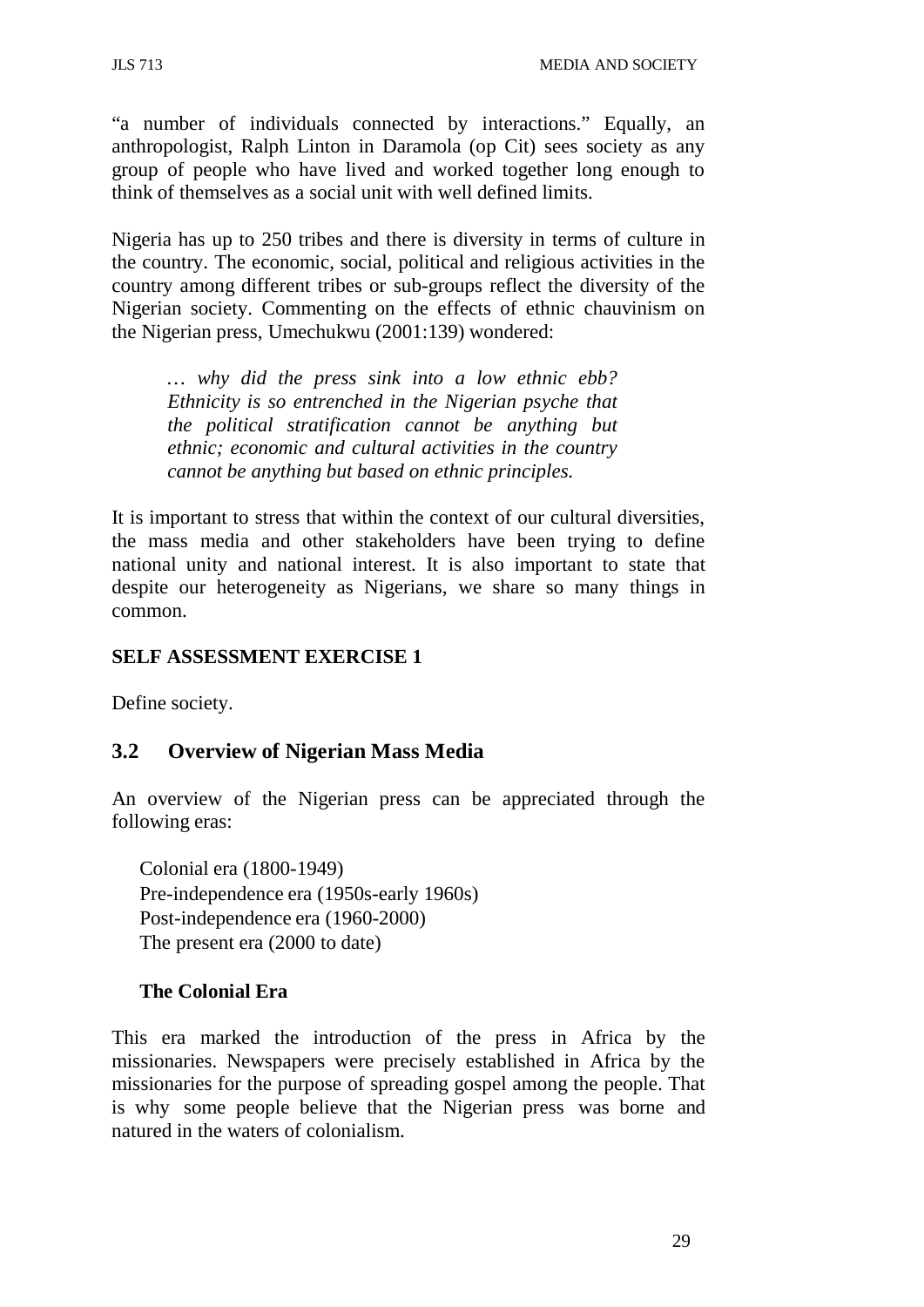The Nigerian press according to Daramola (2006:78) had "its debut in Rev. Henry Townsend's newspaper *Iwe Irohin fun awon are Egba ati Yoruba,* which began publication in 1859."

#### **The Pre-independence Era**

This period featured the growth of political awareness by Africans as they demand for independence and self governance. Indigenous newspapers sprang up at this era and waged a dogged war against sociopolitical and economic injustices of the colonialists. During this period, newspapers such as, the *Nigerian Pioneer* established in 1914 by Kitoyi Ajasa and Ernest Ikoli's *African Messenger* established in 1921 came on board.

#### **The Post-independence Era**

During this period, communication and media research received a tremendous improvement. The leaders advocate for development journalism while lots of legal barriers were mounted against the press. There was a sudden shift from national aspirations to regional politics. Daramola (2006:89) describes this scenario:

*From 1959 to 1966, the press took regional and ethnic posture. This was as earlier stated due to struggle for power by the nationalists who now formed the bulk of local politicians… Since no press operates independenct of the society on which it operates, the regional politics of the post independent Nigeria ultimately gave rise to regional government establishing regional newspapers: radio and television were meant to champion their parochial interests on national issues.*

#### **The Present Era**

The press at this era performs well in terms of improvements in the training of professionals and communication research. There is a remarkable improvement in both broadcasting and the print media. That notwithstanding, the press is still inhibited by endogenous and exogenous problems like economic challenges, technological impotency, censorship and social mishaps.

A renowned communication scholar, Ralph Akinfeleye (2007) captured the progress of this era thus: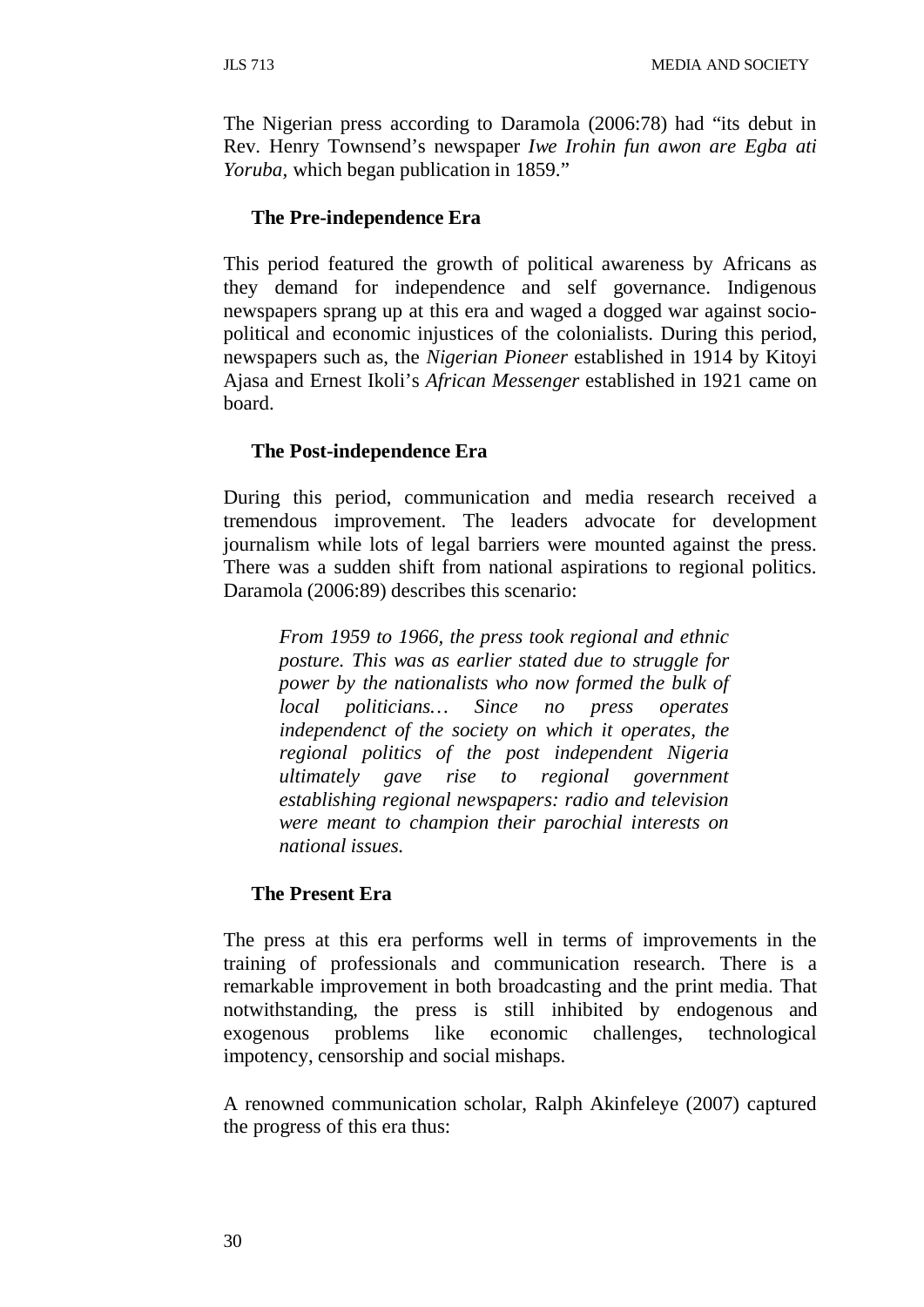*The number of Nigerian Journalism/Mass Communication institutions continues to increase at a very high rate in the same way that the number of Nigerian journalists continues to increase. For example, in 1999, there were only fifteen (15) accredited Journalism institutions in Nigeria at both the University and Polytechnic levels. But today, 2007, my latest research findings on this reveal that there are fifty-eight (58) Journalism institutions in Nigeria. And that Nigeria is being serviced by three hundred and fifty (350) radio and television stations; a number considered by media researchers too low for a population of over 140 million people.*

#### **SELF ASSESSMENT EXERCISE 2**

Briefly give an overview of the mass media in Nigeria.

# **4.0 CONCLUSION**

This unit establishes the fact that the Nigerian mass media over the years have been influenced by socio-political, economic and others factors in the course of their operations. In spite of the challenges, a lot of progress have been made in different areas of the Nigerian mass media.

## **5.0 SUMMARY**

In this unit, we have explained the stages in which the Nigerian media has gone through in its match to professionalism.

## **6.0 TUTOR-MARKED ASSIGNMENT**

Discuss the mass media in the context of the Nigerian society.

## **7.0 REFERENCES/FURTHER READINGS**

- Akinfeleye, R (2007). "UNESCO Model Curricula for Journalism Education for Developing Countries: The Challenge for Nigerian Journalism Education and Training." A seminar paper presented at the Nigerian Press Council's workshop held in Lagos on October 3, 2007.
- Daramola, I (2006). *History and Development of Mass Media in Nigeria*. Lagos: Rothan Press.
- Umechukwu, P (2001).*Mass Media and Nigerian Society.* Enugu: Thompson Printing and Publication Company.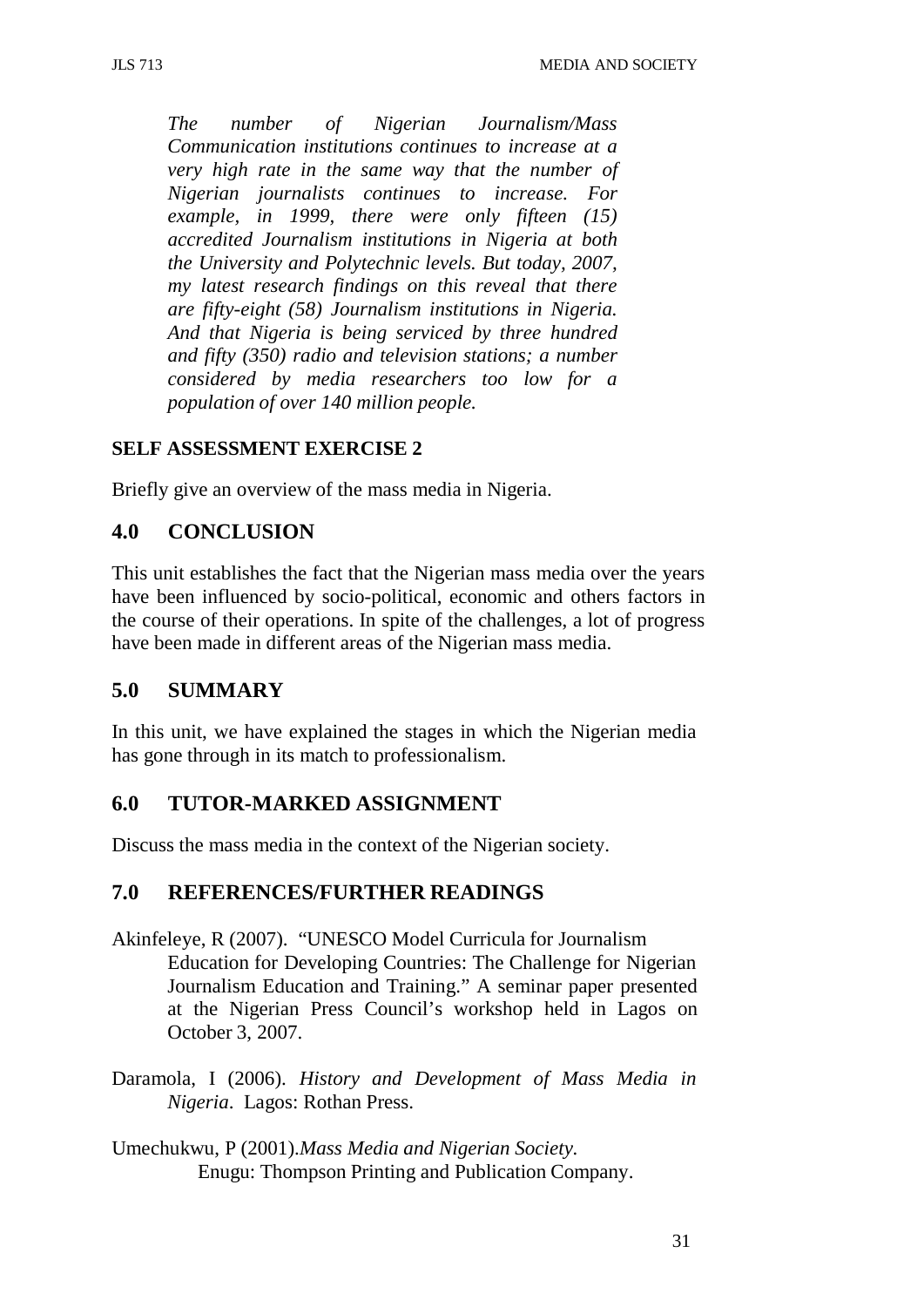## **UNIT 2 MEDIA OWNERSHIP AND CONTROL**

#### **CONTENTS**

- 1.0 Introduction
- 2.0 Objectives
- 3.0 Main Content
	- 3.1 Patterns of Media Ownership
	- 3.2 Methods of Exercising Control over The Media
- 4.0 Conclusion
- 5.0 Summary
- 6.0 Tutor-Marked Assignment
- 7.0 References/Further Readings

#### **1.0 INTRODUCTION**

Herbert Altschull (1984) insisted that an independent press can not exist and that "the news are agents of the people who exercise political and economic control" (cited in Lamidi *et al* 2008). No matter the benevolence of the government, no matter the democratic principles of the society and no matter the advancement of any society, the mass media are usually subjected to some form of control from those who hold and operate the apparatus of power.

In Nigeria, the base of authoritarianism was however pronounced by direct government control and monopoly of the radio and television stations until 1992 when private broadcasting stations were licensed for the first time. This development marked a new era in the broadcast media ownership. This concept and other issues relating to patterns of control over the media will be the focal point of this unit.

### **2.0 OBJECTIVES**

After studying this unit, you should be able to:

explain the different types of media ownership explain the indirect control of the media, and explain the reasons behind media control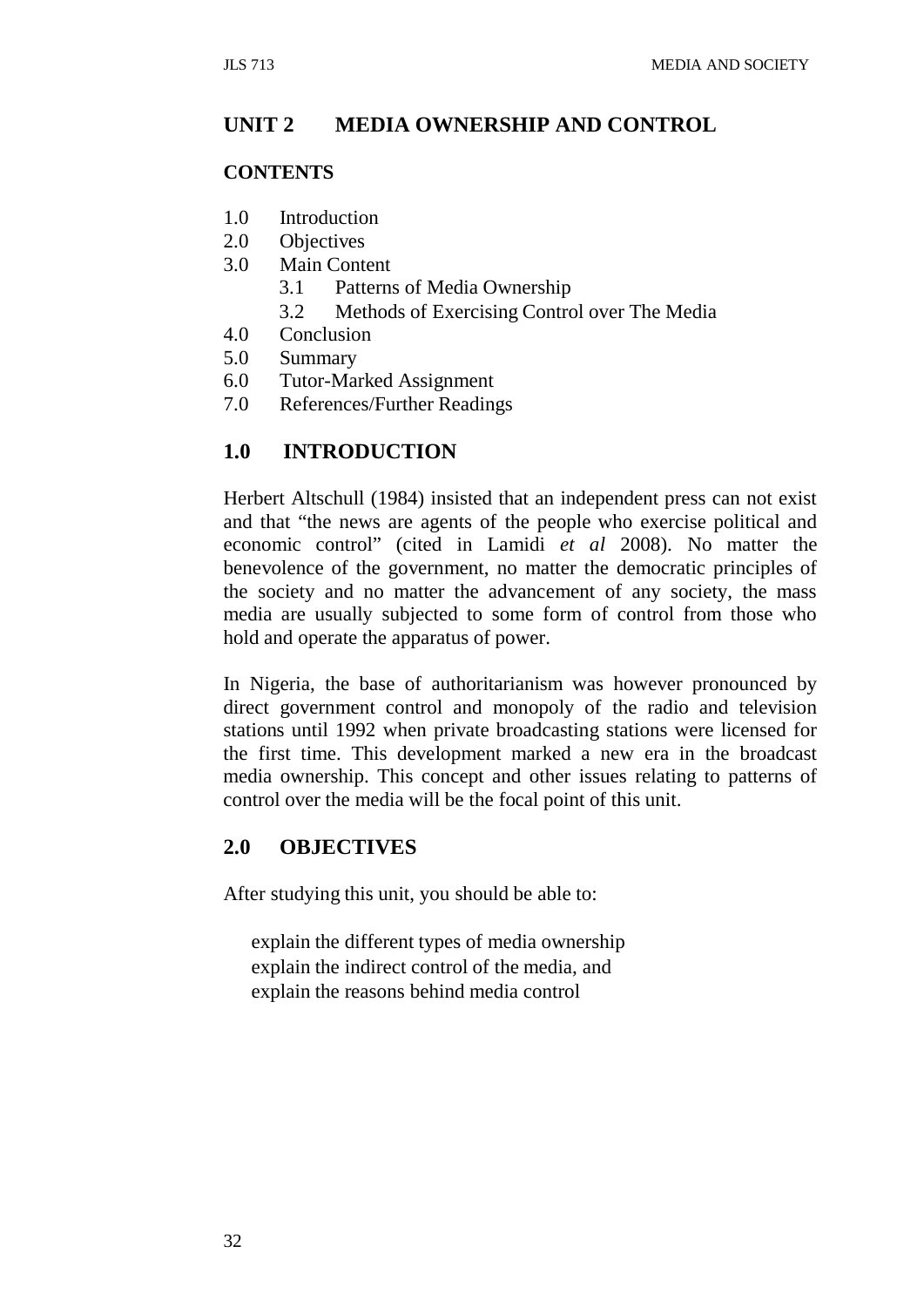## **3.0 MAIN CONTENT**

## **3.1 Patterns of Media Ownership**

#### **i. Government Ownership**

This refers to public ownership of the mass media (both print and electronic). Government for political reasons, owns the media especially radio and television. This kind of ownership could be operational in both civilian and military regimes. Media are set up, staffed and controlled by government because of the fear that such media houses could be used to cause trouble if left in the hands of private businessmen. This is a common scenario in Africa with the exception of Nigeria which liberalised the broadcast industry in 1992 by allowing private individuals to own radio and television stations. Prior to 1992, only state and federal governments own broadcasting stations. This type of ownership is common in Nigeria and in some African countries.

#### **ii. Private Ownership**

This refers to the private ownership of the media (both print and electronic). This type of ownership is common in the Europe, America and Nigeria.

#### **iii. Joint Government and Private Ownership**

This is a rather joint venture between the government and private businessmen. This is very common in Canada.

#### **iv. Public Ownership**

This refers to media operated on behalf of the public by charter and are supposedly "autonomous" or independent to a great extent. The British Broadcasting Corporation, and NHK are two typical examples of public media.

Many media organisations in various countries bear the title public corporation; but they are so only in name and not in fact, considering their obvious subservience to government.

#### **v. User Ownership**

This is the initiative of the audience e.g fan clubs coming with their radio and television stations. This type of ownership is not common in this part of the world but it can be found in America.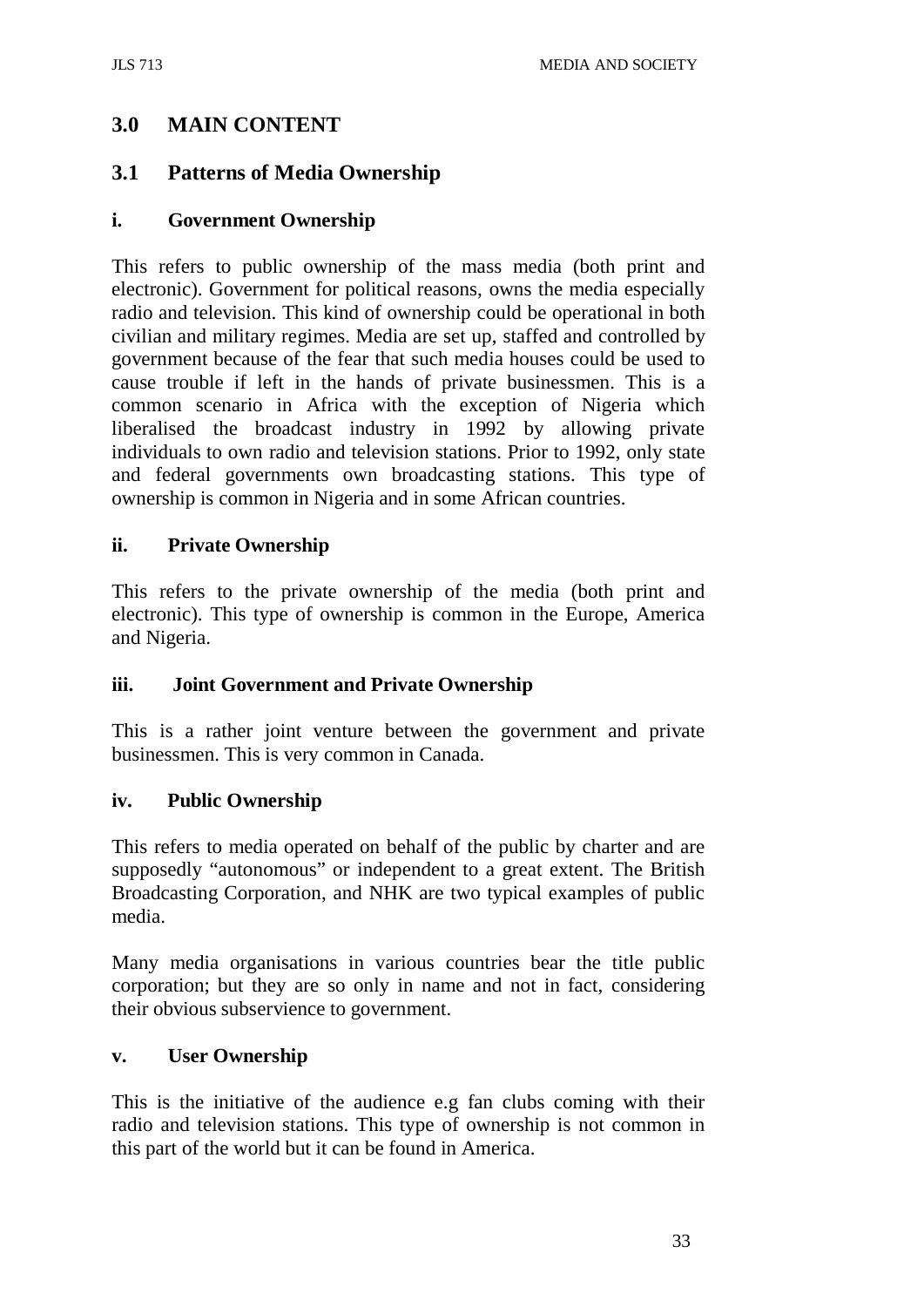#### **SELF ASSESSMENT EXERCISE 1**

List and briefly discuss the patterns of media ownership.

## **3.2 Methods of Exercising Control over the Media**

There are several ways by which those who wield political power can control mass media in any society. This can be through the arsenals of authoritarian control such as repressive legislation, heavy taxation, direct or indirect control of essential production inputs, rough treatment of media workers, issuing of death threat and in some extreme cases assassination of media workers (e.g Dele Giwa), censorship and closure of media houses (e.g *The Punch, Daily Concord*, OGBC, Abeokuta during the Abacha regime).

Another method of exercising control over the broadcast media is through the indirect control of the media structures. These structures include:

**i.** Management **Structure**: It is the ownership structure that determines management of any media organisation. In a situation of government ownership, the government is usually structured to reflect government's thinking and interest.

- ii. **Finance:** The financing of the media is dependent on the ownership. In developing countries like Nigeria, government sends subvention to its media houses, even when such media establishment still source funds from other sources. Therefore, in a situation of government ownership, government can exercise the power at its disposal to put financial pressure on such media organisations with a view to forcing them to conform to the policies and philosophy of the proprietor.
- iii. **Production**: The production structure refers to the technological equipment used for production. They are very expensive but African countries do not have the capacity to produce their own technology. They can only acquire the media equipment from developed countries.

The exercise of political power can affect a country's media structure if such a country breach international laws and is subsequently ostracized. Such ostracism could lead to refusal of the developed countries to trade with the offending country. During the regime of General Sanni Abacha, Nigeria was given a pariah status with an indefinite suspension by the Commonwealth of Nations after the execution of Ken Saro-Wiwa and eight other Ogonis.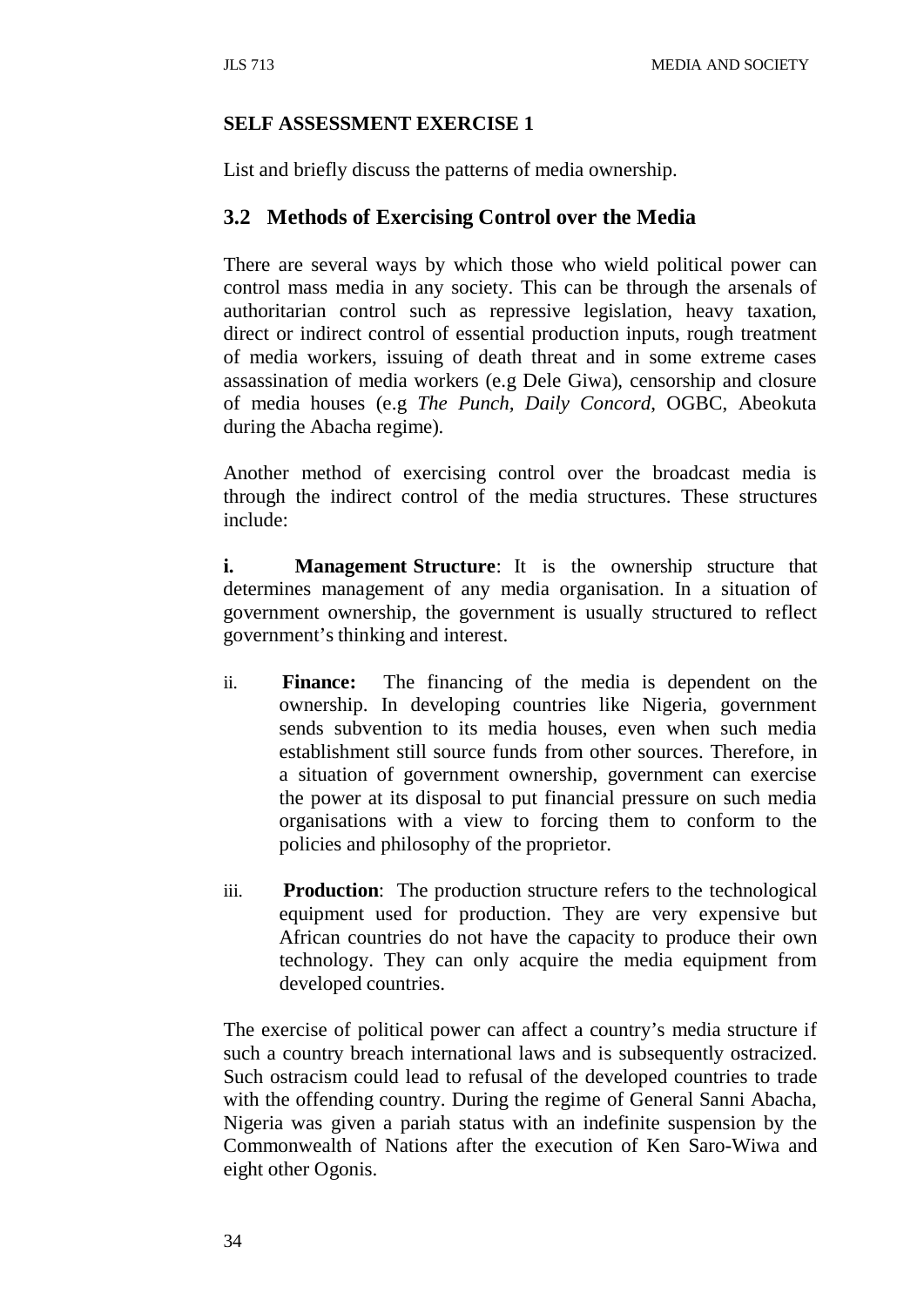iv. **Distribution:** This is more prevalent in the broadcast media industry. The distribution of broadcast signals is determined by the cost of materials for distribution and geographical factors.

However, unlike developed countries where channels and frequencies are allocated on the basis of needs, distribution of channels in a country like Nigeria is carried out at times on the basis of political exigency. This has left the private and state government owned media at a disadvantage as regards area of coverage. The stronger channels VHF for television and SW (short wave) bands are reserved for federal government owned stations. The weak ones in terms of coverage such as UHF channels on television and mostly FM (frequency modulation) band on radio are allocated to state government and privately owned stations.

## **SELF ASSESSMENT EXERCISE 2**

Outline measures of media control.

# **4.0 CONCLUSION**

Just as we have stated in the introduction, no matter the benevolence of the government and no matter the democratic principles, there is no country in the world where the media enjoy absolute freedom without any form of control. What is different, however, is that the degree of freedom enjoyed by the media varies from one country to the other. Besides, the type of government in place also determines the degree of freedom enjoyed by the media. For instance, in Nigeria, there is less control of the civilian government on the media in comparison to military regime.

# **5.0 SUMMARY**

In this unit, we have examined patterns of media ownership and methods of exercising control on the media.

# **6.0 TUTOR-MARKED ASSIGNMENT**

List and discuss four types of media ownership known to you.

# **7.0 REFERENCES/FURTHER READINGS**

Babatunde, F (1999). *Foundation of Broadcasting*, Abeokuta: Link Publications.

Lamidi, I.K and Adedowole, F.I (2008). *Radio and Television Production: A Basic Text.* Akure: Alabi-Eyo & Co.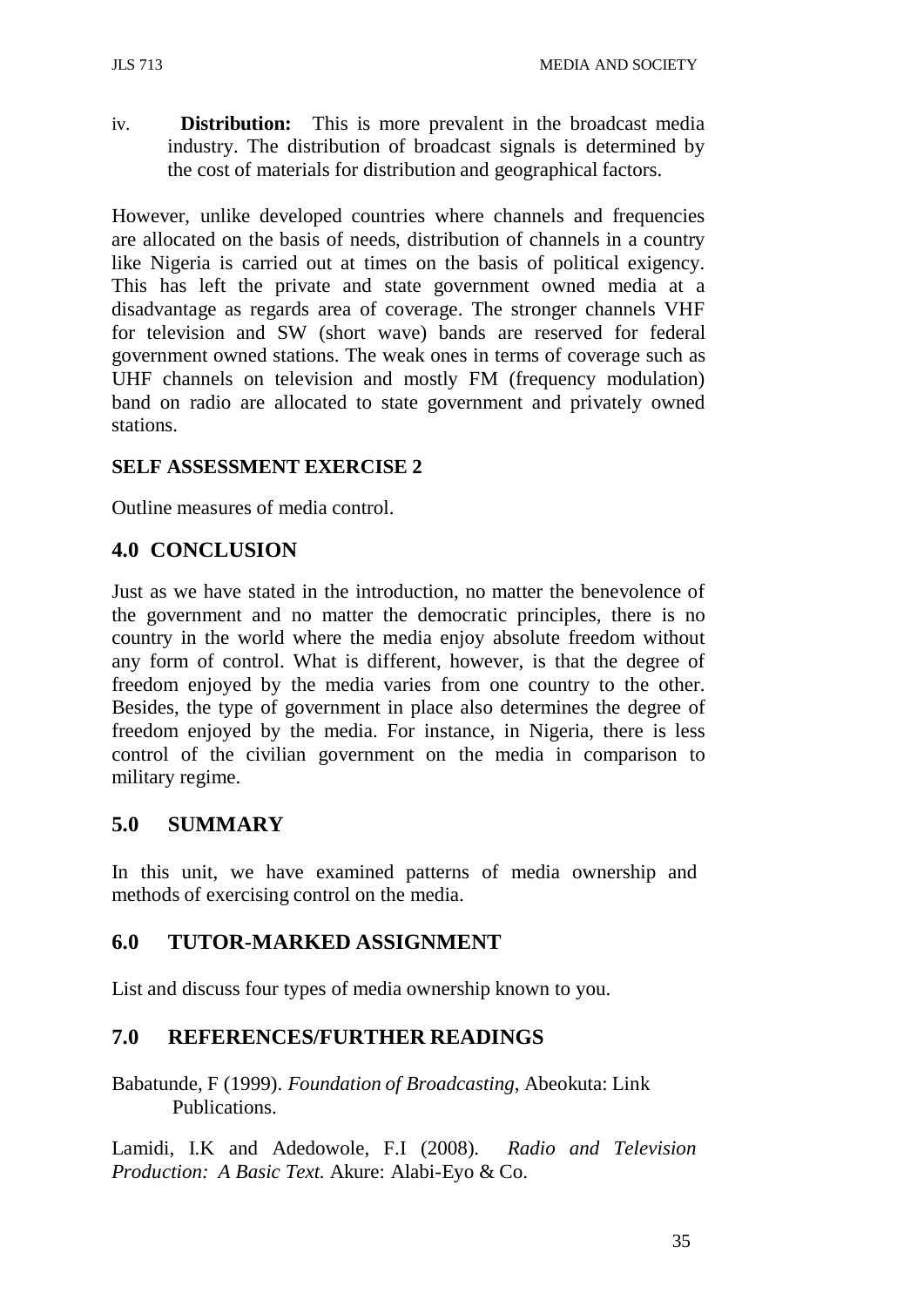## **UNIT 3 PRESS FREEDOM IN NIGERIA**

#### **CONTENTS**

- 1.0 Introduction
- 2.0 Objectives
- 3.0 Main Content
	- 3.1 Meaning of Press Freedom
	- 3.2 Constitutional Guarantees of Press Freedom
	- 3.3 Limits to Press Freedom
- 4.0 Conclusion
- 5.0 Summary
- 6.0 Tutor-Marked Assignment
- 7.0 References/Further Readings

#### **1.0 INTRODUCTION**

There is a general notion that press freedom is hard to define. While others look at it as "the right to communicate ideas, opinions and information through the printed word without governmental restraint," the difficulty actually lies in defining the word "press" itself. Is the word, "press" made up of newspapers, magazines, journals or does it include broadcasting and other forms of communication yet dreamt of? Another dilemma in demystifying the concept of press freedom is in the degree of freedom sought or implied in the concept. That notwithstanding, we shall attempt to deal with the concept of press freedom in this unit with particular emphasis on Nigeria.

## **2.0 OBJECTIVES**

At the end of this unit, you should be able to:

define press freedom outline constitutional guarantees for press freedom appreciate limits to press freedom in Nigeria.

## **3.0 MAIN CONTENT**

#### **3.1 Definition of Press Freedom**

Press freedom is practically the same thing with freedom of expression which many people believe is the mother of all freedoms. Press freedom connotes a free flow of information and the rights to disseminate information.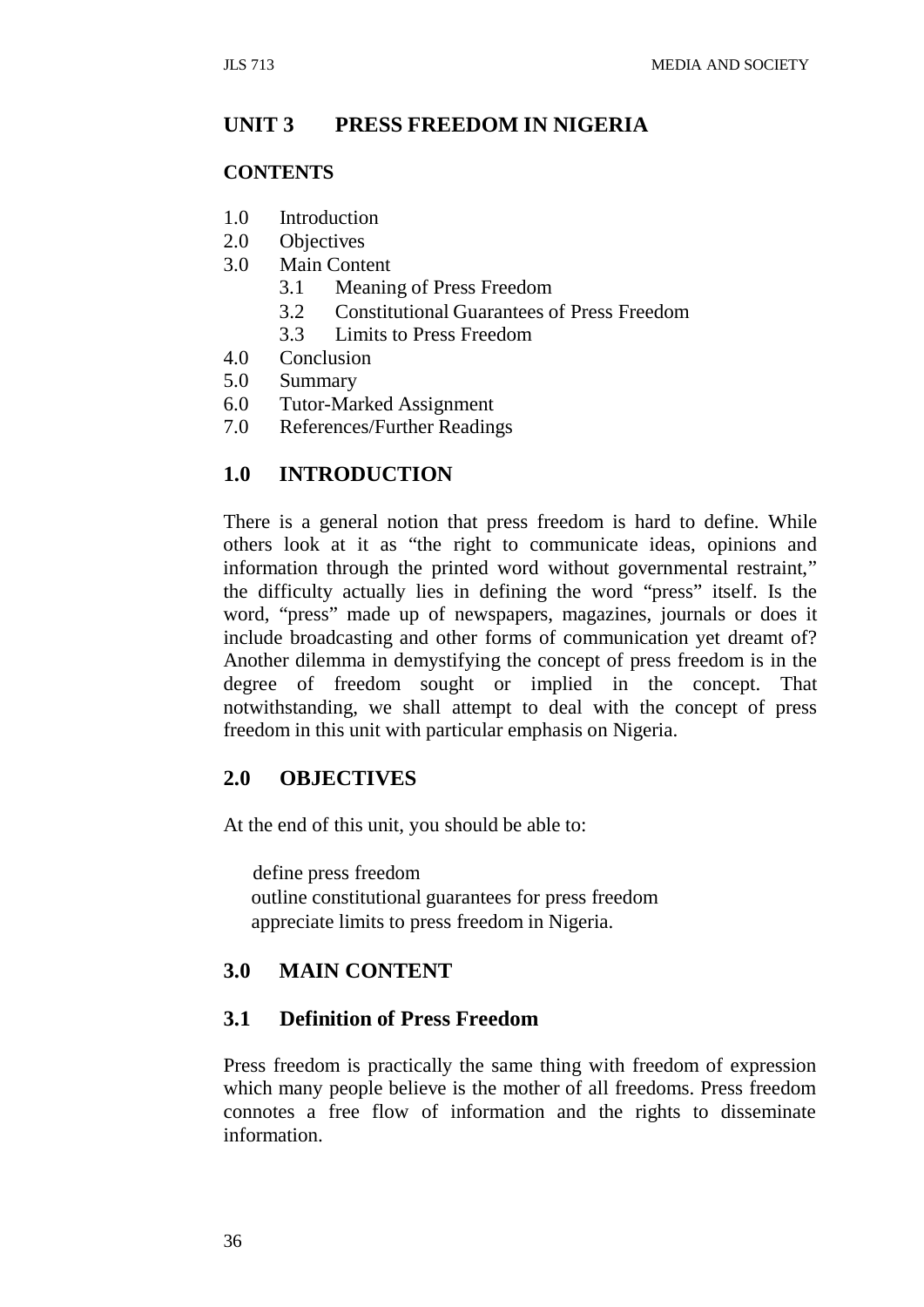## **SELF ASSESSMENT EXERCISE 1**

Define Press freedom.

## **3.2 Constitutional Guarantees for Press Freedom**

The 1960 constitution provided under Section 24 for freedom of expression, including freedom to hold opinions and to receive and impart ideas and information without interference. (Momoh, 2004:62).

Momoh also observed:

Section 24 of the 1960 constitution became Section 25 of the Republican Constitution of 1963 and formed the major part of Section 38 of the 1989 Constitution, Section 40 of the 1995 draft constitution, and Section 39 of the 1999 Constitution.

Let us examine Section 39 of the 1999 constitution of the Federal Republic of Nigeria in full in order to appreciate constitutional guarantees for press freedom in Nigeria. It states as follows:

- (1) Every person shall be entitled to freedom of expression, including freedom to hold opinions and to receive and impart ideas and information without interference.
- (2) Without prejudice to the generality of subsection (1) of this section, every person shall be entitled to own, establish and operate any medium for the dissemination of information and opinions:

Provided that no person, other than the Government of the Federation or of a state or any other person or body authorized by the President on the fulfillment of conditions laid down by an Act of the National Assembly, shall own, establish or operate a television or wireless broadcasting station for any purpose whatsoever.

## **SELF ASSESSMENT EXERCISE 2**

Highlight the constitutional guarantees for press freedom in Nigeria.

# **3.3 Limits to Press Freedom in Nigeria**

There is no absolute press freedom anywhere in the world. Nigeria which professes to have one of the freest press in Africa has a lot of limitations to press freedom. Sunday (2006:115) argued that press freedom is limited in the overall interest of the society by: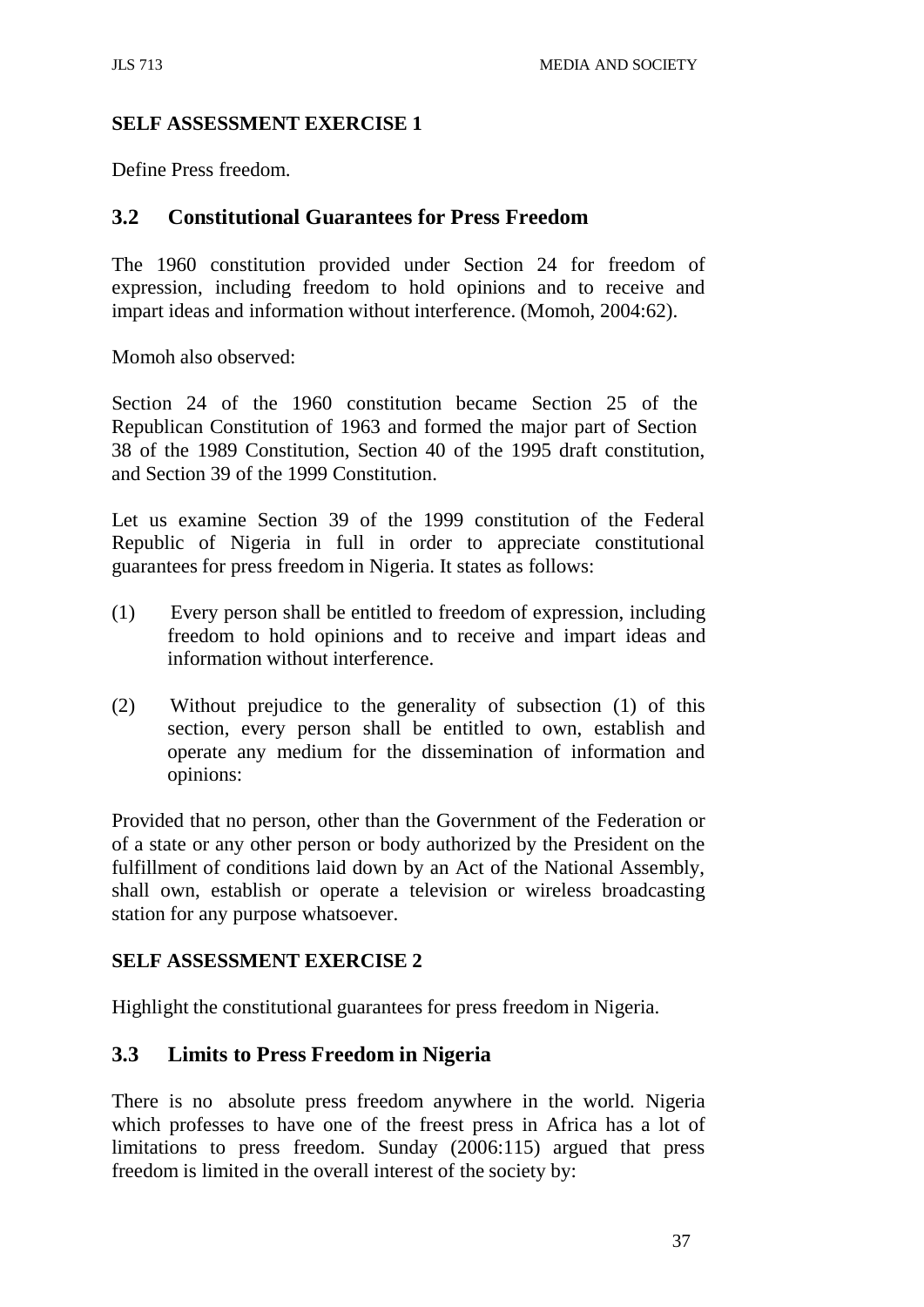The constitution The legislature The courts The government

It is contradictory to discover that the same constitution which guarantees press freedom takes away the same freedom it gives to media men. The 1999 constitution for instance, has given conditions for expression of freedom. According to this statute book, expression of freedom is subject to any law that is reasonably justifiable in a democratic society.

Section 39(3) of the 1999 constitution states as follows:

- (3) Nothing in this section shall invalidate any law that is reasonably justifiable in a democratic society-
- (a) For the purpose of preventing the disclosure, of information received in confidence, maintaining the authority and independence of courts or regulating telephony, wireless broadcasting, television or the exhibition of cinematograph film; or
- (b) Imposing restrictions upon persons holding office under the Government of the Federation or of a State, members of the armed forces of the Federation or members of the Nigeria Police Force or other Government security services or agencies established by law.

Let us examine other limitations on the laws empowering the mediapress freedom as chronicled by Momoh (2007:13-14):

Section 45(1) of the constitution provides as follows:

*"Nothing in sections 37,38,39,40 and 41 of the constitution shall invalidate any law that is reasonably justifiable in a democratic society:*

- *(a) in the interest of defence, public safety, public order, public morality or public health; or*
- *(b) for the purpose of protecting the rights and freedom of other persons."*
- 2. The section that affects the media is section 39 which we already know guarantees freedom of expression and freedom to own, establish and operate a medium for imparting information, ideas and opinions to those who are willing to receive them. It is when we look at details of the limitations on the exercise of the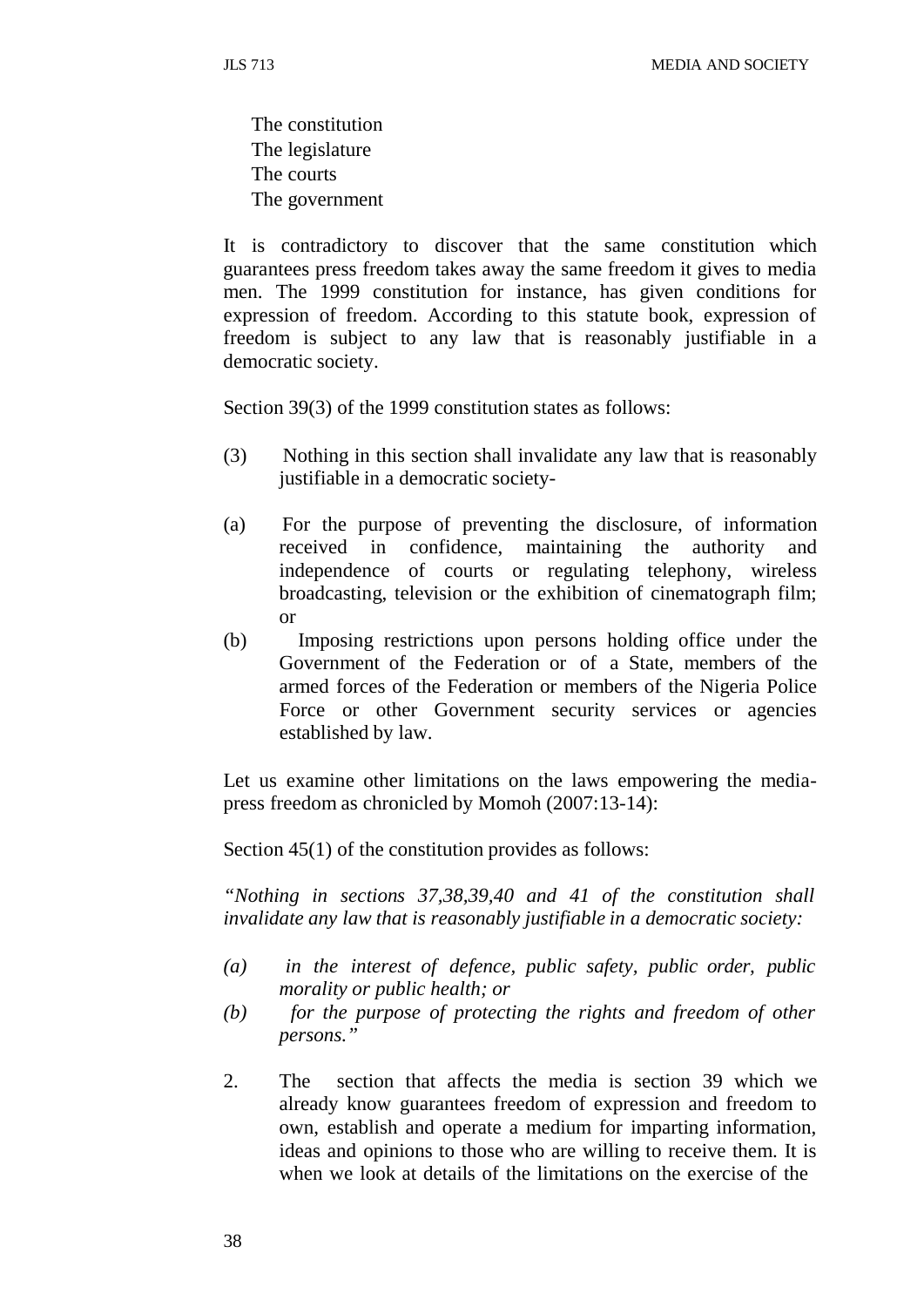JLS 713 MEDIA AND SOCIETY

freedom under section 39 we discover that media practitioners need to be more serious in investigating the mines that litter the road taken.

- 3. The media must therefore look at the various laws that have been promulgated in the interest of defence, public order, public morality or public health, and for the protection of the reputation of others. We will here look at the Criminal Code to point to the extent which the polity has gone in protecting itself against interests that may be opposed to public good.
- 4. Part 2 of chapters 2-10, for example, deals with offences against public order. They include:
- (a) Treason and certain other offences (secs 37-49)
- (b) Sedition and the importation of seditious or undesirable publications (secs 50-60). These include power to prohibit importation of publication (sec 58); publication of false news with intent to cause fear and alarm to public (59); and defamation of persons exercising sovereign authority over a state (sec 60).
- (c) Offences against the Executive or Legislative power (sec 61)
- (d) Unlawful societies (sec 62-68)
- (e) Unlawful assemblies (sec 69-88A) especially section 88A which deals with provoking breach of the peace by offensive publication.
- (f) Offences against the administration of law and justice, and against public authority (sec 89-97) especially section 97 dealing with disclosure of official secrets.
- (g) Corruption and abuse of office (sec 98-111). These provisions have been reinforced with the setting up of the Economic and Financial Crime Commission and the ICPC.
- (h) Offences relating to the administration of justice (secs 113-133)
- 5. There are also provisions for punishing offences against public morality (secs 214-233A); and public health (secs 243-251).
- 6. The greatest danger the media faces today is coping with the protection which the laws give to those whose reputation has been called to question. Many media house do not fully appreciate the cost which neglect of this protection can cause the organisation in terms of payment of damages.

#### **SELF ASSESSMENT EXERCISE 3**

Outline the limitation of press freedom in Nigeria.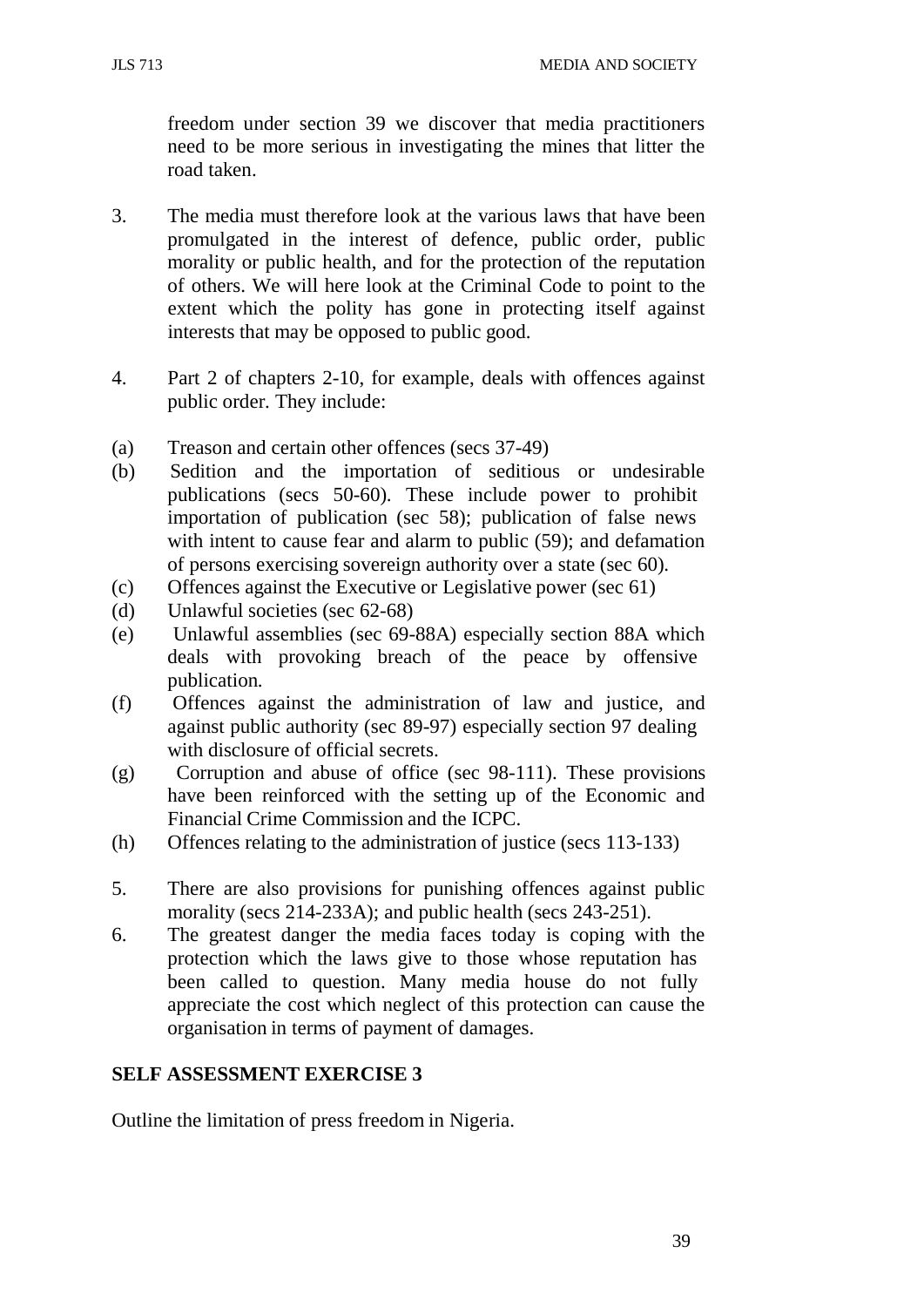## **4.0 CONCLUSION**

In this unit, you have discovered that there are constitutional guarantees for press freedom in Nigeria. The statute book also showcased limitations against press freedom.

## **5.0 SUMMARY**

In this unit, we appraised the concept of press freedom, from the perspective of definition, constitutional guarantees and limitations.

## **6.0 TUTOR-MARKED ASSIGNMENT**

Define press freedom and examine its limitations in the Nigerian constitution.

#### **7.0REFERENCES/FURTHER READINGS**

- Egbon, M (2001). *Democratic Journalism in Two Worlds: A Comparative Study of Press Freedom in the American and the Nigerian Mass Media*. Zaria: Tamaza Press.
- Momoh, T (2002). *Nigerian Media Laws.*Lagos: Efua Media Associates Ltd.
- Momoh, T (2007). "Journalism Training of Relevance."Unpublished Seminar Paper Presented at the Nigerian Press Council's Workshop on October 6, 2007 in Lagos.
- Sunday, O (2006). JLS 605: News Reporting. Lagos: National Open University of Nigeria.

*The 1999 Constitution of the Federal Republic of Nigeria*.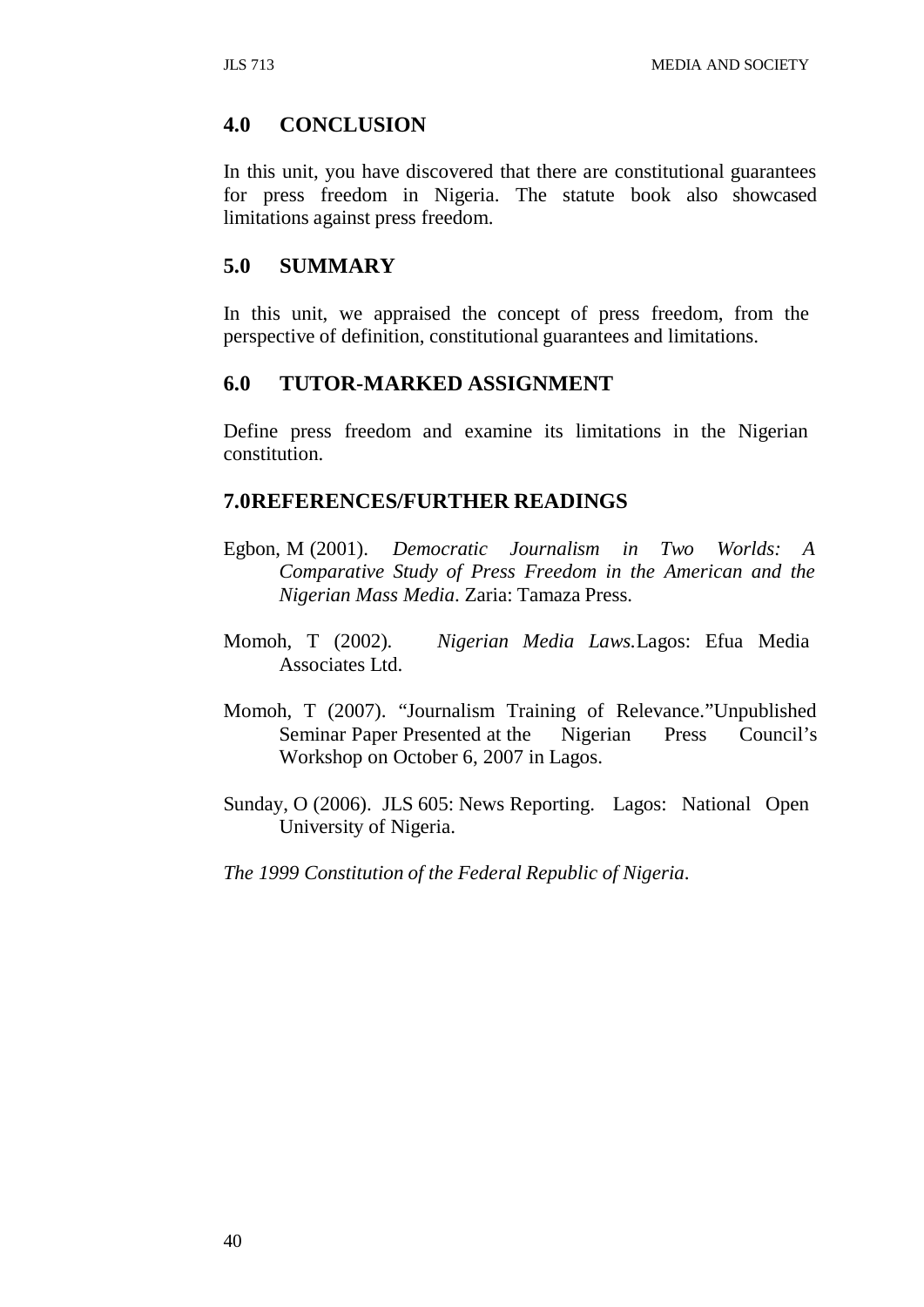# **UNIT 4 THE NIGERIAN PRESS COUNCIL**

## **CONTENTS**

- 1.0 Introduction
- 2.0 Objectives
- 3.0 Main Content
	- 3.1 Definition of Press Council
	- 3.2 Reasons for setting up press councils
	- 3.3 The Nigerian Press Council and its functions
- 4.0 Conclusion
- 5.0 Summary
- 6.0 Tutor-Marked Assignment
- 7.0 References/Further Readings

# **1.0 INTRODUCTION**

One of the ways of ensuring that journalists perform their social responsibility function effectively is through strict adherence to ethical standards of their profession. The press council ensures that journalists operate within the professional dictates as it monitors and regulates the practice of the journalism profession. In this unit, we shall take a look at the Nigerian Press Council.

# **2.0 OBJECTIVES**

At the end of this unit, you should be able to:

define press council outline reasons for establishment of press councils discuss the structure and functions of the Nigerian press council.

# **3.0 MAIN CONTENT**

# **3.1 Definition of Press Council**

Press councils by way of definition are self regulatory bodies which enforce moral sanctions in the practice of journalism profession. According to Daramola (2005:239), "a press council is mainly to investigate and rule on public complaint and against the press to make it more responsible, and also to fend-off restrictive government regulations and interference". Duyile (2005:80) describes press councils as journalists' court of honour.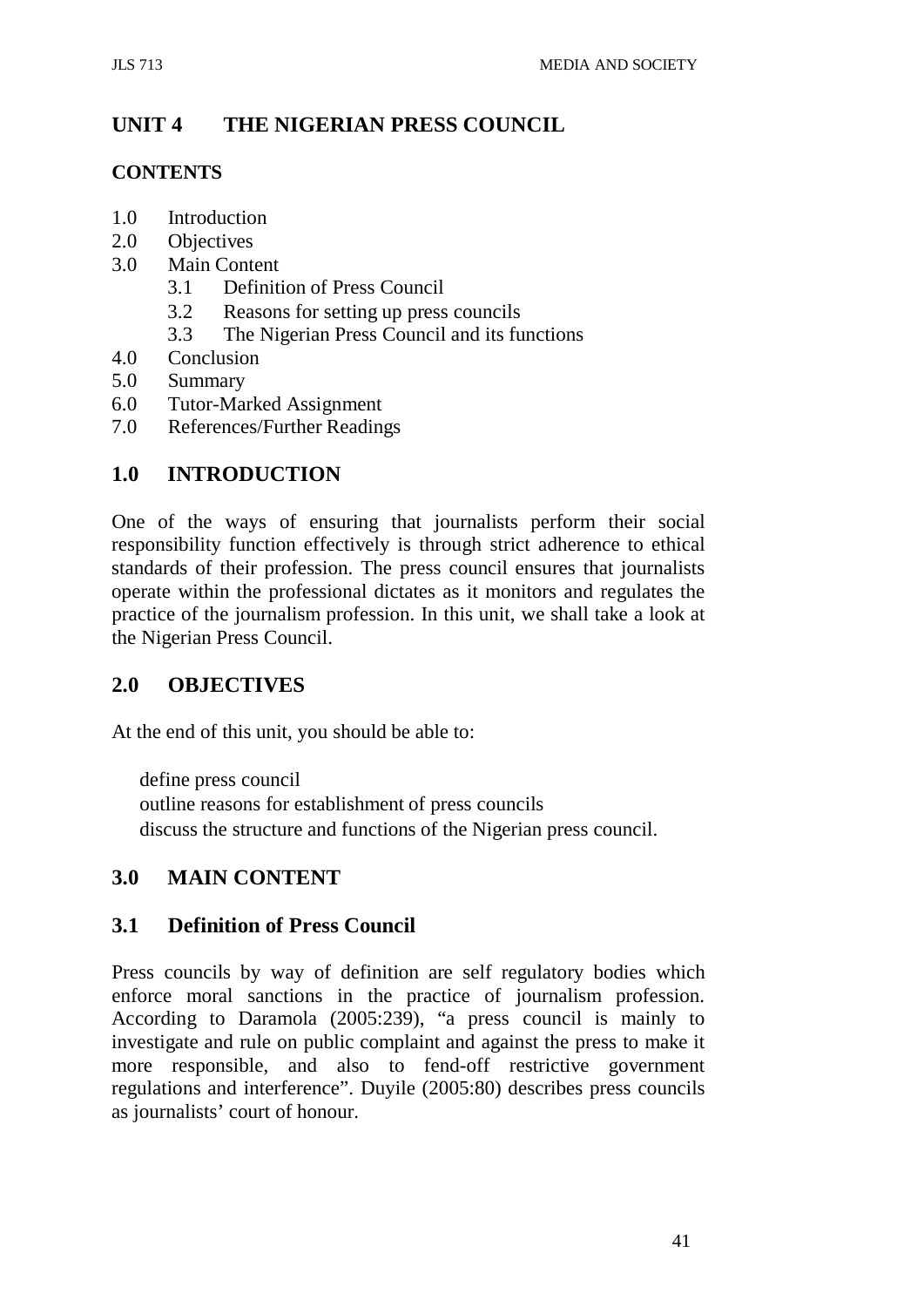#### **SELF ASSESSMENT EXERCISE 1**

What is press council?

#### **3.2 Reasons for Establishment of Press Councils**

Press councils are desirable and inevitable in the practice of journalism anywhere in the world. The major reason for putting in place press councils is to maintain the character of the press in accordance with the highest professional and commercial standards.

Another cardinal reason for setting up press councils is to ensure the freedom of press in the belief that such preservation is crucial to the existence and independence of the press and vital to the society that the press serves. (Daramola 2005: 239).

#### **SELF ASSESSMENT EXERCISE 2**

Outline two major reasons for the establishment of press councils.

#### **3.3 Structure and Functions of the Nigerian Press Council**

The Nigerian Press Council was established as an autonomous body in 1992 by Decree No. 85. The Decree was amended by Act No.60 of 1999 by the Federal Government. The major objective of its establishment was to defend and protect people against unfair treatment by the press and the press against unfair attacks and harassment by the government and other power structures.

The Nigerian Press Council as observed by Daramola (2005:241) was: Inaugurated on December 29, 1992 with 17 members comprising the chairman, four representatives of Nigeria Union of Journalists (NUJ), two representatives each of Newspaper Proprietors Association of Nigeria (NPAN), Nigerian Guilds of Editors (NGE), Broadcasting Organisation of Nigeria (BON) and the public.

The law made it mandatory for one member representing the country to be a woman. Other members are a representative of the Federal Ministry of Information; News Agency of Nigeria (NAN); Journalism training institutions and the executive secretary of the Press Council.

It is important for us at this juncture to take a look at the functions of Nigerian Press Council as chronicled by Daramola (Op cit).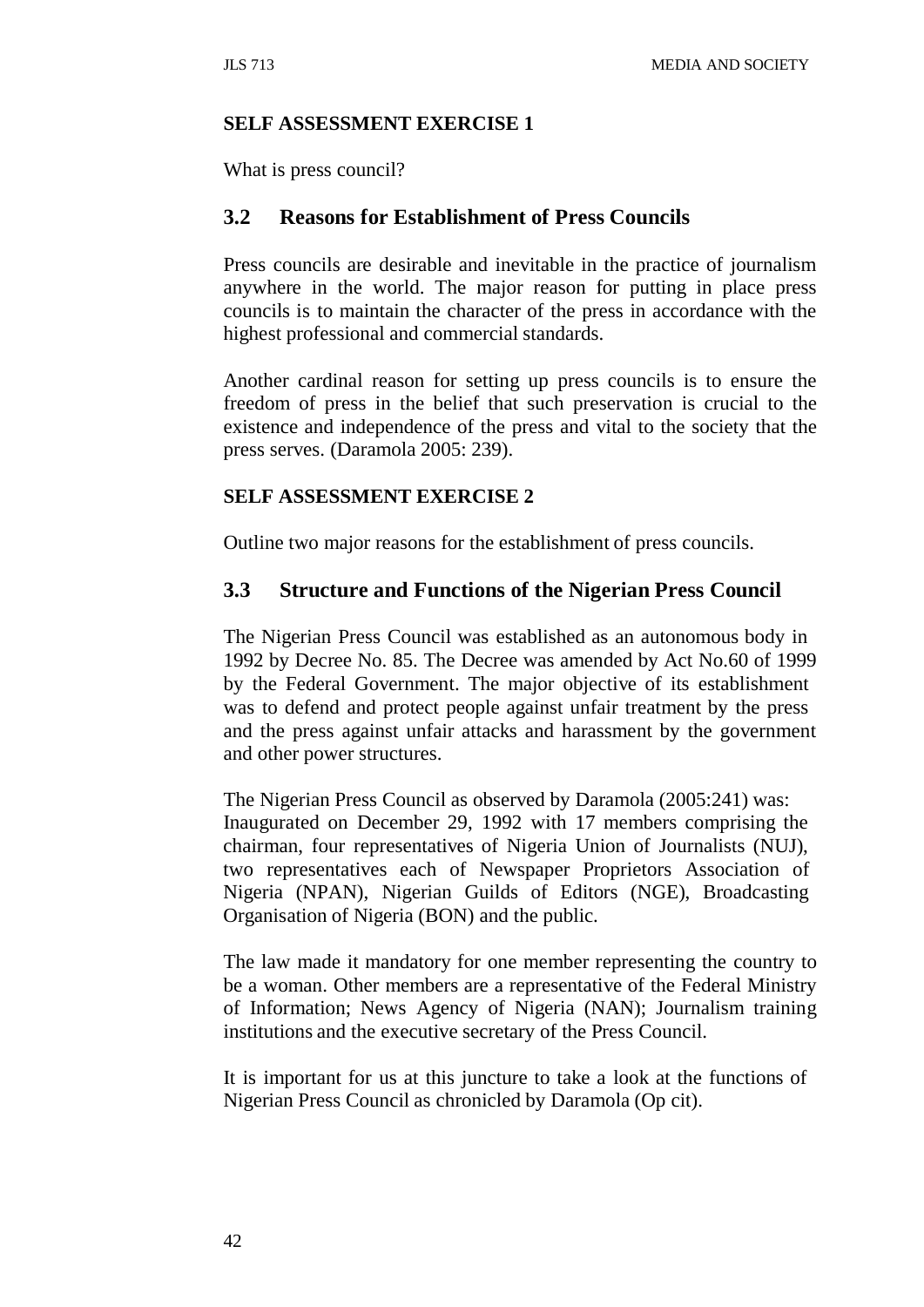## **Functions**

The council is to among other things, perform the following functions:

- i. Enquire into complaints about the press and the conduct of any person or organisation towards the press;
- ii. Research into contemporary press development and engage in updating press documentations;
- iii. Review developments likely to restrict the flow of information and advice on measures aimed at remedying such developments;
- iv. Ensure the protection of the rights and privileges of journalists in the lawful performance and maintenance of high professional standards by the Nigerian Press;
- v. Foster the achievement and maintenance of high professional standard by the Nigerian Press Council.

The Council works through four Committees. These are:

- i. The Complaint Committee
- ii. Research and Documentation Committee
- iii. Registration and Disciplinary Committee
- iv. Rights and Privilege Committee

#### **The Complaint Committee**

The Complaint Committee vets, investigates and deals with complaints brought before the Council. In the treatment of complaints, the Committee observes strictly the Council's procedure. The Complaints Committee in the consideration of complaints before the Council lays emphasis on what it regards to be the public interest. Through its recommendations on adjudication it provides normative interpretation of the Code of Conduct of the NUJ to give the press board guidelines in its operation. These include stressing that the public is entitled to news and comment presented fairly and honestly with respect to privacy and sensibilities of the individual. The committee also emphasizes the obligation of the press to take all reasonable steps to ensure the truth of its statements.

#### **Rights of Complaints**

Any member of the public is entitled to lodge complaints against any medium of the mass media, provided the complaint is one of unethical conduct. One can complain if:

i. Anything unethical is published in respect of him in any medium of information in Nigeria. The media is defined under Press, and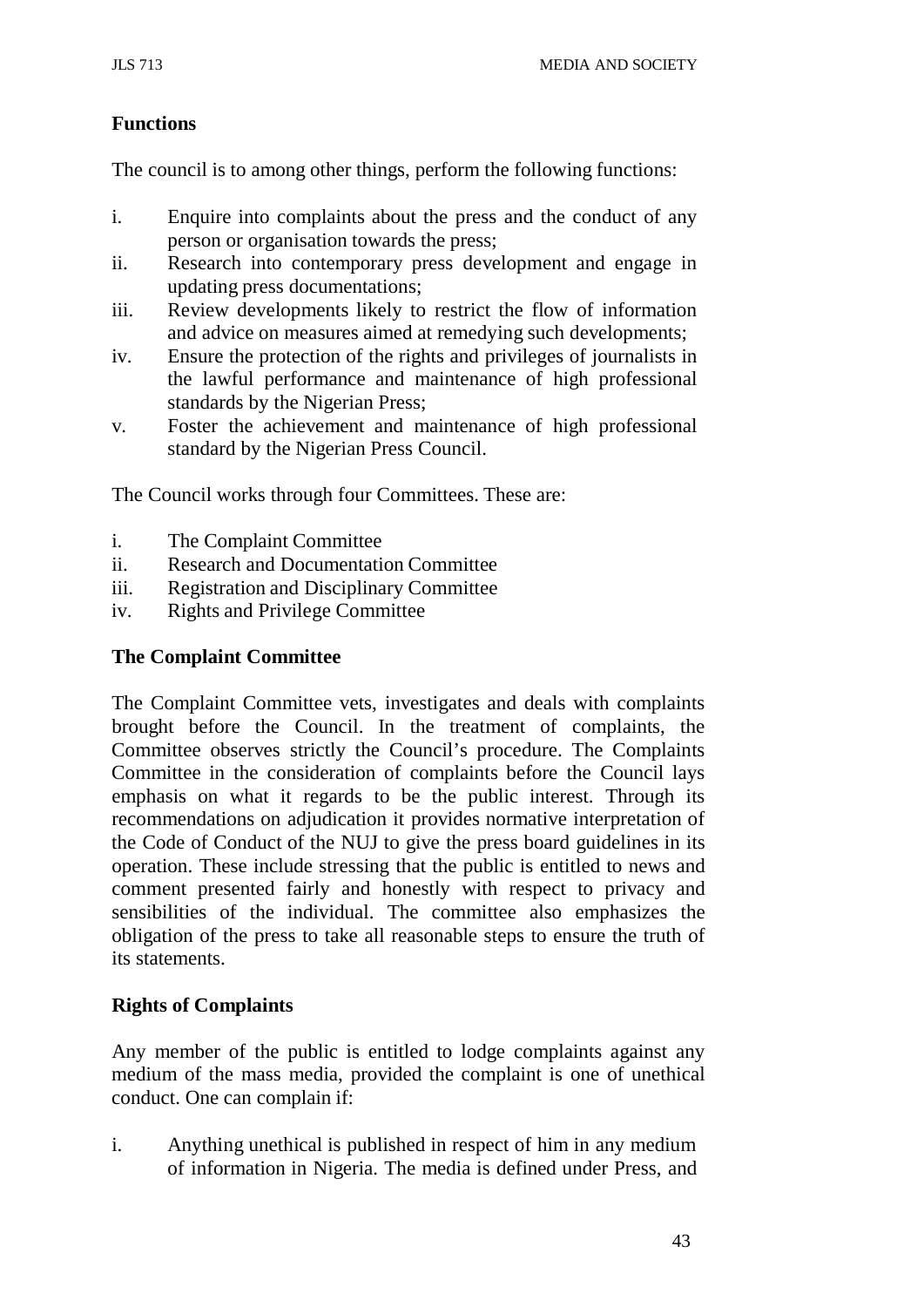include radio, television, wire services, newspapers, magazines and such other channel of communication involved in the collection and dissemination of information.

- ii. Anything considered objectionable is done in respect of him by any journalist in his capacity as a journalist. A journalist is one who is engage in the collection, processing and dissemination of information for use in the Press and has been accredited by the Nigeria Union of Journalist.
- iii. Anything done against the journalist that is capable of limiting the preservation of the freedom of the press guaranteed by the constitution of the Federal Republic of Nigeria.
- iv. What is done and complained about is not in accordance with the Code of Conduct of the Nigeria Union of Journalists.

#### **Focus of Complainants**

A person can complain only when he is satisfied that he has drawn the attention of the medium concerned to what he deems objectionable and he is not satisfied with the way the matter was handled by the medium. The medium may have failed to react to his complaint or informed him that it was not liable. If the grouse has to do with a broadcast, it is advised that the complaint be directed to the station's director of news and/or programmes. One should be in no doubt about the publication he is complaining about, when the publication was made, what harm it did and what he wants done. The complaints must be written. The Committee entertains no verbal complaints. One has to state clearly what one's own grouse is; the steps he had taken to effect redress; and that the Press Council should look into the matter.

#### **Processing Reports of Complaints**

Within 48 hours of the receipt of the complaint, the office of the Executive Secretary will make a preliminary report to the Complaints Committee to keep it fully informed, as well as set in motion the following administrative steps for the resolution of the complaint.

- i. Acknowledge receipt of the complaint.
- ii. Refer the complaint to the Legal Department of the Nigerian Press Council for interpretation and confirmation that the complaint falls within the Council's jurisdiction. If the advice is negative, the Secretary will write to the complainant to say the complaint is not within the Council's jurisdiction. If yes, the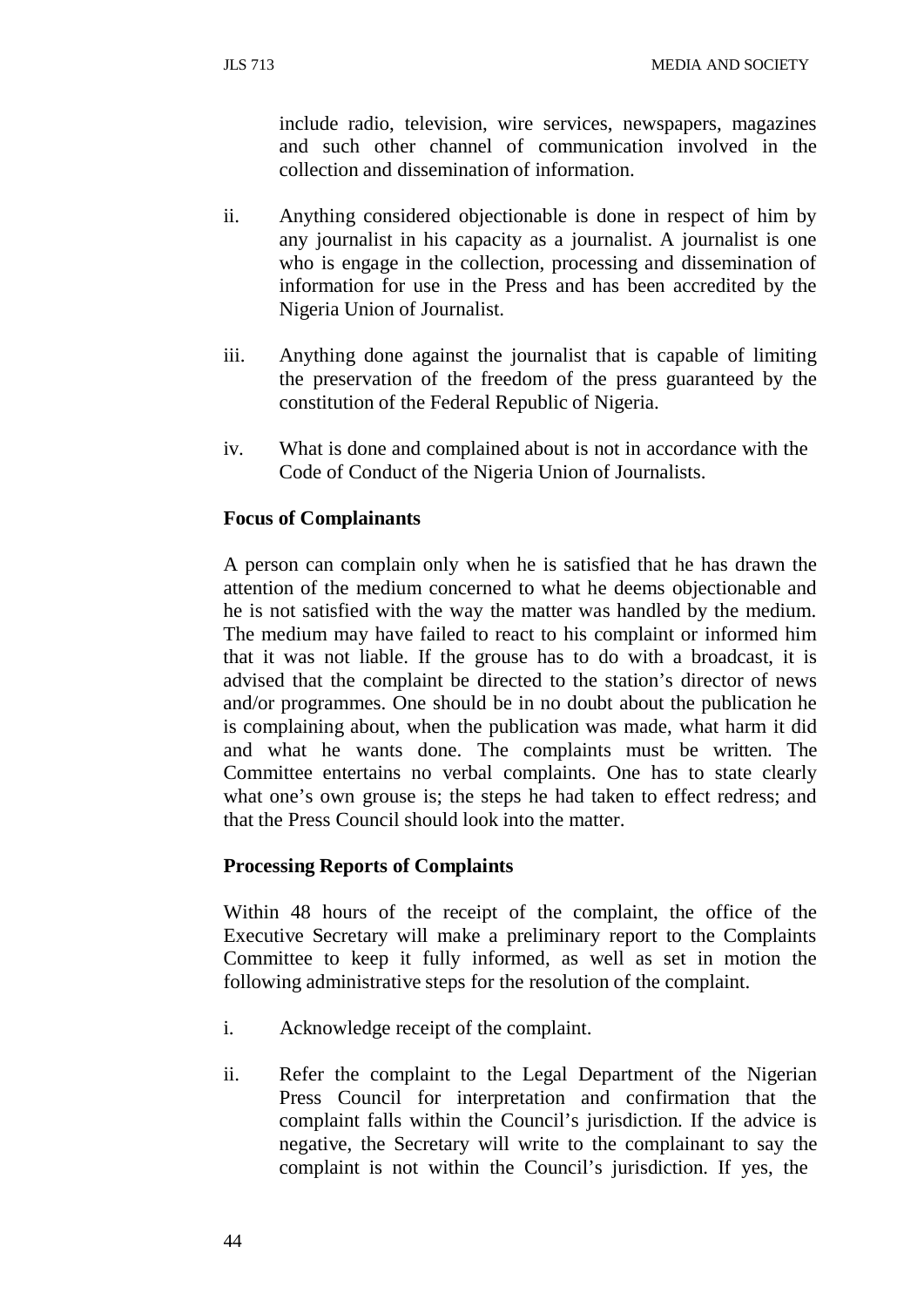Secretary will write to the complainant to supply documented details if not already submitted.

- iii. The Secretary will then write to inform the defendant about the complaint and invite him to comment in writing.
- iv. With necessary preliminary investigations now completed, the Secretary will lay all available facts of the case with documents if any, before the Complaints Committee for adjudication.

#### **Handling of Complaints by the Committee**

The Complaints Committee will meet as often as the need arises while the Press Council itself will meet every quarter.

- i. The Complaint Committee handles the matter by inviting both sides and witness as provided for in the Nigerian Press Council Decree. In this regard, attention is drawn to section 9 (1) and (10) of the Decree, with particular reference to the powers of the Council to summon any person in Nigeria to attend any meeting of the Council to give evidence and to examine him as a witness and in the case of journalist, without prejudice to the provisions of the Code of Conduct; as well as the power of the Chairman to issue summons etc.
- ii. The Complaints Committee will lay its findings and conclusions before the Council for consideration. The Press Council will take a decision and announce its findings.
- iii. The Complaints Committee will handle matters that have to do with publication in newspapers or magazines and broadcast on radio or television.

## **Rights and Privileges Committee**

The council through its Rights and Privileges Committee from time to time holds discussion with and advises government on developments, which might limit the press in its performance. The Committee also prepares position papers on laws and developments adjudged as capable or impeding the performance of the press and issue press releases that advise and give general guidelines to the press. The Council, since its inception, has written three position papers on the Newspapers Registration Decree No. 43 of 1993, Newspapers, etc (Proscription and Prohibition from Circulation) Decree No. 48 of 1993 and on the provision for the information of a National Mass Media Communication in the Draft Constitution which was abrogated by the General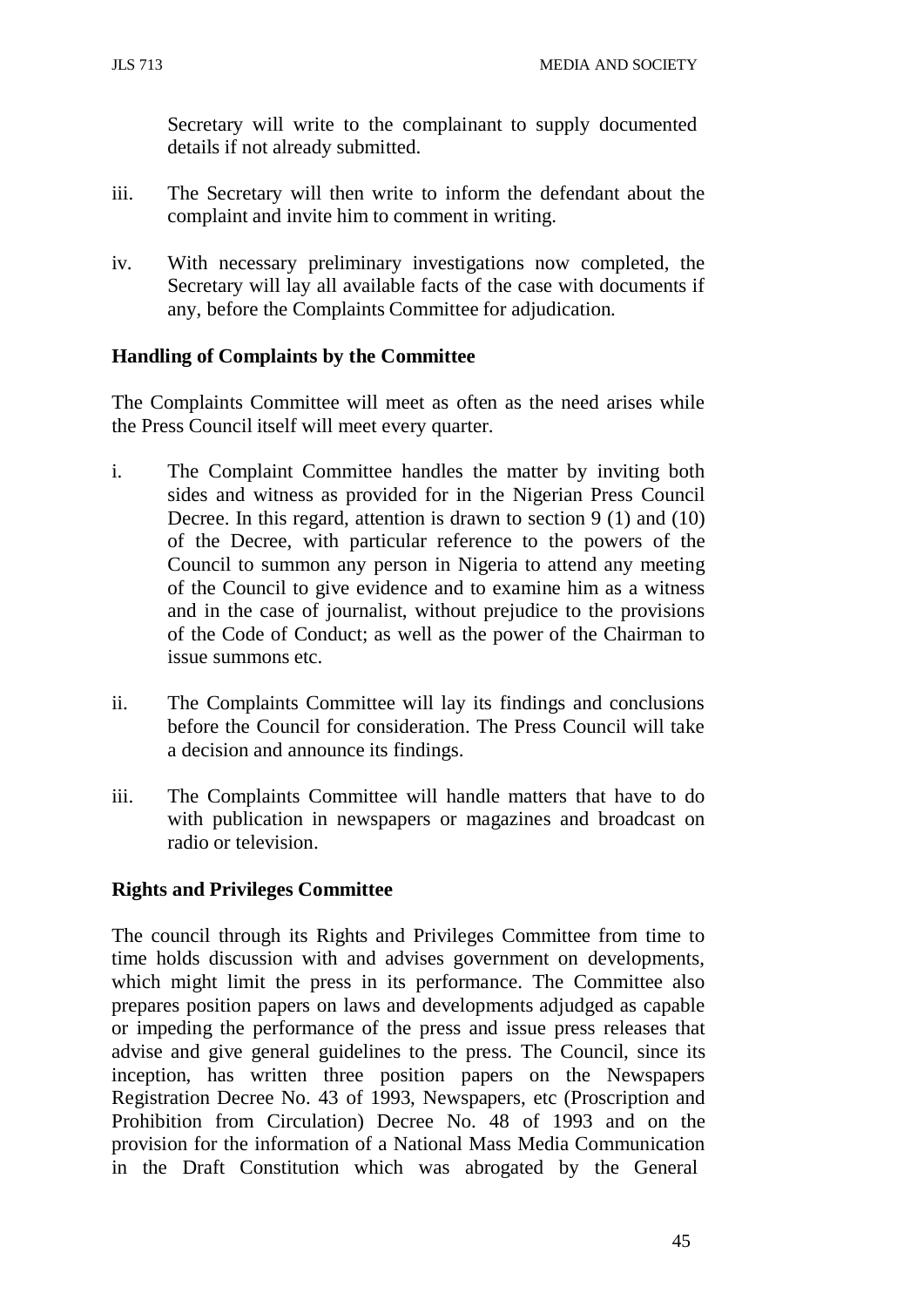Abdulsalam Abubakar military administration in favour of the suspended 1979 constitution in April, 1999.

## **Registration and Disciplinary Committee**

The Nigerian Press Council is required by Section of its enabling law to maintain a register of accredited journalists submitted to it by the Nigeria Union of Journalists. The Union registers any person as a journalist if such a person has acquired the stipulated training qualifications and experience spelt out in Section 17 of the Decree. Section 18 of the Decree makes it an offence for any person not duly registered to hold himself out as a registered journalist. It is the duty of the Registration and Disciplinary Committee to vet the register submitted to the Council to ensure that it conforms to the provisions in Section 17.

#### **Research and Documentation Committee**

The Research and Documentation Committee undertakes on behalf of the Council an important aspect of its function in relation to training of journalists. Sections 20-21 empower the Council to accredit as well as carry out visitations to journalism training institutions to keep itself informed of the course content and qualifications in such institutions. The visit is expected to ascertain the following:

- i. The adequacy of instructions given to persons attending approved course of training.
- ii. The adequacy or otherwise of examination offered in that institution.
- iii. Any other matter relating to the institution or examination on which the Council may, if it thinks fit, withdraw any approval given in respect of the course content, qualification or institution. The Committee also organizes workshops and seminars for practicing journalists on important developments in the Press. The Committee also oversees the production of the council's journal and other publications. The emphasis has been to foster the development of enabling conditions for the press to flourish and carry out its responsibilities to society; respect the diversity of opinions and ideas as well as respect for due process.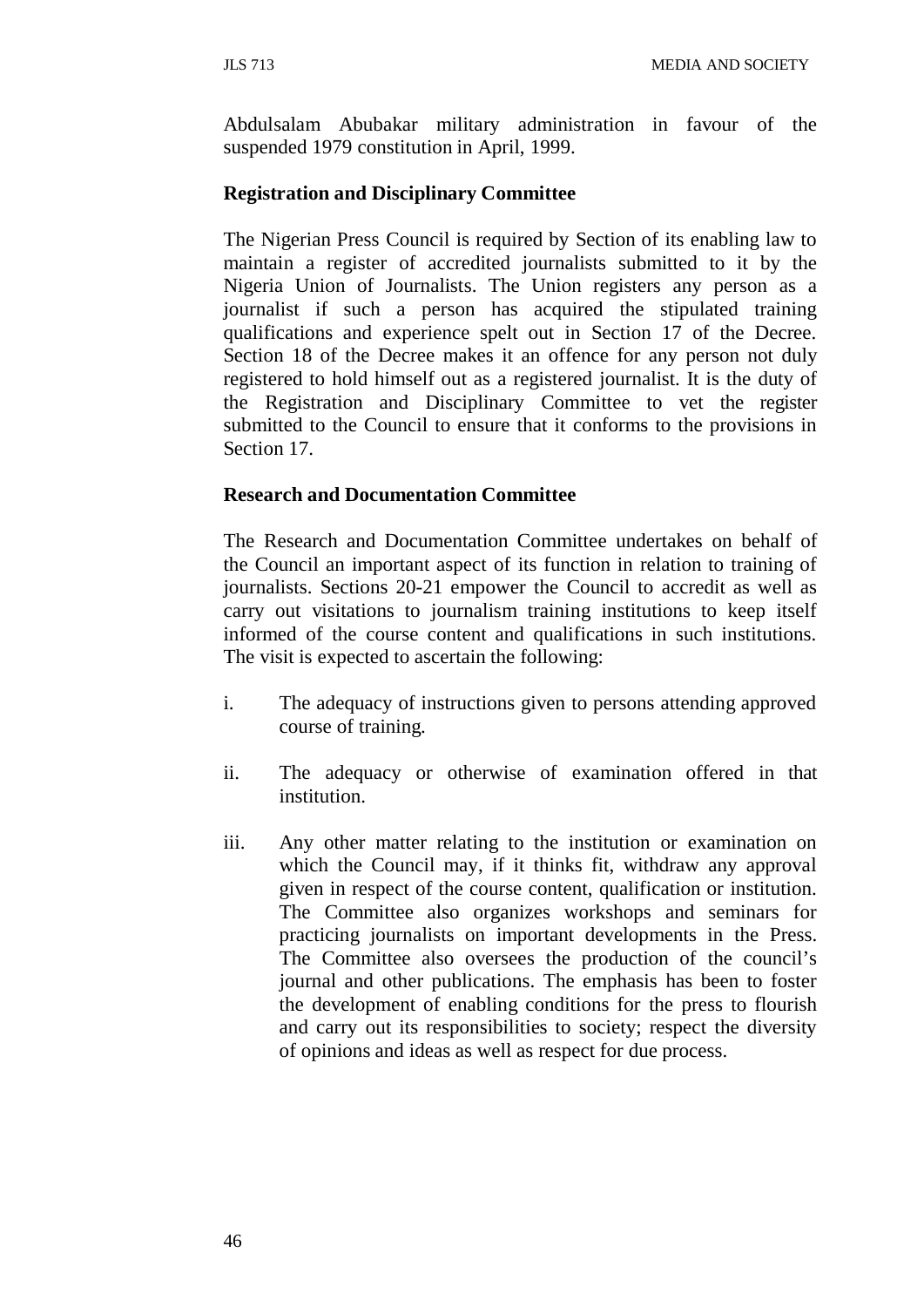## **Registration**

The Nigerian Press Council is required to maintain a register of accredited journalists submitted to it by the Nigeria Union of Journalists.

## **Offences**

Any person who is not a registered journalist but holds himself out to practice, as one is guilty of an offence under the Nigerian Press Council Decree.

## **Findings of the Council**

The Council may find the medium complained against liable or not liable and where appropriate it will direct the medium or cause the person concerned to publish, in such manner as the Council may direct, a suitable apology or correction and may in addition reprimand the journalist or person concerned in the matter. If the journalist has to be further disciplined, like the removal of name from the register, a recommendation will be sent to the Nigeria Union of Journalists, which is responsible for accreditation of journalists. The Council may in addition cause to be published in the Press, and in such other manner as the Council may deem fit, the name of any journalist or person reprimanded by the council.

The Council shall produce its own journal to publish its activities and the result of its findings on adjudications and such other matters relating to development of the mass media in Nigeria.

## **SELF ASSESSMENT EXERCISE 3**

Outline the functions of Nigerian Press Council.

# **4.0 CONCLUSION**

It has been established that the Nigerian Press Council protects and defends the press against undue attacks or persecution from outside forces. The council also ensures that journalist perform their constitutional duties without overstepping their boundaries. With this intermediary role, the Nigerian Press Council is indeed a court of honour for journalists.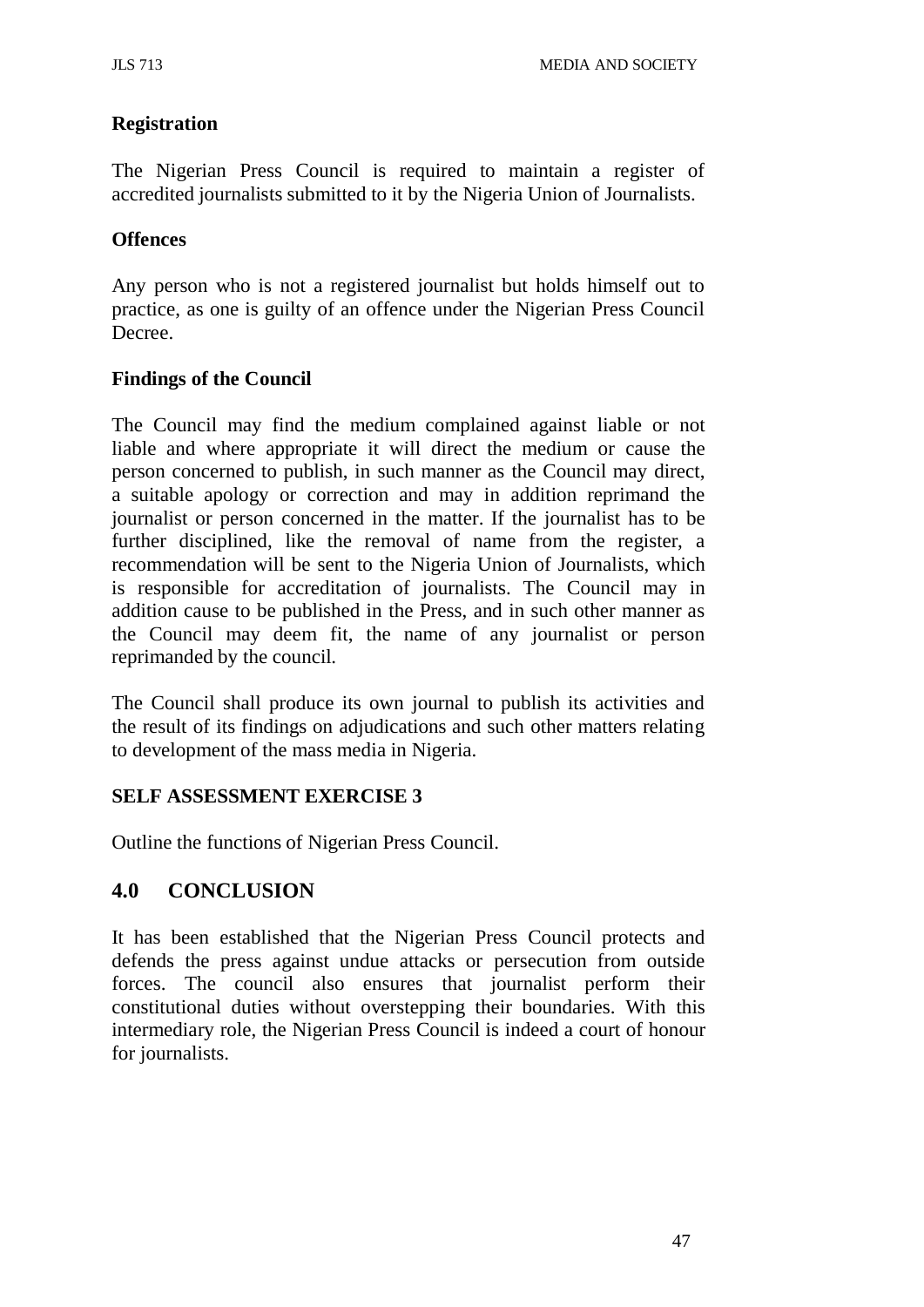## **5.0 SUMMARY**

In this unit, we considered the definitions of Press Councils and reasons for their establishment. we also discussed the structure and functions of the Nigerian Press Council.

## **6.0 TUTOR-MARKED ASSIGNMENT**

Discuss the structure and functions of the Nigerian Press Council.

#### **7.0 REFERENCES/FURTHER READINGS**

Daramola, I (2005). *Mass Media and Society*.Lagos; Rothan Press.

Duyile, D (2005). *Writing for the Media: A Manual for African Journalists*. 2nd edition. Lagos; Gong Communication.

Nigerian Press Council (2008). "Nigerian Press Council Guidelines for Accreditation of Professional Programmes in Journalism and Mass Communication in Nigerian Tertiary Institutions."Lagos: Nigerian Press Council.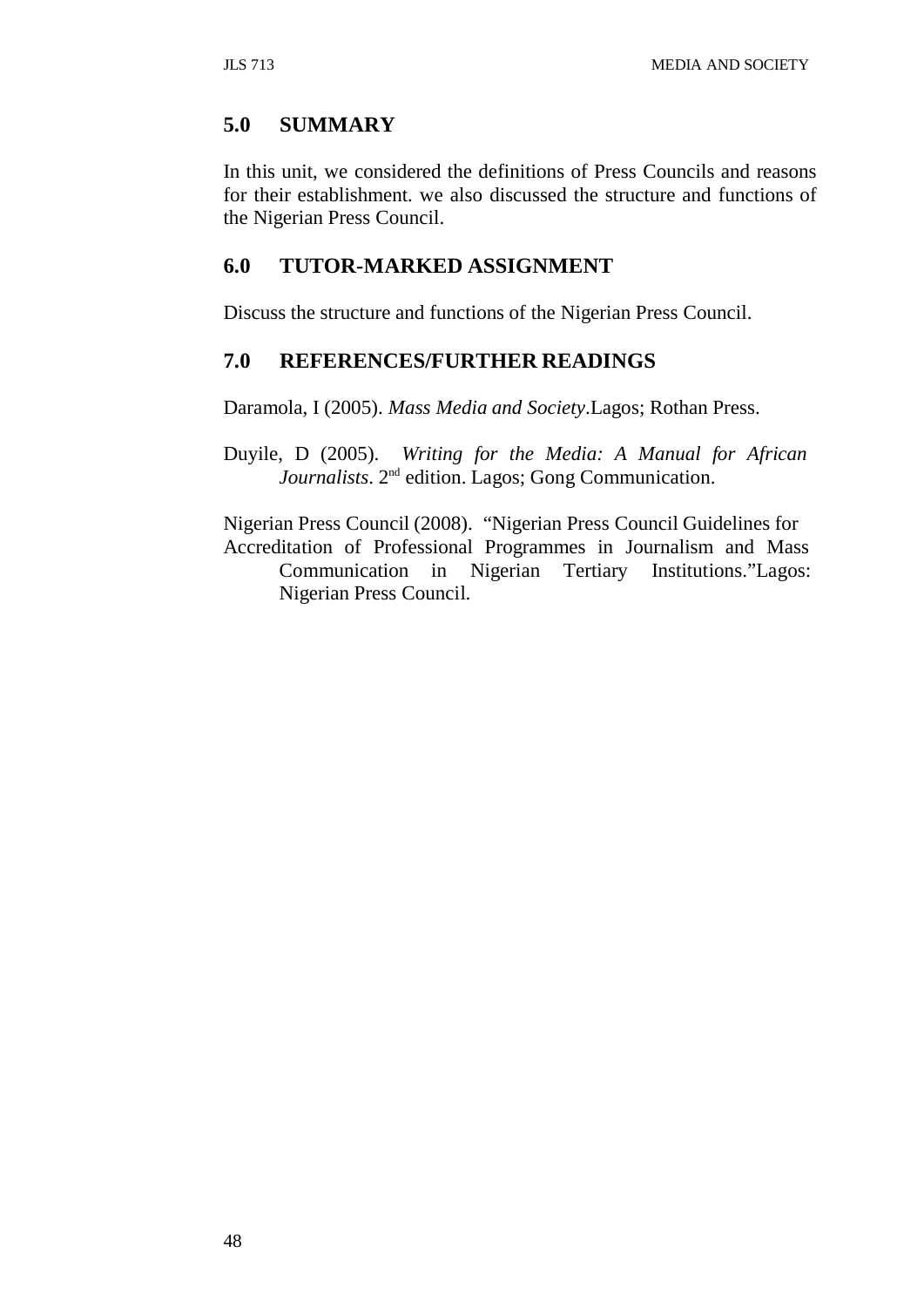# **UNIT 5 THE NIGERIAN SOCIAL STRUCTURE**

#### **CONTENTS**

- 0.0 Introduction
- 1.0 Objectives
- 2.0 Main Content
	- 2.1 Definition of Social Structure
	- 2.2 Importance of Social Structure
	- 2.3Class Classification and Patterns of Interaction
- 4.0 Conclusion
- 5.0 Summary
- 6.0 Tutor-Marked Assignment
- 7.0 References/Further Readings

## **1.0 INTRODUCTION**

There is a general saying in Africa that all fingers are not equal. This saying is applicable to social interactions among members of the society. The rate at which people in the society have access to the means of production differs and hence the need to discuss different classes or stratification in our society. This unit takes a look at the meaning of social structure, its importance, as well as class classification in contemporary Nigeria.

## **2.0 OBJECTIVES**

At the end of this unit, you should be to:

define social structure explain the importance of social structure outline the class structure of contemporary Nigeria.

# **3.0 MAIN CONTENT**

## **3.1 Definition of Social Structure**

Social structure or social stratification is the name under which sociologists study inequality in society, that is, the unequal distribution of goods and services, rights and obligations, power and prestige. (Littlejohn, 1972:9).

The concept of inequality has to do with unequal distribution of goods and services, power and prestige, rights and obligations among members of the society. The concept of social structure has to do with the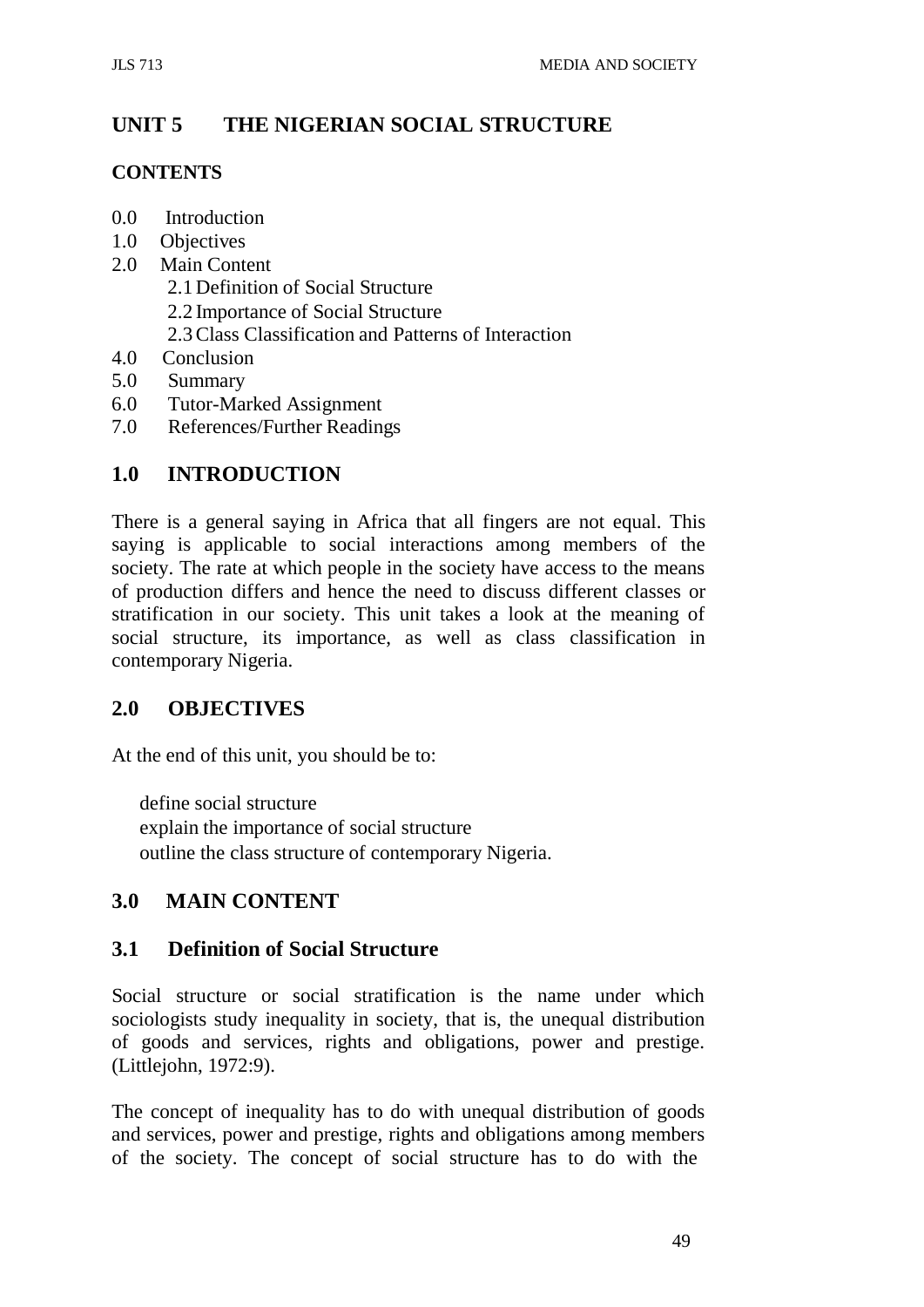rankings of people either from high to low depending on their access to the means of production. (Littlejohn, 1972; Okolocha, C.F *et al* 1999).

As a social engineer of the society, the mass communicator is expected to be conversant with the social structure of his/her country and that of other countries. This development would place the communicator in a better position to understand the conflicts and patterns of interaction between the upper and the lower class in the society.

#### **SELF ASSESSMENT EXERCISE 1**

Define social structure.

## **3.2 Importance of Social Structure**

The importance of social structure can be appreciated from different perspectives. To a journalist, the study of social structure would enable him/her to effectively his conferral role to the society. To policy makers, such understanding would enable them to plan and initiate policies for different categories in the society.

Every society, according to Okolocha, *et al* (1999:201), has "a system of ranking people either as 'high' or 'low' or as 'superior' or 'inferior.' They observed that those who are ranked high or superior enjoy special privileges which elude those who are ranked as either low or inferior.

On a general note, social structure enables sociologists appreciate a person's position in respect of mode of production. It helps us to identify people at the upper class, middle class and lower class.

#### **SELF ASSESSMENT EXERCISE 2**

Outline the importance of social structure in the study of society.

## **3.3 Class Structure in Contemporary Nigeria**

Basically, the contemporary class structure of Nigeria has the bourgeoisie on top of the ladder followed by petty bourgeoisie, the proletariat, the peasantry and the lumpens at the lower ebb.

Unom cited in Ate (2000) gives a graphic analysis of class characterization and patterns of interaction among members of the Nigerian society.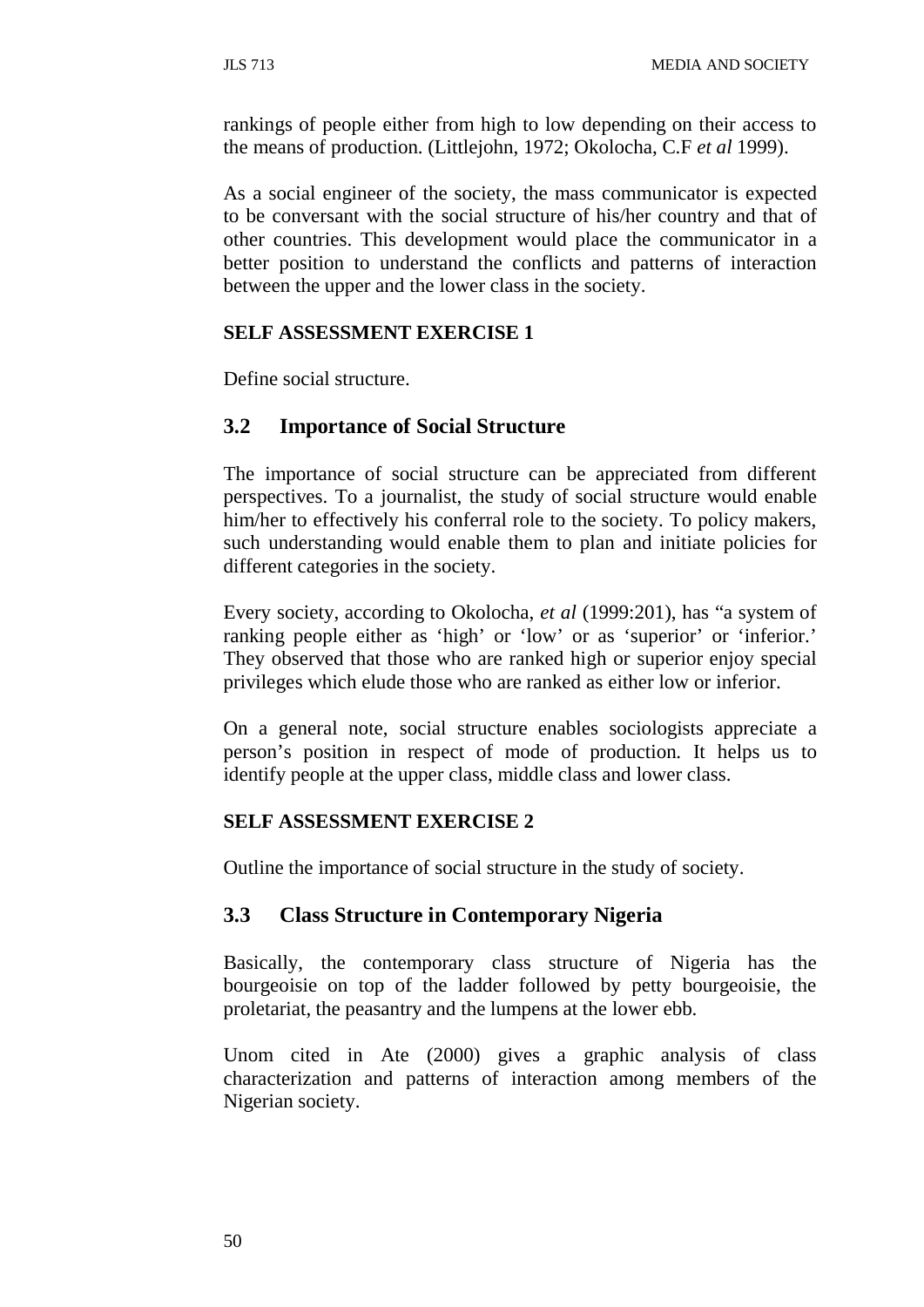# **SOCIAL/CLASS STRUCTURE OF CONTEMPORARY NIGERIA**

| <b>CLASS</b>          | <b>CHARACTERISATIO</b>                                                                                                                                                                                                                                                  | <b>PATTERN</b><br>OF                                                                                                                                                                                                                                                                                                                                                                                                                                                                                                                                                                                                                                                                                                                                                                                                                                                                                                                                                                                                                                                                                           |
|-----------------------|-------------------------------------------------------------------------------------------------------------------------------------------------------------------------------------------------------------------------------------------------------------------------|----------------------------------------------------------------------------------------------------------------------------------------------------------------------------------------------------------------------------------------------------------------------------------------------------------------------------------------------------------------------------------------------------------------------------------------------------------------------------------------------------------------------------------------------------------------------------------------------------------------------------------------------------------------------------------------------------------------------------------------------------------------------------------------------------------------------------------------------------------------------------------------------------------------------------------------------------------------------------------------------------------------------------------------------------------------------------------------------------------------|
|                       | N                                                                                                                                                                                                                                                                       | <b>INTERACTION(CLASS</b>                                                                                                                                                                                                                                                                                                                                                                                                                                                                                                                                                                                                                                                                                                                                                                                                                                                                                                                                                                                                                                                                                       |
|                       |                                                                                                                                                                                                                                                                         | <b>RELATIONS</b> )                                                                                                                                                                                                                                                                                                                                                                                                                                                                                                                                                                                                                                                                                                                                                                                                                                                                                                                                                                                                                                                                                             |
| Bourgeoisie           | generals<br>carved<br>out<br>monopolistic advantage to competition<br>Major source of income<br>companies<br>investments. Live mostly military versus civilian<br>political and economic Muslims factions)<br>rural presence<br>strategic purposes.                     | Compradors of foreign Focus their attention on the<br>capital, indigenous state as the main source of<br>professionals, bureaucrats, capital accumulation since<br>and career the neo-colonial economy<br>politicians who have, leaves little room elsewhere<br>mostly via the state, for easy resources. This<br>accumulated capital and relationship to the state is all<br>enough important, hence the fierce<br>among<br>become a bourgeoisie. themselves to control power.<br>include state contracts as Relate with the poorer classes<br>well as profits, interest as patrons to supplicants. The<br>and rents from estates, bourgeoisie (ethnic-based<br>and other factions criss-cross with<br>as<br>in the urban centers of well as Christians versus<br>to<br>activity but maintain a manipulate particularistic<br>for interests and sentiments (e.g)<br>they often use ethnicity and<br>religion) among the poor<br>classes to maintain political<br>and social pre-eminence.<br>Have intensified the<br>exploitation and oppression<br>of the poor classes mainly<br>through the instrumentation |
|                       |                                                                                                                                                                                                                                                                         | of the state.                                                                                                                                                                                                                                                                                                                                                                                                                                                                                                                                                                                                                                                                                                                                                                                                                                                                                                                                                                                                                                                                                                  |
| Petty-<br>bourgeoisie | Craftsmen or artisans and<br>petty traders found mainly<br>also<br>in the urban but<br>significantly in the rural<br>who<br>small<br>are<br>areas<br>with<br>little<br>operators<br>capital, restricted<br>skills<br>and limited schooling.<br>Unemployment (including) | They are resentful of the<br>monopolization of the state<br>patronage, credit and other<br>business opportunities by the<br>organized private sector (i.e<br>the bourgeoisie) and<br>the<br>formal economy which is<br>only for those with education<br>and formal skills. However,<br>wage increase in the formal                                                                                                                                                                                                                                                                                                                                                                                                                                                                                                                                                                                                                                                                                                                                                                                             |
|                       | graduate unemployment)                                                                                                                                                                                                                                                  | economy has also benefited                                                                                                                                                                                                                                                                                                                                                                                                                                                                                                                                                                                                                                                                                                                                                                                                                                                                                                                                                                                                                                                                                     |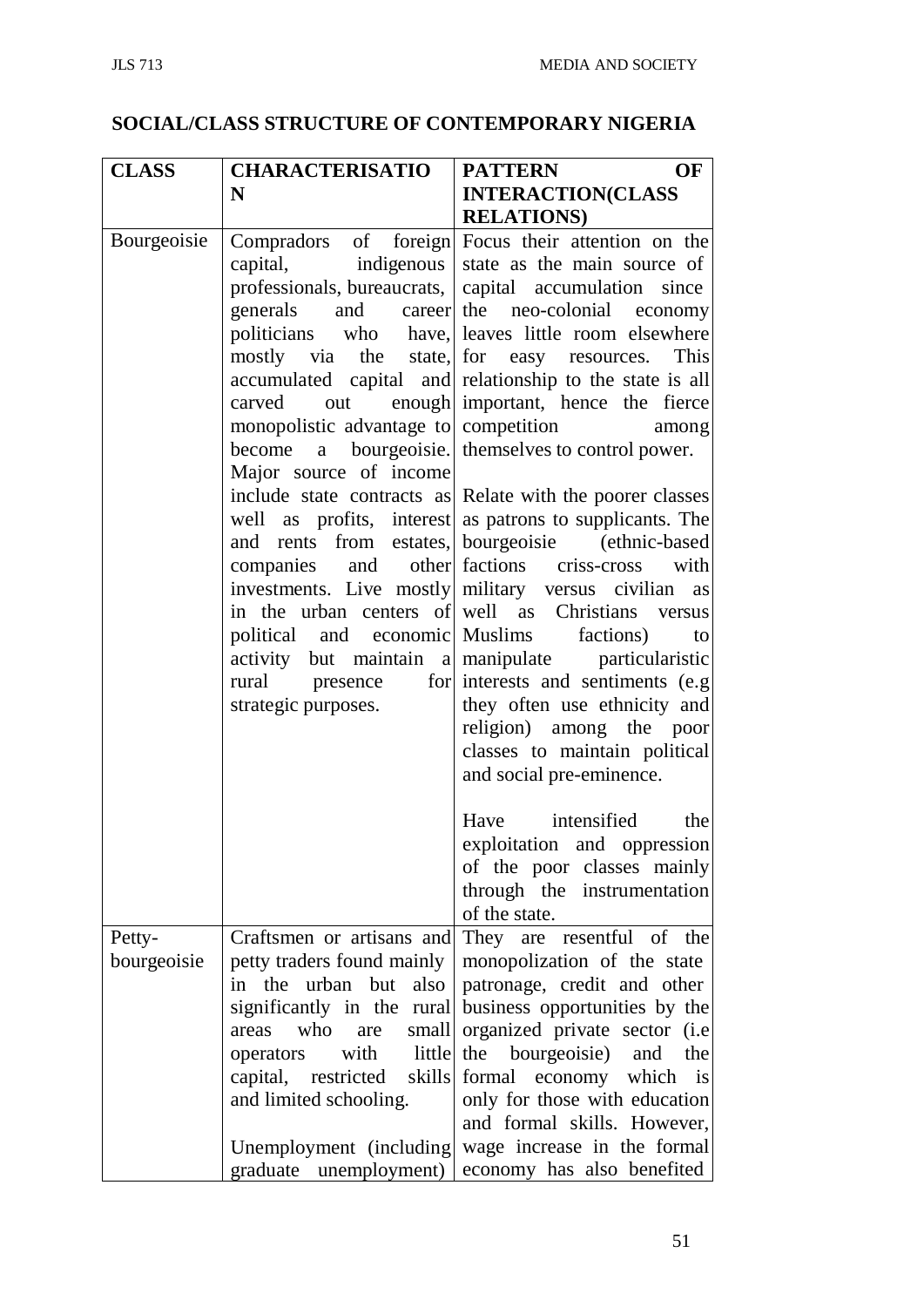|             |                             | has expanded their ranks some of them, especially in  |  |  |
|-------------|-----------------------------|-------------------------------------------------------|--|--|
|             | areas like<br>in            | tailoring, urban commercial centers-                  |  |  |
|             |                             | hairdressing, catering, but not most of them. They    |  |  |
|             |                             | trading etc. Lacks of have followed 'tricksters'      |  |  |
|             |                             | capital restrict them to popular leaders in hope of a |  |  |
|             | using their labour of       | of the<br>share<br>resources                          |  |  |
|             | hiring<br>relatives,        | appropriated by bourgeoisies.                         |  |  |
|             | apprentices and lumpen-     | Alternatively,<br>they have                           |  |  |
|             | proletarians.               | sought<br>individual                                  |  |  |
|             |                             | advancement<br>through                                |  |  |
|             |                             | relations of clientage. Since                         |  |  |
|             |                             | they are unorganized and                              |  |  |
|             |                             | lack resources to articulate                          |  |  |
|             |                             | and<br>enforce<br>their<br>own                        |  |  |
|             |                             | demands of their own accord,                          |  |  |
|             |                             | they have to rely on workers                          |  |  |
|             |                             | to do it for them.                                    |  |  |
| Proletariat | Industrial<br>and clerical  | Class consciousness<br>and                            |  |  |
|             | employees in the formal     | action is expressed mostly                            |  |  |
|             | sectors of the economy.     | through collective bargaining                         |  |  |
|             | Found mainly in the urban   | and militancy over wages and                          |  |  |
|             | centers; their chief source | working conditions. Public                            |  |  |
|             | of income being wages       | sector workers set the pace,                          |  |  |
|             |                             | wage agitation,<br>but<br>1n                          |  |  |
|             |                             | workers in industrial<br>and                          |  |  |
|             |                             | organized private sector,                             |  |  |
|             |                             | where wages are in a smaller                          |  |  |
|             |                             | proportion of costs, generally                        |  |  |
|             |                             | earn higher incomes than the                          |  |  |
|             |                             | public<br>Levantine<br>and                            |  |  |
|             |                             | business workers. Individual                          |  |  |
|             |                             | workers seek clientage and                            |  |  |
|             |                             | from<br>patronage<br>top                              |  |  |
|             |                             | bureaucrats to<br>secure                              |  |  |
|             |                             | promotion, advantageous                               |  |  |
|             |                             | postings e.t.c. All are keen on                       |  |  |
|             |                             | maintaining and improving                             |  |  |
|             |                             | their earning to meet the                             |  |  |
|             |                             | current needs and for later                           |  |  |
|             |                             | entry into the private sector.                        |  |  |
|             |                             |                                                       |  |  |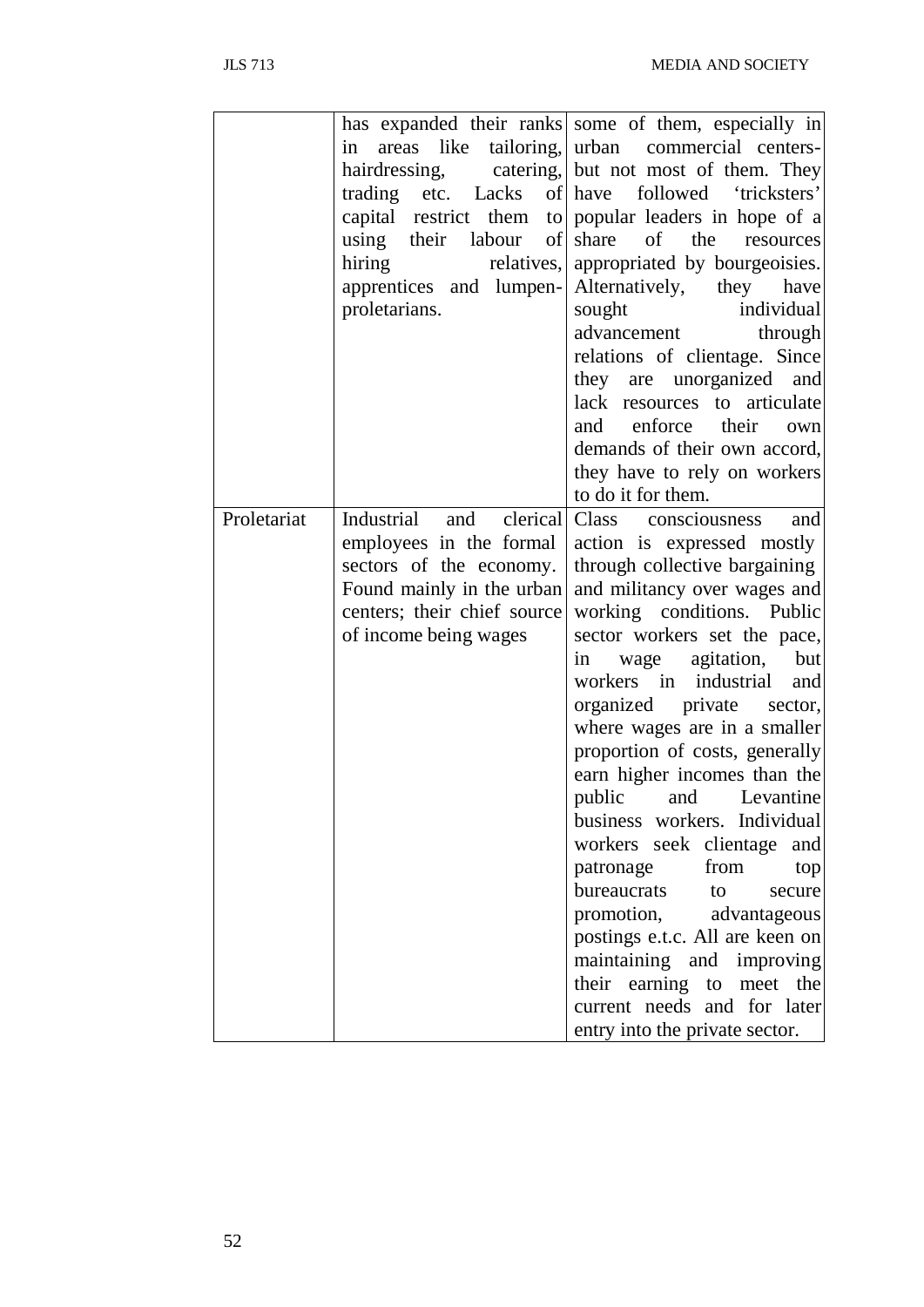| Peasantry |                           | Small-holding farmers Peasant, like the other poor        |
|-----------|---------------------------|-----------------------------------------------------------|
|           |                           | who normally work in the classes, simultaneously envy     |
|           |                           | farm themselves assisted and resent the bourgeoisie,      |
|           |                           | by relatives and, where who are seen as models of         |
|           |                           | possible a few hands hired success as well as selfish and |
|           |                           | for specific tasks on a ruthless gluttons. The farmers    |
|           |                           | temporary basis. They live proudly identify with          |
|           |                           | in backward villages or successful' relatives in the      |
|           |                           | even isolated and remote urban centers and look up to     |
|           |                           | homesteads. Main source them for assistance with farm     |
|           |                           | of income is seasonal inputs, sponsorships, credits       |
|           |                           | earnings from sales of and even social amenities.         |
|           |                           | farm produce. They are The lack of these things is at     |
|           |                           | mostly illiterates and the same time blamed on the        |
|           | unorganized.              | universal avarice and                                     |
|           |                           |                                                           |
|           |                           | nepotism of powerful and                                  |
|           |                           | rich people collaborating to                              |
|           |                           | short-change the poor.                                    |
|           |                           | also<br>The<br>peasant                                    |
|           |                           |                                                           |
|           |                           | simultaneously identify with                              |
|           |                           | and envy urban workers who                                |
|           |                           | are seen as 'aspiring' or                                 |
|           |                           | 'struggling' kinsmen when                                 |
|           |                           | they relate well with relatives                           |
|           |                           | or as greedy aspirants to                                 |
|           |                           | bourgeoisie status when they                              |
|           |                           | keep aloof or compete with                                |
|           |                           | the peasants as "absentee                                 |
|           |                           | farmers"                                                  |
| The       |                           | Unemployed, barely Depend on the aid from                 |
| lumpens   | skilled employees of the  | working kinsmen and friends                               |
|           | petty-bourgeoisies,       | who are usually only slightly                             |
|           | beggars, peddlers tramps, | off.<br>better<br>Eventually                              |
|           | domestic employees, petty | hostility develops between                                |
|           | criminals, prostitutes,   | them and their hosts as they                              |
|           | without stable or assured | fail to find stable<br>work.                              |
|           | income. Found mainly in   |                                                           |
|           |                           | Desperation and or greed<br>them to offer<br>leads        |
|           | the poor slums of the     |                                                           |
|           | commercial centers.       | themselves into the hands of                              |
|           |                           | the bourgeoisie as thugs,                                 |
|           |                           | guards, objects of<br>fun,                                |
|           |                           | servants etc for some income                              |
|           |                           | the hope of<br>for<br>$\mathbf a$                         |
|           |                           | breakthrough. Sometimes                                   |
|           |                           | frustration turns them against                            |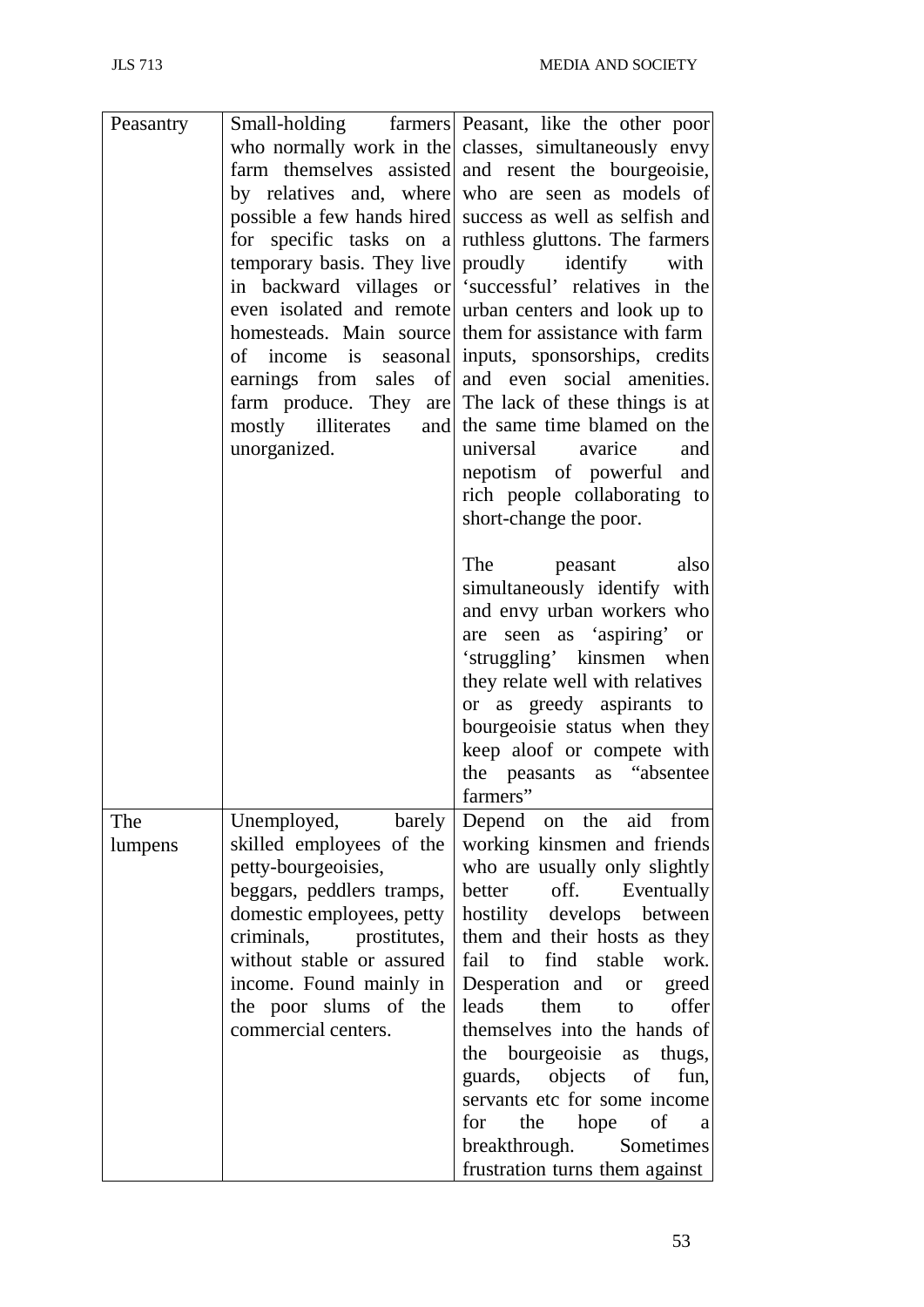|  |                 | the more successful classes. |  |
|--|-----------------|------------------------------|--|
|  |                 | They are regarded as enemies |  |
|  | of the society. |                              |  |

#### **SELF ASSESSMENT EXERCISE 3**

Examine the relationship between the petty bourgeoisie and the proletariats.

## **4.0 CONCLUSION**

It has been established in this unit that the study of social structure is very crucial to all stakeholders in the development of the society – journalists, sociologists, policy makers, etc.

## **5.0 SUMMARY**

In this unit, we examined the meaning and importance of social structure. We also took a microscopic scrutiny of the social structure of contemporary Nigeria.

## **6.0 TUTOR-MARKED ASSIGNMENT**

Discuss the classes in the contemporary Nigerian social structure and the nature of interactions.

## **7.0 REFERENCES/FURTHER READINGS**

- Ate, A.A (2000). "Economics of Mass Media Reporting". Lecture Monograph.
- Joseph, M (1990). *Sociology for Everyone*. 2nd edition. Oxford: Polity Press.

Littlejohn, J (1972). *Social Stratification.* Allen & Unwin.

Okolocha, C.F, Nwanunobi, C.O and Igbo, E.U.M (1999). *Introductory Sociology*. Lagos: Acquitas Consortium.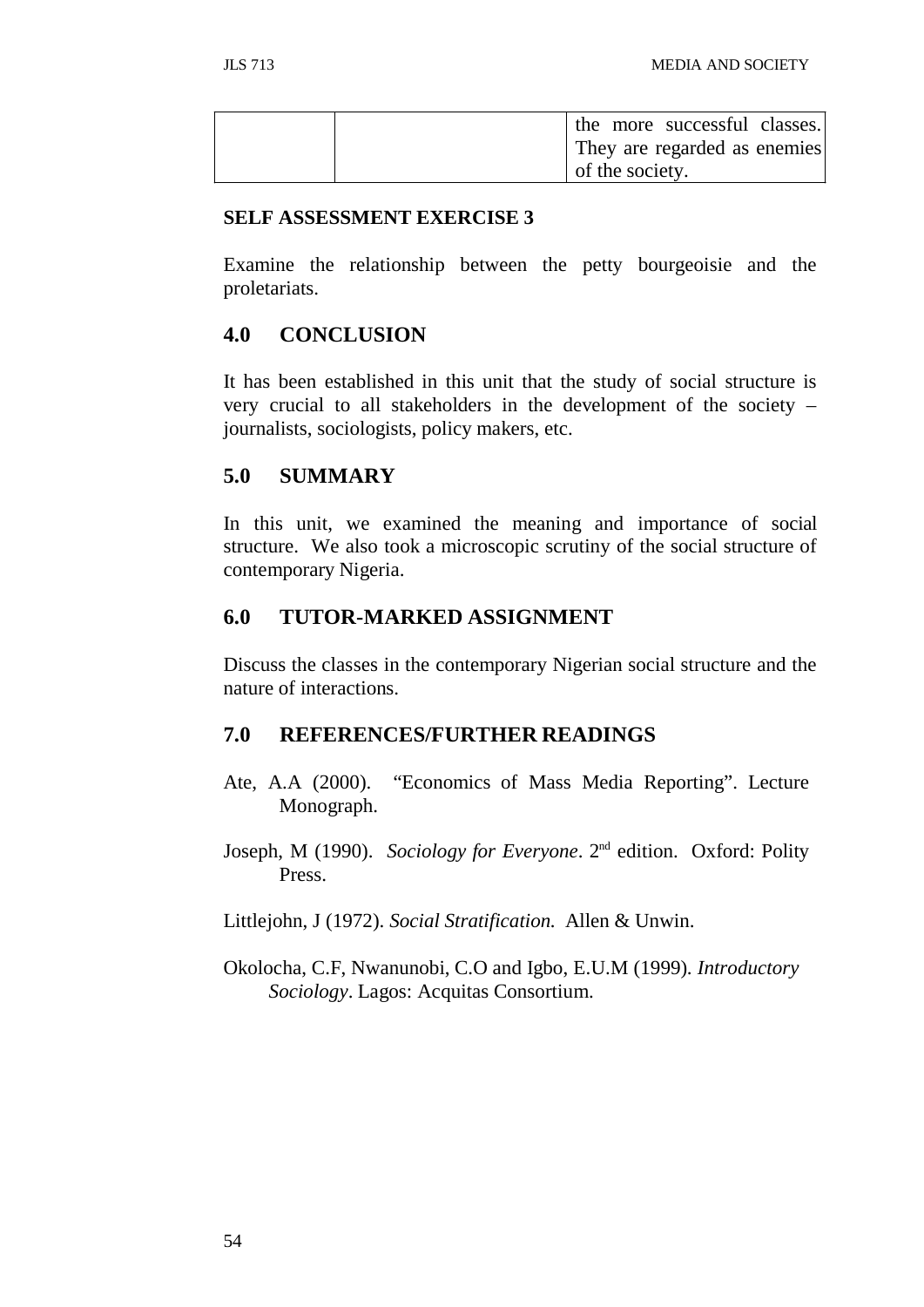# **MODULE 3**

- Unit 1 Culture and the Mass Media
- Unit 2 Social Change and the Mass Media<br>Unit 3 Cultural Imperialism and Media Dep
- Cultural Imperialism and Media Dependency
- Unit 4 Globalisation and the Media
- Unit 5 Technology and the Media

# **UNIT 1 CULTURE AND THE MASS MEDIA**

# **CONTENTS**

- 1.0 Introduction
- 2.0 Objectives
- 3.0 Main Content
	- 3.1 Meaning of a Culture
	- 3.2 Components of Culture
	- 3.3 Culture and the Mass Media
- 4.0 Conclusion
- 5.0 Summary
- 6.0 Tutor-Marked Assignment
- 7.0 References/Further Readings

# **1.0 INTRODUCTION**

Culture, which is the totality of a person's way of life plays an important role in the society. In fact, people's world views are greatly influenced by cultural variables. In this unit, we shall examine the concept of culture and its relationship with the mass media.

# **2.0 OBJECTIVES**

At the end of this unit, you should be able to:

define culture outline the components of culture state the relationship between culture and the mass media.

# **3.0 MAIN CONTENT**

# **3.1 Meaning of Culture**

Culture is simply the totality of people's way of life. Sanderson (1988) defines culture as the total life ways characteristic of members of society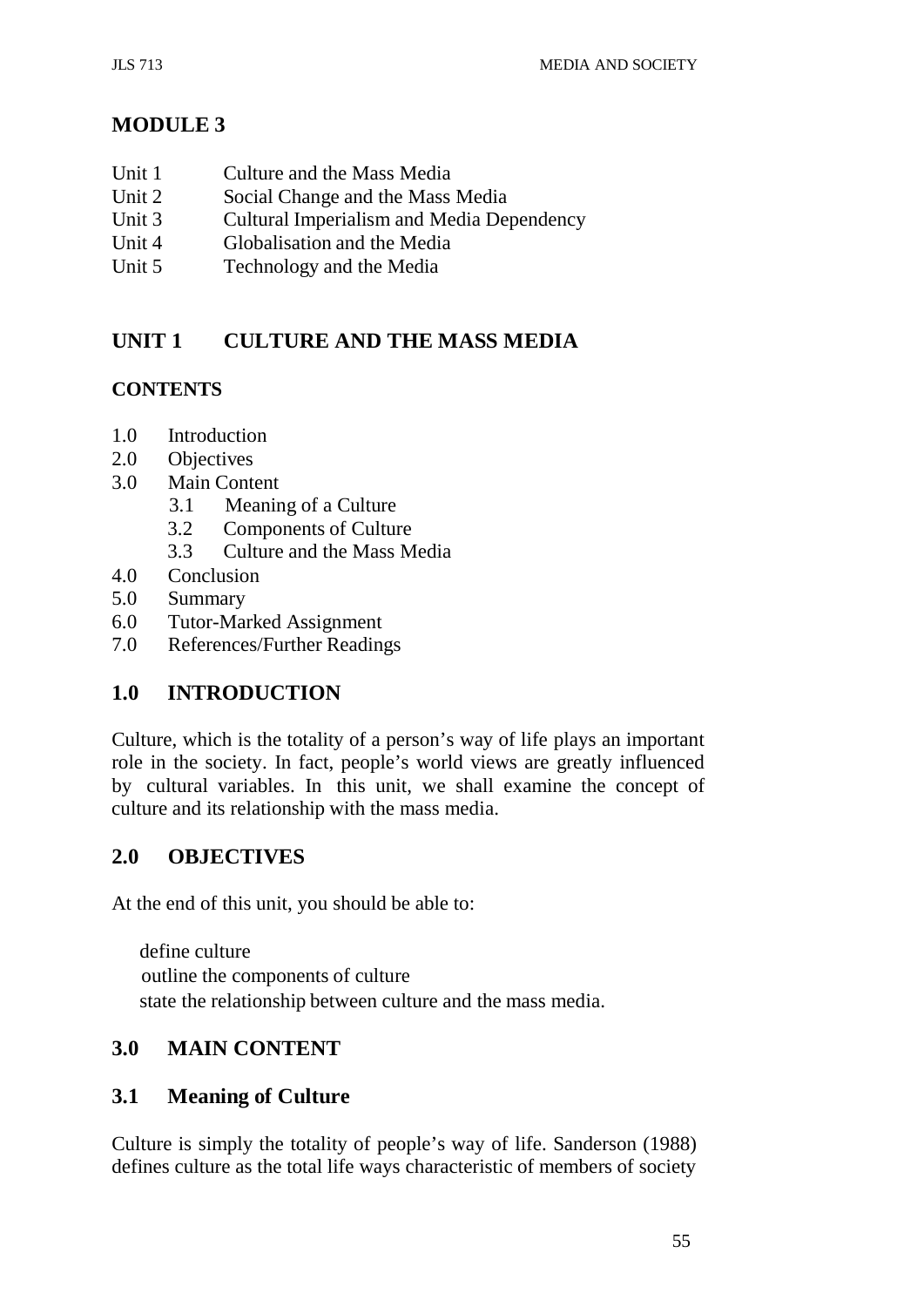including tools, knowledge and patterned ways of thinking and acting that are learned and shared and are not the direct product of biological inheritance".

Rodney (1976:41) argues that culture embraces what people ate, and what they wore, the way they talked, the manner in which they treated their dead and greeted the new born.

Culture is the way and manner people socialize and go about their businesses. One of the popular definitions of culture endorsed by E.B Taylor and many Anthropologists and Sociologists is that culture is the complex whole of man's acquisitions of knowledge, morals, beliefs, art, custom, technology, etc which are shared and transmitted from generation. (Otite and Ogionwo, 1979:26).

With regards to Nigerian culture, Ate (2007:10) observed that the way Nigerians cook, speak, dance, sing and dress speak volumes of their culture. He maintains that culture encompasses values, mores, attitudes and people's belief system. By way of features, culture is symbolic. It is learned, shared and integrated.

## **SELF ASSESSMENT EXERCISE 1**

Define culture in your own way.

# **3.2 Components of Culture**

Basically, culture has two components. These are material and nonmaterial culture. Material culture has within its fold all the artifacts of the society e.g tools fashioned by man, shelter, clothing, weapons, etc.

Non-material culture according to sociologists consists of ideas behind the making and transformation of material objects for the use of man. These include norms, values, belief system to mention only a few. Because non-material aspects of culture are mental creations, they are also referred to as psychological aspects of culture. (Okolocha *et al*, 1999:136).

## **SELF ASSESSMENT Exercise 2**

X-ray the components of culture.

## **3.3 Culture and the Mass Media**

One of the functions of the mass media as identified by Harold Laswell in Sambe (1994) is preservation of cultural heritage from one generation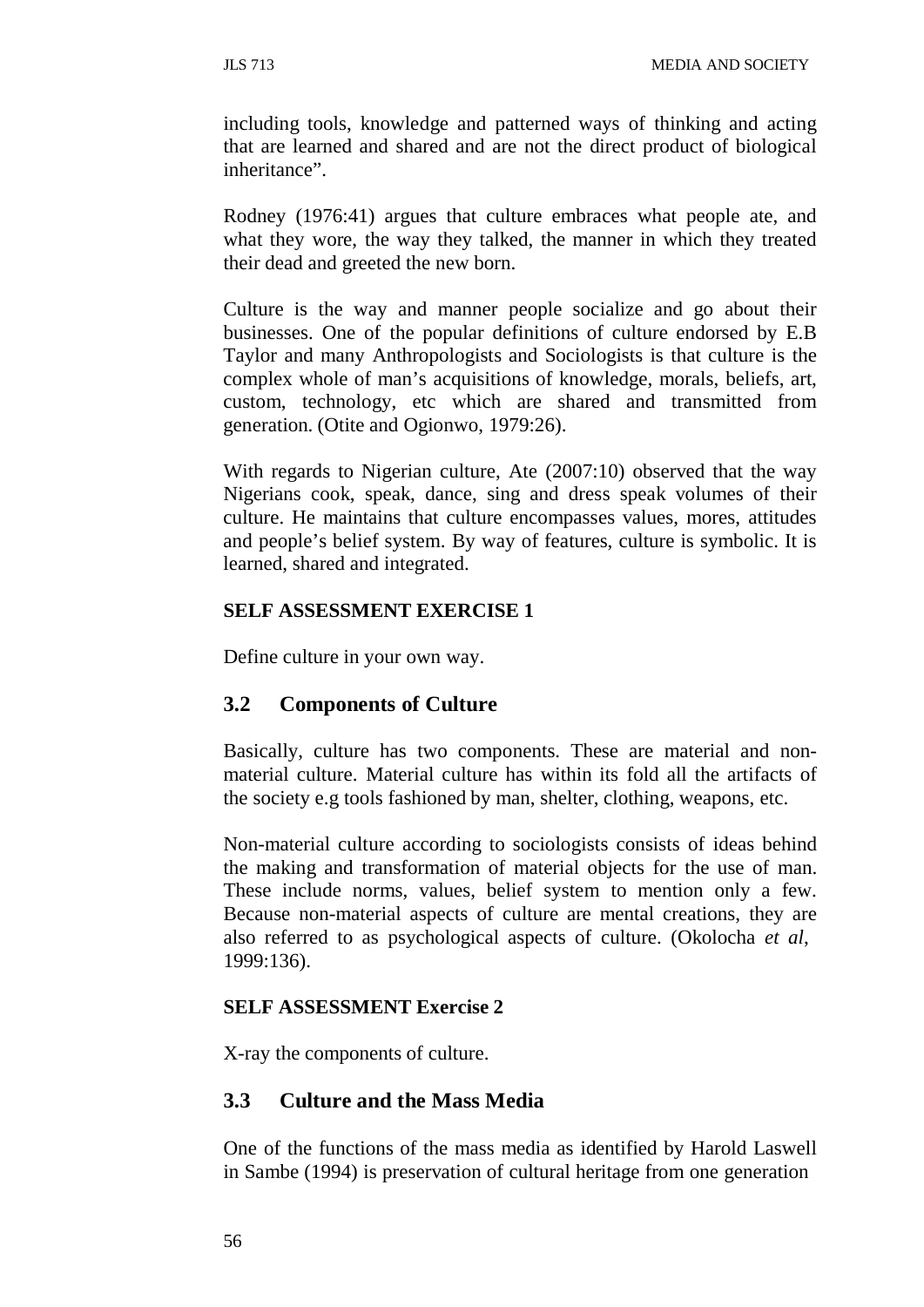to another. Based on that role, the mass media can be described as a preservative institution for all aspects of culture, whether material or non-material.

Culture, as earlier noted in this unit from the perspective of characteristics is learned, shared, integrated and symbolic. It is crucial to state that the mass media – Radio, TV, newspapers and magazines make the learning, sharing and integration of culture possible among people of diverse backgrounds irrespective of distance, race, sex and other variables.

The mass media also convey meanings in form of symbols to the relatively large, heterogeneous and anonymous audience simultaneously. In today's complex and large society, the mass media remains one of the fundamental tools to facilitate cultural and social change. Through the mass media, Africans are conversant with western customs, traditions and values and vice versa.

With the use of satellite broadcasting, the entire universe has become a global village and learning of people's way of life is been carried out on a daily basis. In the course of transmitting culture to other parts of the globe, the westerners who had the technology and buoyant economy often super-impose their cultures on developing nations or third world countries. This takes us to a very crucial issue of cultural imperialism by the media which shall be discussed later in the course of our study.

## **SELF ASSESSMENT EXERCISE 3**

Discuss the relationship between culture and the mass media

## **4.0 CONCLUSION**

It has been established in this unit that the mass media outlets are transmitters of culture from one place to another. It has also been discovered that the media as an institution preserves cultural heritage for the sake of posterity.

## **5.0 SUMMARY**

This unit delves into the meaning and components of culture. It also explains the relationship between culture and the mass media.

## **6.0 TUTOR-MARKED ASSIGNMENT**

Define culture and establish its relationship with the mass media.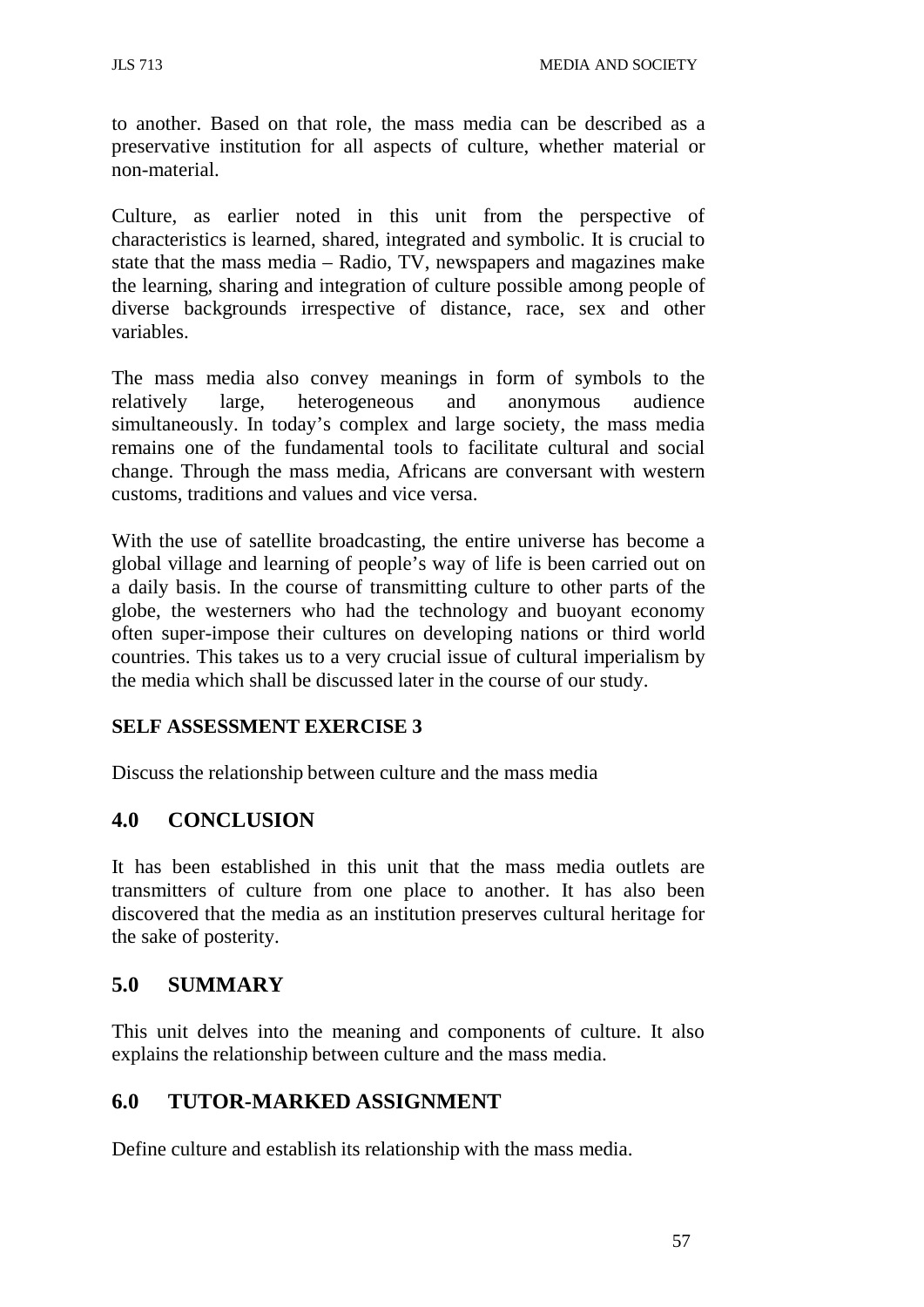#### **7.0 REFERENCES/FURTHER READINGS**

- Ate, A.A (2007). "Satellite Broadcasting and Effects on Nigerian Culture". Unpublished Work.
- Laswell, H in Sambe, J.A (1994). "Introduction to Mass Communication." Lecture Monograph.
- Okolocha, C.F Nwanunobi, C.O and Igbo, E.U.M (1999). *Introductory Sociology*. Lagos: Acquitas.
- Otite, O and Ogionwo, W (1971). *Introduction to Sociological Studies*. Ibadan: Heinemann.
- Rodney, W (1976). *How Europe Underdeveloped Africa*. Dares Salaam: Tanzania Pub. House.
	- Sanderson, S.K (1988). *Macrosociology: An Introduction to Human Societies*. New York: Harper and Row.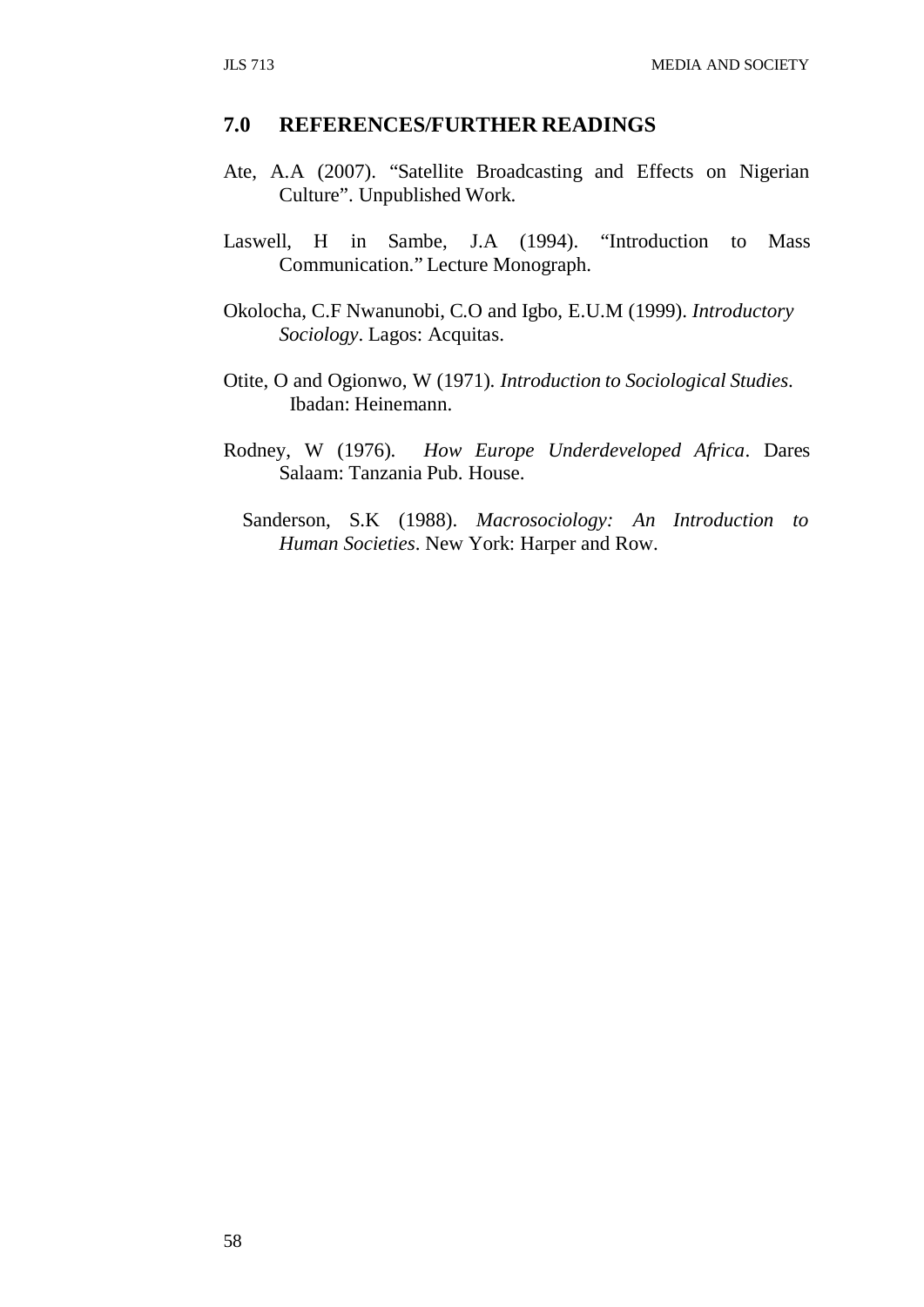# **UNIT 2 SOCIAL CHANGE AND THE MASS MEDIA**

#### **CONTENTS**

- 1.0 Introduction
- 2.0 Objectives
- 3.0 Main Content
	- 3.1 Meaning of Social Change
	- 3.2 Approaches to Social Change
	- 3.3 Obstacles to Social Change
	- 3.4 What is Mass Media?
	- 3.5 The Mass Media and Social Change
- 4.0 Conclusion
- 5.0 Summary
- 6.0 Tutor-Marked Assignment
- 7.0 References/Further Readings

## **1.0 INTRODUCTION**

Nothing is permanent except change. Change is inevitable. It is ubiquitous. Change can be gradual or sudden. It can be passionate or dispassionate. With change, traditional societies can metamorphose into modern ones. Change according to Ate, (2007) is:

*Very costly. There can be no change within a system without a cost. We live in a world that is subject to dramatic transformation in different spheres of life. There will be no transfiguration or change of any kind in any society where people are reluctant to get out of theirage-long beliefs or world views. Most people followed more or less the same way of life as their parents due to their inability to change.*

Change can alter the course of history; societies have moved from simple to complex courtesy of change. Due to the forces of change, humanity has recorded the collapsed monsters like colonialism and slavery to mention only a few. Change can take place within a social organisation or a cultural setting.

This unit addresses the concept of change from the social perspective using the media as a potent tool.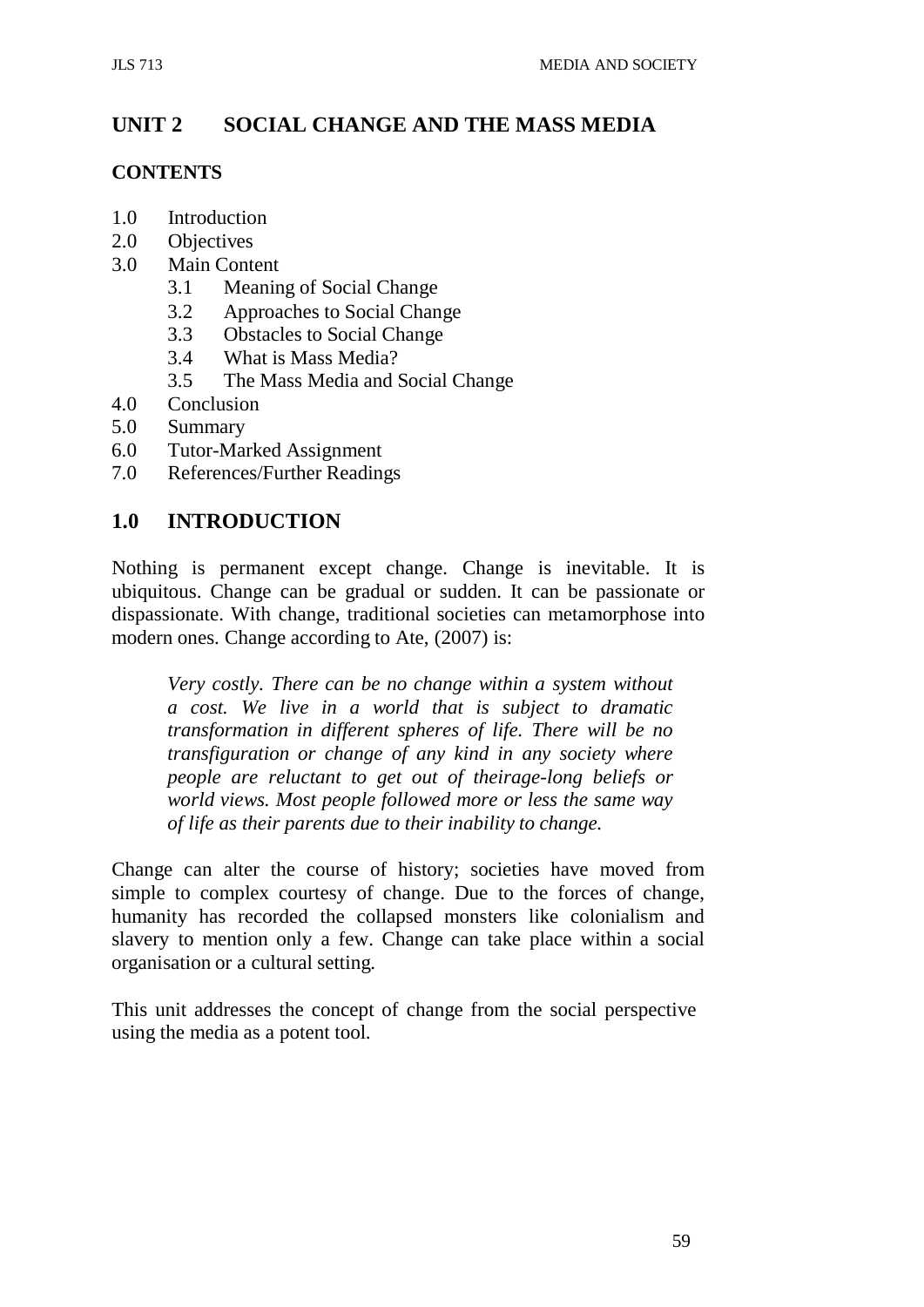## **2.0 OBJECTIVES**

At the end of this unit, you should be able to:

define social change outline the approaches to social change discuss obstacles to social change define the mass media establish the relationship between social change and the mass media.

## **3.0 MAIN CONTENT**

### **3.1 Meaning of Social Change**

Before we define social change, it is very important for us to take a look at the concept of cultural change. Culture has to do with a people's way of life. It is the totality of people's way of life –the way they dress, eat, weep, laugh, bury the dead, etc. Culture includes the material things like tools, artifacts, etc and the non-material elements like mores, customs, values, attitudes etc.

Cultural change is the modifications of the body of knowledge of people and their tools. Swanson cited in Okolocha *et al* (1999) defines cultural change as a difference occurring over time and being initiated by factors outside the structure. Okolocha (Op cit) looked at social change as the modifications in the mode of interactions of members of a society. Social change, they argued, may be planned or may evolve naturally.

Some sociologists believe that cultural changes often lead to social change. Okolocha et al (1999:218) confirm this assertion:

*The penetration of capitalist system of production into Africa, and Nigeria in particular, transformed social relationships within the traditional extended family. Before the advent of capitalist system of production in Nigeria, the extended family provided social, economic, security against harsh realities of living for its less fortunate members. This commonly quoted practice of being our brother's keepers' best illustrates this point. With the capitalist system of production, this practice appears to have lost its meaning as people struggle to fend for themselves, upholding the capitalist principle of individualism rather than the erstwhile communism. This is a good example of how cultural change can lead to social change or a modification of people's behaviour patterns.*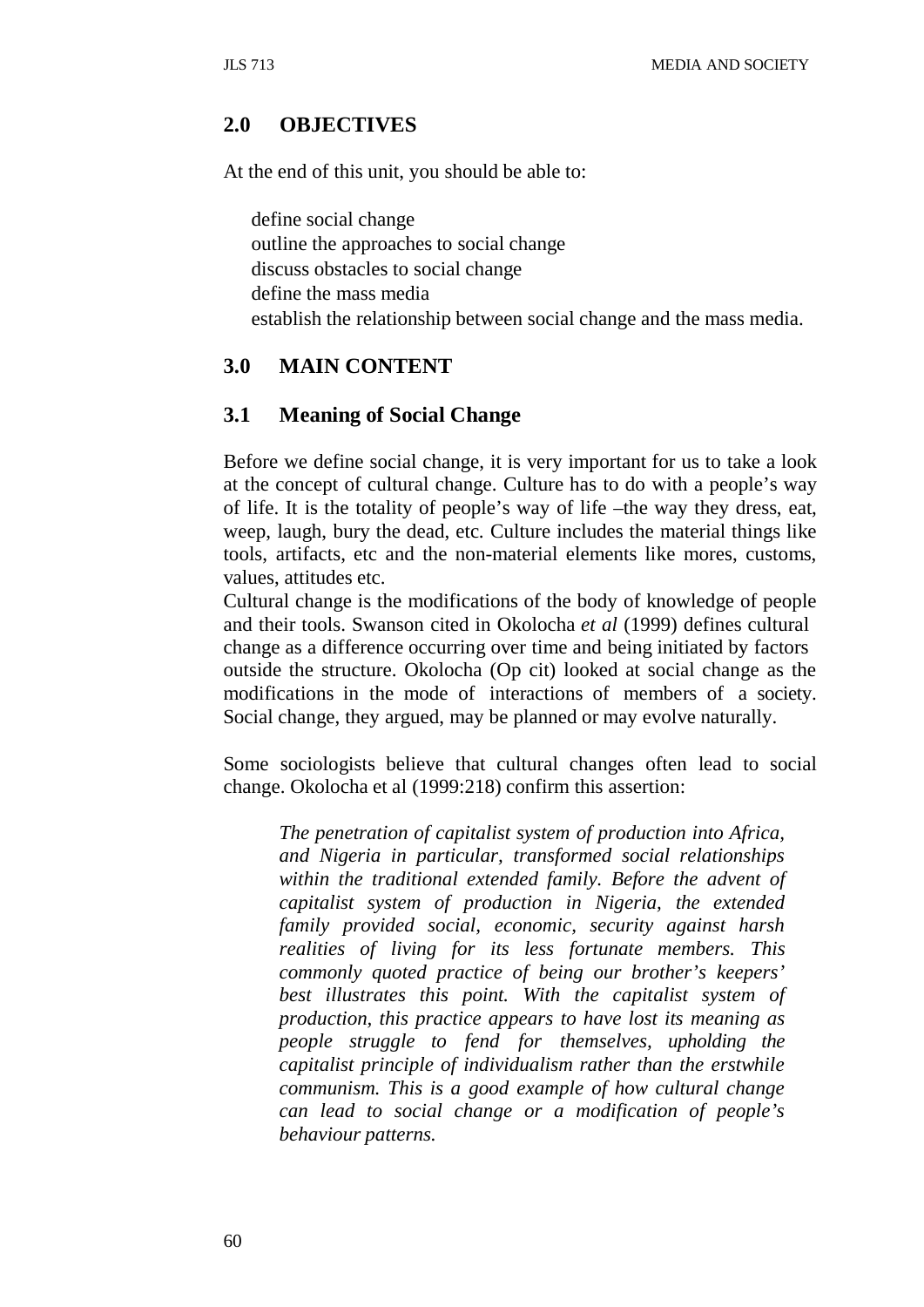Social change in the words of Moore cited in Osawe (2007:5) is the "significant alteration of social structure (i.e of patterns of social action and interaction including consequences and manifestation of structure embodied in the norms (rules of conducts, values and cultural products and symbols)."

The definition above has taken into cognizance social and cultural changes. Talking about social change in modern world, Giddens (1997:519) observed that we live in a world subject to dramatic and continuous transformation. He identified the increasing involvement of different societies within the global system as a dimension or direction of change.

Looking at globalization as an instrument of social change, Giddens (1997:519) asserted that the "globalization of social life both influences and is influenced by changing patterns of urbanization". He analysed from a deeper perspective the social, political and economic change from eighteen century to the present day.

Lending his voice on the concept of social change, Osawe (2007) observes:

*In whatever way we may define social change, what is important is that the restructuring or mutation is seen to have occurred in social relationship between members of the community, group or the society at large and that culture has been influenced by such restructuring or mutation. This could be at the macro or micro institutional… personal levels.*

## **SELF ASSESSMENT EXERCISE 1**

Define the term social change.

## **3.2 Approaches to Social Change**

Basically, there are two major approaches to social change. These are Evolutionary approach and Revolutionary approach.

## **Evolutionary Approach**

This is a process by which organism develops naturally from a simple to complex organism overtime. (Okolocha, *et al* 1999:219). A good example of the above approach is Charles Darwin's theory of human evolution.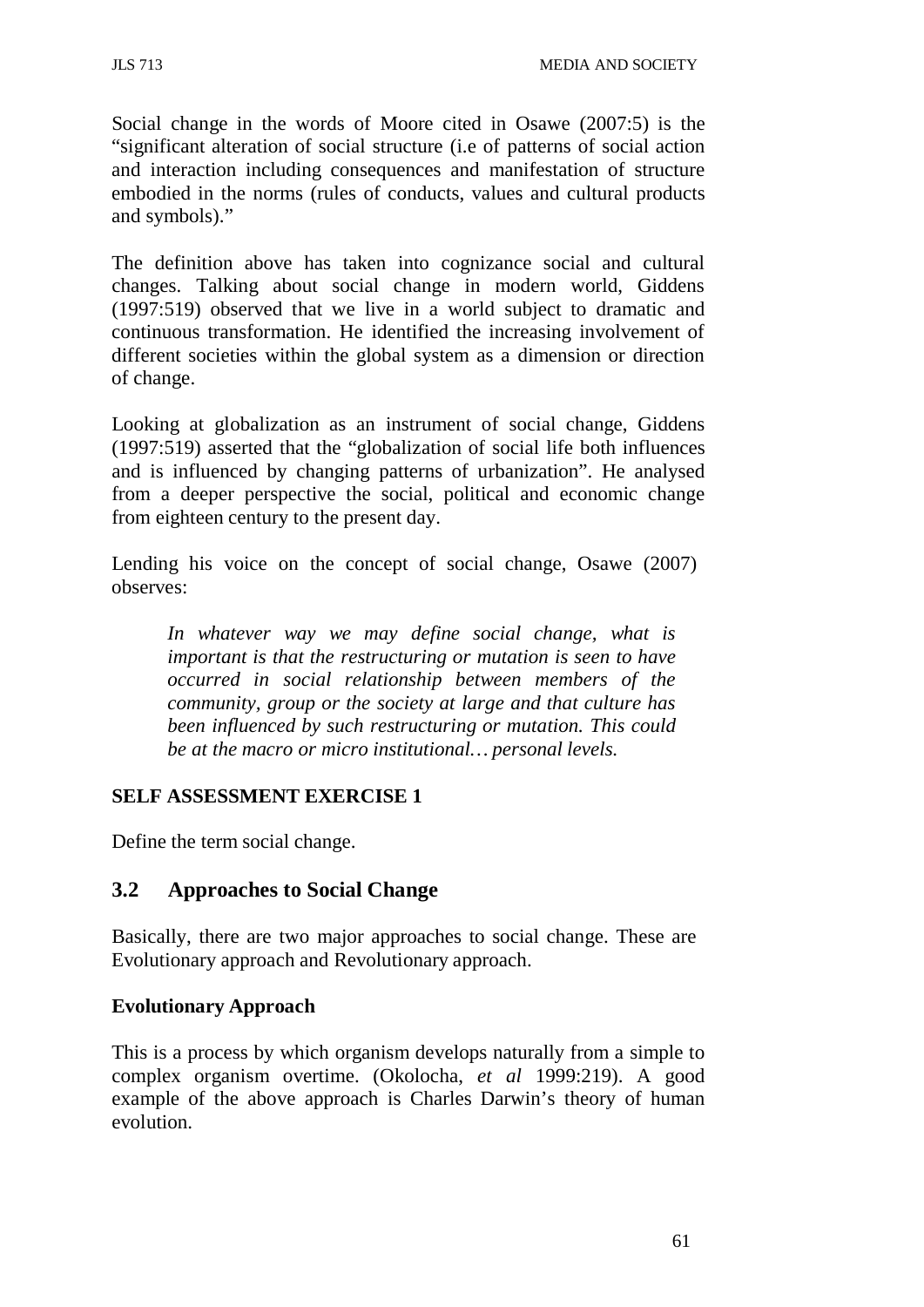#### **Revolutionary Approach**

These are intensive and drastic changes or alterations of the patterns of social organisations. These changes may be political, economic or even cultural depending on the nature of the revolution.

Revolutions which is defined by the Longman's Dictionary of Contemporary English as "a complete change in ways of thinking, methods of working" could be violent or non violent. Okolocha *et al*  (1999:220) outline examples of violent and non violent revolutions.

Violent Revolution: French Revolution (1789), the Russian Revolution (1917) and the Chinese Revolution (1949). Non-Violent Revolution: Industrial Revolution in Western Europe.

It is important to point out at this juncture that social change can be triggered by an innovation. Ryan cited in (Okolocha *et al* 1999: 221) defines innovation as something novel if it differs markedly from its earlier version.

Innovation may come in form of an invention which has been captured by Okolocha (Op cit) as the "production of something new out of existing stock of knowledge in form of a discovery which is mere unveiling of something already in existence whose presence has not been recognized by the people or members of the society."

#### **SELF ASSESSMENT EXERCISE 2**

Outline the approaches to social change.

## **3.3 Obstacles to Social Change**

Communication scholars and sociologists have identified different reasons as to why people resist change. Ate (2007) outlines the following reasons:

- 1. Inferiority complex
- 2. Inability to tamper with your comfort zone
- 3. Inability to embrace new concepts
- 4. Procrastination
- 5. Fear of breaking one's tradition and societal norms, and
- 6. Inability to set priorities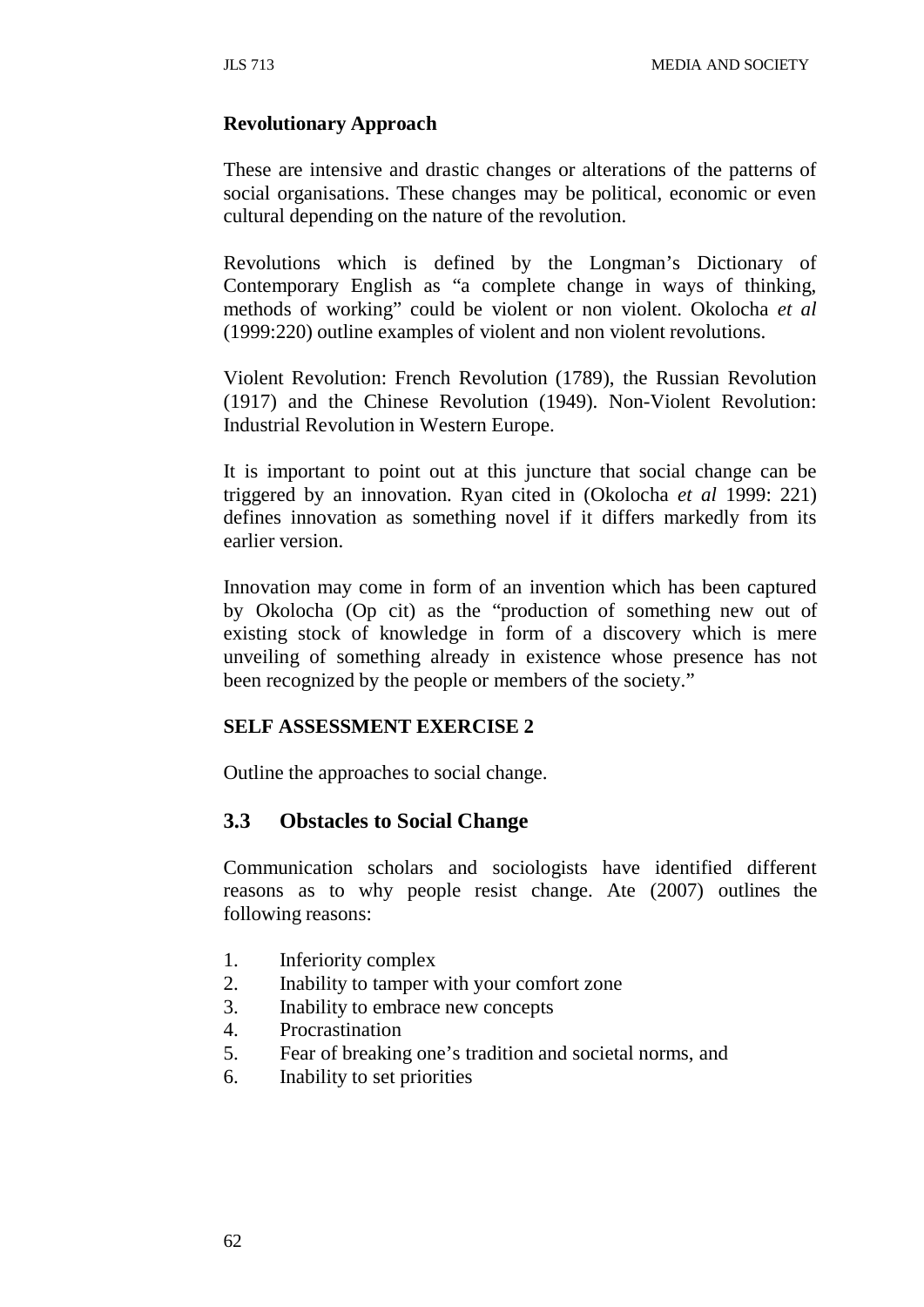In harmony with the above, Okolocha *et al* (1999: 224-227) identifies the following factors as to why people resist innovations:

- 1. Fear of the unknown
- 2. Tradition
- 3. Vested interest
- 4. Aesthetic values
- 5. Moral sentiments, ignorance and superstition

## **SELF ASSESSMENT EXERCISE 3**

What are the obstacles to social change?

## **3.4 What is Mass Media?**

Mass communication is a process of transmission of information, cultures, opinions, attitudes, etc, to a relatively large, heterogeneous and anonymous audience simultaneously (Sambe, 2004). Bitner, (1977:9) observes that "for mass communication to exist, we need an intermediate transmitter of information, a mass medium…" In other words, the above assertions by Bitner implies that without the machines that serve as paths or ways of transmission of messages to a large people, communication would otherwise be limited to two people, or a group of people in a face-to-face setting. Invariably, what this mean is that, mass communication can not take place without a mass medium.

However, drawing from Defleur *et al* (1981:239) mass media could be defined as "devices for moving messages across distances or time to accomplish mass communication". The term mass media is often applied to the technical devices through which information, ideas and attitudes are transmitted to many people in their different locations.

A simple way to classify the mass media is to group them under **print**  and **electronic** media. The print media are such media as books, newspapers, magazines, pamphlets, etc that carries a message to the masses by appealing to their sense of sight through printed word. The electronic media on the other hand comprises all the mass media which rely on electric power to get their messages to their audiences. These include radio and audio recordings that appeal to the sense of sound as well as television and cinema that appeal to both the sense of sound and that of sight.

## **SELF ASSESSMENT EXERCISE 4**

Define the mass media.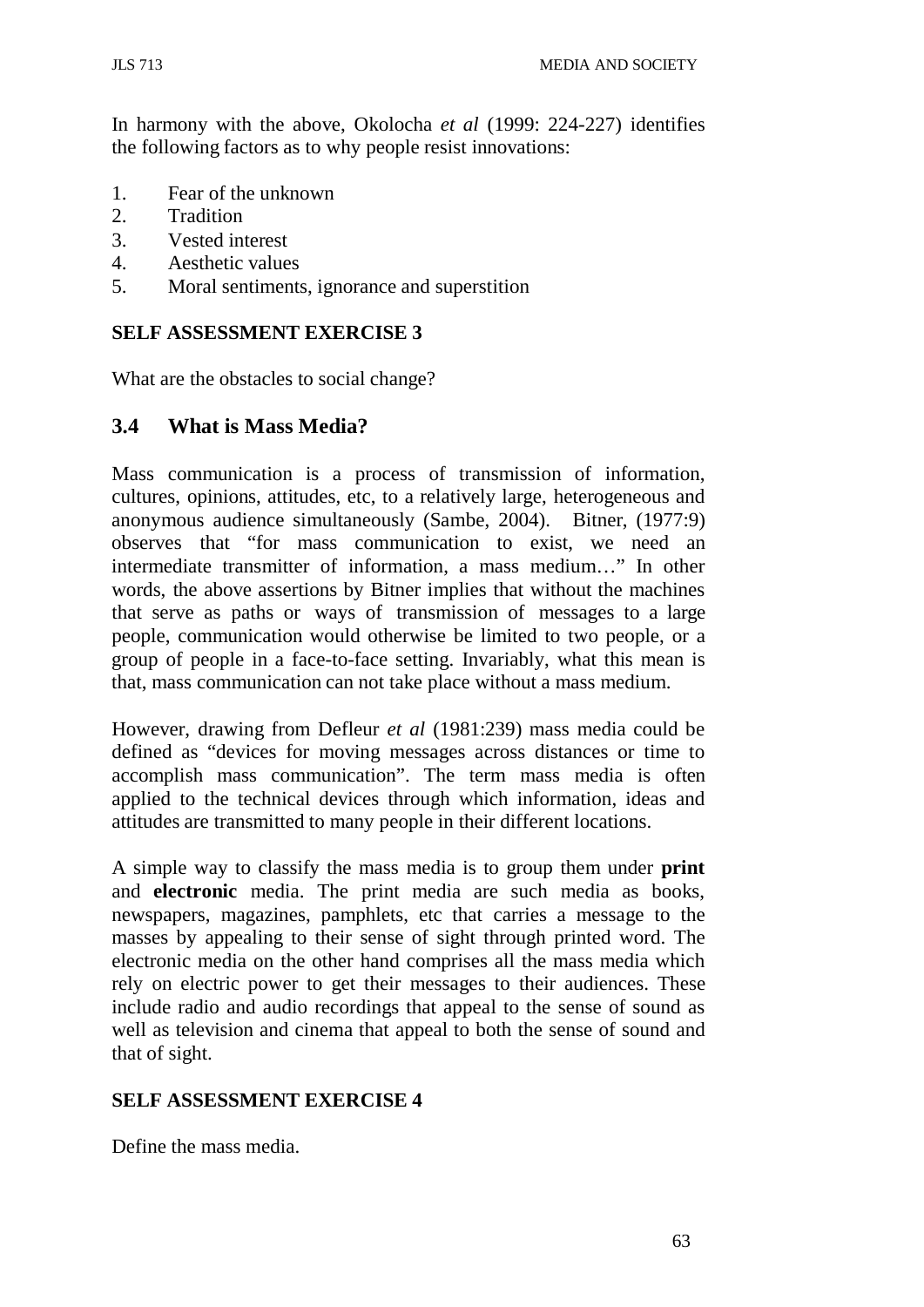## **3.5 Relationship between Social Change and Mass Media**

Change is ubiquitous. According to Okolocha *et al* (1999:217), "it is often used synonymously with development, progress, evolution or process".

Viewed from the above perspective, it is an established fact that the mass media are powerful and potent tools of social change. Through their factual news, features and editorials, the mass media can set agenda for the society that could lead to evolution of any kind. Also through documentaries, the mass media can feature issues that bring transformation in the society.

The mass media have the power to build and destroy a person or an institution. They can also be used to prosecute developmental projects of different kinds. The mass media direct members of the public on which direction to follow on public issues. As purveyors of peoples conscience, through their educative, informative and entertaining programmes, the mass media can bring unprecedented changes in the society.

Commenting on the effect of community newspapers in respect of social change, Ate (2008) argued that through vernacular newspaper, the village dwellers were wooed and mobilized to participate in development programmes of their communities, thus engendering social change.

He argued that the mass media are potent tools for social change and that community journalism if well harnessed and husbanded by the appropriate stakeholders would bring change at the grassroot level. Social change can be appreciated in the sociology of the mass media.

#### **SELF ASSESSMENT EXERCISE 5**

Discuss the relationship between social change and the mass media.

## **4.0 CONCLUSION**

We have stressed in this unit that the mass media can be used in facilitating social change because of their remarkable functions or roles they perform in the society.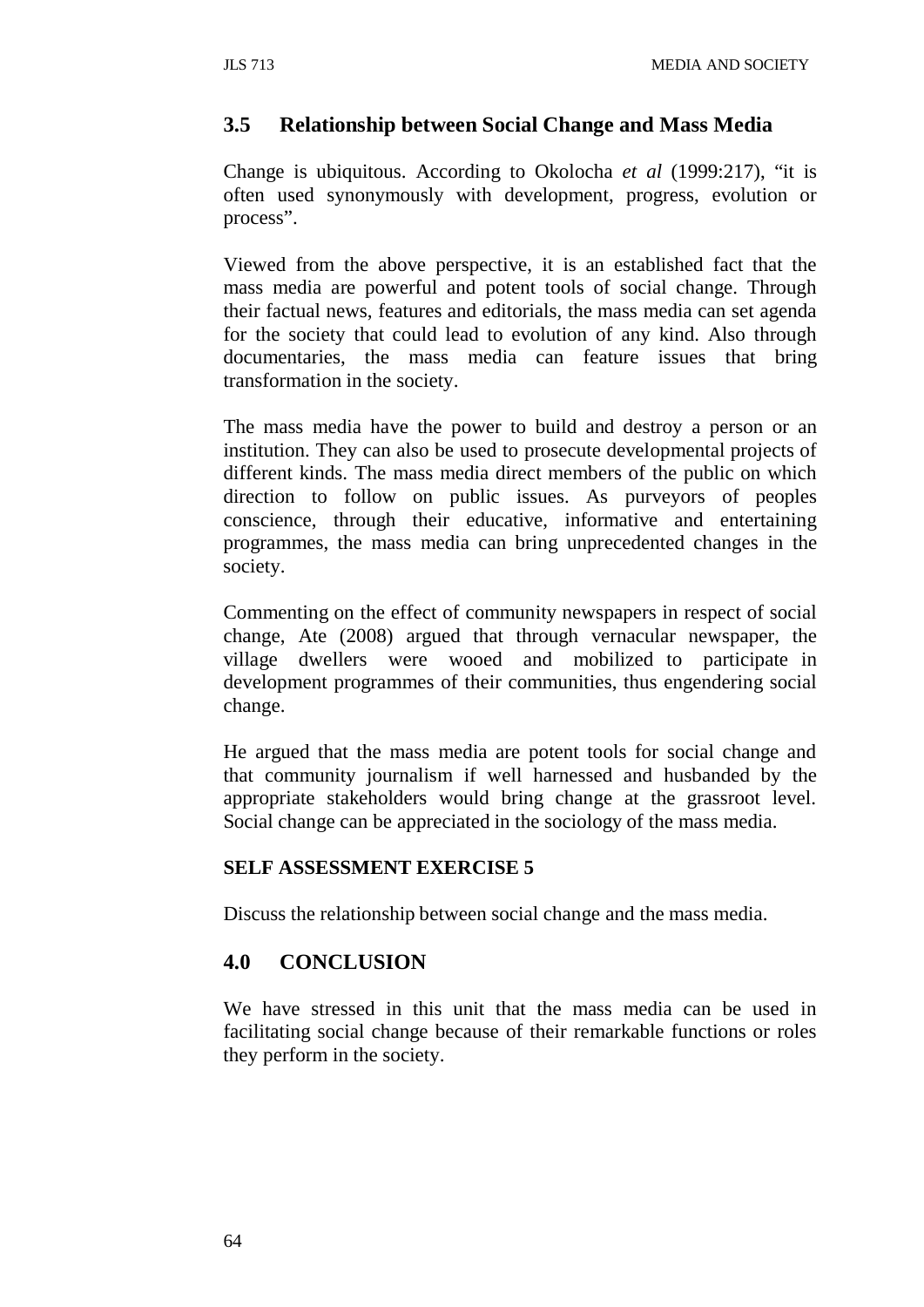## **5.0 SUMMARY**

In this unit, we examined the concept of social change from the angle of meaning, approaches and obstacles to the subject matter. We also defined the mass media and established its relationship with social change.

## **6.0 TUTOR–MARKED ASSIGNMENT**

What is social change? Using appropriate examples in Nigeria, explain how the mass media would facilitate social change in the country.

# **7.0 REFERENCES/FURTHER READING**

- Ate, A. A (2007). *Unlocking the Wisdom in Small Things…Roadmap to Greatness.* Akure: Pamma Press.
- Ate, A. A (2008). "Facilitating Social Change in Nigeria via Community Journalism". Unpublished Paper.

Okolocha, C. F, Nwanunobi, C.O and Igbo, E.U.M (1999). *Introductory Sociology.* Lagos: Acquitas.

Osawe, C (2007). "Social Change". Unpublished Work.

Sambe, J.A (2004). "Introduction to Mass Communication". Lecture Monograph.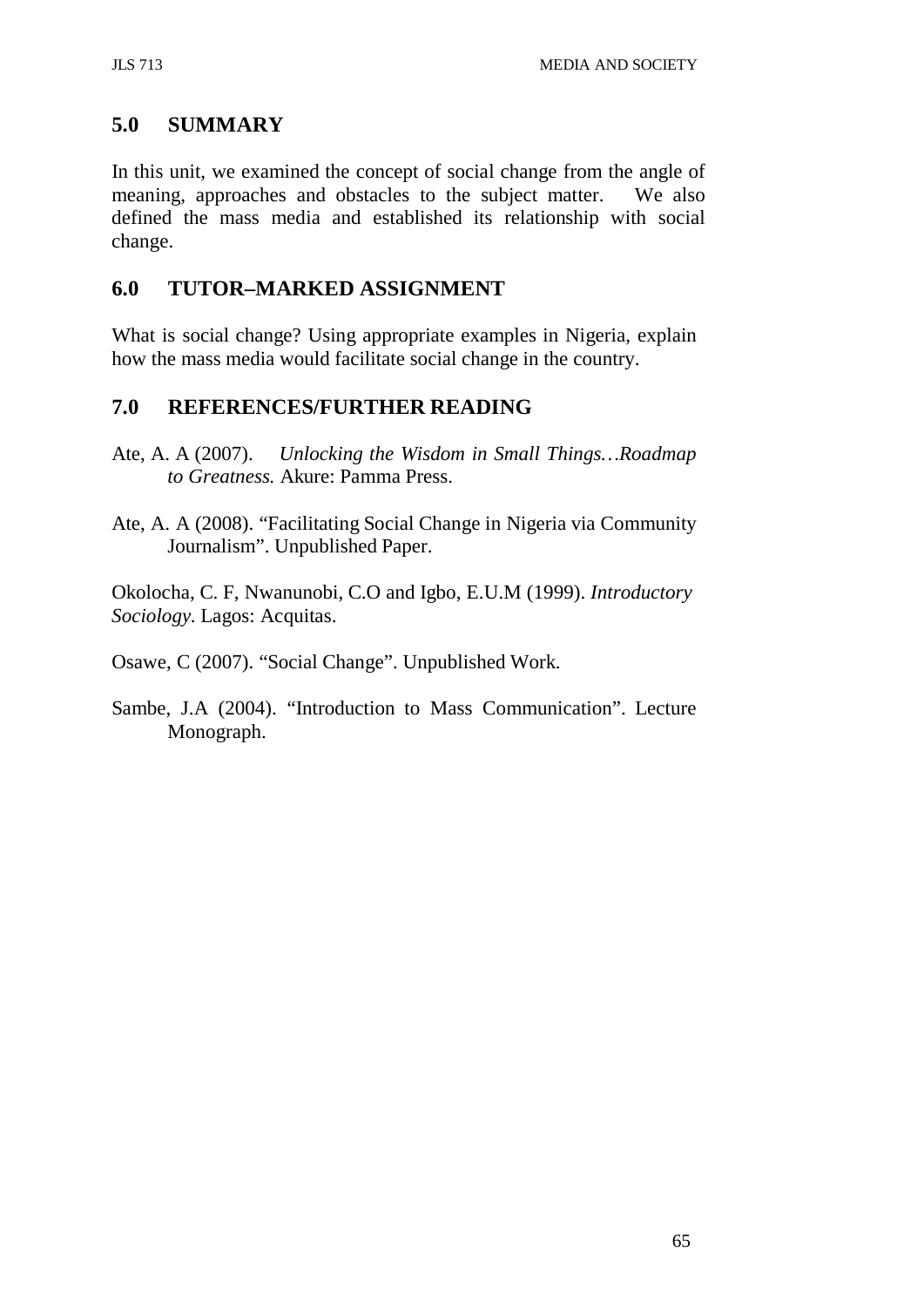## **UNIT 3 CULTURAL IMPERIALISM AND MEDIA DEPENDENCY**

#### **CONTENTS**

- 1.0 Introduction
- 2.0 Objectives
- 3.0 Main Content
	- 3.1 Meaning of Cultural Imperialism
	- 3.2 Media Dependency
- 4.0 Conclusion
- 5.0 Summary
- 6.0 Tutor-Marked Assignment
- 7.0 References/Further Readings

## **1.0 INTRODUCTION**

The term imperialism according to Longman's Dictionary of Contemporary English is:

- (i) a political system in which one country rules a lot of other countries and tries to find more that it can defeat and govern;
- (ii) methods by which a rich or powerful country can get political or trade advantages over poorer countries.

Hobson cited in Giddens (1997: 550) describe imperialism as the drive to conquer and subjugate other peoples. This unit takes a look at the concept of imperialism and media dependency.

## **2.0 OBJECTIVES**

At the end of this unit, you should be able to:

define cultural imperialism understand media dependency.

## **3.0 MAIN CONTENT**

## **3.1 Cultural Imperialism**

One of the functions of the mass media is the transmission of cultural heritage from one generation to another. It is important to point out that in today's globalised world, the powerful and economically buoyant nations had an edge over poor countries and therefore the former superimpose their cultures or ways of life on the latter.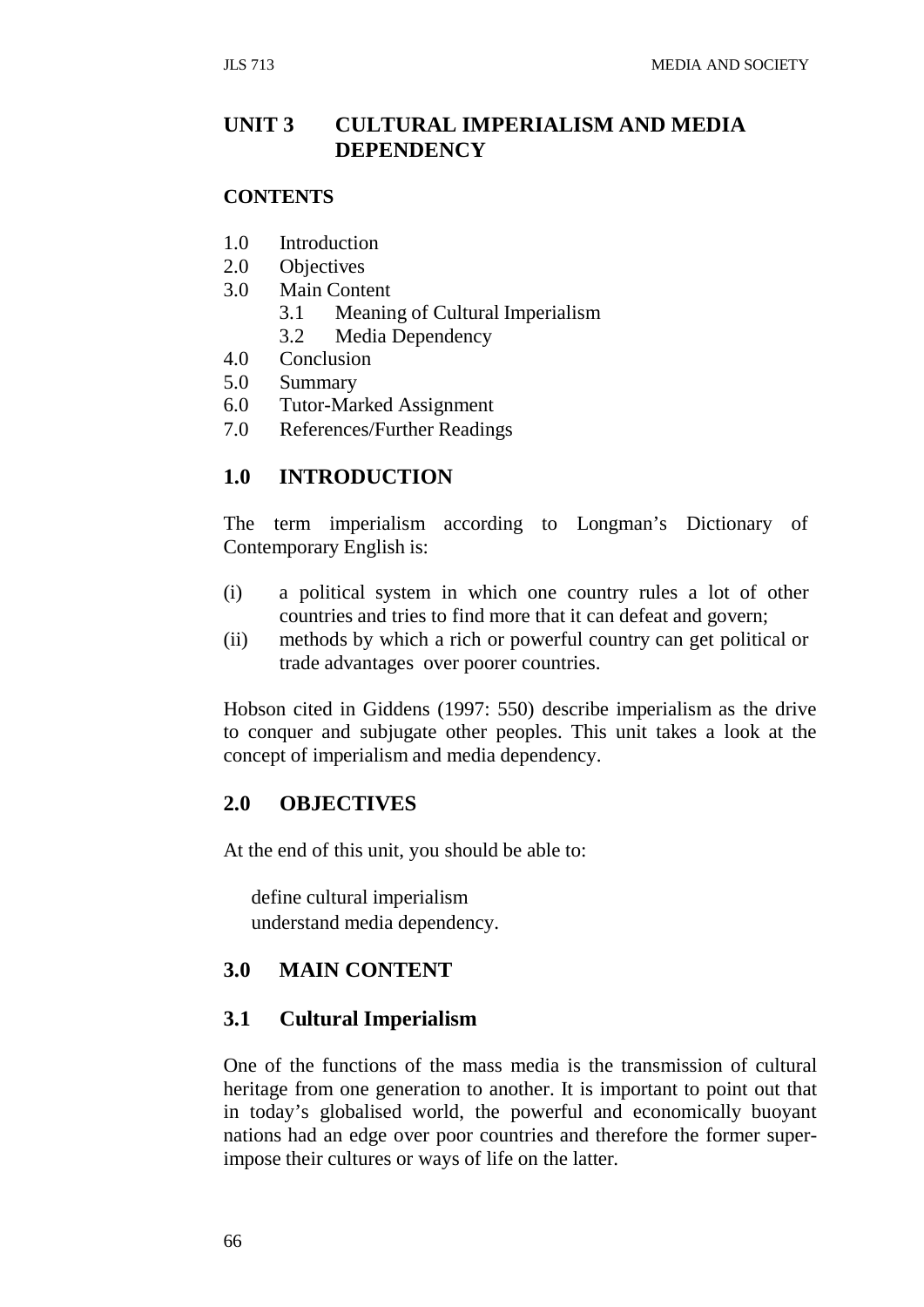Imperialism can be seen from political or economic dimensions. Udeze (2005: 27) argues that imperialism at the economic front is now being helped by media and cultural imperialism. According to him, to buy those goods and services, peoples minds are first of all prepared via the mass media to accept these goods or services, or to accept this behaviour or life style as the superior one.

Ate, (2007:10) observes that there is Babel of noises which suggest that some cultural values of many third world countries have been eclipsed in no small measure by western values. This seed of imperialism, he argued, is "fertilized" by aggressive bombardment of media instruments like satellite, internet, video etc by western nations to developing nations. Morrissey and War cited in Ate (2007:13) confirm this line of argument thus:

*The USA has rich, well developed media industries- firms, advertising, TV, music, etc and it is perhaps 'home grown' media industries. Many cultures look to the USA and see affluence, freedom, desirable consumer goods and so on. The USA is therefore invited to export films etc to other parts of the world. It is very much a one-way system, introducing the values and commodities of (American) capitalism.*

The above statement is a clear portrait of cultural imperialism. Imperialism is different from capitalism. Lenin cited in Udeze (2005:26) described imperialism as moribund capitalism or capitalism at its dying stage. Giving a clear distinction between capitalism and imperialism, Udeze contended that "imperialism is subtle control from outside by multinational corporations; while colonialism involves physical occupation and governance of the colonized country."

# **3.2 Media Dependency**

The production and diffusion of the media by powerful countries to the detriment of third world countries has led to the concept of media imperialism. By this trend, third world countries in the views of Giddens (1997:545) are "held to be especially vulnerable because they lack resources with which to maintain their own cultural independence."

The concept of media dependency presupposes the fact that less powerful nations often depend on powerful nations in terms of consumption of mass media messages. Talking about the effect of satellite communication, Ate (2007:9) observed; "The profound and major effect of satellite communication is the argument that it is an instrument of cultural imperialism. This point of view accuses western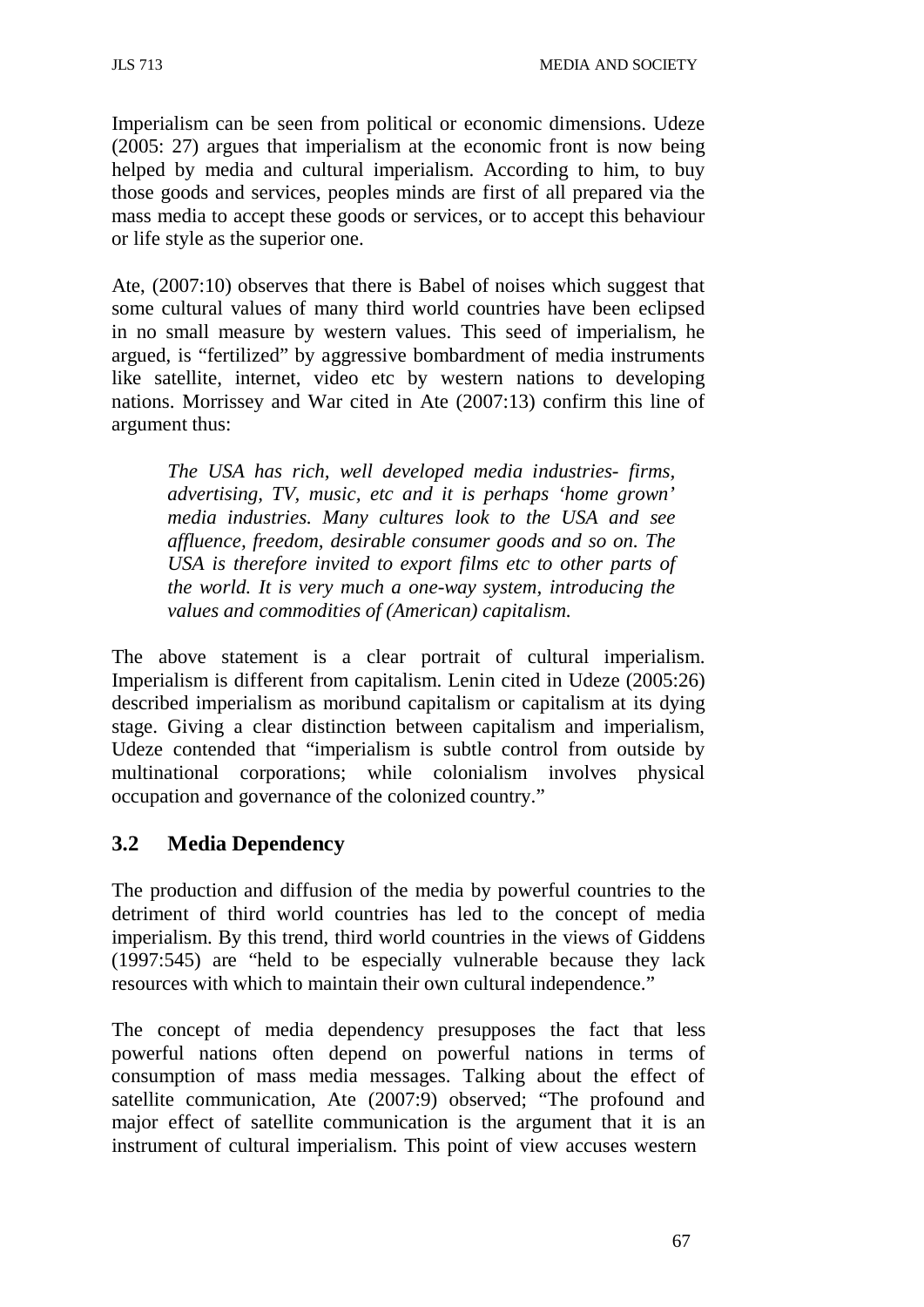nations of the world of super-imposing their cultures on third world countries, thereby polluting their ways of life."

There is no gainsaying the fact that rich and powerful nations define news and control the minds of diverse people with their global media coverage. By doing this, they set agenda for the people, dictate the pace of civilization and initiate new ways of life.

Media dependency has an economic and technological dimension. The richer the country and the powerful it is, the greater influence it exerts on less privileged countries. The mass media experience between western nations and African nations vividly illustrates this point.

### **4.0 CONCLUSION**

We have established that imperialism as a concept takes into account economic and political variables. These variables by extent determine the nature of the mass media a society could produce.

## **5.0 SUMMARY**

In this unit, we discussed media imperialism and examined media dependency from the context of rich and poor countries.

#### **6.0 TUTOR-MARKED ASSIGNMENT**

Discuss media imperialism and media dependency.

#### **7.0 REFERENCES/FURTHER READINGS**

Ate, A.A (2007). "Satellite Broadcasting and Effects on Nigerian Culture." Unpublished Work.

- Giddens, A. (1997). *Sociology*. Oxford: Polity Press in Association with Blackwell.
- *Longman's Dictionary of Contemporary English.* (2000). Third edition. England: Longman.
- Morrissey, P. and War, S. (1997). *Advanced Media Communication and Production.* Oxford: Heinemann. Cited in Ate (2007). "Satellite Broadcasting and Effects on Nigerian Culture" A Seminar Paper presented in Akure at the Nigerian Union of Journalists (NUJ), Owena Press Chapel's Workshop held on March 19, 2007. p.13.
- Udeze, E.S. (2005). *After the Whirlwind: A Discourse on International Communication*. Enugu: Rhyce Kerex Publishers.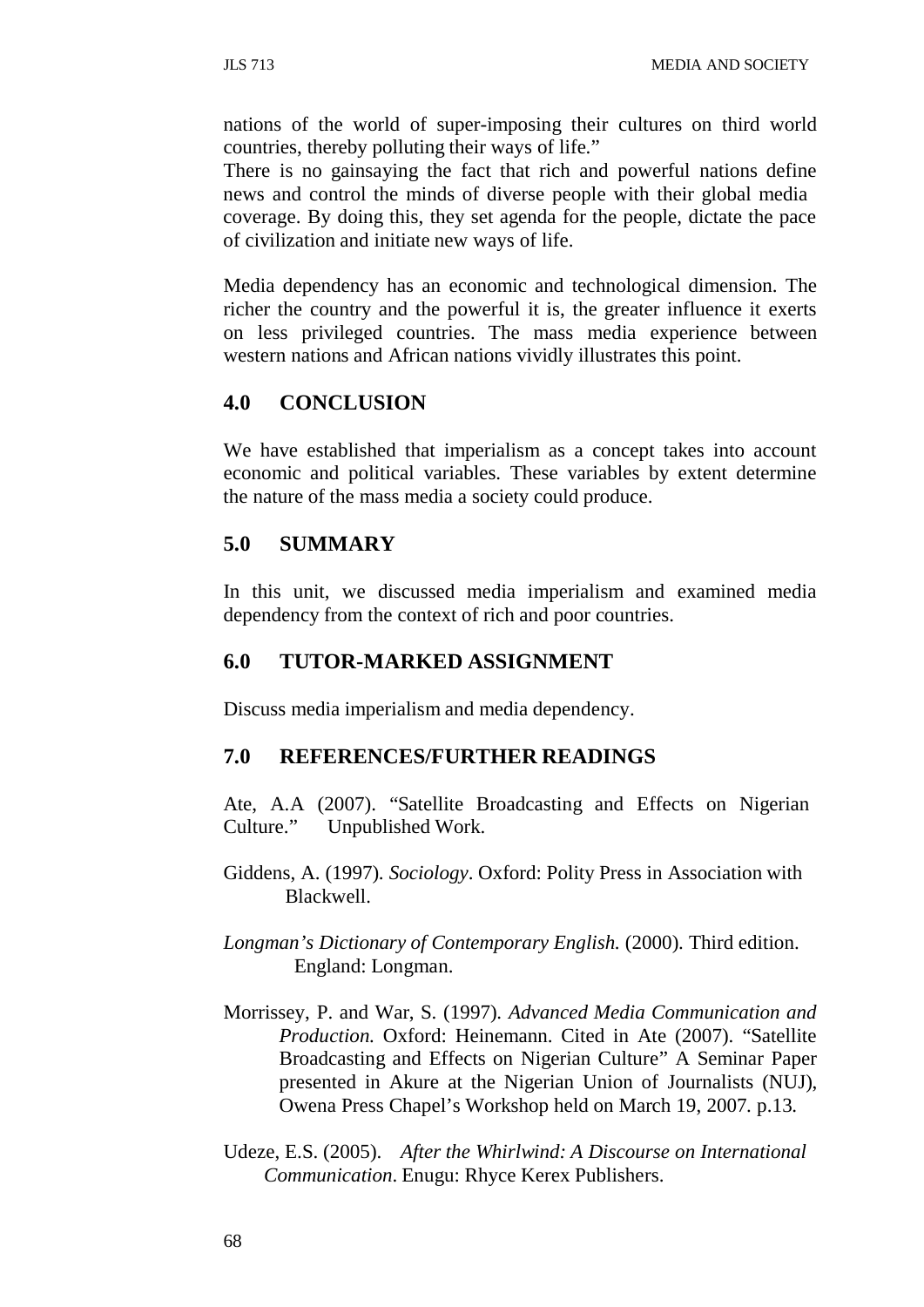# **UNIT 4 GLOBALISATION AND THE MEDIA**

## **CONTENTS**

- 1.0 Introduction
- 2.0 Objectives
- 3.0 Main Content
	- 3.1 Definition of Globalisation
	- 3.2 Effects of Globalisation
	- 3.3 Globalisation and the Media
- 4.0 Conclusion
- 5.0 Summary
- 6.0 Tutor-Marked Assignment
- 7.0 References/Further Readings

# **1.0 INTRODUCTION**

The world has become a global family as a result of growing ties of interdependence of countries. This increasing wave of interdependence virtually affects everyone living on earth either positively or negatively. In this unit, we shall take a closer look at globalisation, the term which describes this increasing and alarming interdependence of the world.

## **2.0 OBJECTIVES**

At the end of this unit, you should be able to:

define globalisation understand the effects of globalisation explain the roles of the mass media in a globalised community.

## **3.0 MAIN CONTENT**

## **3.1 Definition of Globalisation**

Globalisation is a term or concept that describes that growing worldwide interdependence of people and countries. The concept of globalisation has been captured by Khor (2000:1) as the "defining process of the present age." Through globalisation, the social, political and economic connections which cross-cut borders between countries decisively condition the fate of those living within each of them, (Giddens, 1997:62).

## **SELF ASSESSMENT EXERCISE 1**

Define the term globalization.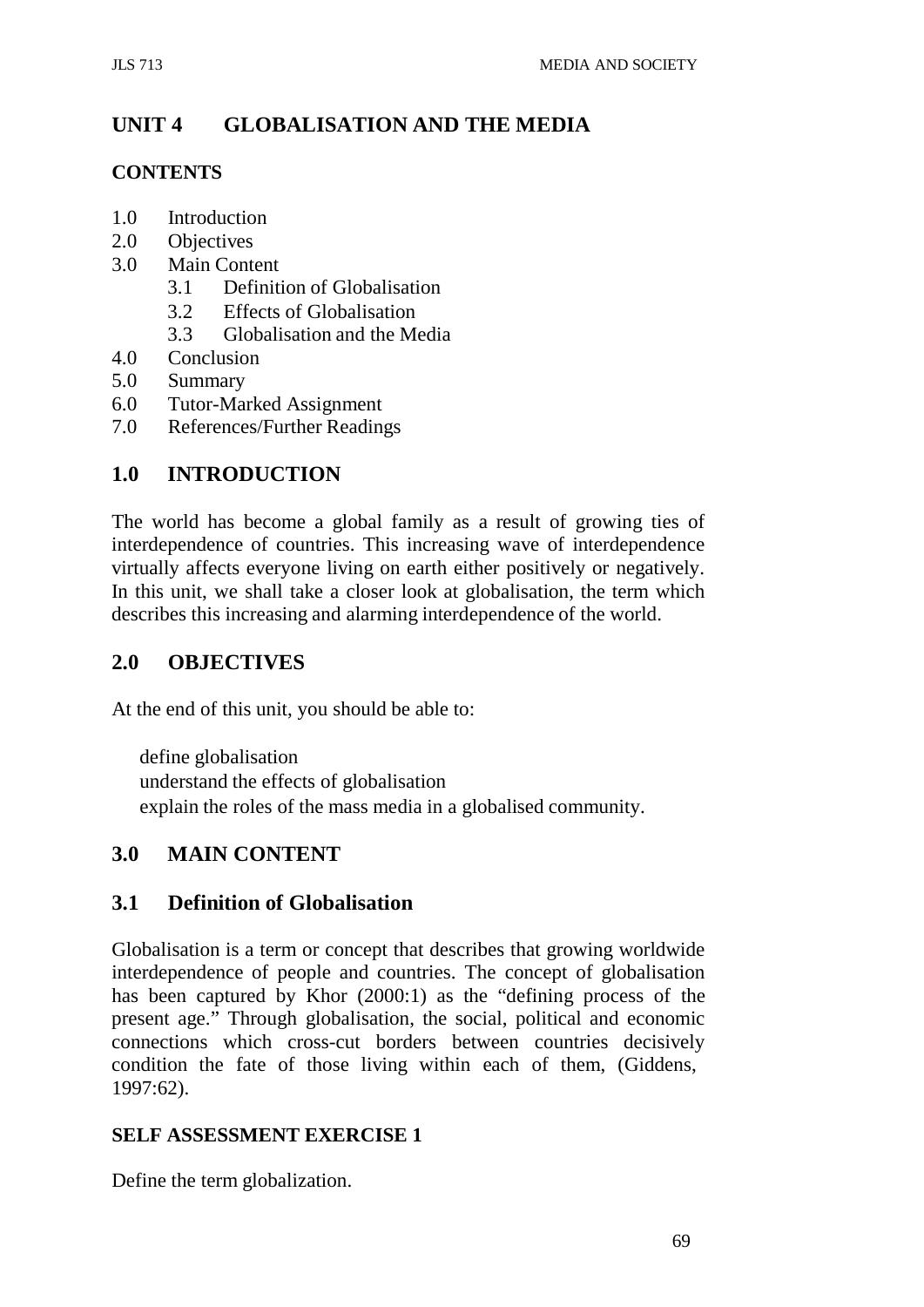## **3.2 Effects of Globalisation**

Globalisation as a concept is like a fruit that has a sweet and bitter taste. It has been proved to be both useful and harmful. In a global community both luxury and poverty co-exist.

On a positive side, proponents of globalisation believe that the concept has the potential of eradicating poverty in the  $21<sup>st</sup>$  century. Globalisation can also help in propagating local and international cultures. Capturing the strength of globalisation, *Awake!* (2002:7) argues that "the ideas, news, money and technology have created a new global neigbourhood that can bring benefits." Globalisation has also enriched some people and nations and has brought about unprecedented breakthroughs in the era of global communication.

On the negative perspective, globalisation has its own headaches. Even though, the concept can bring ultimate prosperity, it is argued that globalisation has an economic consequence of widening the gap between the rich and the poor. While global wealth has undoubtedly increased under globalisation, it has become concentrated in fewer hands and few countries.

Statistics from *Awake! (*Op cit) show that the net worth of the 200 richest people on earth now exceeds the combined income of 40 percent of the people who live on the planet. The magazine argued that "while wages continue to rise in wealthy countries, 80 impoverished countries have actually seen decline in average income over the past ten years". The economic globalisation, it is believed has been influenced by market forces, whose major interest is in nothing but profit.

Summarizing the negative effects of globalisation, Khor (2000:1) states:

*…the lack of tangible benefits to most developing countries from opening their economies, despite the well-publicized claims of export and income gains; the economic losses and social dislocation that are being caused to many developing countries by rapid financial inequalities arising from globalisation and the perception that environmental, social and cultural problems have been made worse by the workings of the global free-market economy.*

Globalisation as an evil wind also promotes crime and terrorism. It also promotes diseases, viruses in no small measure among other things.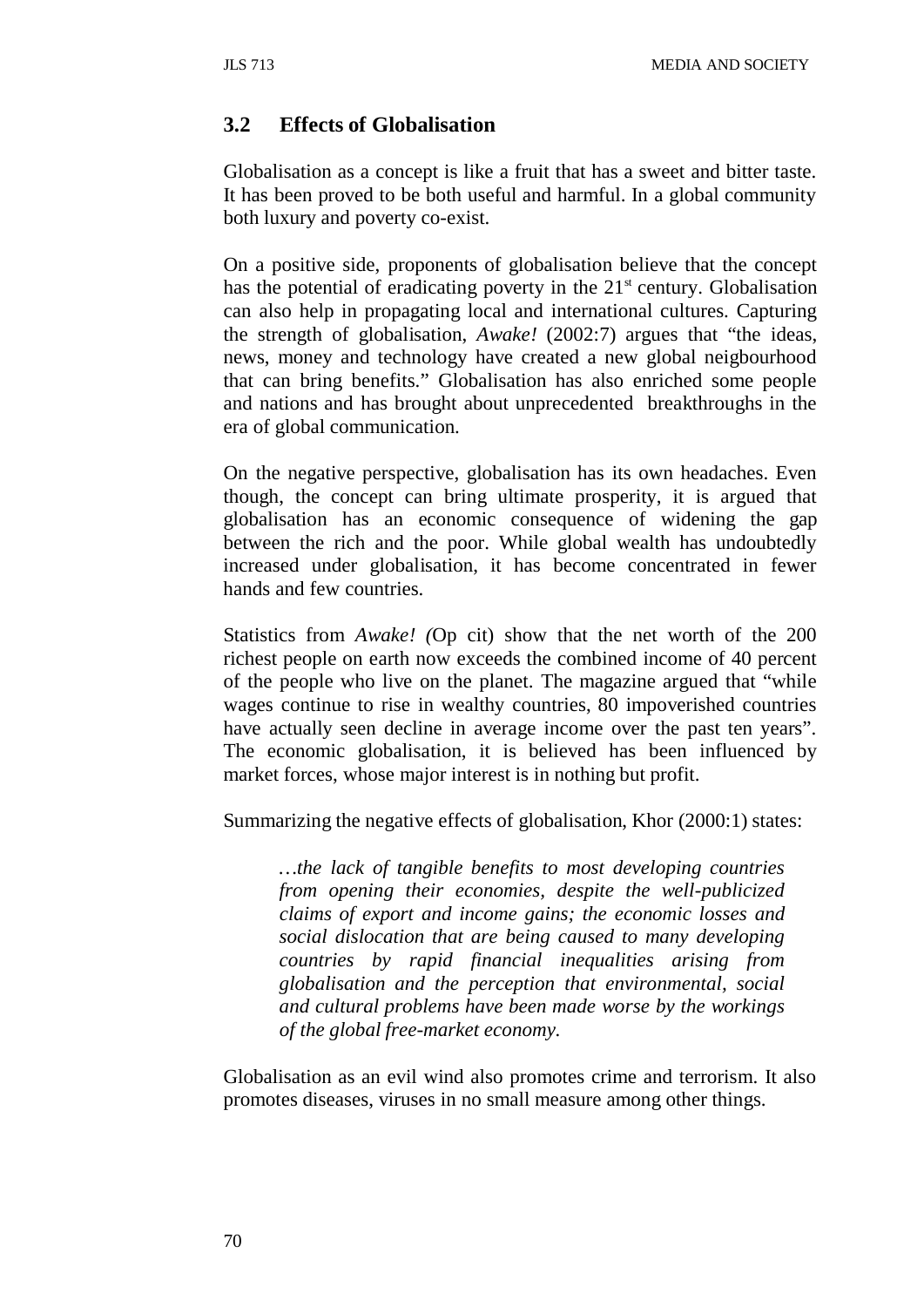## **SELF ASSESSMENT EXERCISE 2**

Discuss the positive and negative effects of globalization.

## **3.3 Globalisation and the Media**

The mass media is a powerful tool of globalisation. Through newspapers, magazines, internet, TV, radio and other channels of communication, people across cultures, races can be connected for a common cause. No wonder, with the miracle of technology in the present age, the entire world has become a global village.

It is important to stress at this point, that the media as the mirror of the society promotes both the negative and positive aspects of globalisation depending on the prevailing circumstances.

There is no gainsaying the fact that the exchange of ideas is an important characteristic of globalisation. *Awake!* (Op cit) reasoned that the internet symbolizes the inter-exchange of ideas in a global era. However, the magazine bemoaned the fact that the internet is not used to spread beneficial information, culture and commerce, some web sites "promotes pornography, racism or gambling".

On the TV and films, *Awake!* (2002:4) states:

*Television and films have on enormous influence on how people think. The messages on the world's screens often come out of Hollywood, the world's principal factory on make-belief. The values that this vast entertainment industry reflect often promote materialism, violence or immorality. They may be totally alien to the local culture of many countries of the world. Nevertheless, government, educators and parents invariably find it impossible to hold back the tide.*

Through the mass media, radio, TV, newspapers, magazines etc, the impoverished people in developing nations for example, know how their rich counterpart in developed countries live. Such gross unfairness in the global neighbourhood, *Awake!* observes, clearly "sows many seeds of unrest and frustration".

Another dimension to look at the issue of globalisation is within the media context itself. This is the viewpoint some people describe as globalisation of the media.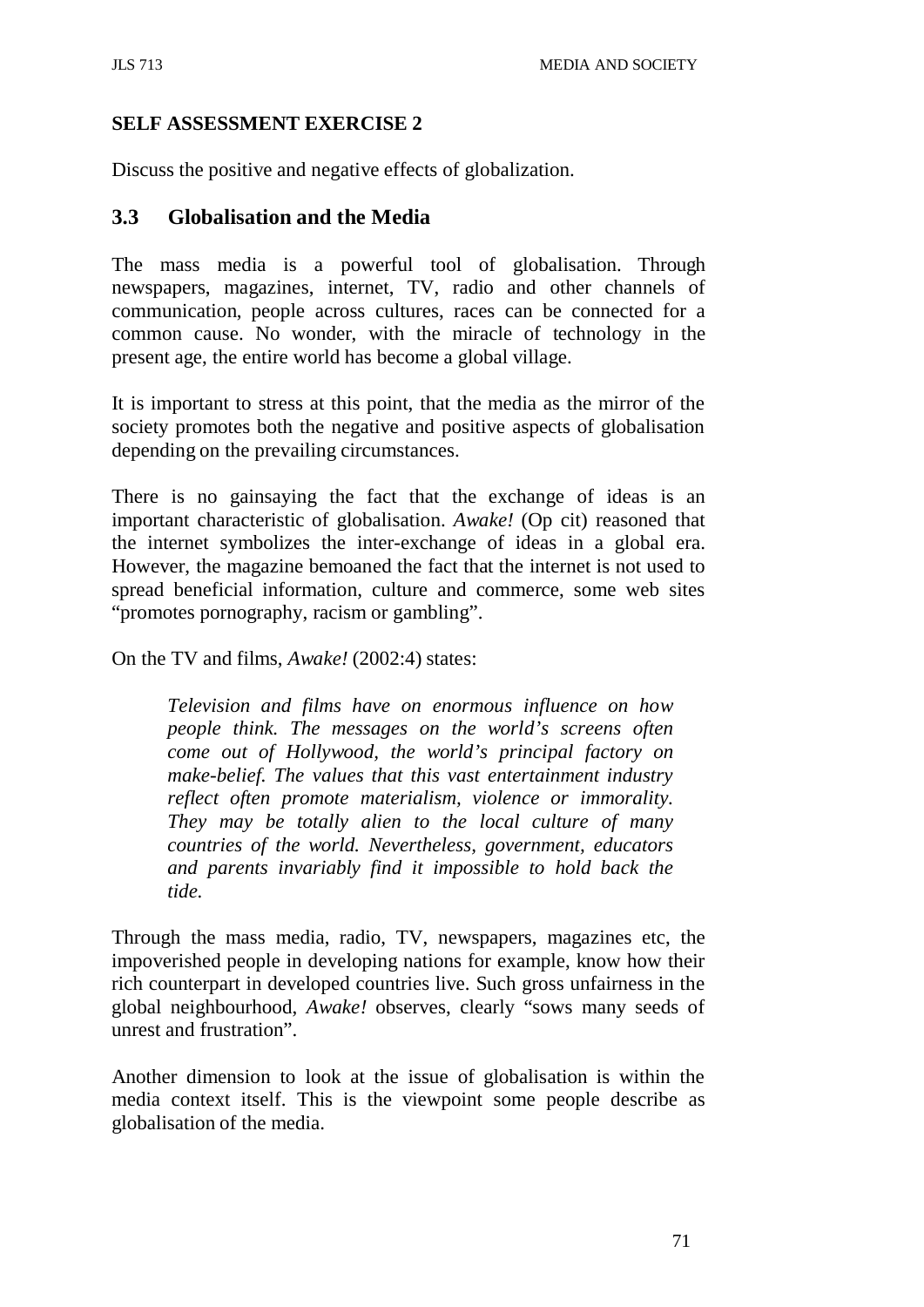Here, the rich and the powerful nations of the world with robust economic and technological advantage dominate the media at the expense of poor countries. This domination gives rise to imbalance in the flow of information between the rich and the poor countries. To stem the imbalance, the new world information order- an international system of the production, distribution and consumption of information has been recommended by global community as a way forward.

The big four international news agencies- Reuters, American Associated Press (AP), United Press International and Agence France Press currently define news to the global community courtesy of globalisation technology.

#### **SELF ASSESSMENT EXERCISE 3**

Discuss the relationship between the mass media and globalization.

### **4.0 CONCLUSION**

In this unit, we have established the fact that there is an overwhelming increase of interdependence among countries of the world and that this scenario is made possible with the use of the mass media.

#### **5.0 SUMMARY**

In this unit, we explained the term globalisation and discussed its effects on humanity. We also looked at the mass media in the context of globalisation.

### **6.0 TUTOR-MARKED ASSIGNMENT**

Define the term globalisation and establish its relationship with the mass media.

### **7.0 REFERENCES/FURTHER READINGS**

Awake! (2002). "Globalisation: Curse or Cure?" May 22, 2002.

Giddens, A. (1997). *Sociology*. 3rd Edition. Cambridge: Polity Press.

Khor, M. (2000). *Globalisation and the South: Some Critical Issues*. Ibadan; Spectrum.

.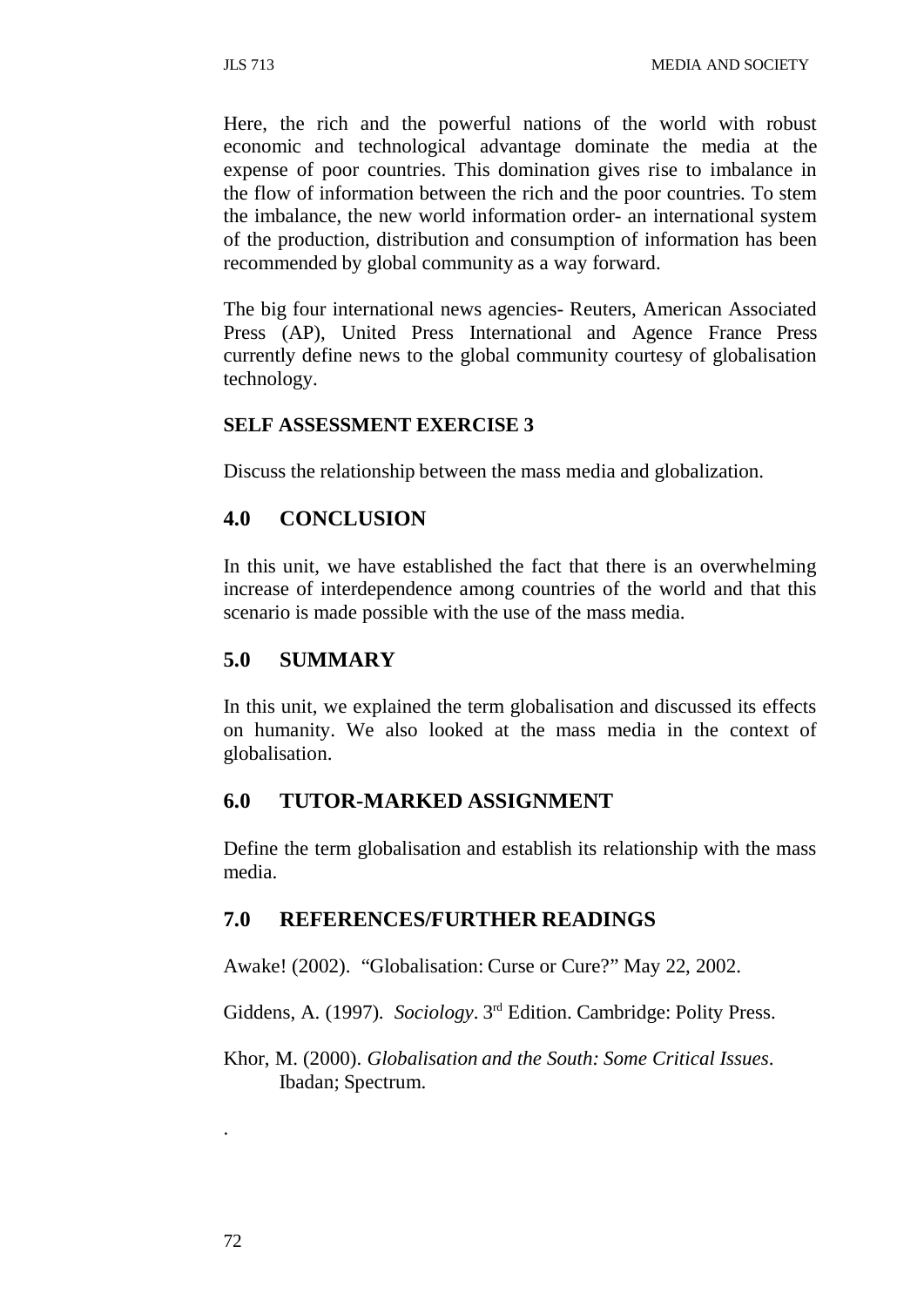# **UNIT 5 TECHNOLOGY AND THE MEDIA**

## **CONTENTS**

- 1.0 Introduction<br>2.0 Objectives
- **Objectives**
- 3.0 Main Content
	- 3.1 What is Technology?
	- 3.2 Types of Media Technology
- 4.0 Conclusion
- 5.0 Summary
- 6.0 Tutor-Marked Assignment
- 7.0 References/Further Readings

# **1.0 INTRODUCTION**

The mass media is technologically driven. As the society becomes more complex by the day, media practitioners need to technologically position themselves in a vantage position to effectively discharge their social responsibility function to the members of the public. In those days, somebody could accept the definition of news as an account of what has happened. And for any event to be defined as news, it must be reported. But today, with the technology of satellite, the process of news gathering and dissemination has been reshaped. People can watch events anywhere in the world as they are happening.

## **2.0 OBJECTIVES**

At the end of this unit, you should be able to:

define technology outline types of media technology.

## **3.0 MAIN CONTENT**

## **3.1 What is Technology?**

The Longman's Dictionary of Contemporary English defines technology as "knowledge about scientific or industrial methods or the use of these methods." Technology is an aspect of culture. The nature of the society depends on the type of technology it will have. Artifacts, which are man-made products of ideas and activities, can reflect the technological advancement or backwardness of a society.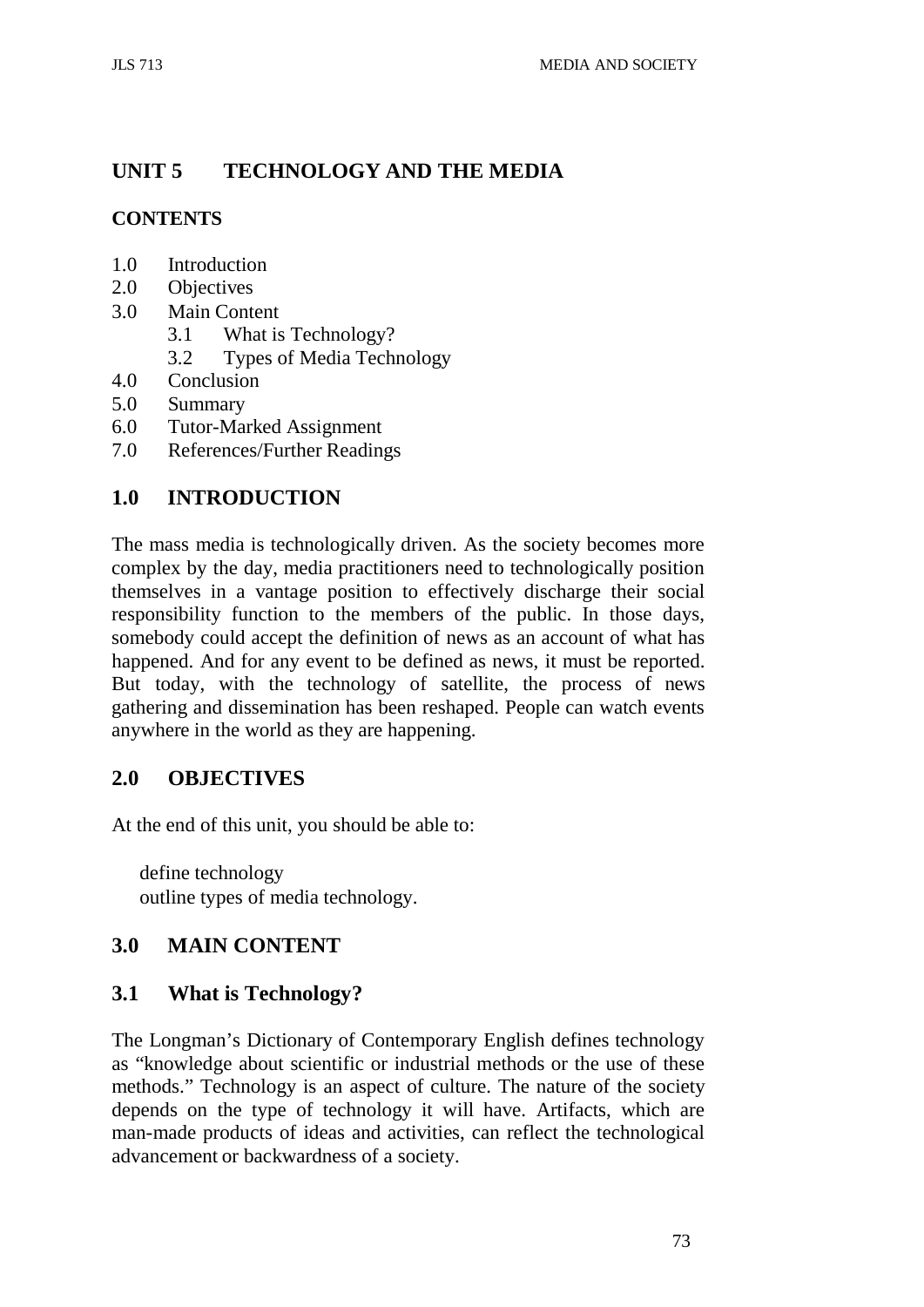#### **SELF ASSESSMENT EXERCISE 1**

Define technology.

## **3.2 Types of Media Technology**

Generally, Information Technology (IT) which is the study or use of processes especially computers for storing, retrieving and sending out information of all sorts has turned the world into a global village today. Technology, like the mass media is an instrument of social change in a society.

We live in a world of automated computer dominance of communication in both private and public sectors. The mass media as an institution has been making use of informatics, a fundamental tool of the age of computopia. That is, the process of making use of computers and other electronic devices in information gathering, storage and processing in all aspect of life.

Technology has revolutionized communication during the past decade. Access to people and information – practically anywhere in the world has become quicker, cheaper and easier – (*Awake! May 22, 2002*). Let us examine some few types of media technology.

- i. **Satellite**  A satellite is a chain-link of equipment used for sending out or receiving electronic microwaves or signals. Nigeria's first communication satellite was launched on May 13, 2007 by China. With the launch of NIGCOMSAT, Nigeria has become a member of the space community. The critical issue here according to Ate (2007) is that of technology. According to him, during the launch of Nigeria Sat – I in 2003, the country relied on Russia for the project. Also, during the 2007 launch of NIGCOMSAT, the giant of Africa depended solely on China for the unprecedented project. This, indisputably, is worrisome.
- ii. **Internet** Microsoft Encarta cited in Umechukwu (2001:69), defines internet as "a global matrix of interconnected computer network using the internet protocol to communicate with each other. It is an open connection of networks that enables connected computers to communicate directly." A*wake!* (Op cit), puts the number of new users that get connected to the internet every week at 300,000.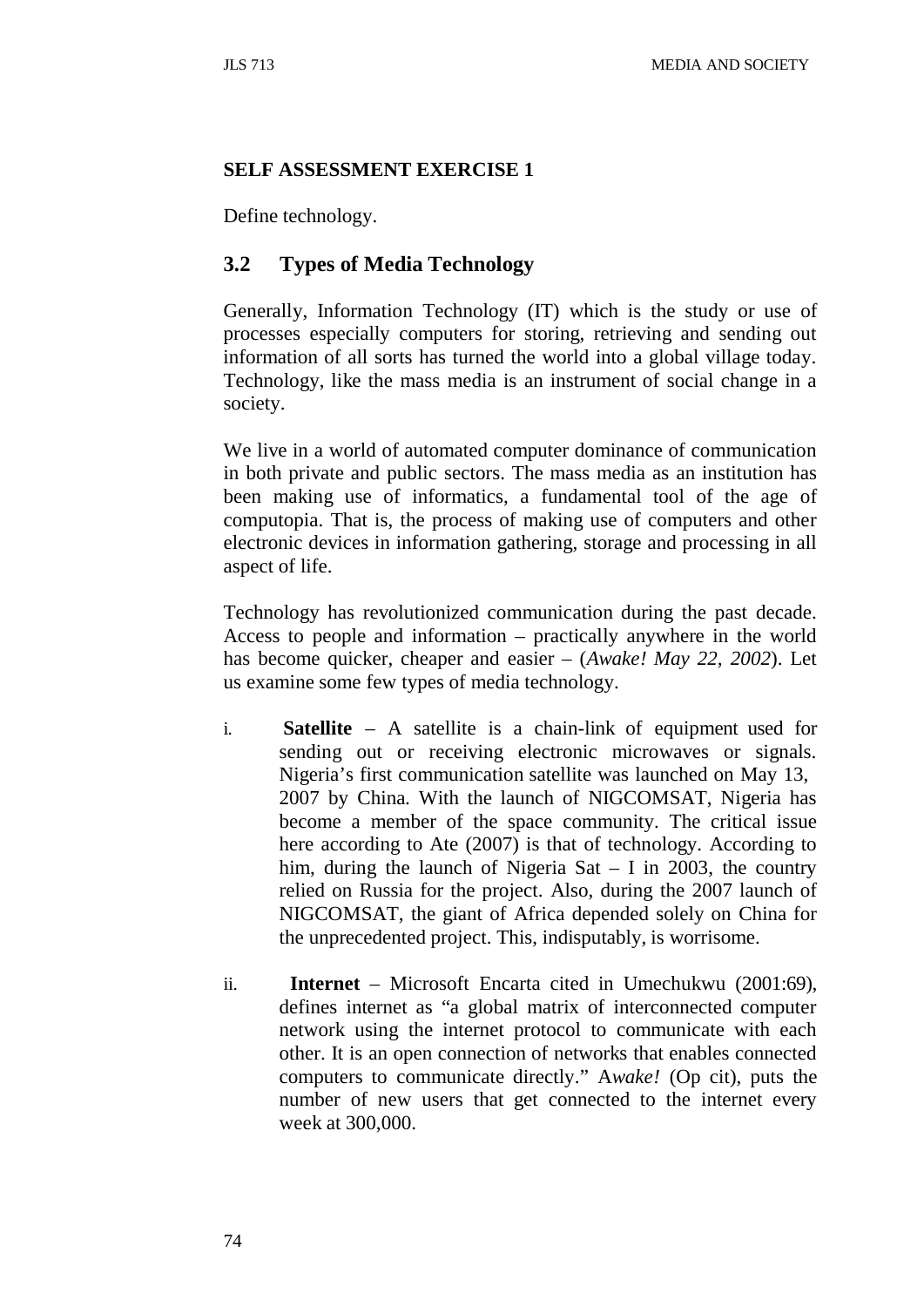- iii. **Television**  Most people in the world now have access to a television, even if they don't own one. By 1995, there were 235 TV sets for every 1000 people worldwide, almost double the number in 1980. Just a small satellite dish can enable people who live in remote areas to receive broadcasts from around the world. "Today, no country can ever truly cut itself off from the global media," points out Francis Fukuyama, a professor of political economy. (*Awake!* May 22, 2002).
- iv. **Telephone** A good number of people are using mobile phones all over the world. Many of these users are having access to the internet through their phones. What an information revolution!
- v. **Microchip** Through this device, much information could be stored in the little space. Media practitioners who have access to this technology are using it to effectively gather and disseminate timely information to members of the public.

## **SELF ASSESSMENT EXERCISE 2**

Outline some media technology that you know.

## **4.0 CONCLUSION**

It has been established beyond all reasonable doubt that technology is the answer to effective dissemination of information to members of the public in this jet age. Technology rules the world, the mass media inclusive.

## **5.0 SUMMARY**

We defined technology in this unit; we also looked at some types of media technology available in modern society.

## **6.0 TUTOR-MARKED ASSIGNMENT**

What is technology? Outline some types of media technology.

## **7.0 REFERENCES/FURTHER READINGS**

Ate, A.A (2007). "Satellite Broadcasting and Effects on Nigerian Culture." Unpublished Paper.

*Awake!* (2002). "The Technology Behind Globalisation." May 22, 2002.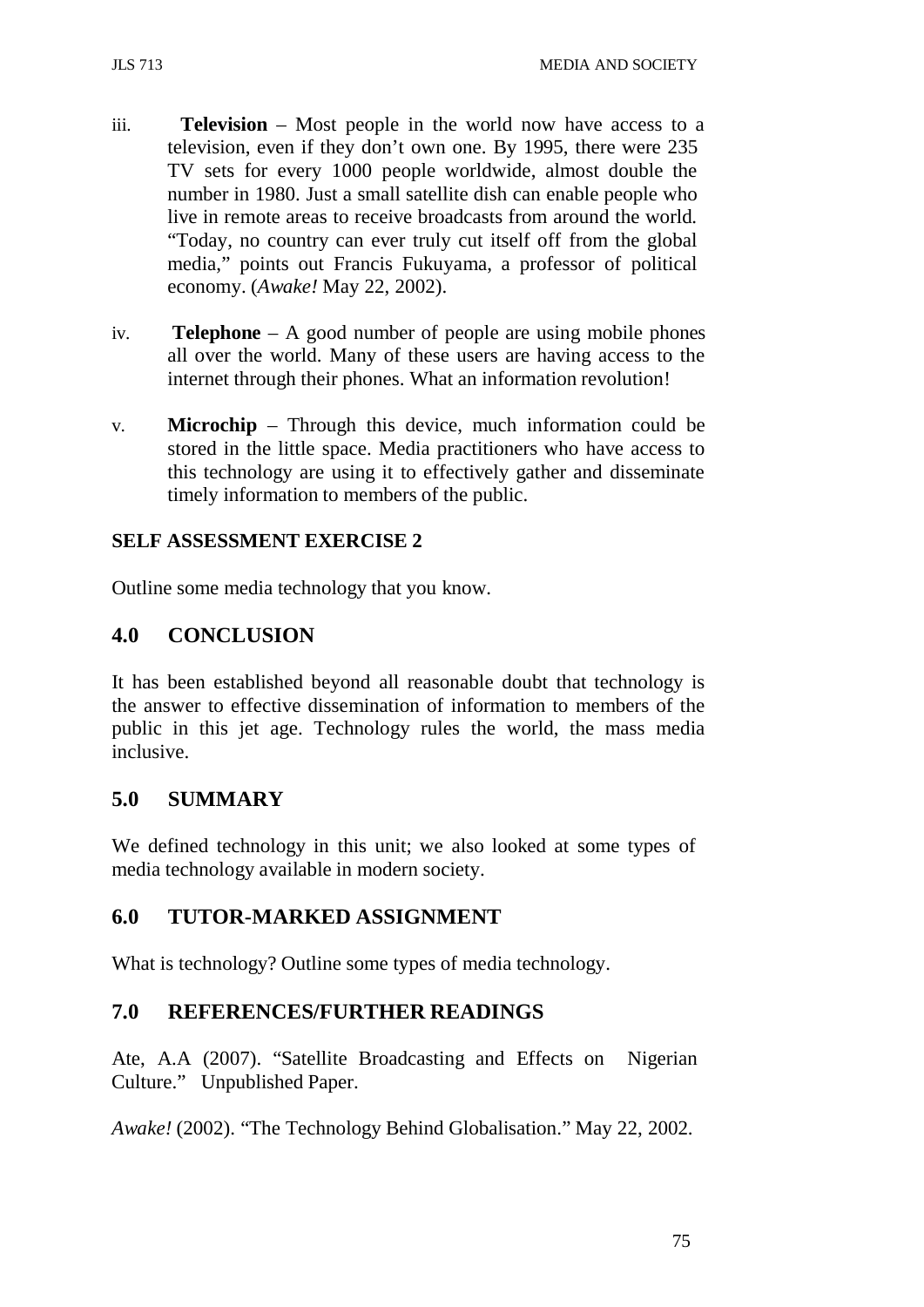- Umechukwu, P (2001). *Media and Nigerian Society (Developmental Issues and Problems*).Enugu: Thompson Printing and Publishing Company.
- *Longman's Dictionary of Contemporary English.* (2000). Third edition. England: Longman.

### **MODULE 4**

- Unit 1 Social Institutions and the Mass Media
- Unit 2 Social Effects of the Mass Media
- Unit 3 Mass Media and Economy
- Unit 4 Media and Governance
- Unit 5 Media Ethics in Nigeria
- Unit 6 Mass Media and Development

## **UNIT 1 SOCIAL INSTITUTIONS AND THE MASS MEDIA**

### **CONTENTS**

- 1.0 Introduction
- 2.0 Objectives
- 3.0 Main Content
	- 3.1 Meaning of Social Institutions
	- 3.2 Types of Social Institutions
	- 3.3 Social Institutions and the Mass Media
- 4.0 Conclusion
- 5.0 Summary
- 6.0 Tutor-Marked Assignment
- 7.0 References/Further Readings

## **1.0 INTRODUCTION**

Social institutions exist to satisfy diverse needs of members of the society. Such needs may be simple or complex depending on the circumstances. In this unit, we shall examine the concept of social institutions in the society and establish its relationship with the mass media.

## **2.0 OBJECTIVES**

At the end of the study, you should be able to: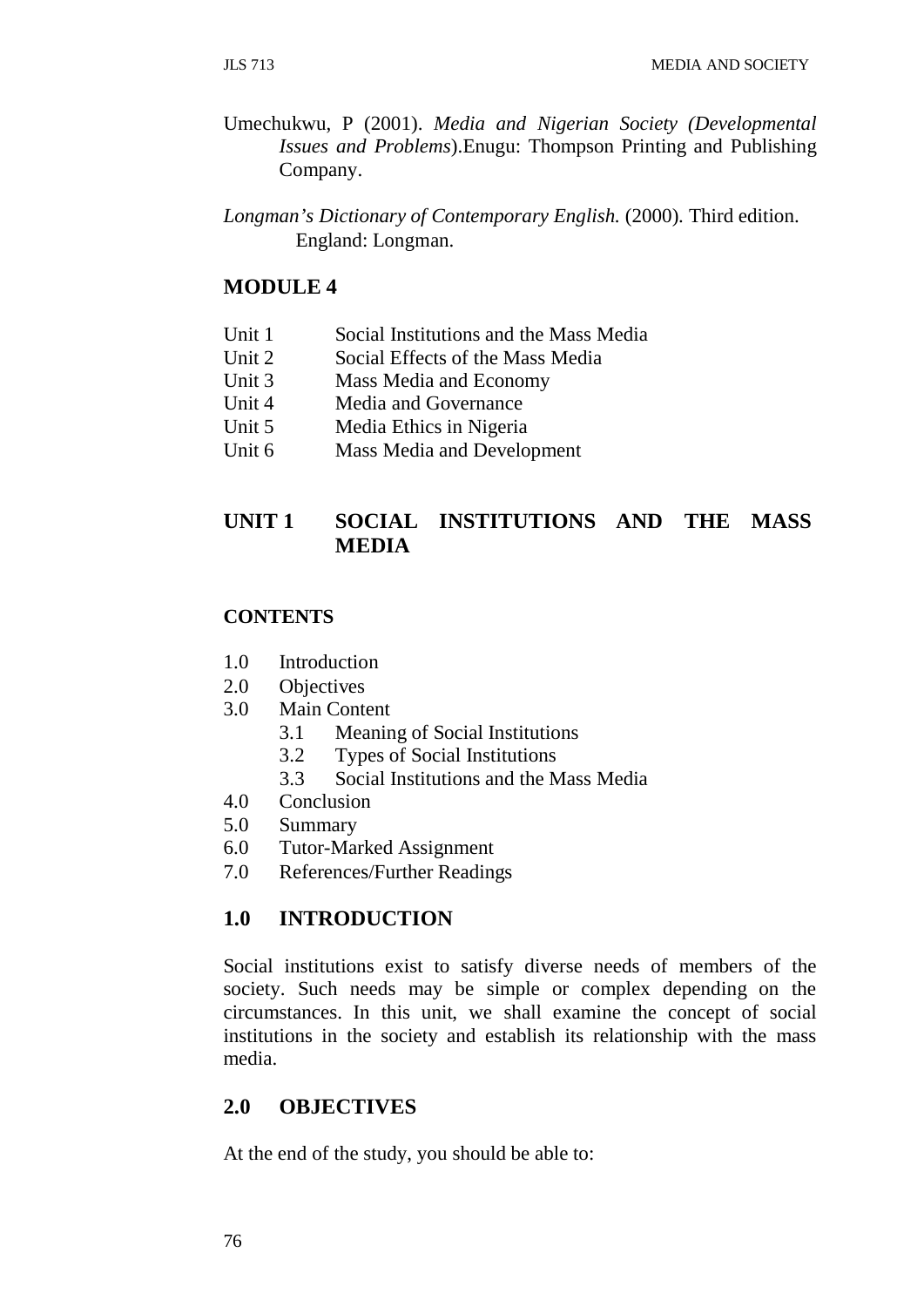define social institutions understand types of social institutions establish the relationship between social institutions and the mass media.

## **3.0 MAIN CONTENT**

## **3.1 Meaning of Social Institutions**

Social institutions are establishments that tackle some basic problems or needs in the society. Establishment of social organisations is geared towards guaranteeing an ordered social life. Social institutions according to Obeta (2003:77) are:

*The basic social organisations that regulate and organize most of the activities of individuals in society into definite organisational pattern in order to achieve the fundamental goals of societal life. Without social institutions, none of the perennial, basic problems of any society will be solved. Social institutions ensure that patterns of behaviour of individual members are regulated according to some definite, continuous and organized patterns. This regulation is upheld by norms and by sanctions which are legitimized by society.*

Obeta (Op cit) identifies the following types of social institutions:

## **The Family and Kinship Institutions**

This institution regulates behaviour patterns in the area of procreations, biological relations between individuals in society and the initial socialization of the new members of society.

#### **Educational Institutions**

Educational institutions deal with the socialization of the young into adults as well as the differential transmission of knowledge, values, attitudes skills and other aspects of cultural heritage of society from one generation to another.

#### **Economic Institution**

The economic institution is central to the survival of society. It deals primarily with the production, distribution and consumption of goods and services.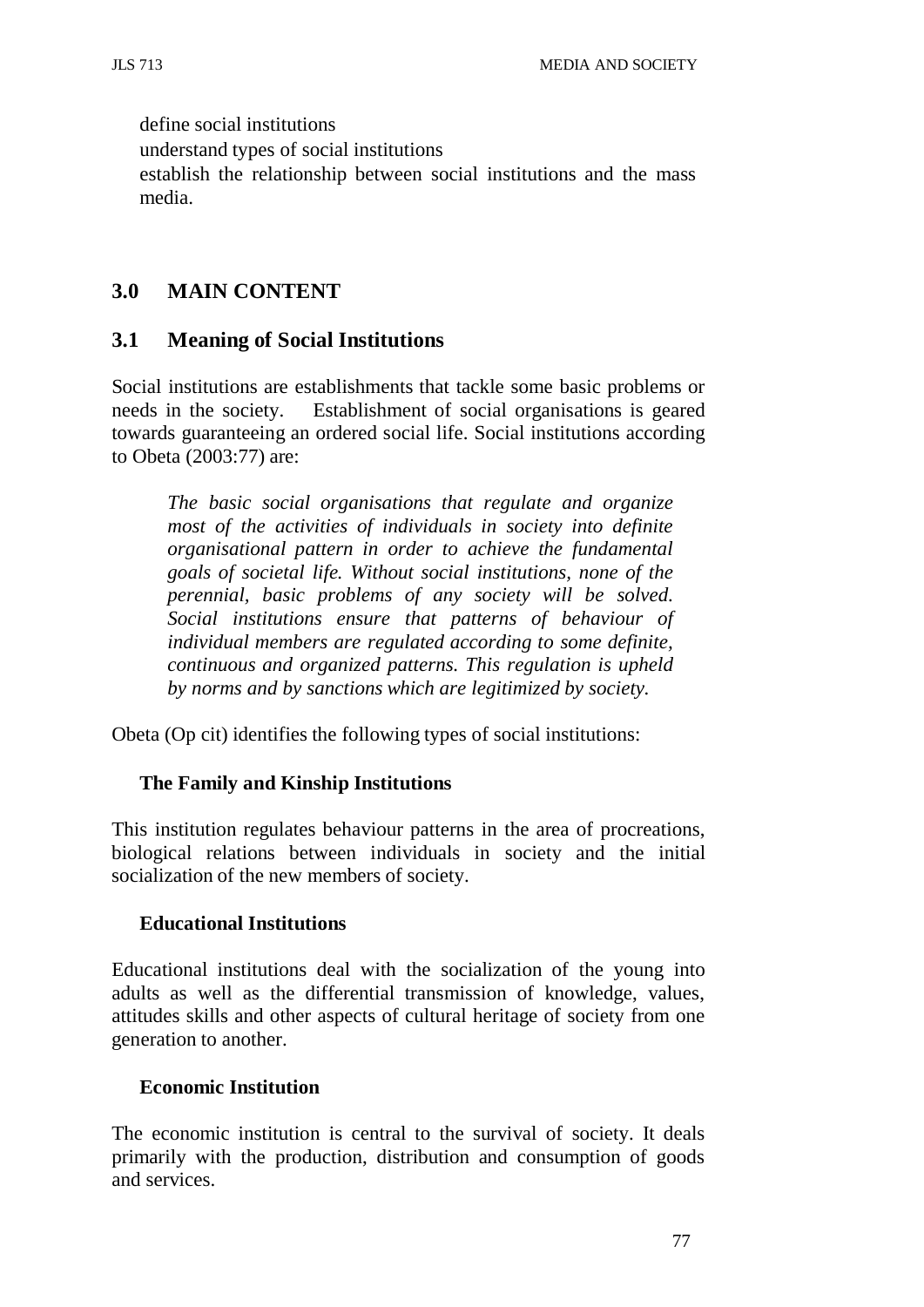## **Political Institution**

The political institution ensures that man is organized into political units. It deals with the control and the use of force within the society, and the maintenance of internal and external peace, as well as the mobilization of resources for the implementation of various goals etc.

#### **Legal Institution**

This institution articulates and sets-up just laws that will guarantee justice, fairness and equity in order to ensure that there is order and peace in society. Laws, may not change the 'heart', but they restrain the 'heartless'.

#### **Religious Institution**

Religious institutions deal with man's relationship with his creator.

#### **Health Institution**

Health institutions performed a variety of health related functions that are aimed at satisfying the health needs of the members of the society.

#### **Others**

There exist other institutions which deal with the differential distribution of positions, rewards, and resources and the access to them by the various individuals and groups within the society, etc.

#### **SELF ASSESSMENT EXERCISE 1**

Define social institutions.

## **3.2 Social Institutions and the Mass Media**

There are different agents of socialization in any given society. According to Daramola (2005:81), "man is not genetically programmed to live in the society. Rather, he has to learn the rules and codes necessary to make him function in a society." He defines socialization as a process whereby the culture of a society in general or a social institutions in particular is transmitted to individuals.

The agents of socialization are the family, school, peer group, church/mosque and the mass media. An individual learns much from the family and other social forces that make acquisition of social knowledge and skills necessary for interactions of members of the society. In this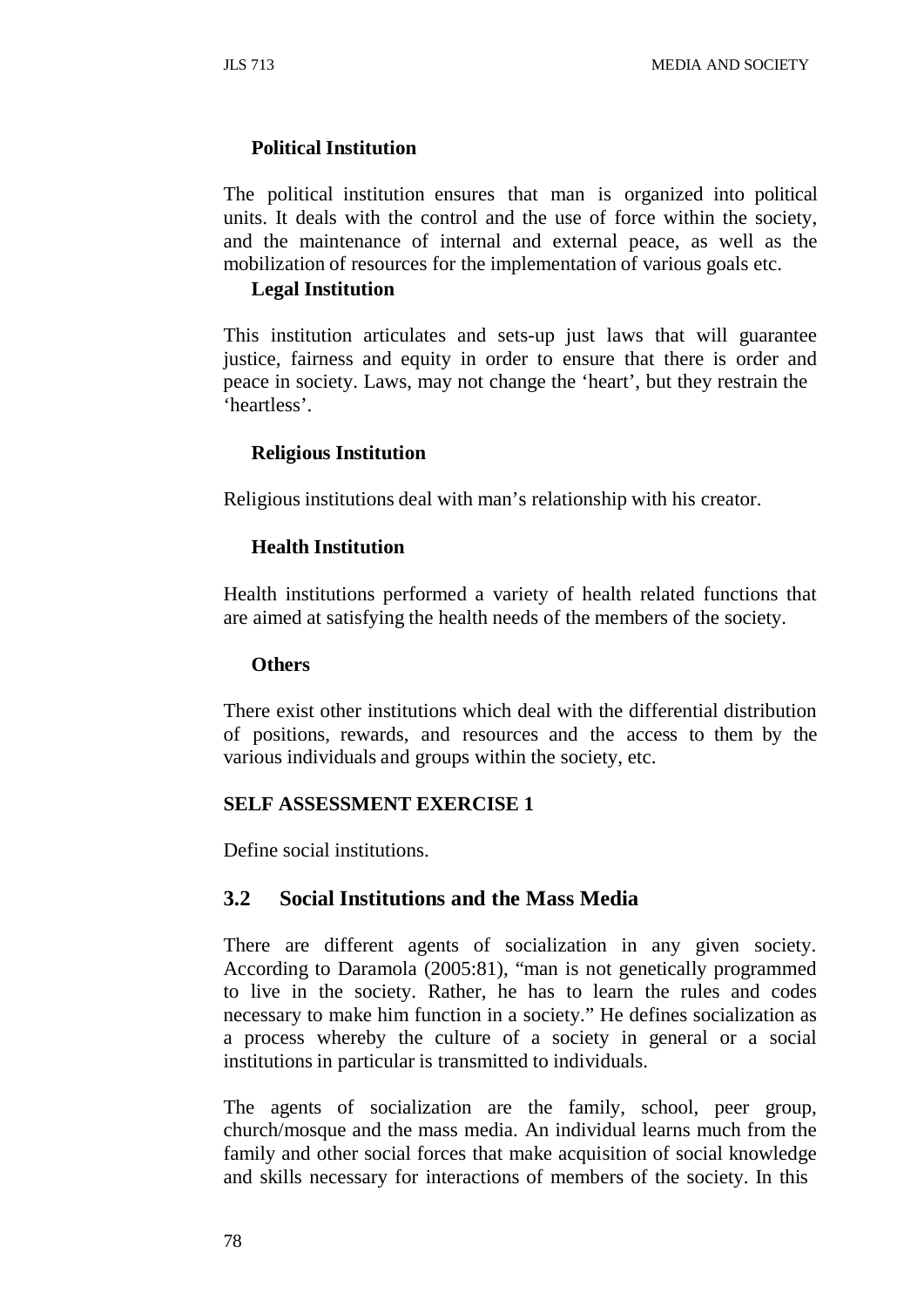unit, our major concern is on the mass media which makes social engineering possible for members of the society.

The mass media are connecting tissues to other agents of socialization or social institutions. The media as an institution serves as a social interface between the society and other agents of socialization. While the family, peer group, the school, church/mosque cook norms, values, attitudes etc for the consumption of the society, the mass media as an institution assist in serving the tantalizing dishes to the tables of members of the society in a powerful manner. In Nigeria, for instance, the Nigerian Television Authority, NTA, has been linking or connecting families or friends to one another through its *News Line* programme. The newspapers, through their letters to the editor column, have also been connecting members of different agents of socialization together. Daramola (2005:95-96) analyses the role of the mass media as a potent social force in the socialization business. He observes that the mass media are very powerful socializing agents as they reach large, heterogeneous and widely dispersed audiences. He contended that the mass media do not only teach the individual or public the norms and values of society, but also reinforce such norms and values.

As political instruments of socialization, Daramola (Op cit) noted that the mass media can influence political beliefs and education of individuals.

## **SELF ASSESSMENT EXERCISE 2**

Discuss the role of the mass media as an agent of socialization.

## **4.0 CONCLUSION**

There is no gainsaying the fact that the mass media have powerful influence in the social engineering process of any society. This unit showcases the mass media as a very crucial agent of socialization.

## **5.0 SUMMARY**

In this unit, we discussed the meaning and types of social institutions. We also established the relationship between the mass media and other agents of socialization.

## **6.0 TUTOR- MARKED ASSIGNMENT**

Establish the relationship between the mass media and other agents of socialization.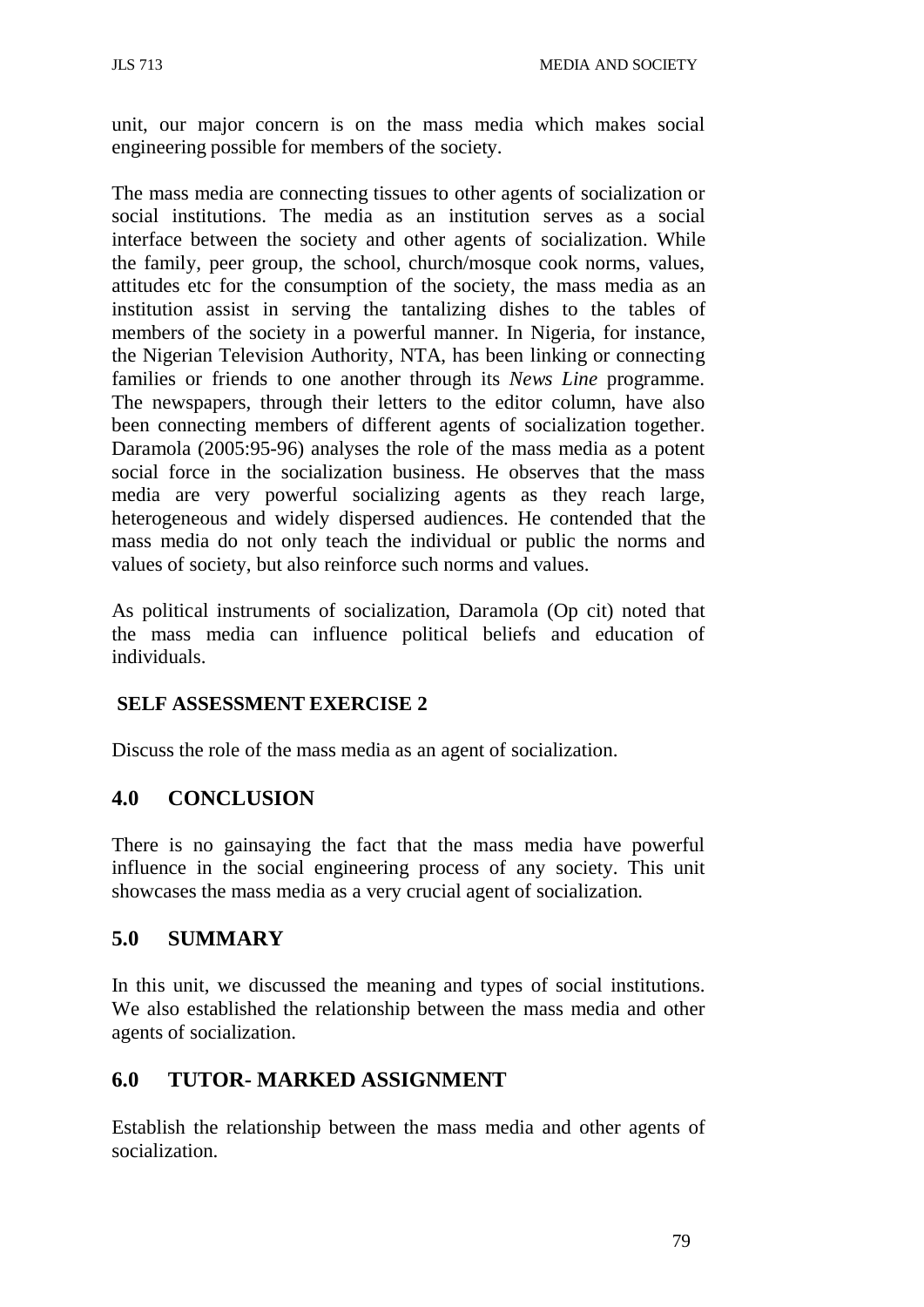### **7.0 REFERENCES/FURTHER READINGS**

Obeta, M.C (2003). *Man, Environment and Society*. Nsukka: Chuka Educational Publishers.

Daramola, I (2005). *Mass Media and Society*. Lagos: Rothan Press.

## **UNIT 2 SOCIAL EFFECTS OF THE MASS MEDIA**

## **CONTENTS**

- 1.0 Introduction
- 2.0 Objectives
- 3.0 Main Content
	- 3.1 Meaning of Social Effects
	- 3.2 Social Effects of the Media
- 4.0 Conclusion
- 5.0 Summary
- 6.0 Tutor-Marked Assignment
- 7.0 References/Further Readings

## **1.0 INTRODUCTION**

There is a general postulation that the mass media are supremely effective mind-controlling agents. To this end, it is assumed that members of the society or human beings respond inescapably to the powerful stimuli from the media. This point of view underscores the social effects of the mass media, which is the focus of this unit.

## **2.0 OBJECTIVES**

At the end of this unit, you should be able to:

define social effects appreciate the social effects of the mass media.

#### **3.0 MAIN CONTENT**

## **3.1 What are Social Effects?**

Social effects can be defined as direct or indirect influence of a social force on a person or a thing. Looking at the concept from the media perspective, McQuail (2005:456) asserts:

*We dress for the weather as forecast, buy something because of an advertisement, go to a film mentioned in a newspaper,*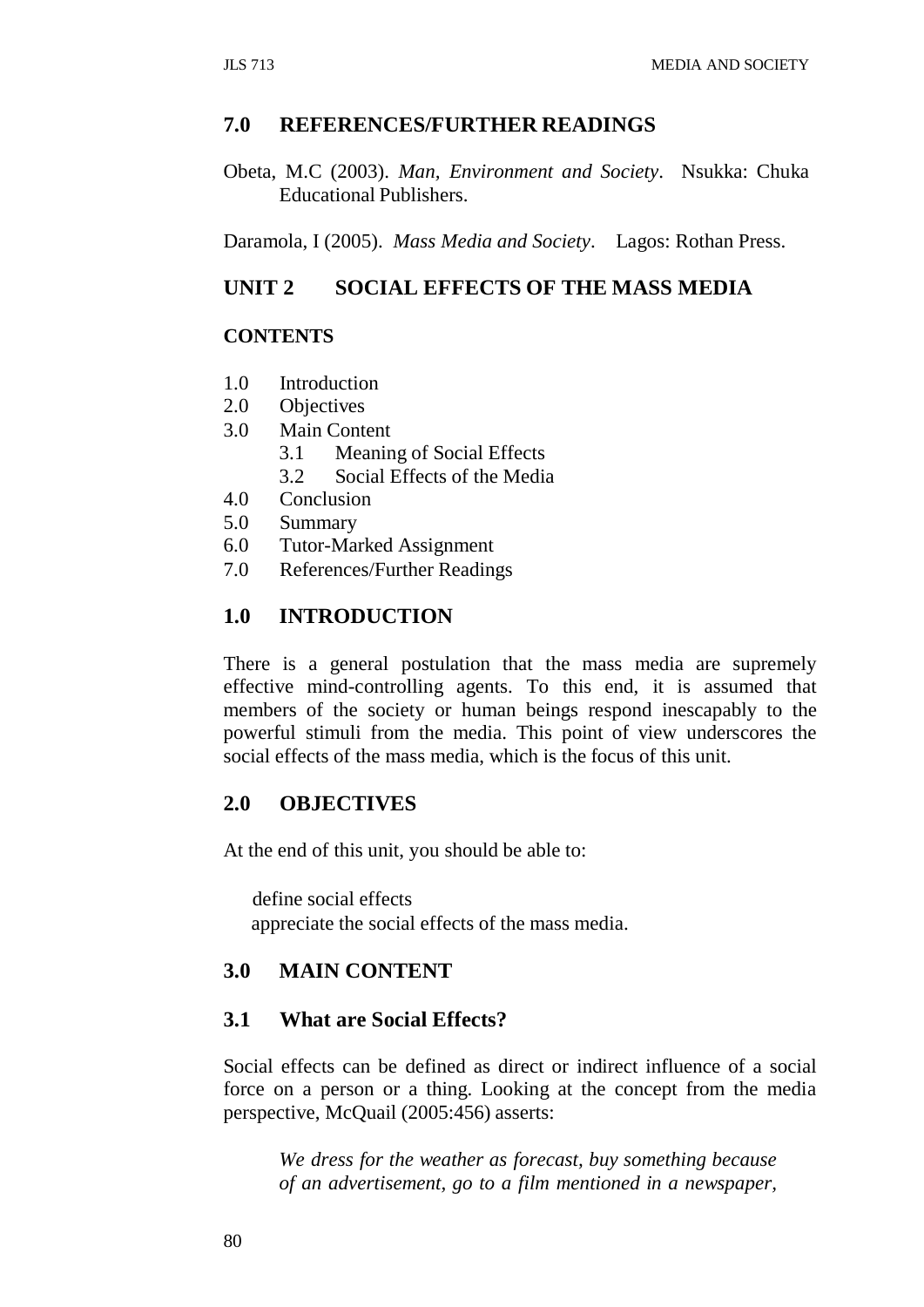*react in countless ways to media news, to films, to music on radio and so on. Good or bad economic news clearly affects business and consumer confidence.*

The subtle influence on the lives of the audience by the mass media can therefore be described as social effects of the media.

#### **SELF ASSESSMENT EXERCISE 1**

What are social effects?

### **3.2 Social Effects of the Media**

One of the basic assumptions about the media is that the mass media have an important influence on peoples' lives and sometimes change their beliefs and opinions. This subtle influence or impact of the mass media on the habits of the audience is what is referred to as social effect of the media.

To justify the fact that the mass media exert serious influence on the lives of the audience, there are some theories of media affects namely, Hypodermic Needle Effect theory; Two-Step Flow theory; Minimally Powerful Media theory; Uses and Gratification theory; Agenda-Setting theory, Knowledge Gaps theory and "Spiral of Silence" theory which capture the social effects of the media.

Acknowledging the social effects of the media, McQuail (2005:456) states:

*Our minds are full of media-derived information and impressions. We live in a world saturated by media sounds and images, where politics, government and business operate on the assumption that we know what is going on in the wider world. Few of us cannot think of some personal instance of gaining significant information or forming an opinion because of the media. Much money and effort are also spent on directing the media to achieve such effects, especially by way of advertising and public relations, and it is hard to believe that this would happen without a conviction that it works, more or less according to plan. Certainly, the media themselves seem confident on their capacity to achieve intended effects.*

Discussing the social effects of the media with home grown examples, Daramola (2003:33-34) did the following comprehensive appraisal.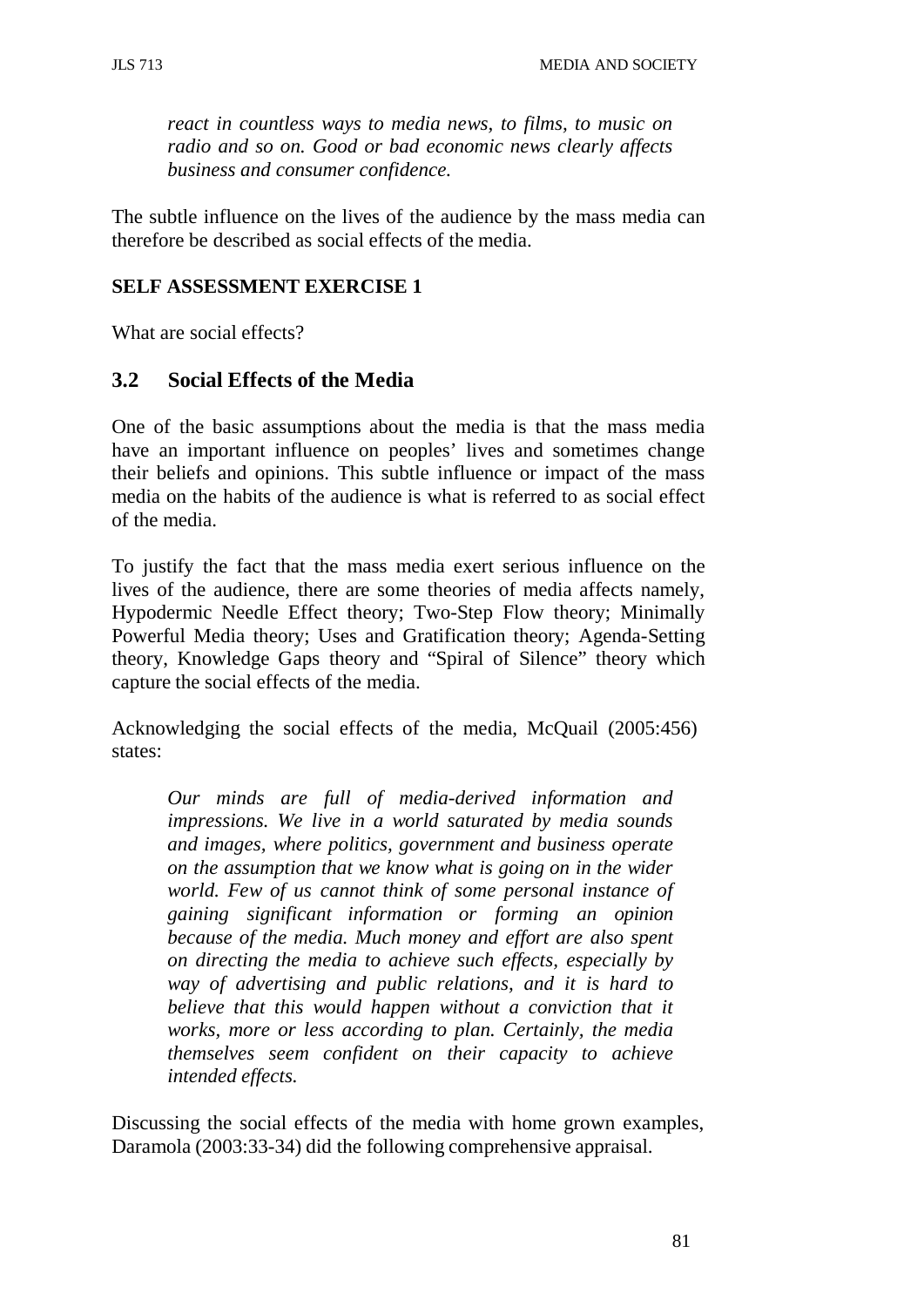#### **i. Arousing Mass Revulsion**

A whole nation could become revulsed and react adversely to some national issues. An example will suffice here. In the year 2000, there was demonstration in Kaduna (Nigeria) over the introduction of Sharia legal system by the state government. This led to riot in which several people died. Media coverage of the riot aroused fear in the minds of people across the country.

#### **ii. Re-assurance during Panic**

During situations of panic created by other sources, the media have been known to play a very key role in reassuring, calming and in specific instances, directing people to areas of safety. For example, in situations of crisis like the Kaduna Sharia riot, which led to exodus of nonindigenes from the North to their states of origin in February and March 2000, the media were subsequently used to assure fleeing residents that all is well.

### **iii. Panic Inducement**

The media can induce panic especially in periods of insecurity. On the heel of the annulment of the June 12, 1993 presidential election, the media induced a lot of panic in the populace with their largely unverified reports that one section of the country was preparing for a secessionist war. Out of panic, a lot of people started moving their families and property back to their home states. This led to motor accidents with so many people losing their lives.

## **iv. Induce Mass Social Action**

The mass media induce their admirers to social action. Before the cancellation of the national monthly environmental sanitation, the Nigerian media were known for mobilizing the people for the sanitation exercise. Nigerians have been known to respond in large number to appeal for generosity from the media for fellow Nigerians who have serious medical problem. One good example is the case of Yinka Ayefele, a broadcaster with the Radio Nigeria, Ibadan who got his spinal cord broken in automobile accident in the late 90s. Both the print and electronic media appealed for philanthropic assistance for the victim. Good Nigerians assisted him. The same thing repeated itself when Fadeyi Oloro, an artist got burnt in April 2001. The media of communication solicited financial assistance for him to carry out necessary surgical operation.

#### **v. Language Standardization**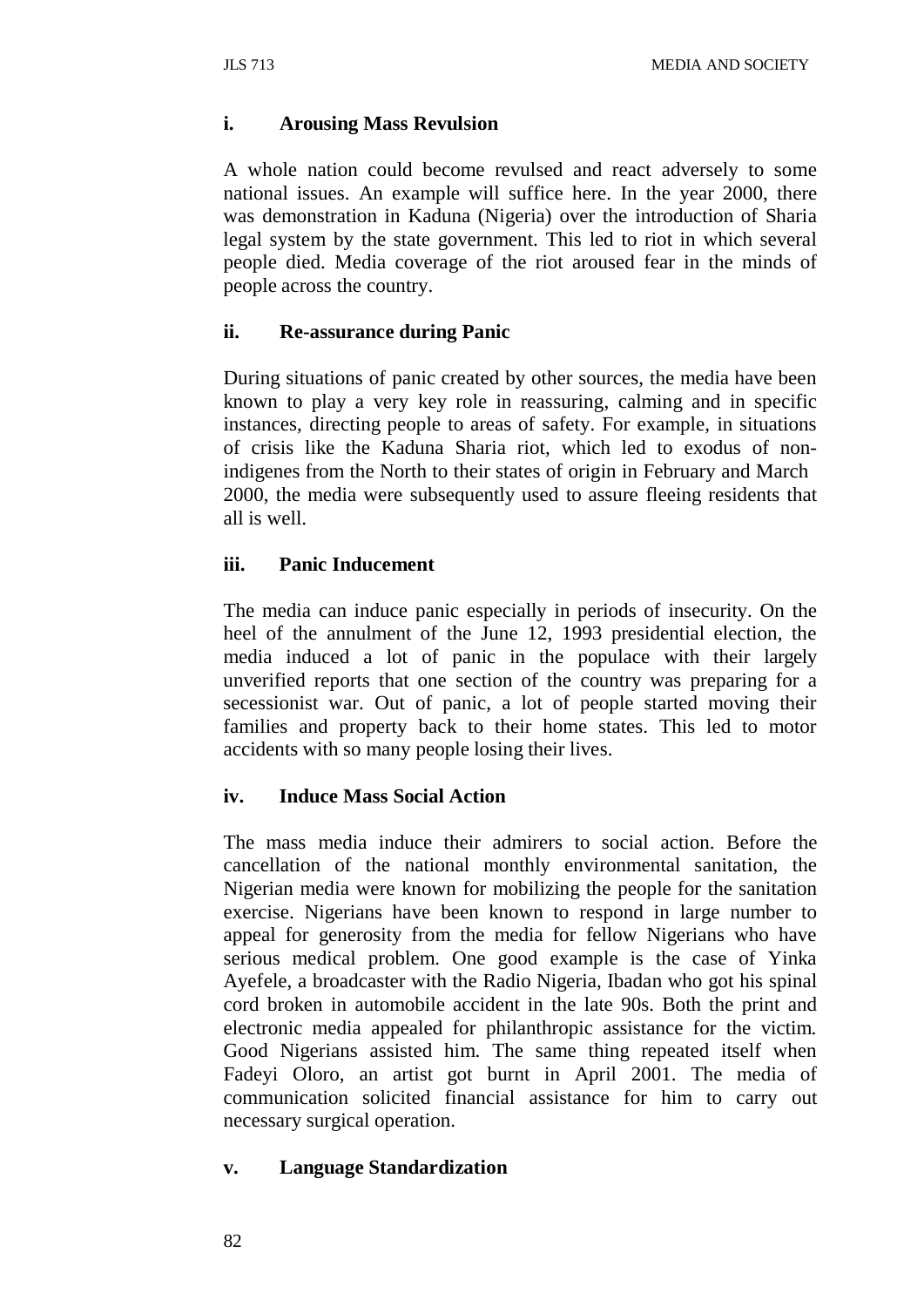The media simplify the language they use. As a result of this, the audience tends to follow this pattern as the acceptable standard. This is more so because of the demand of modern living that requires a lot of running around for people before they can make ends meet. This means people are no longer patient to read lengthy articles thereby encouraging economy of language which appears to be the hallmark of the media.

### **vi. Define Social Values**

Through direct advertising, editorials and articles and implicit suggestions, the media tend to define for the society what constitutes standard social values. In other words, the media shape societal values and write off many as unacceptable, archaic or obscene.

### **SELF ASSESSMENT EXERCISE 2**

List the social effects of the mass media

## **4.0 CONCLUSION**

This unit harvested divergent viewpoints on the social effect of the mass media and established the fact that the audience are living at the awesome mercy and influence of the mass media.

## **5.0 SUMMARY**

This unit took a look at the meaning of social effects and identified the social effects of the mass media.

## **6.0 TUTOR-MARKED ASSIGNMENT**

List and explain social effects of the mass media with particular emphasis on the Nigerian environment.

## **7.0 REFERENCES/FURTHER READINGS**

- Daramola, I (2003). *Introduction to Mass Communication*. 2nd edition. Lagos: Rothan Press.
- McQuail, D (2005). *McQuail's Mass Communication Theory.* 5th edition. London: Sage Publications.
- Folarin, B (1998). *Theories of Mass Communication: An Introductory Text.* Ibadan: Stirling-Horden Publishers.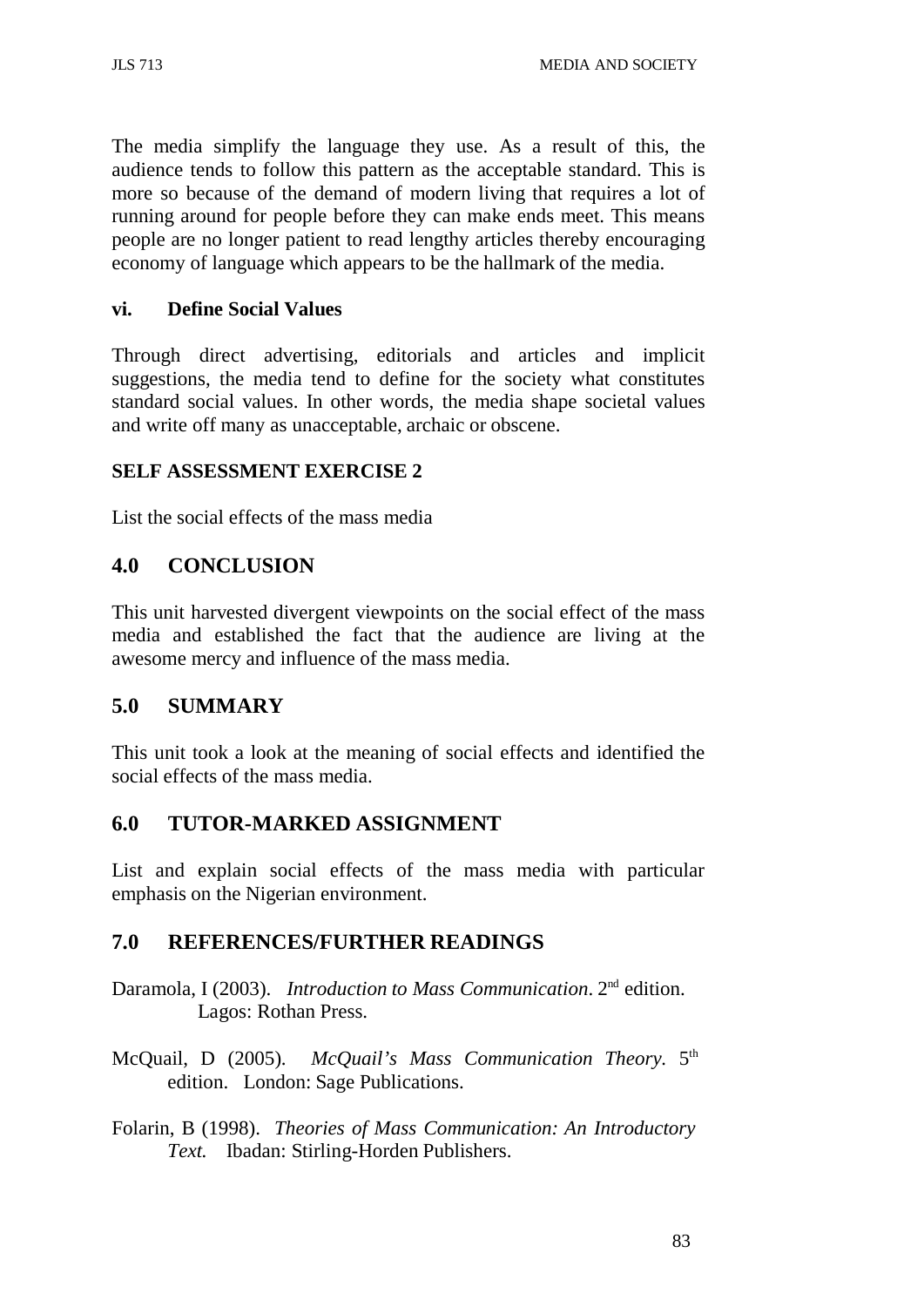### **UNIT 3 MASS MEDIA AND ECONOMY**

#### **CONTENTS**

- 1.0 Introduction
- 2.0 Objectives
- 3.0 Main Content
	- 3.1Economic News and Journalistic Responsibility
	- 3.2 Problems affecting the economic Journalist in Nigeria
	- 3.3Relationship between the Media and Economy
- 4.0 Conclusion
- 5.0 Summary
- 6.0 Tutor-Marked Assignment
- 7.0 References/Further Readings

#### **1.0 INTRODUCTION**

One of the greatest problems confronting humanity is that of survival. The basic needs of man – food, clothing, shelter, etc have economic dimensions. Therefore, it will amount to an exercise in futility for us to discuss the mass media and society without highlighting the economic angle. The economy is the focal point of human existence and therefore the media practitioners should understand the economic variables of their society. What makes economic news? Who is controlling the means of production and at whose expense? What are the challenges to economic reporting? What is the relationship between the media and the economy? All these questions will be answered in this unit.

## **2.0 OBJECTIVES**

At the end of this unit, you should be able to:

what constitutes economic news problems confronting economic journalism the relationship between media and the economy.

#### **3.0 MAIN CONTENT**

#### **3.1 Economic News and Journalistic Responsibility**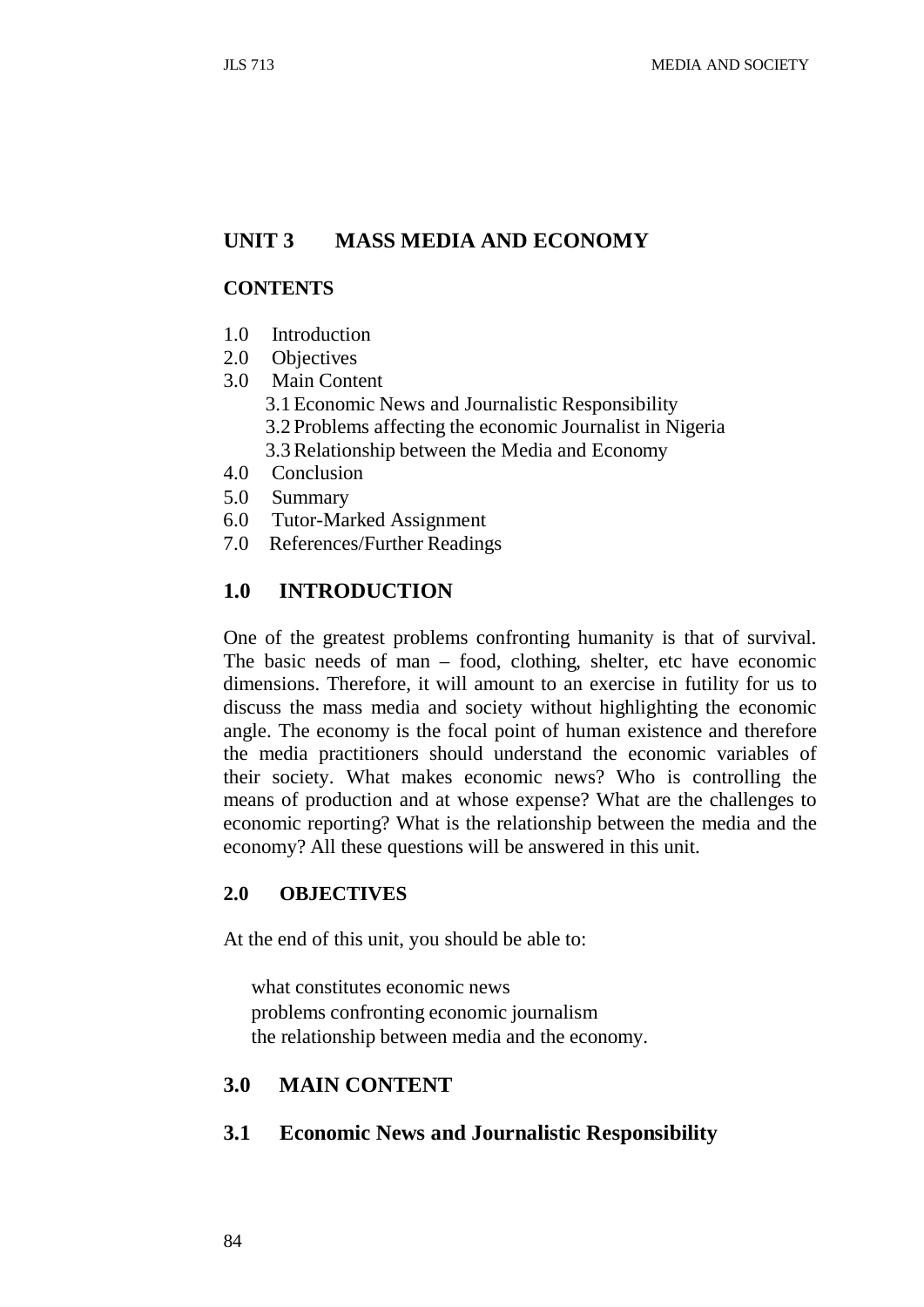The major economic and business stories which journalists should consider include taxes, inflations, trades, dwindling resources, capital market, money market, corporate transactions, etc. People are not only curious and apprehensive to know what is happening to prices of commodities, where to get jobs and other economic variables, they want to know the "how" and "why" of these issues. They want to know why inflation and unemployment persists and how to cope with them in their various lives.

The public is concerned about the role of government and the private sector in the economy. They want to know how the programmes of Non-Governmental Organisations, national and international would free them from the pangs of poverty. To be candid, people seek to know not only what is happening in the economic realms but to also appreciate the how, why, when and where of the happenings.

In their quest to probe the above, they look at the print and electronic media for answers. Here lies the responsibility of media practitioners. The journalist has the noble responsibility of serving the audience with a balanced and elaborate diet of economic and business news and analysis.

# **SELF ASSESSMENT Exercise 1**

Outline sources of economic news available for a journalist.

## **3.2 Problems Affecting the Economic Journalist**

Economic news or reporting is a very challenging beat. It is a specialized and technical aspect of journalism. A typical Nigerian journalist contends with a lot of problems in the course of doing his/her job. Iyorkyaa cited in Ate (2000:2) identifies these problems:

Most reporters and editors are not trained and motivated for the task.

Many businessmen are not willing to discuss their business transactions with the press. There is often a mutual suspicion between business moguls and members of the pen profession in Nigeria.

Economists themselves are not helping matters. They are fond of presenting conflicting and almost confusing view points on economic issues which sometimes doesn't work at all. No wonder, General Ibrahim Babangida, at the twilight of his administration said: "Our economic problems defy solution proffered by economic theorists."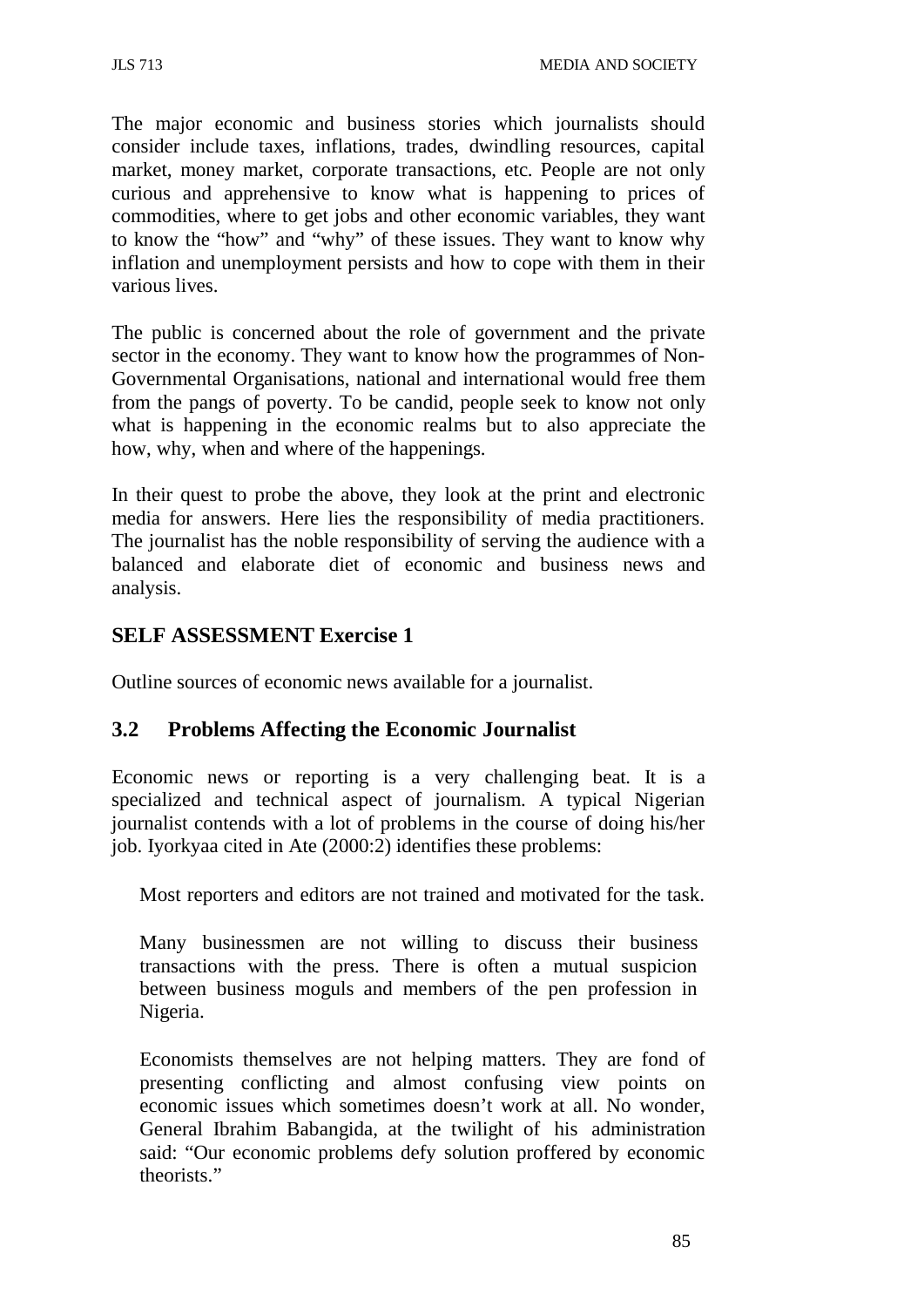The science of economics is too complex, cumbersome, and difficult to understand. It is riddled with multidimensional complexities. For instance, is employment or inflation our biggest problem? Is small business better than the big one? Are wages rising too rapidly or too slowly?

Another problem is the translating of business and economic vocabulary to a meaningful and understandable language to the audience. The business and economic beat seems to pose a great challenge for the interpretation of terms like fiscal policy, monetary policy, income policy, micro economics and macro economics. Another similar burden is to translate less formal and colourful terms like:

- **Stag inflation** which describes the economic condition in which real output declines when inflation is rising i.e having recession and inflation at the same time.
- **Jaw burning** which is translated as the situation where government uses persuasions to convince business and labour to moderate price and wage increase.

Our economic life is intertwined with other dimensions of our existence such as physical environment, social attitude, lifestyles, politics etc. To report well on the economy, the reporters need to understand the economics involved in a phenomenon as well as the non-economic element. For instance, what is the relationship between economic and National Health Insurance Scheme, family planning, free education, and free health?

#### **SELF ASSESSMENT EXERCISE 2**

List the problems affecting the Economic Journalist.

#### **3.3 Media and Economy**

There is an inter-mutual relationship between the media and economy. Daramola (2003:32) confirms that the media, both in structure and content, have an intricate relationship with the economy in its geographical location. He argued that without the media, society's economic life is bound to suffer. The media in his views, contribute, albeit indirectly, to the Gross National Product (GNP) through their impact on productivity and employment.

The direct impact of the media as noted by Daramola (Op cit) can be seen from the thousands of people that are employed by the media as virtually, all groups of professionals are employed in the media, thus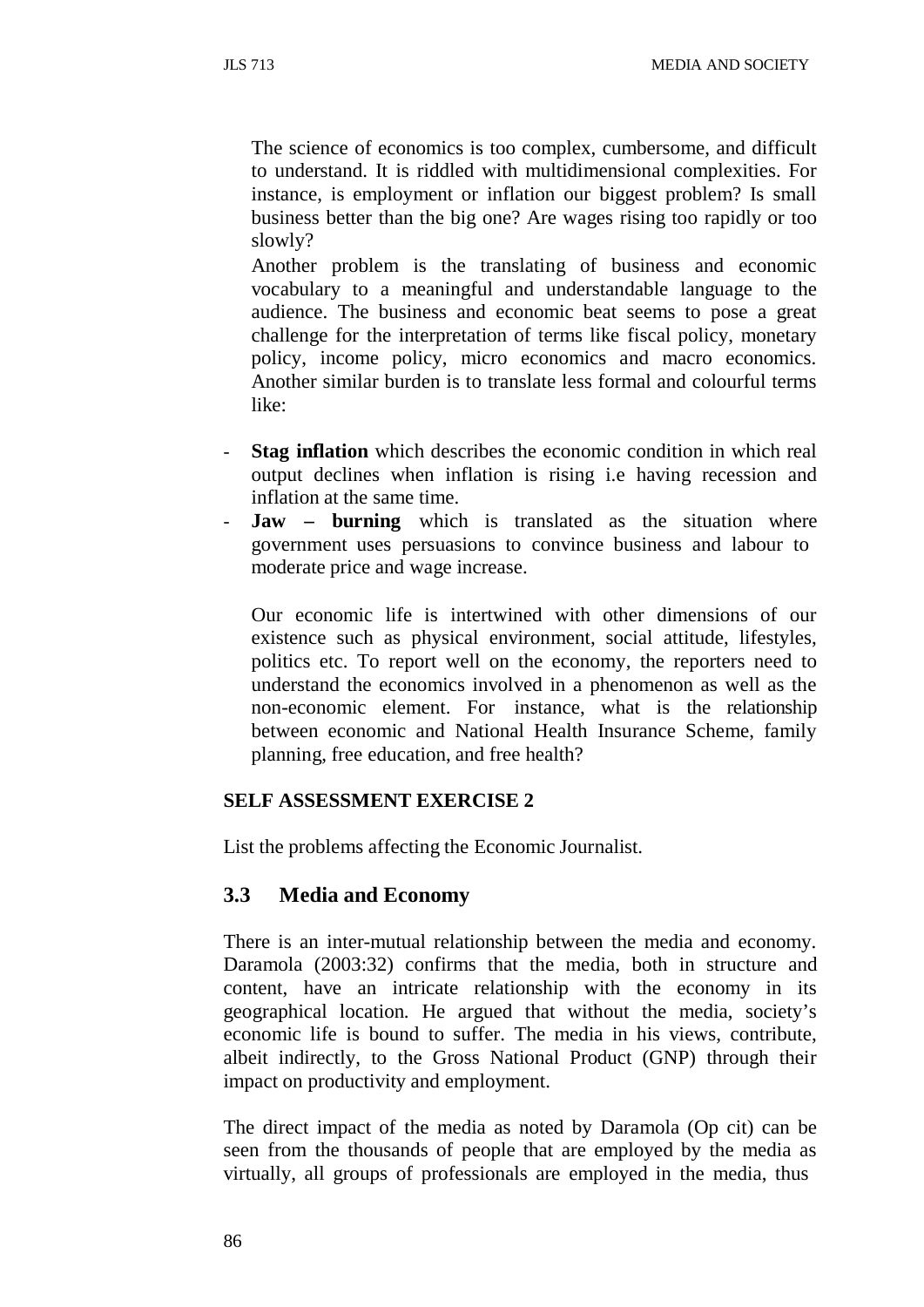helping to reduce the level of unemployment. He argued that the media have their most obvious impact on the economy from the volume of advertising, which they handle.

Giving distinctive features of media economics, McQuail (2005:233) summaries:

Media are hybrid in respect of markets, products and technology Media have high fixed costs Media business involves creativity and uncertainty Products can be multiplied, used/recycled Media tend naturally to concentration Media business is difficult to enter Media are not just any other business, because of the public interest aspect.

## **SELF ASSESSMENT EXERCISE 3**

Briefly discuss the relationship between media and the economy.

# **4.0 CONCLUSION**

We have established in this unit that the media and economy needs each other for the overall survival of the society. An economic society without the media will be incomplete and vice versa.

## **5.0 SUMMARY**

This unit took a look at the sources of economic news in the society and the problems economic journalists do face in the course of discharging their constitutional responsibilities. It also x-rayed the relationship between the media and economy.

## **6.0 TUTOR-MARKED ASSIGNMENT**

Despite the problems confronting the economic journalist, the society cannot do without his services. Discuss.

# **7.0 REFERENCES/FURTHER READINGS**

Ate, A.A. (2000). "Economics of Mass Media Reporting."Lecture Monograph.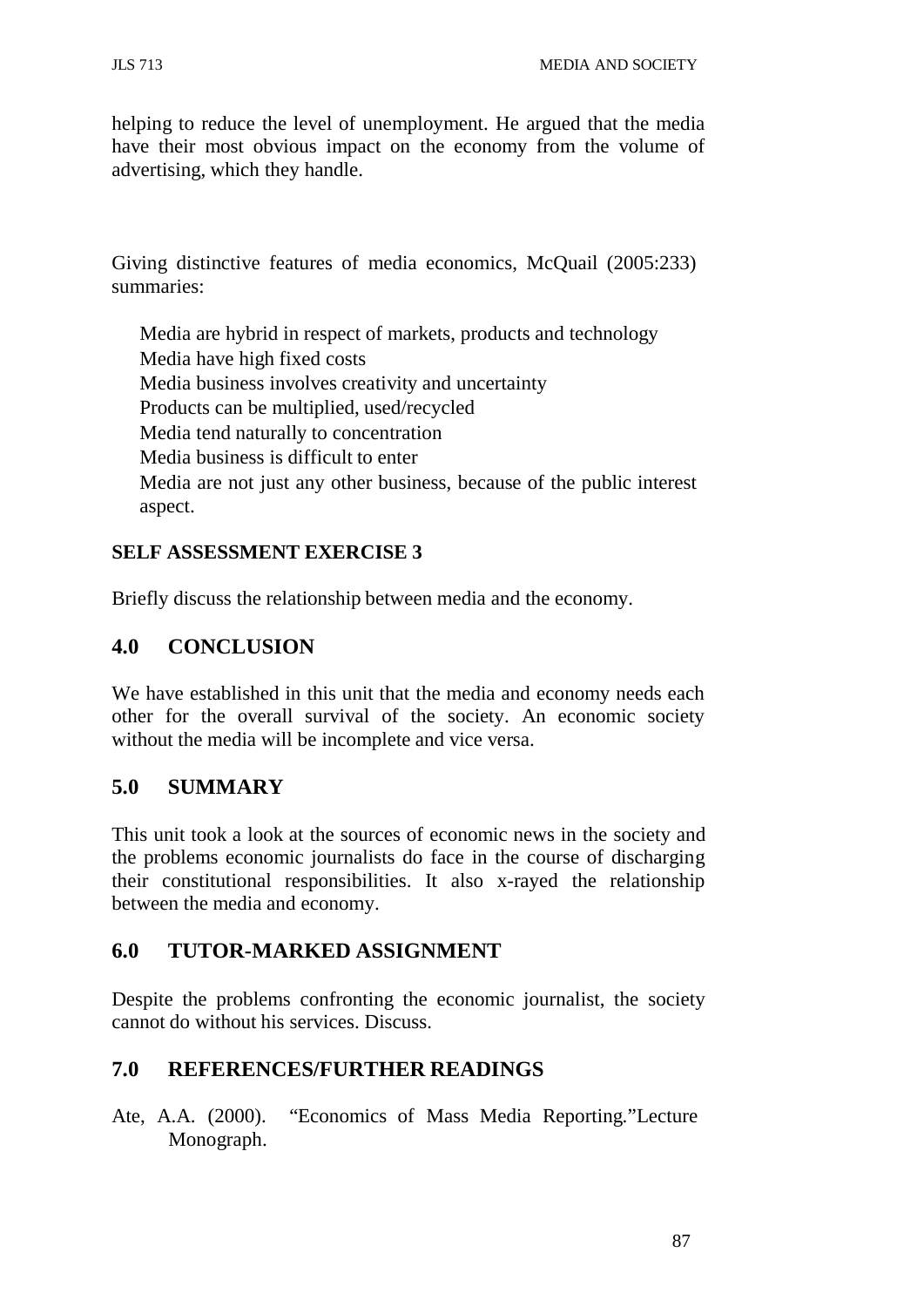- Daramola, I. (2003). *Introduction to Mass Communication.* 2nd editon. Lagos: Rothan Press.
- McQuail, D. (2005). *McQuail's Mass Communication Theory.*5th edition. London: Sage Publications.

## **UNIT 4 MEDIA AND GOVERNANCE**

#### **CONTENTS**

- 1.0 Introduction
- 2.0 Objectives
- 3.0 Main Content
	- 3.1 Meaning of Governance
	- 3.2 Purpose of Governance
	- 3.3 Media and Governance
- 4.0 Conclusion
- 5.0 Summary
- 6.0 Tutor-Marked Assignment
- 7.0 References/Further Readings

#### **1.0 INTRODUCTION**

The importance of the mass media in art of governance cannot be underestimated. Some people see the fourth estate of the realm as a powerful instrument in governance. In fact, a one time American President, Thomas Jefferson cited in Abati (2007) summed up the indispensability of the mass media in the art and science of governance. Jefferson places the media on a higher pedestal than governance when he observes:

*The basis of government being the opinion of the people, the very first object should be to keep that right; and were it left to me to decide whether we should have a government without newspapers or newspapers without a government, I should not hesitate a moment to prefer the latter.*

#### **2.0 OBJECTIVES**

At the end of this unit, you should be able to:

define governance outline the purpose of governance discuss the relationship between the media and governance.

#### **3.0 MAIN CONTENT**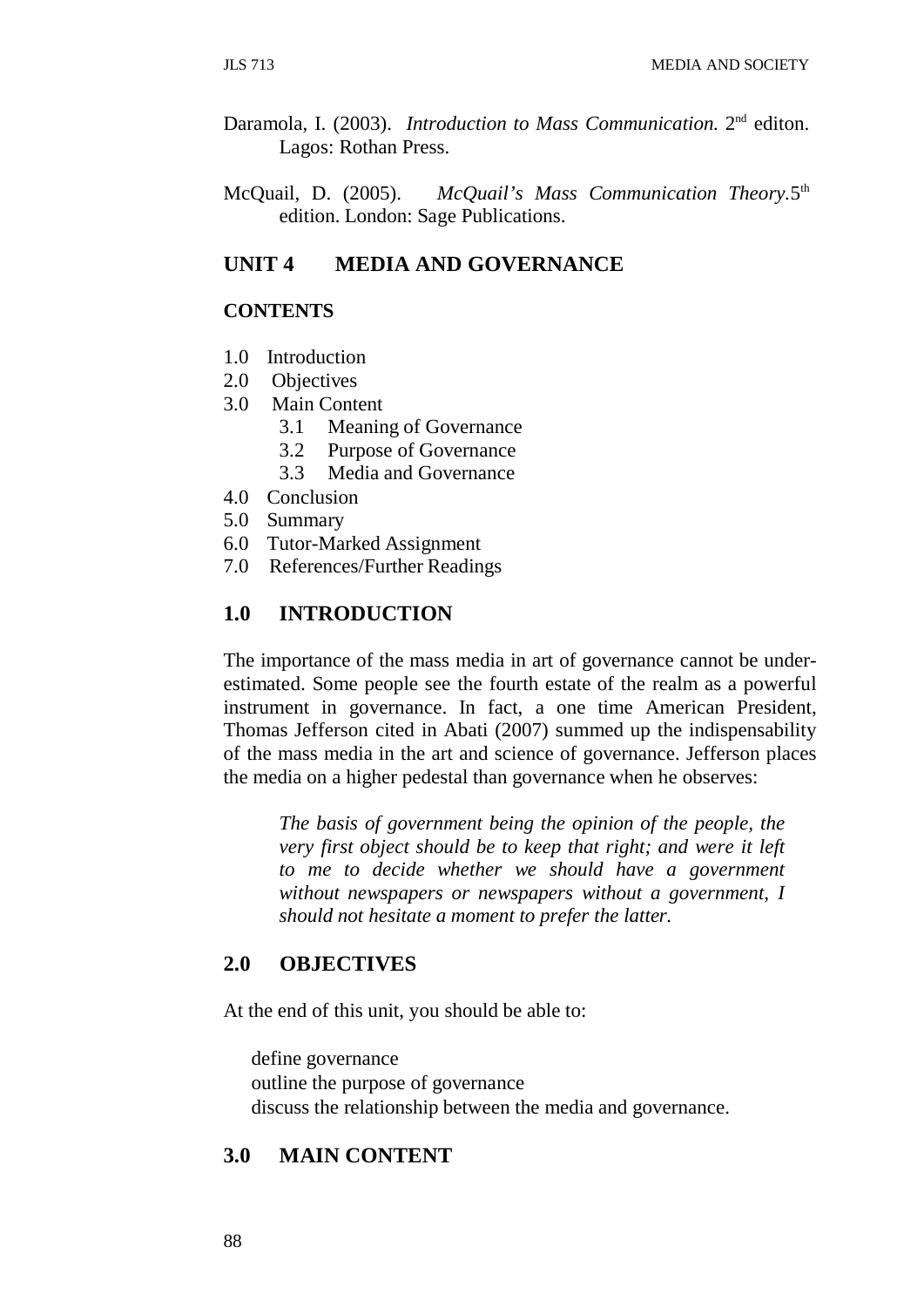## **3.1 Meaning of Governance**

The term *govern* means to officially and legally control a country and make all the decisions about taxes, laws, public services, etc. (Longman's Dictionary of Contemporary English). According to McQuail (2005:234), the term governance describe the overall set of laws, regulations, rules, conventions which serve in the general interest including that of media industries. Governance in his view refers not "only to formal and binding rules, but also to numerous informal mechanisms, internal and external to the media by which they are "steered" towards multiple (and often inconsistent) objectives."

Government from the above deductions, therefore, concerns itself with leadership in totality for the sake of the people.

## **SELF ASSESSMENT EXERCISE 1**

Define governance.

### **3.2 Purpose of Governance**

Basically, it is the responsibility of government to provide basic amenities to members of the society. Government also has the mandate of maintaining law and order as well as providing security to members of the society among other functions.

The variety of forms of governance that apply to the media, McQuail (2005:234) argues, reflects the diversity of purposes served. He outlines the purposes of media governance:

the protection of the essential interest of the state and of public order, including the prevention of public harm;

the safeguarding of individual rights and interests;

meeting the needs of media industry for a stable and supportive operating environment;

promotion of freedom and other communication and cultural variables;

encouraging of technological innovation and economic enterprise;

setting technical and infrastructural standards;

meeting international obligations, including observance of human rights;

encouraging media accountability

## **SELF ASSESSMENT EXERCISE 2**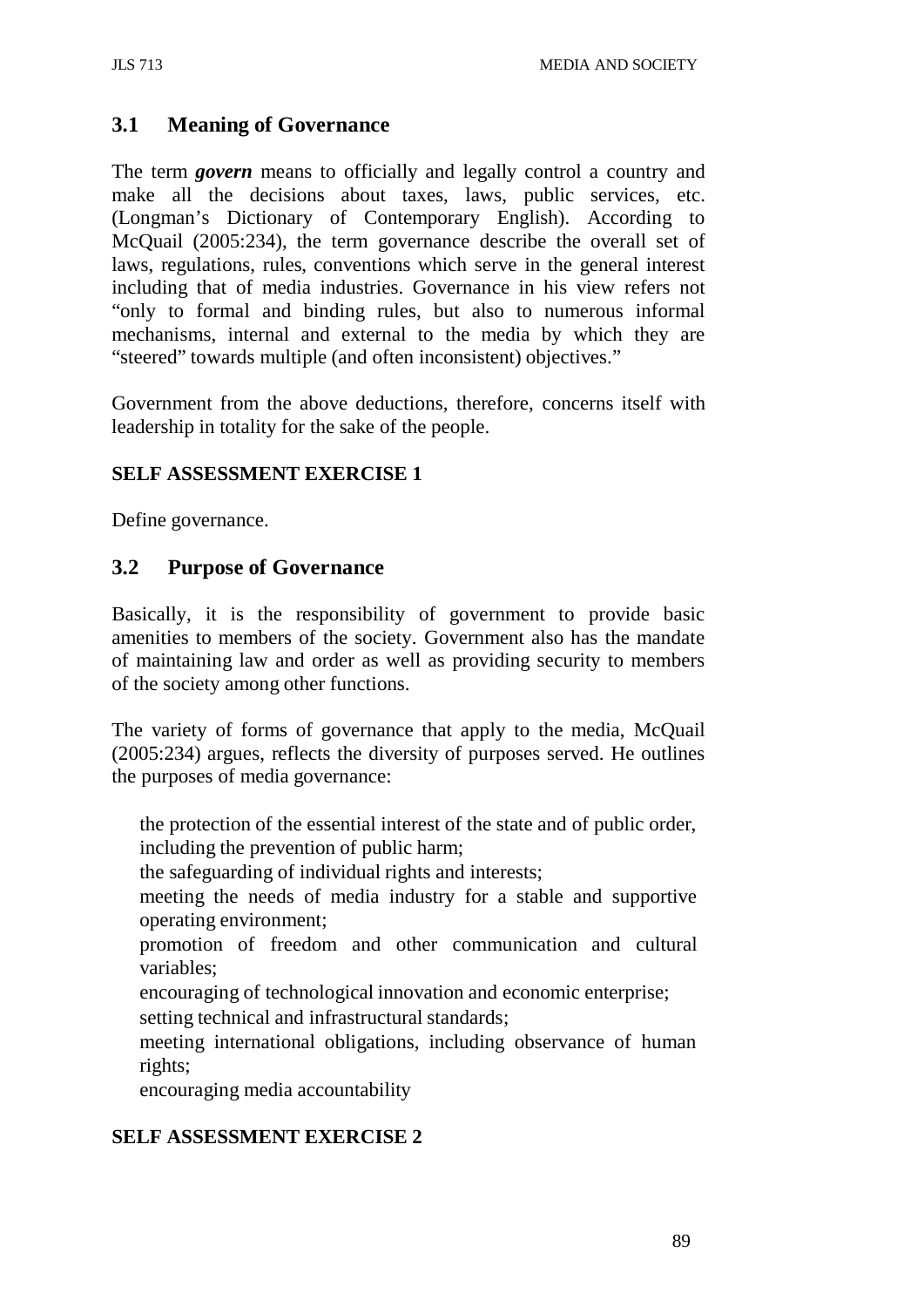List the purpose of media governance.

### **3.3 Media and Governance**

The central theme of politics is power – who controls it at the expense of who? Talking about the relationship of the media and governance, Daramola (2003:48) contends that the political philosophy of the society determines the type of press such a society will have. Ate (2007:2) argues that "the media connects the government to the governed, electorate to the candidates in a democratic setting." The central message about media and governance is that the latter dictates the former in the society and both play complementary roles in servicing the populace. Ate (2007) argued that mass media organisations are educators and key information sources that can be used for promotion of transparent governance.

#### **SELF ASSESSMENT EXERCISE 3**

Briefly discuss the relationship between media and governance.

## **4.0 CONCLUSION**

This unit amplified the fact that the media and governance play complementary roles for the survival of the society.

## **5.0 SUMMARY**

In this unit, we discussed the definition of governance, forms of media governance and the interdependent relationship between media and governance.

## **6.0 TUTOR-MARKED ASSIGNMENT**

Outline the purpose of media governance and discuss the relationship between media and governance.

## **7.0 REFERENCES/FURTHER READINGS**

- Abati, R (2007). "Journalist and Obasanjo's Contempt" *The Guardian,* August 27, 2007.
- Ate, A.A (2007). "Media Coverage of April 2007 Elections: A Post Mortem. Unpublished Work.
- Atte, J.F (2007). "Effective Messages for Voters Education on TV" Unpublished Work.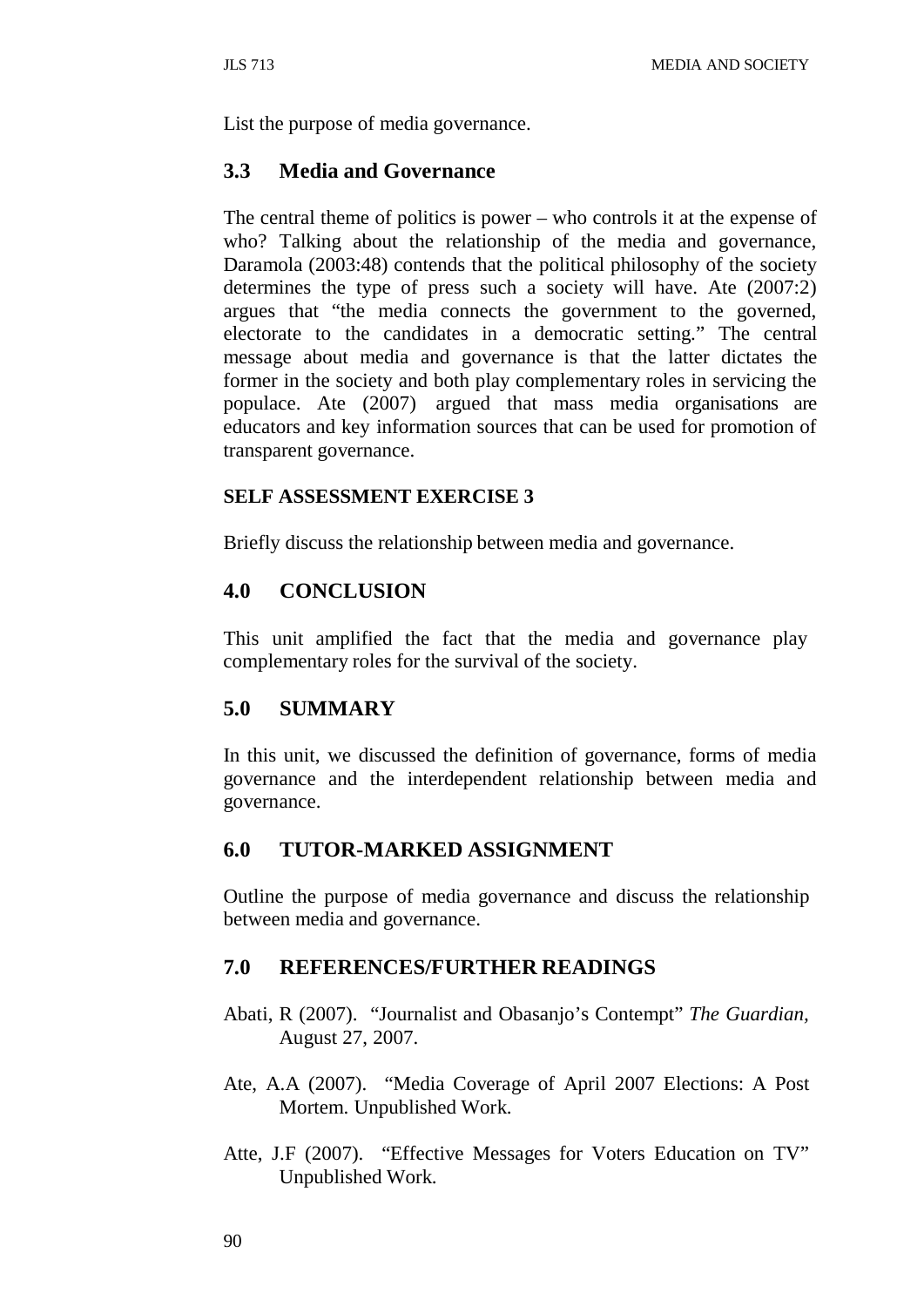Daramola, I (2003). *Introduction to Mass Communication*. 2nd edition. Lagos: Rothan Press.

McQuail, D (2005). *McQuail's Mass Communication Theory.* 5th edition. Lagos: Sage Publications.

## **UNIT 5 MEDIA ETHICS IN NIGERIA**

## **CONTENTS**

- 1.0 Introduction
- 2.0 Objectives
- 3.0 Main Content
	- 3.1Meaning of ethics
	- 3.2 Importance of ethics
	- 3.3Ethical issues in Nigeria mass media
- 4.0 Conclusion
- 5.0 Summary
- 6.0 Tutor-Marked Assignment
- 7.0 References/Further Readings

## **1.0 INTRODUCTION**

Ethics is the general science of right and wrong. Ethics as a concept can be traced to Aristotle's book titled NICHOMACHEAN ETHICS which according to Duyile (2005: 79) "has brought world wide recognition and focus on this subject which influences the conscience of the journalist in the performance of his duty." In that book, Aristotle argued that happiness can be achieved from a contemplative use of the mind; the cultivation of the virtues of prudence, temperance, courage and justice.

Duyile (Op cit) observes that ethics belongs to the mind and that ones conscience is the judge.

## **2.0 OBJECTIVES**

At the end of this unit, you should be able to:

define ethics outline the importance of ethics identify ethical issues in the Nigerian mass media.

## **3.0 MAIN CONTENT**

## **3.1 Meaning of Ethics**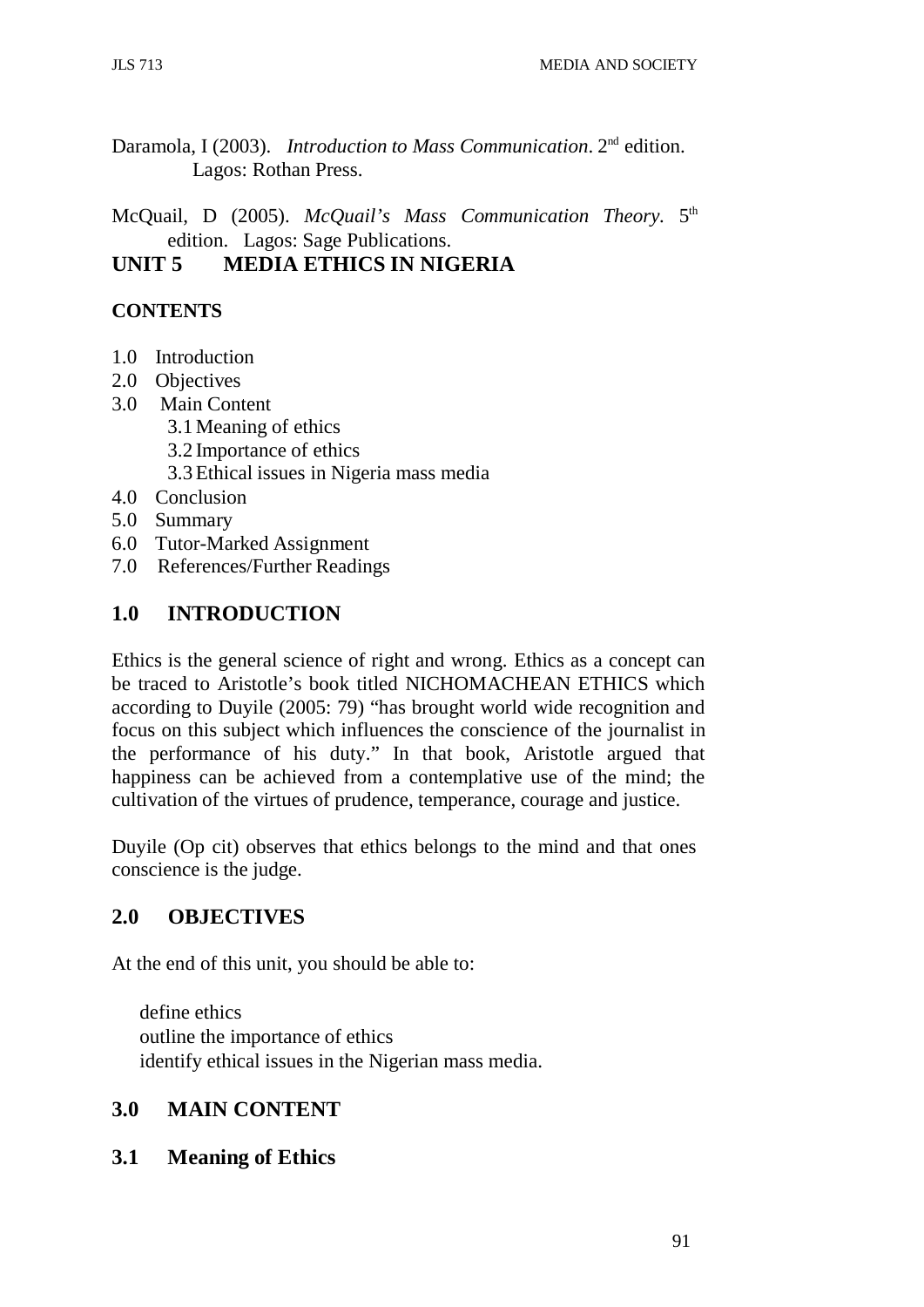Every profession is governed by certain norms of conduct as ethics or code of conduct. Ethics according to Daramola (1999:198) is "the study of human action in respect of being right or wrong or the study of human conduct in the light of moral principles."

Ethics are codified rules or codes of conduct. In the case of the mass media, these ethics are also known as canons of journalism which have been defined by Duyile (2005:79) as "prescription guiding all journalists in behaving right while carrying out their functions to inform, to educate, to entertain and to lead the public."

#### **SELF ASSESSMENT EXERCISE 1**

Define ethics.

## **3.2 Importance of Ethics**

The major advantages of ethics are captured by Daramola (1999:198) thus:

*These professional ethics have the advantage of infusing dose of morality into the crude performance of a particular profession to which they refer. They enhance competence in the exercise of the profession. They constitute a means of control and discipline among members of the profession. Invariably, professional ethics regulate the relationship between professionals and their particular publics.*

The above views buttress the fact that ethics are instruments of professional sanity and moral uprightness. Ethics are placed on a higher pedestal than law because what is considered lawful in a society may be unethical. For instance, no law forbids a male lecturer from sleeping and impregnating his female students. However, such an act may be considered unethical.

#### **SELF ASSESSMENT EXERCISE 2**

Outline the usefulness of ethics in the practice of journalism.

### **3.3 Ethical Issues in the Nigeria Mass Media**

All journalists would like total freedom and autonomy to publish what they like. But considering the great powers they wield in the shaping of the society, the freedom and the autonomy they want must be tempered by a commensurate sense of responsibility, considering the fact that modern media's all pervasive reach touches virtually all aspect of life. It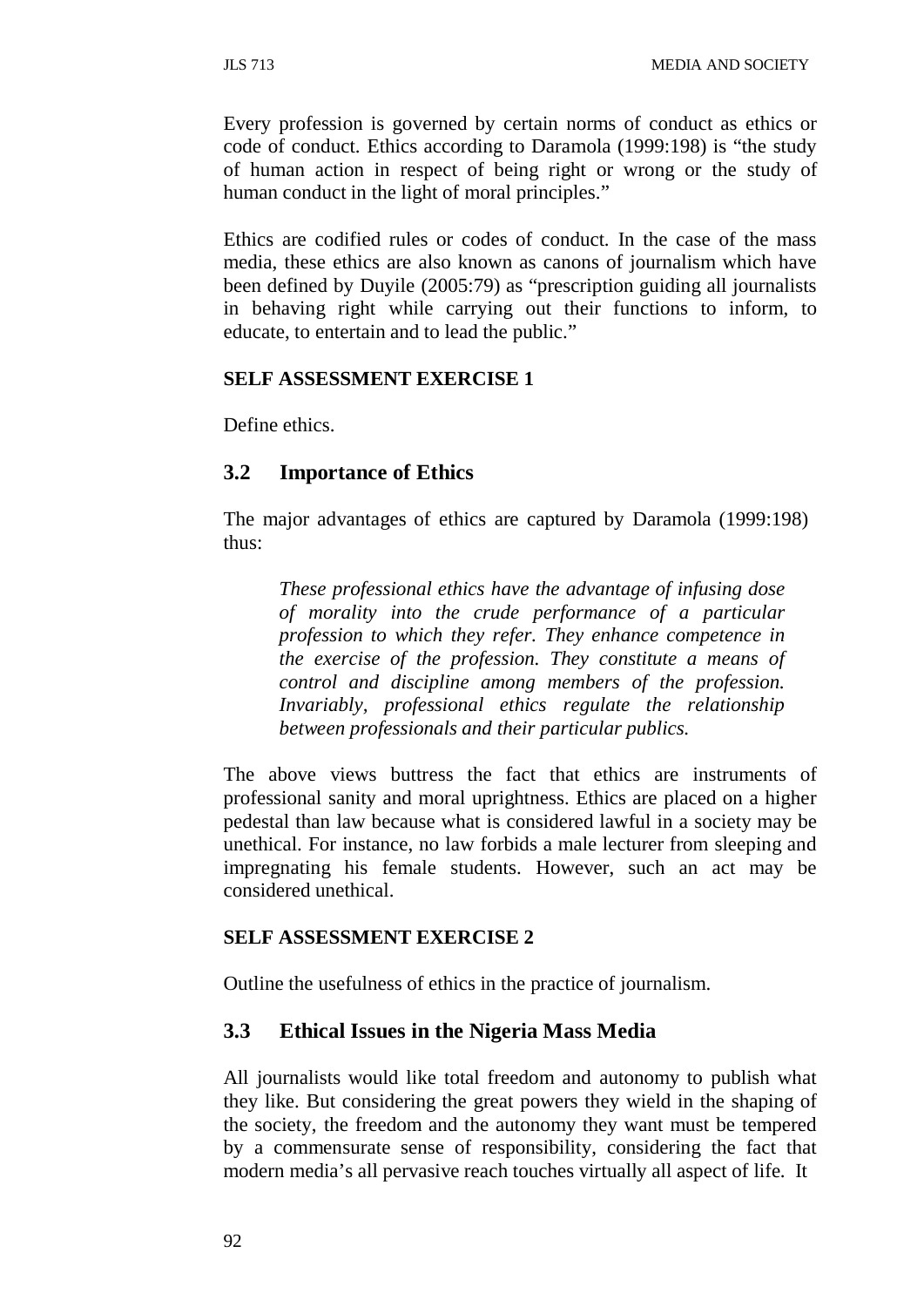is time someone undertook the task to fill the ethical vacuum which is at present occupying the hearts of most media establishments. Egbon, (2001:28).

Taking a look at the above views expressed by Egbon, it is apt to state that ethical issues have become very sensitive issues in modern society. In Nigeria for instance, corruption is one of the nagging issues in the media. A journalist is not supposed to take or accept bribe to suppress a story. Journalists are also not supposed to disclose their sources of information to anybody. Plagiarism and many other ethical issues are addressed by professional bodies in Nigeria. Let us peep into the code of ethics for Nigerian journalist approved by the Nigerian Press Organisation and published by Nigerian Press Council to appreciate critical ethical issues in the Nigerian mass media.

## **CODE OF ETHICS FOR NIGERIAN JOURNALISTS**

### **PREAMBLE**

Journalism entails a high degree of public trust. To earn and maintain this trust, it is morally imperative for every journalist and every news medium to observe the highest professional and ethical standards. In the exercise of these duties, a journalist should always have a healthy regard for the public interest.

Truth is the cornerstone of journalism and every journalist should strive diligently to ascertain the truth of every event.

Conscious of the responsibilities and duties of journalists as purveyors of information, we Nigerian journalists, give to ourselves this Code of Ethics. It is the duty of every journalist to observe its provisions.

#### **1. EDITORIAL INDEPENDENCE**

Decisions concerning the content of news should be the responsibility of a professional journalist.

#### **2. ACCURACY AND FAIRNESS**

- i. The public has a right to know. Factual, accurate, balanced and fair reporting is the ultimate objective of good journalism and the basis of earning public trust and confidence.
- ii. A journalist should refrain from publishing inaccurate and misleading information. Where such information has been inadvertently published, prompt correction should be made. A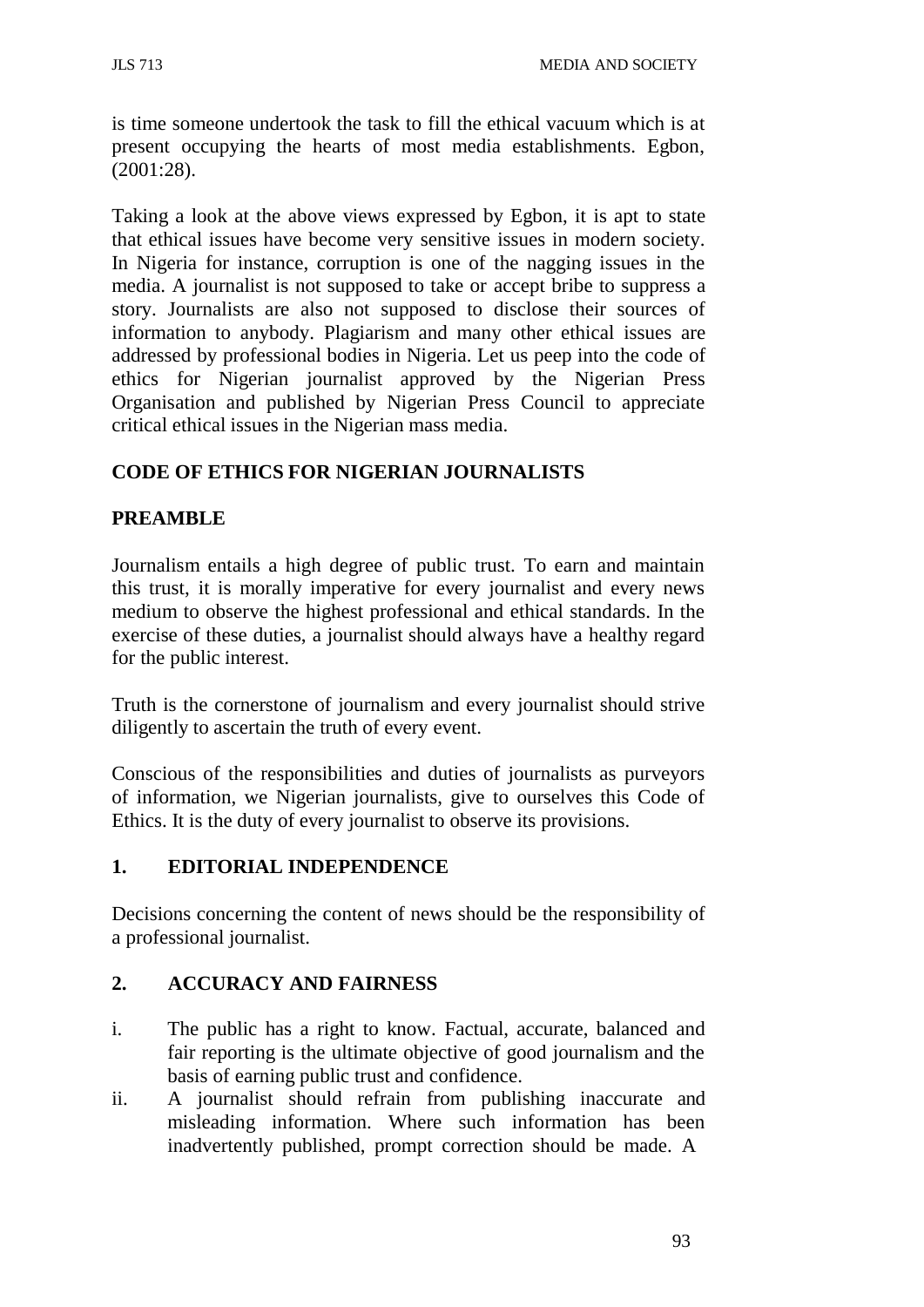journalist must hold the right of reply as a cardinal rule of practice.

iii. In the course of his duties, a journalist should strive to separate facts from conjecture and comment.

## **3. PRIVACY**

As a general rule, a journalist should respect the privacy of individuals and their families unless it affects public interest.

- A. Information on private life of an individual or his family should only be published if it impinges on public interest.
- B. Publishing of such information about an individual as mentioned above should be deemed justifiable only if it is directed at:
- i. Exposing crime or serious misdemeanour;
- ii. Exposing anti-social conduct;
- iii. Protecting public health, morality and safety;
- iv. Preventing the public from being misled by some statement or action of the individual concerned.

#### **4. PRIVILEGE/NON-DISCLOSURE**

- i. A journalist should observe the universally accepted principle of confidentiality and should not disclose the source of information obtained in confidence.
- ii. A journalist should not breach an agreement with a source of information obtained as "off-the-record" or as "background information."

## **5. DECENCY**

- i. A journalist should dress and comport himself in a manner that conforms with public taste.
- ii. A journalist should refrain from using offensive, abusive or vulgar language.
- iii. A journalist should not present lurid details, either in words or picture, of violence, sexual acts, abhorrent or horrid scenes.
- iv. In cases involving personal grief or shock, enquiries should be carried out and approaches made with sympathy and discretion.
- v. Unless it is in the furtherance of the public's right to know, a journalist should generally avoid identifying relatives or friends of persons convicted or accused of crime.

#### **6. DISCRIMINATION**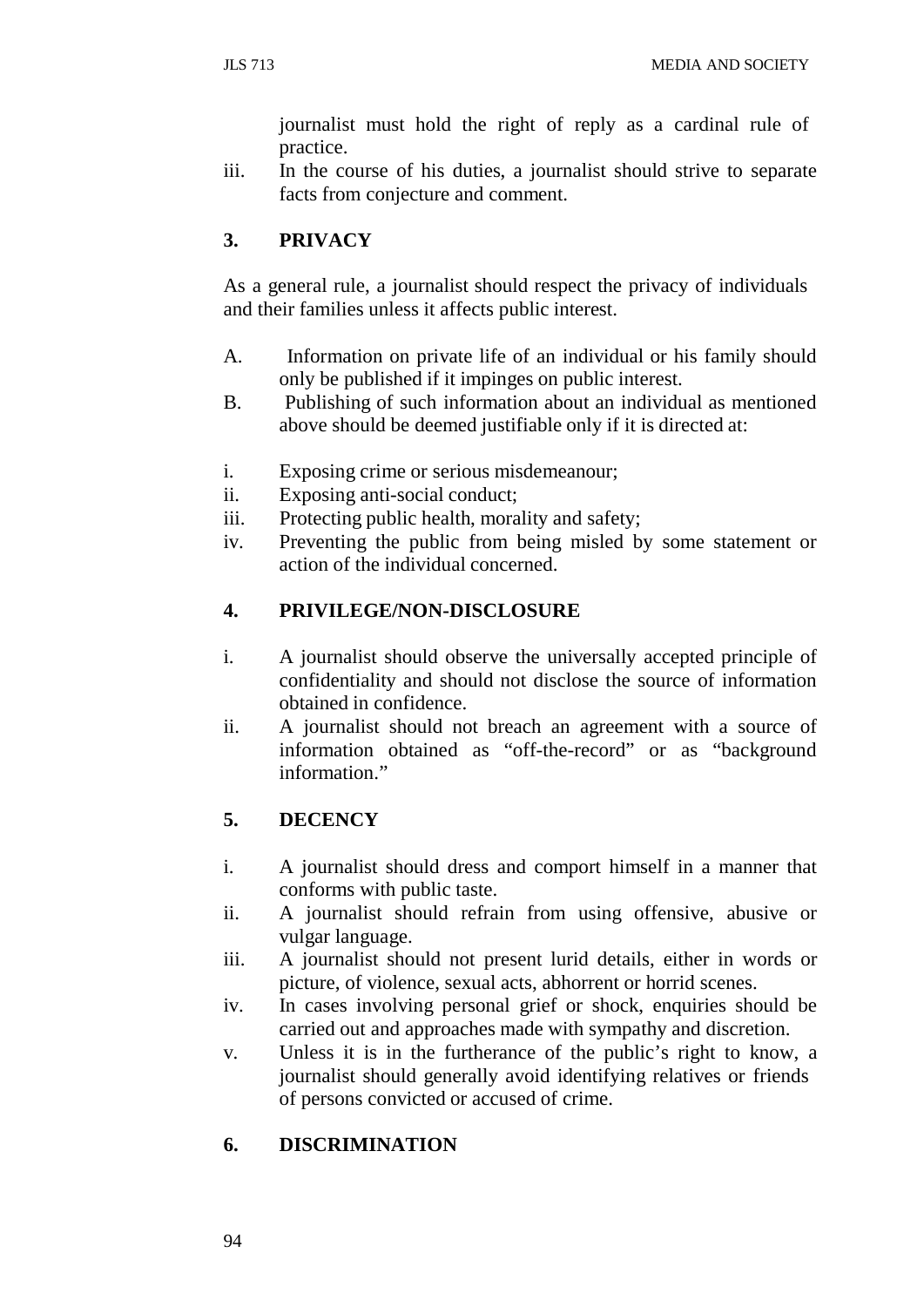JLS 713 MEDIA AND SOCIETY

A journalist should refrain from making pejorative reference to a person's ethnic group, religion, sex or to any physical or mental illness or handicap.

### **7. REWARD AND GRATIFICATION**

- i. A journalist should neither solicit nor accept bribe, gratification or patronage to suppress or publish information.
- ii. To demand payment for the publication of news is inimical to the notion of news as a fair, accurate, unbiased and factual report of an event.

### **8. VIOLENCE**

A journalist should not present or report acts of violence, armed robberies, terrorist activities or vulgar display of wealth in a manner that glorifies such acts in the eyes of the public.

### **9. CHILDREN AND MINORS**

A journalist should not identify, either by name or picture, or interview children under the age of 16 who are involved in cases concerning sexual offences, crimes and rituals or witchcraft either as victims, witnesses or defendants.

#### **10. ACCESS TO INFORMATION**

A journalist should strive to employ open and honest means in the gathering of information. Exceptional methods may be employed only when the public interest is at stake.

#### **11. PUBLIC INTEREST**

A journalist should strive to enhance national unity and public good.

#### **12. SOCIAL RESPONSIBILITY**

A journalist should promote universal principle of human rights, democracy, justice, equity, peace and international understanding.

#### **13. PLAGIARISM**

A journalist should not copy, wholesale or in part, other people's work without attribution and/or consent.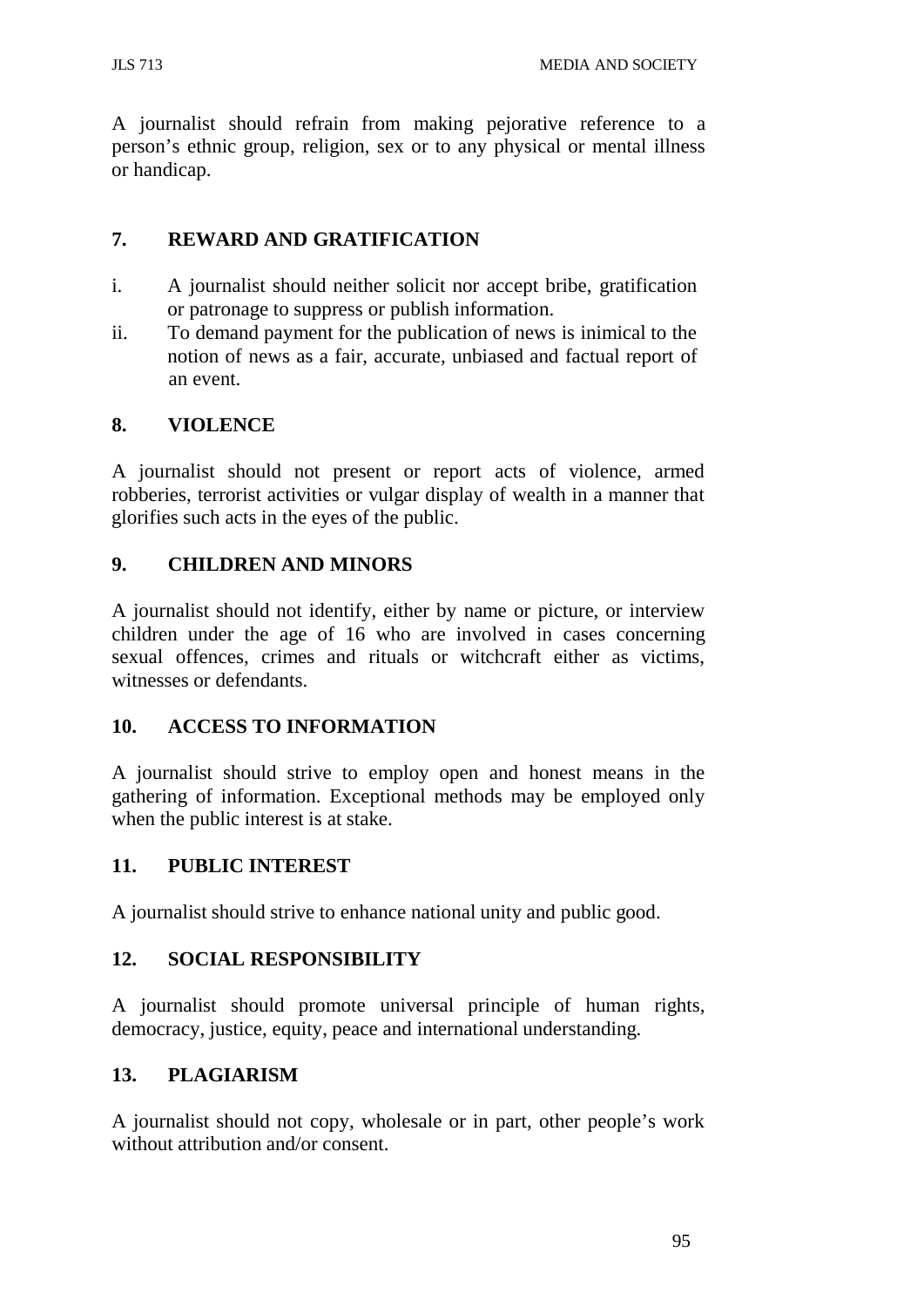### **14. COPYRIGHT**

- i. Where a journalist reproduces a work, be it in print, broadcast, art work or design, proper acknowledgement should be accorded the author.
- ii. A journalist should abide by all rules of copyright, established by national and international laws and conventions.

#### **15. PRESS FREEDOM AND RESPONSIBILITY**

A journalist should strive at all times to enhance press freedom and responsibility.

#### **SELF ASSESSMENT EXERCISE 3**

Outline some critical ethical issues in the Nigerian mass media.

#### **4.0 CONCLUSION**

This unit argued that, every profession is guided by a moral compass by way of ethics. It also established the fact that the journalist in modern society needs to be guided by codes of conduct to effectively and efficiently discharge his duties to the society.

#### **5.0 SUMMARY**

In this unit, we explained the concept of ethics, highlighted its advantages and identified ethical issues in the Nigerian mass media.

#### **6.0 TUTOR-MARKED ASSIGNMENT**

Define ethics and outline some major ethical issues in the Nigerian mass media.

#### **7.0 REFERENCES/FURTHER READINGS**

- Daramola, I (1999). *Law and Ethics of Media Practice.* Lagos: Rothan Press.
- Duyile, D (2005). *Writing for the Media – A Manual for African Journalists* 2nd edition. Lagos: Gong Communication.
- Egbon, M (2001). *Democratic Journalism in Two Worlds: A Comparative Study of Press Freedom in the American and the Nigerian Mass Media.* Zaria: Tamaza Publishers.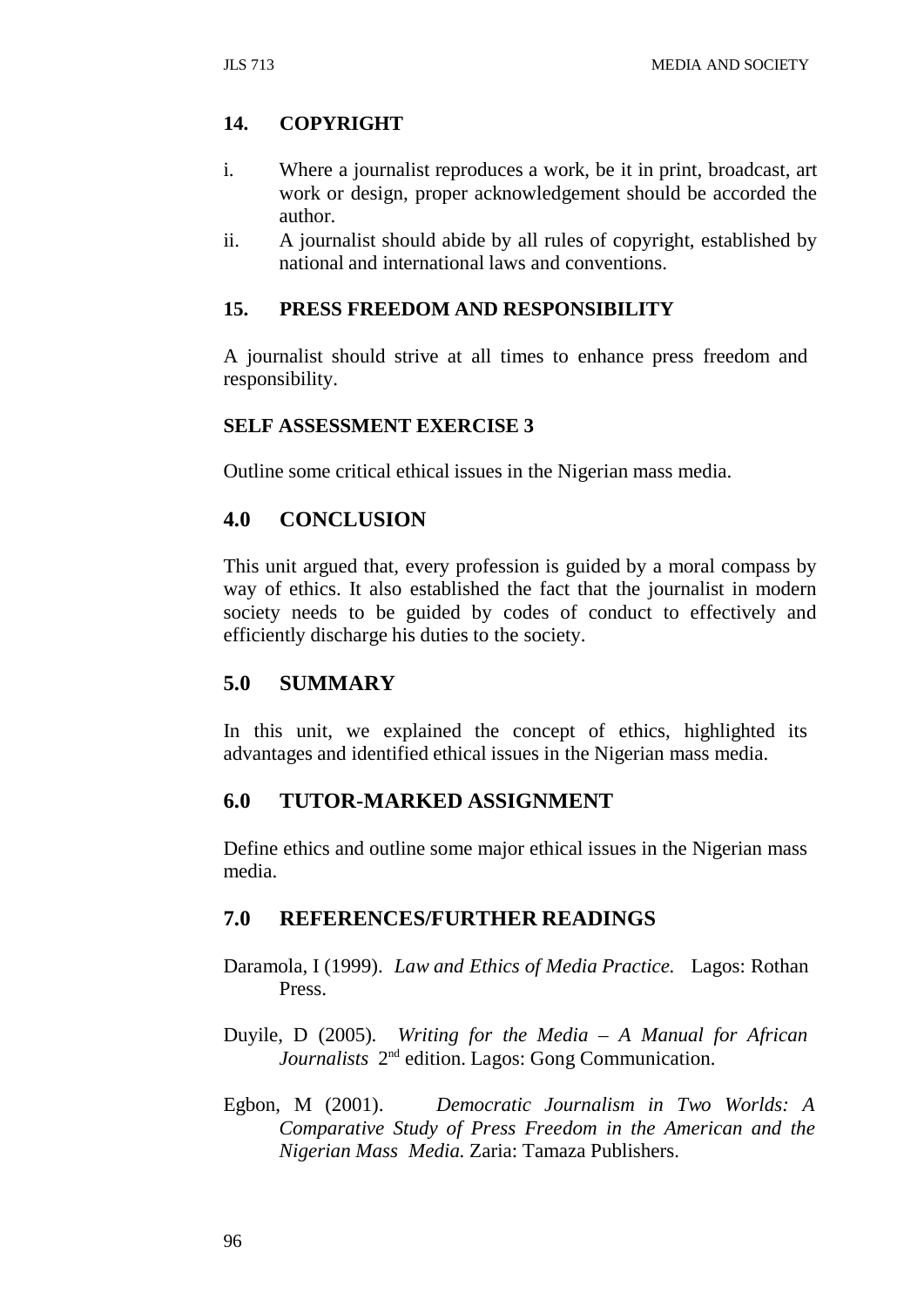Nigerian Press Council (1998). "Code of Ethic for Nigerian Journalists." Lagos: Nigerian Press Council.

# **UNIT 6 MASS MEDIA AND DEVELOPMENT**

### **CONTENTS**

- 1.0 Introduction
- 2.0 Objectives
- 3.0 Main Content
	- 3.1 Meaning of Development
	- 3.2 Relationship between Communication and Development
	- 3.3 Mass Media and Development
- 4.0 Conclusion
- 5.0 Summary
- 6.0 Tutor-Marked Assignment
- 7.0 References/Further Readings

## **1.0 INTRODUCTION**

Development communication is justified for a number of reasons. First, its importance can be appreciated from the standpoint of the role communication plays in developing the society. Second, development communication reflects the aspirations of third world countries. (Uwakwe 2003:58).

#### **2.0 OBJECTIVES**

At the end of this unit, you should be able to:

define development communication

establish the relationship between communication and development understand media selection for development programmes.

## **3.0 MAIN CONTENT**

## **3.1 Meaning of Development**

Development connotes progress or advancement. According to Longman's Dictionary of Contemporary English, development means:

*the gradual growth of something so that it becomes bigger or more advanced; a new event or piece of news that is likely to have an effect on the present situation; the act or result of*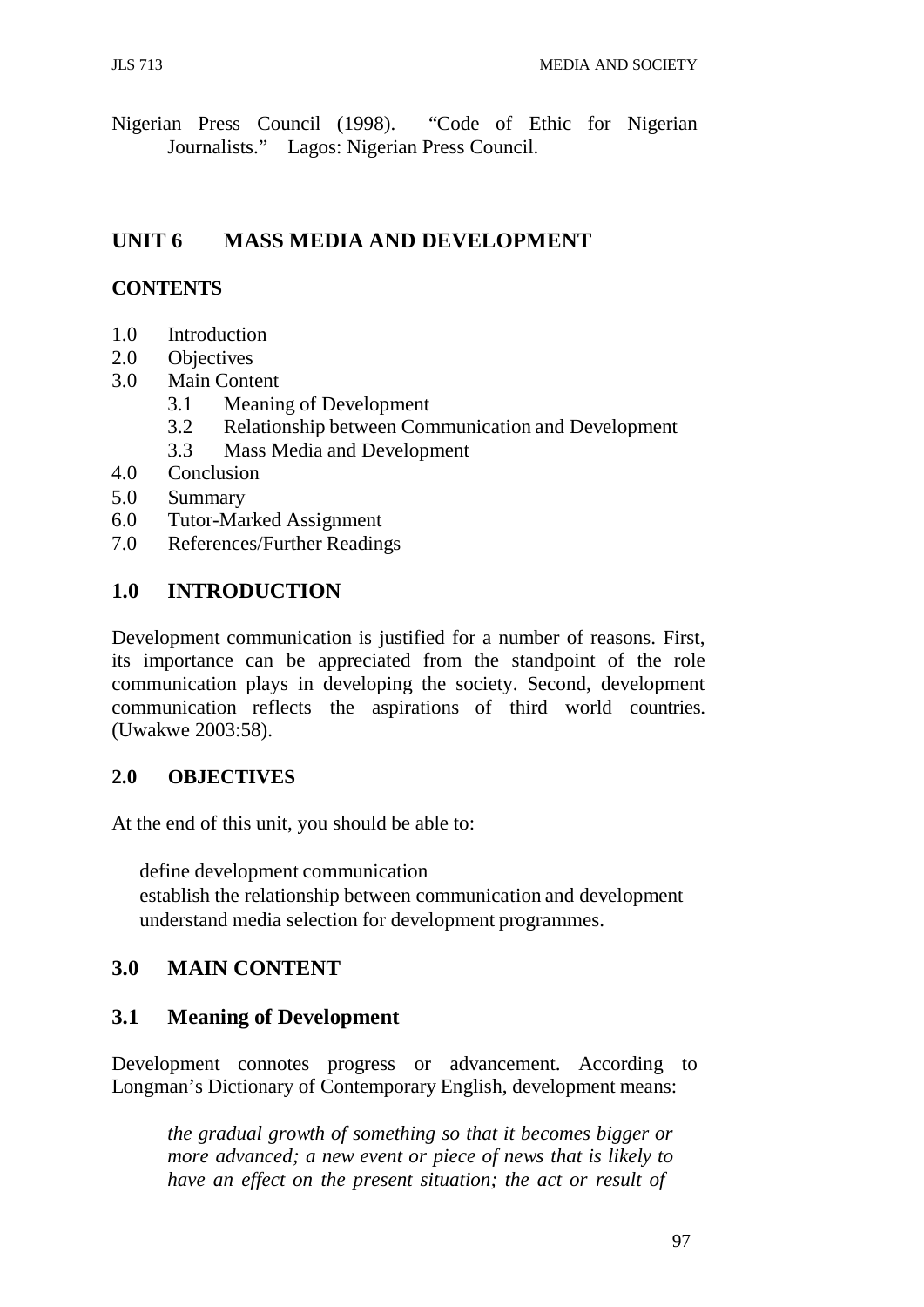*making a product or design better and more advanced; the process of planning or building new houses, offices, etc and a group of new buildings that have all been planned and built together on the same piece of land.*

Also looking at the subject matter from a multi-dimensional perspective, Walter Rodney cited in Uwakwe (2003:14) x-rays development:

*Development in human society is a many sided process. At the level of the individual, it implies increased skill and capacity, greater freedom, creativity, self-discipline, responsibility and material well being… A society develops economically as its members increase jointly their capacity for dealing with the environment. This capacity for dealing with the environment is dependent on the extent to which they understand the laws of nature (science), on the extent of which they put that understanding into practice by devising tools (technology), and on the manner in which work is organized*.

Development is a planned and deliberate attempt to ensure growth and effect social change in the society. In consonance with this, Ogai cited in Uwakwe (2003) captured the concept of development:

*Development also refers to a widely participatory process of directed social change in a society intended to bring about social and material advancement including greater equality, freedom and other valued qualities for the majority of people through their gaining greater control over environment.*

He argued that some scholars view development as a changeover from a traditional to an industrial society. Development, in generic sense to him may be "conceived as planned mobilization and direction of scarce resources to achieve constantly rising national goals and objectives formulated by national machinery."

Development can take place at the local, national or international levels. The absence of development in a society is known as underdevelopment.

#### **SELF ASSESSMENT EXERCISE 1**

Define development.

## **3.2 Relationship between Communication and Development**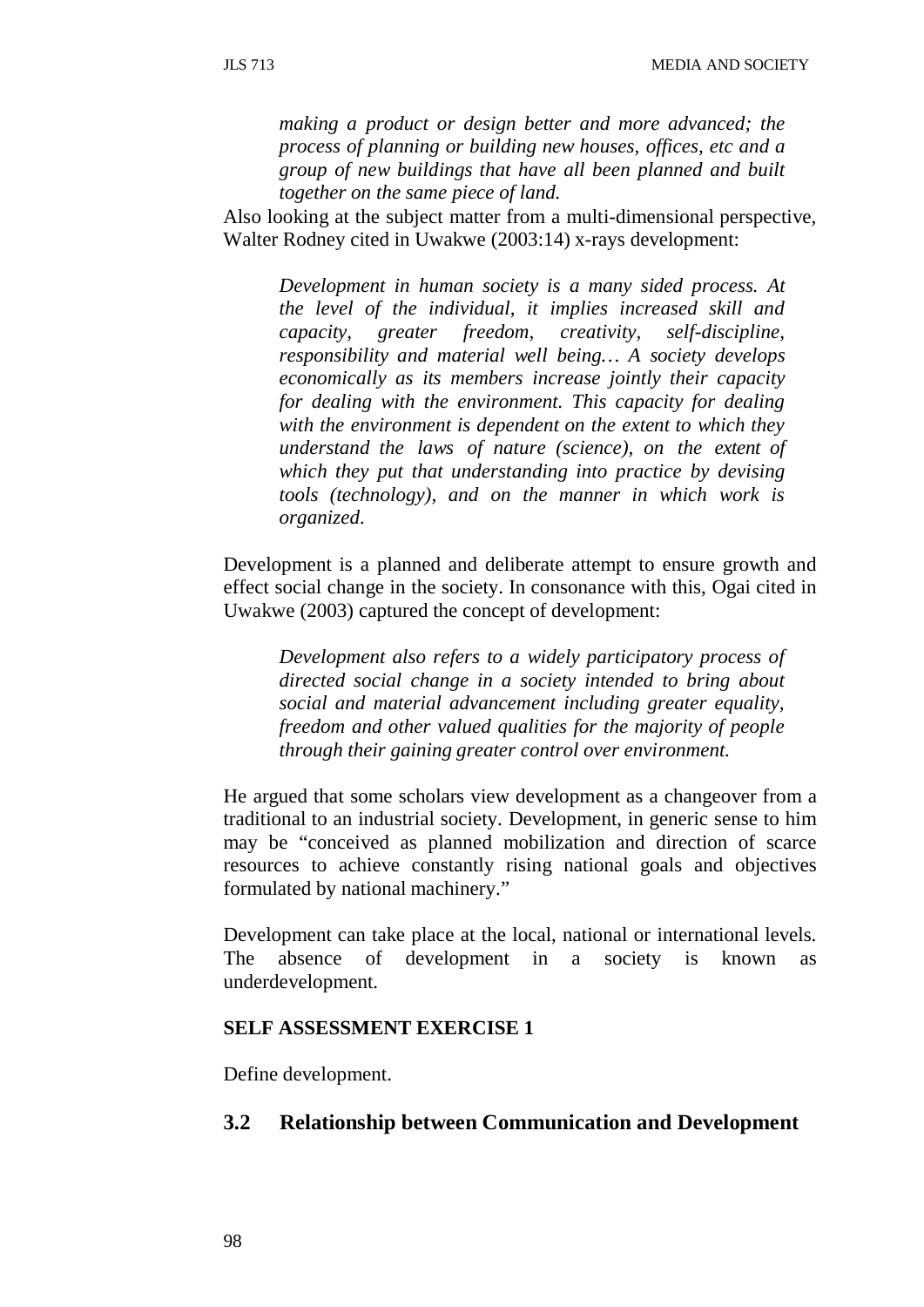Communication is an important tool in achieving socio-political and economic developments. Okunna (2002:293) argues that communication is so closely interconnected with development that there can be no development without communication. The above postulations cannot be faulted because of the roles communication play in the development enterprise. Nwodu (2002) outlines some of the roles:

Creating a climate of development by adequately informing the people and encouraging them to embrace positive changes that can enhance their well-being.

Encouraging people to aim high as well as developing new taste to the point of desiring good things in life.

Focusing people's attention to developmental process thereby sensitizing their maximum participation in development effort.

Helping the people to understand and appreciate government policies meant to enhance their living conditions.

The link between communication and development is so powerful that the concept of Development Communication (DEVCOM) is fast attracting the attention of scholars. Nwodu and Fab-Ukozor (2003:27) define this concept as the "overall deliberate efforts to acquaint targets development with the desired message of development."

DEVCOM whose primary aim is to create adequate awareness about the development projects designed to enhance the well-being of members of the society according to Nwodu and Fab-Ukozor (Op cit) "involves deliberate, well desired and articulated communication codes aimed at bringing development to the knowledge of development targets." Development entails the use of multi-media approach to prosecute the gospel of development for the good of the society.

#### **SELF ASSESSMENT EXERCISE 2**

Outline the roles of communication in the development enterprise.

#### **3.3 Media Selection for Development**

For communication to have any impact in the developmental initiatives of any society, appropriate media must be selected to reach out to the development targets at the right time. Amplifying this point of view, Nwosu cited in Nwodu and Fab-Ukozor (2003:75-76) observes:

*Such a multi-media approach will, for sure, respect the research-and-experience-supported fact that because of the high illiteracy factor among rural dwellers, and the problems of overcoming geographical and language barriers, the electronic media, especially radio, seem to be the most*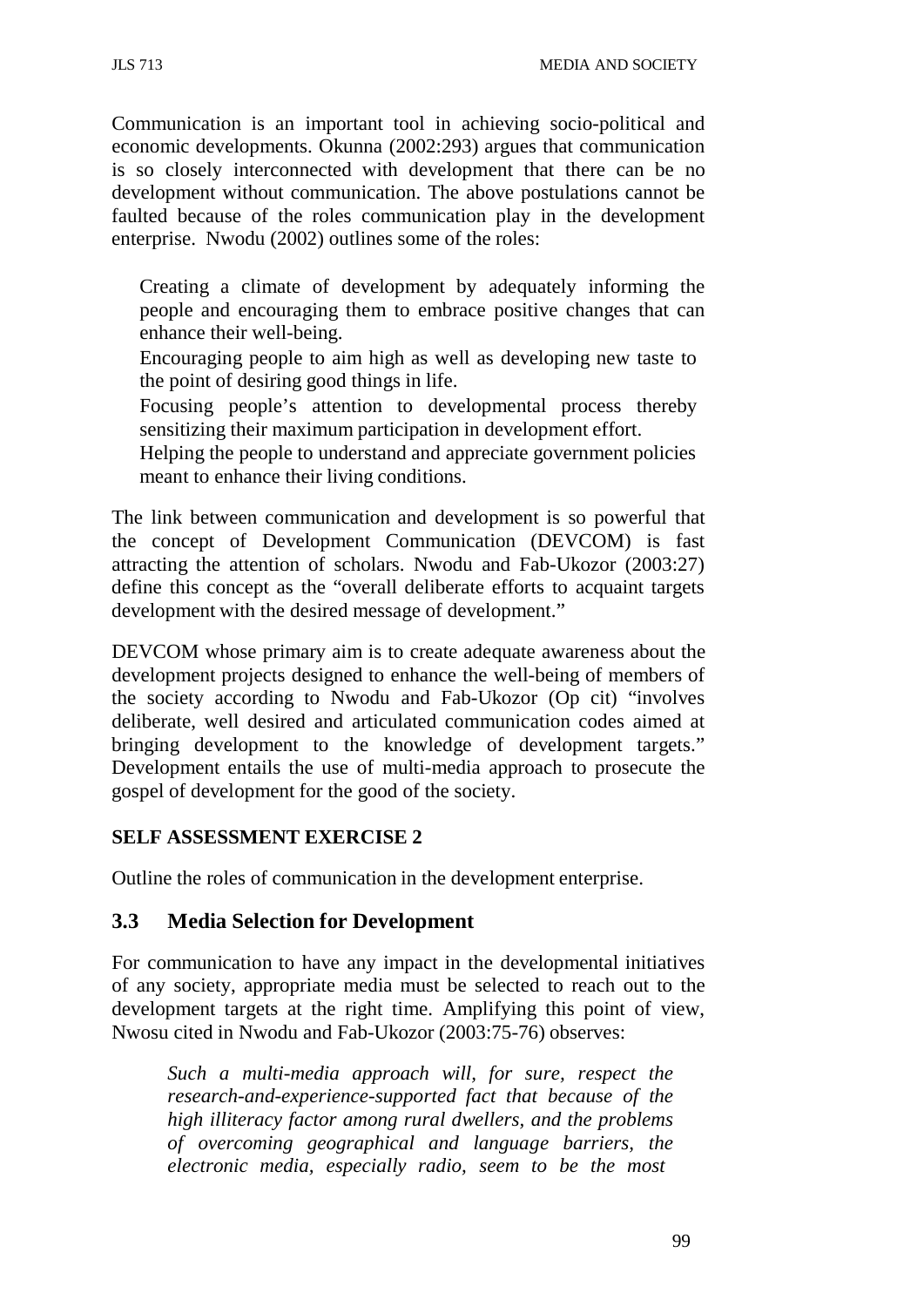*effective media for promoting rural development. But it will also recognize that the print media (especially rural newspapers) and the traditional media or folk media like drums, market places, town criers systems and others, also have vital contributions to make in building the communication grid needed for balanced development. It is only with this kind of recognition that each medium will be given its rightful place and attention in the developmental communication equation*.

In selecting the media for development, a thorough understanding of the advantages and disadvantages of each medium of communication will be required. One needs to understand above-the-line(use of communication channels like television, radio, newspapers and magazines) and below-the-line(use of communication channels like posters, town criers, minstrels, social groups, etc) aspects of communication before deploying them for developmental purposes.

The fact remains that both the traditional and mass media are crucial to the promotion of developmental programmes. This is so because, regardless of their appeal, they complement each other in the business of development. This is why communication researchers, scholars and practitioners recommend a multi-media approach for effective publication and promotion of development programmes. (Nwodu and Fab-Ukozor 2003:75).

#### **SELF ASSESSMENT EXERCISE 3**

What media selections approach would you adopt for developmental programmes and why?

## **4.0 CONCLUSION**

This unit established the fact that the society needs communication and indeed the mass media to achieve any developmental agenda or initiative. Communication is indisputably an imperative for development.

## **5.0 SUMMARY**

In this unit, we x-rayed the concept of communication from the perspective of meaning, discussed its relationship with development and highlighted the media selection approach for development.

## **6.0 TUTOR-MARKED ASSIGNMENT**